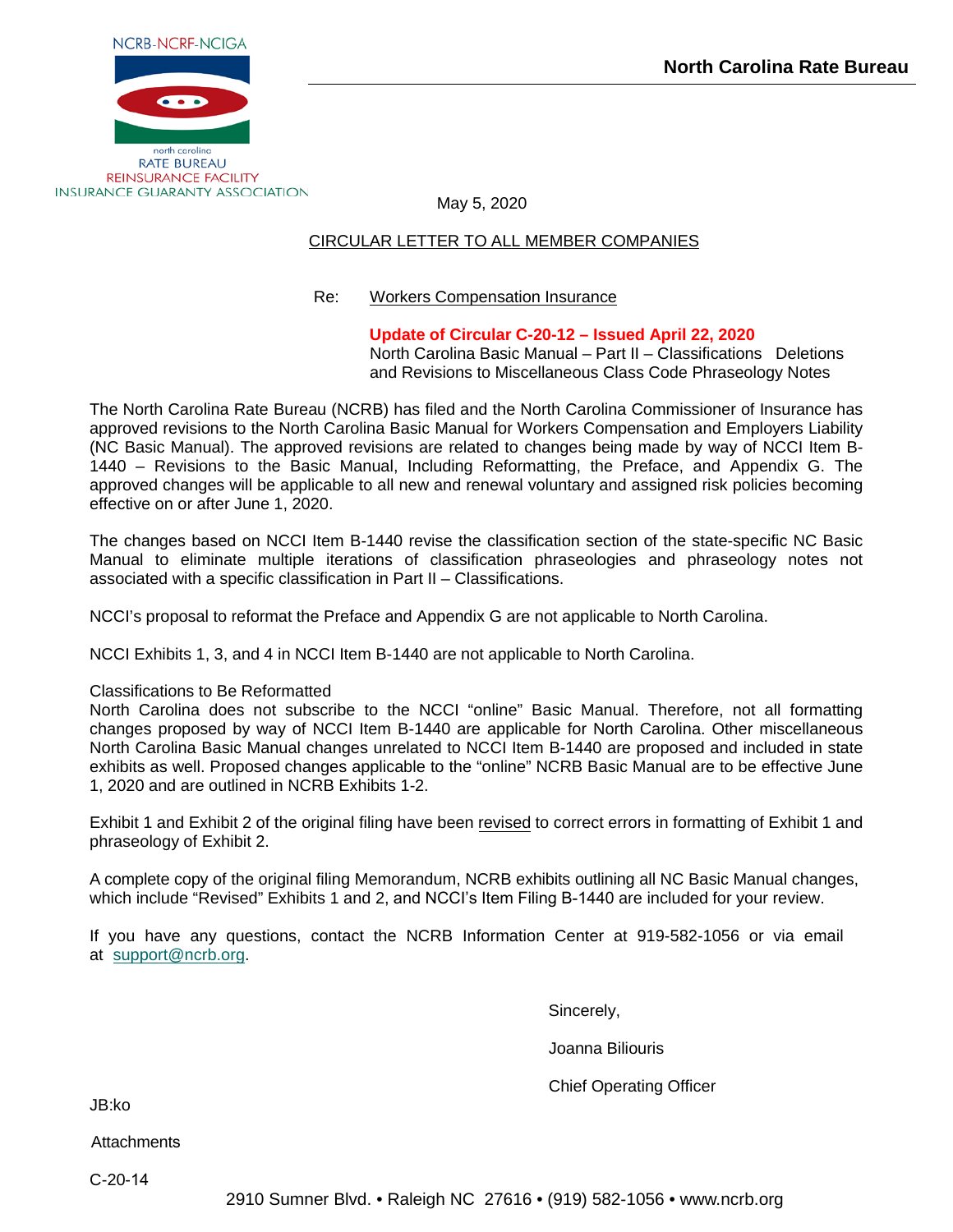# **North Carolina Rate Bureau Filing Memorandum**

# **RE: North Carolina Basic Manual - Part II – Classifications Deletions and Revisions to Miscellaneous Class Code Phraseology Notes**

# **PURPOSE**

The purpose of this item is to enhance the state-specific North Carolina Basic Manual by updating Part II – Classifications.

Exhibits outlining North Carolina state-specific changes follow this memorandum and are labeled NCRB Exhibits 1 and 2.

#### **BACKGROUND**

NCCI has an ongoing process in which they systematically research, analyze and maintain NCCI's manuals, rules, and classification system. NCCI's systematic research, analysis and maintenance are national in scope. However, NCCI also recognizes the occasional need for state-specific manual, rules and classification treatments to reflect geographical differences. NCCI's analysis includes assessing the continuing viability of more than 800 national and state special classification codes. With some exceptions for state-specific classifications, North Carolina adheres to the NCCI national classification system.

NCCI Item B-1440 is a product of the NCCI's ongoing systematic research, analysis and maintenance of NCCI's manuals, rules and classification system review process. This filing memorandum proposes that a number of National classification phraseologies and phraseology notes be eliminated or revised to improve online search tools. Many online tools being used today provide "Find" features that allow "Keyword" search capabilities. With the development of these enhanced online tools multiple iterations of classification phraseologies and phraseology notes not associated with a specific classification can be eliminated.

NCRB Staff has reviewed the changes being made by way of NCCI Item B-1440 to the classification section of the NCCI Basic Manual and believes it appropriate for North Carolina to consider changes in the state-specific North Carolina Basic Manual.

NCCI's proposal to reformatting the Preface and Appendix G are not applicable to North Carolina.

# **State-Specific Exhibits**

NCCI Exhibits 1, 3 and 4 in NCCI Item B-1440 are not applicable to North Carolina.

# **Classifications to Be Reformatted**

North Carolina does not subscribe to the NCCI "online" *Basic Manual.* Therefore, not all formatting changes proposed by way of NCCI Item B-1440 are applicable for North Carolina. Other miscellaneous North Carolina Basic Manual changes unrelated to NCCI Item B-1440 are proposed and included in state exhibits as well. Proposed changes applicable to the "online" NCRB Basic Manual are to be effective June 1, 2020 and are outlined in **NCRB Exhibits 1-2**.

# **PROPOSAL**

The Bureau proposes the adoption of revisions to the state-specific North Carolina Basic Manual that eliminates multiple iterations of classification phraseologies and phraseology notes not associated with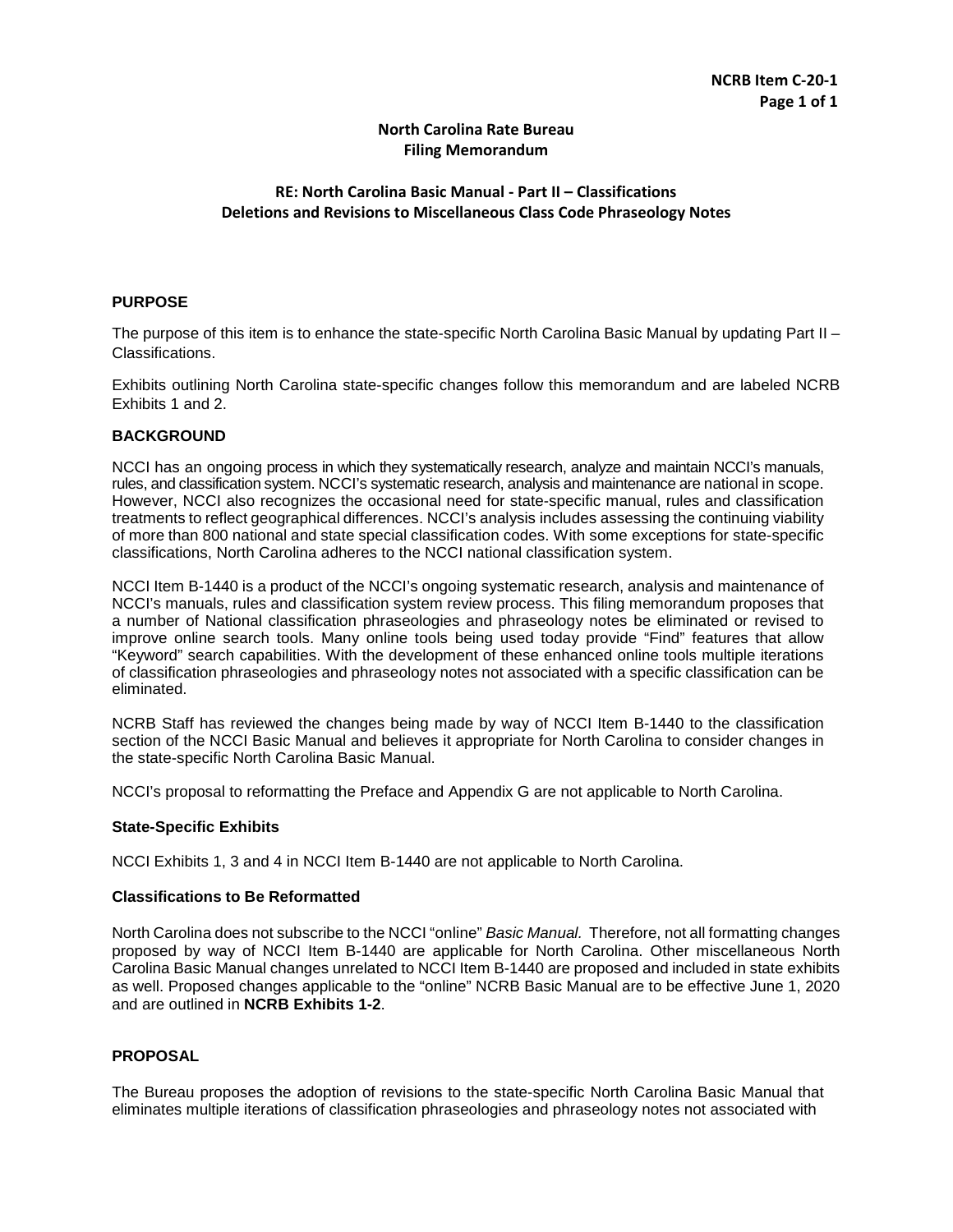# **North Carolina Rate Bureau Filing Memorandum**

# **RE: North Carolina Basic Manual - Part II – Classifications Deletions and Revisions to Miscellaneous Class Code Phraseology Notes**

a specific classification in, Part II - Classifications of the, state-specific North Carolina Basic Manual.

# **IMPACT**

No statewide premium impact will result from the changes proposed in this item.

# **IMPLEMENTATION**

All revisions, to Part II- Classification of the state-specific North Carolina Basic Manual, being proposed by way of this filing are applicable to new and renewal, voluntary and assigned risk policies that become effective on or after June 1, 2020.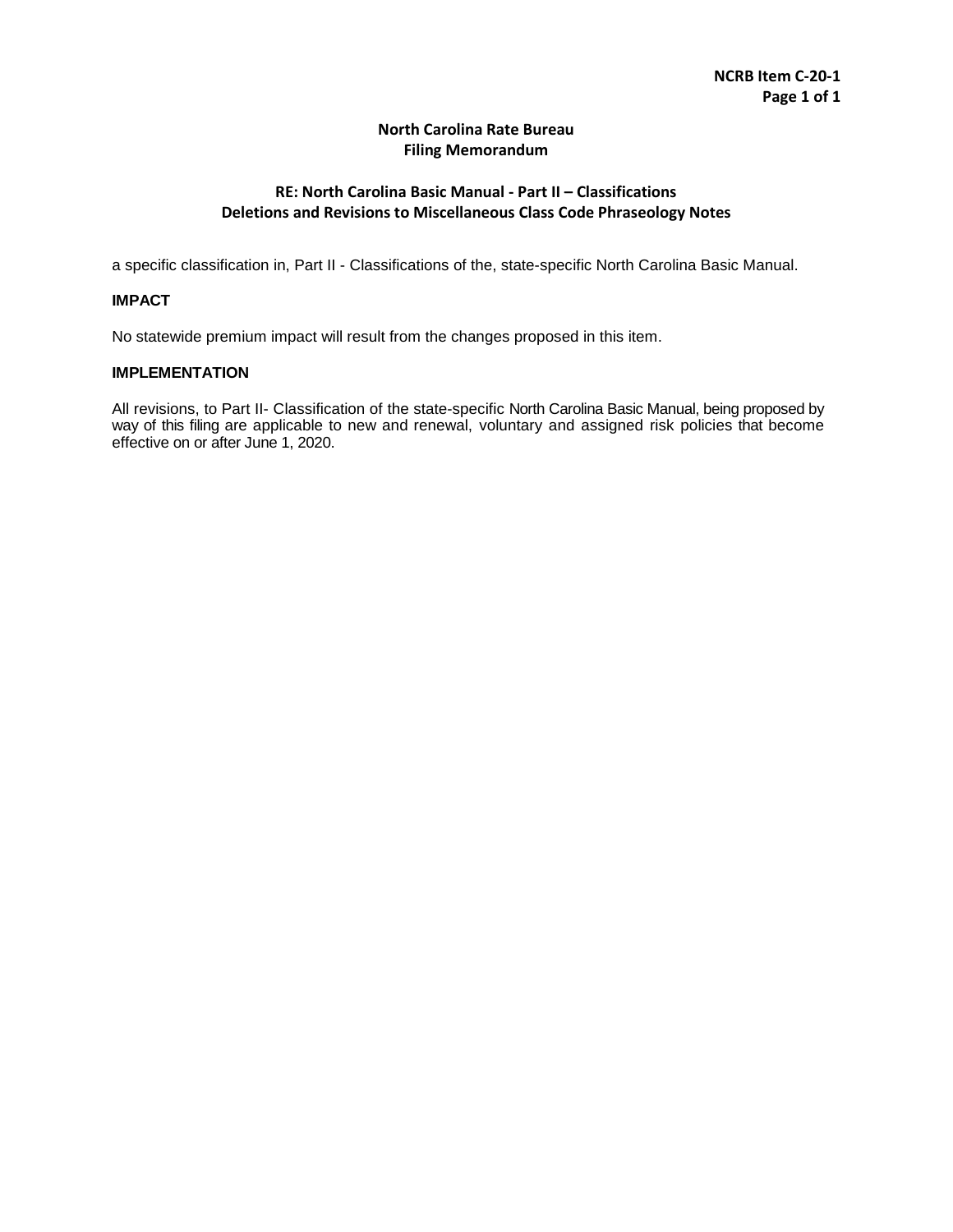# **NCCI Item B-1440 – Summary as Applicable to NC\***

- Filing Memorandum Modify for NC
- Exhibit 1 Not Applicable to NC
- Exhibit 1A Not Applicable to NC
- Exhibit 1B Not Applicable to NC
- Exhibit 1C Not Applicable to NC
- Exhibit 1D Not Applicable to NC
- Exhibit 2 Modify NCCI for items applicable to NC
- Exhibit 2A Not Applicable to NC
- Exhibit 2B See NCRB Exhibit 1
- Exhibit 2C Ok in NCBM
- Exhibit 2D OK in NCBM
- Exhibit 2E OK in NCBM
- Exhibit 2F See NCRB Exhibit 1
- Exhibit 2G OK in NCBM
- Exhibit 2H OK in NCBM
- Exhibit 2I OK in NCBM
- Exhibit 2J See NCRB Exhibits 1 and 1A
- Exhibit 2K See NCRB Exhibits 1A
- Exhibit 2L See NCRB Exhibits 1A
- Exhibit 2M See NCRB Exhibits 1A
- Exhibit 2N OK in NCBM
- Exhibit 2O See NCRB Exhibit 1
- Exhibit 2P See NCRB Exhibits 1A
- Exhibit 2Q See NCRB Exhibits 1A
- Exhibit 2R See NCRB Exhibits 1A
- Exhibit 3A Not Applicable to NC
- Exhibit 3B Not Applicable to NC
- Exhibit 4 Not Applicable to NC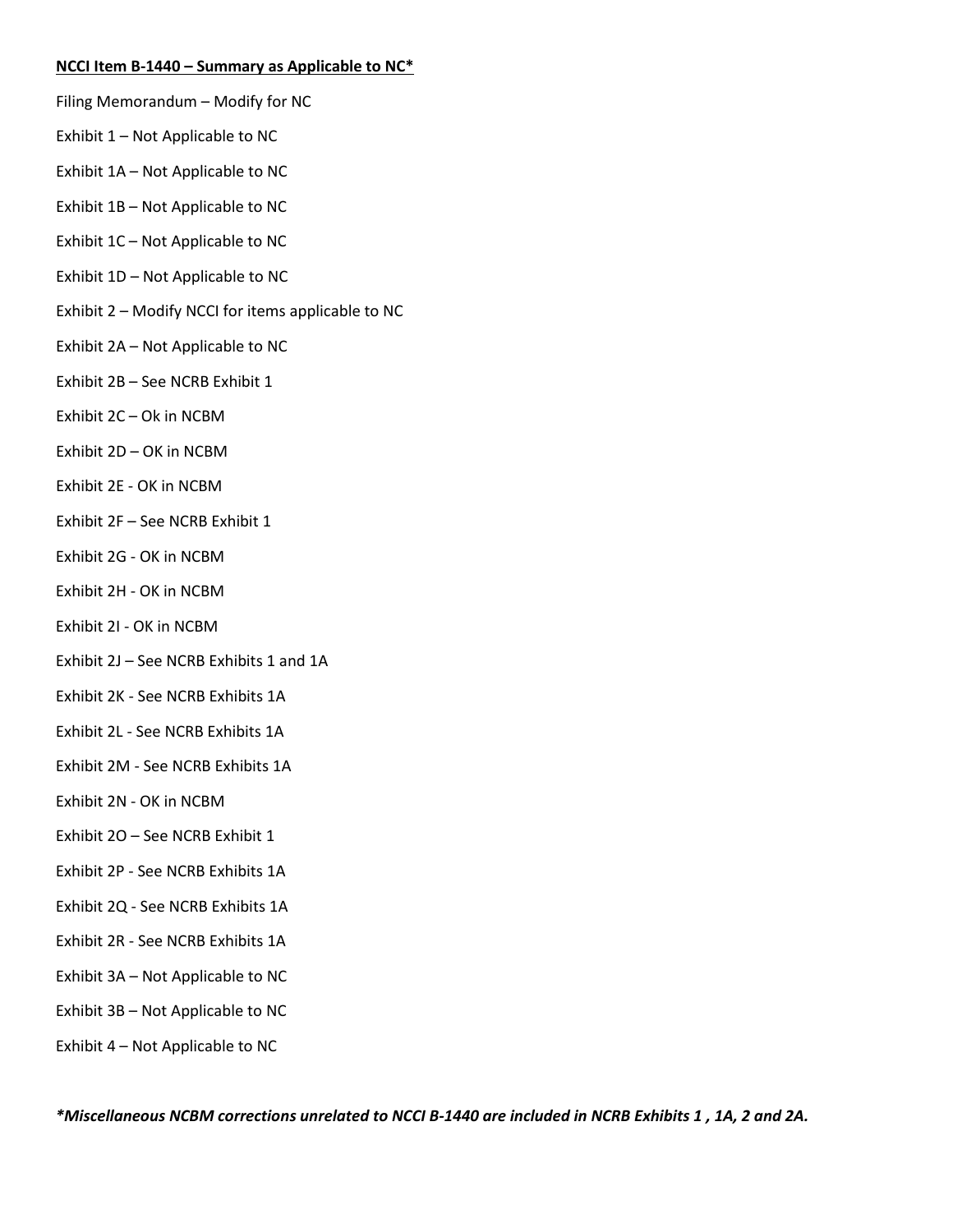Page **1** of **2**

Phraseologies and notes being eliminated because they do not have an associated code and only provide reference information.

| <b>Phraseology Without Code</b>            | <b>Related Note</b>                                      |
|--------------------------------------------|----------------------------------------------------------|
| <b>APIARY</b>                              | See Farm                                                 |
| <b>BOARDING HOUSES</b>                     | See rooming houses                                       |
| <b>CANNING OR BOTTLING CARBONATED</b>      | See Carbonated Beverage Mfg. or Bottling                 |
| <b>BEVERAGES</b>                           |                                                          |
| <b>CARTRIDGE MFG. OR LOADING</b>           | <b>See Explosives</b>                                    |
| <b>COUNTY EMPLOYEES NOC</b>                | <b>See Municipal</b>                                     |
| <b>CRANBERRY GROWERS</b>                   | <b>See Farms</b>                                         |
| <b>CURATOR</b>                             | See Public Library or Museum                             |
| <b>DRY DOCK OPERATIONS</b>                 | See Ship Repair or Conservation                          |
| DYE OR DYE INTERMEDIATE                    | Assign to the appropriate chemical Code 44828<br>or 4829 |
| <b>ESTATE - PRIVATE</b>                    | See Rule 3-C                                             |
| <b>EXPRESS CO</b>                          | <b>See Trucking</b>                                      |
| <b>GAMES</b>                               | See Recreational Facilities                              |
| <b>GARDENING</b>                           | See Farms                                                |
| GOLF-COURSE                                | Not Miniature - Public or Private. See Club-             |
|                                            | Country Club, Golf etc.                                  |
| <b>LIBRARY - PUBLIC</b>                    | <b>See Public Library</b>                                |
| <b>LIQUEFIED PETROLEUM GAS</b>             | <b>See Gas Distributing</b>                              |
| <b>LIVERY CO</b>                           | See Limousine Co                                         |
| <b>LOCK AND DAM CONSTRUICTION</b>          | See Dam or Lock Construction                             |
| <b>MUSEUM PUBLIC</b>                       | See Public Library or Museum                             |
| OIL MFG-COTTONSEED                         | See Cottonseed Oil Mfg.                                  |
| OIL RIG OR DERRICK ERECTING OR DISMANTLING | The following tow classes include the                    |
| - ALL OPERATIONS                           | construction of foundations or structures and the        |
|                                            | installation of equipment.                               |
| OYSTER BOATS                               | Included planting, harvesting and operations of          |
|                                            | boats                                                    |
| <b>PARCEL OR PACKAGE DELIVERY</b>          | <b>See Trucking</b>                                      |
| PIPELINE OR GAS WELL                       | See Oil and Gas                                          |
| <b>POULTRY OR EGG PRODUCER</b>             | See Farm                                                 |
| <b>PRIVATE ESTATE</b>                      | See Rule 3-C                                             |
| <b>PROJECTILE OR SHELL MFG</b>             | <b>See Explosives</b>                                    |
| <b>RESIDENCE - PRIVATE</b>                 | See Domestic Workers - Residences and Rule 3-C           |
| SATELITE DISH INSTALLATION                 | Applied to ground and roof mount installation            |
| SHELL OR PROJECTILE MFG.                   | See explosives                                           |
| <b>SOUNDPROOFING</b>                       | <b>See Insulation Work NOC</b>                           |
| <b>STATE EMPLOYEES</b>                     | See Municipal                                            |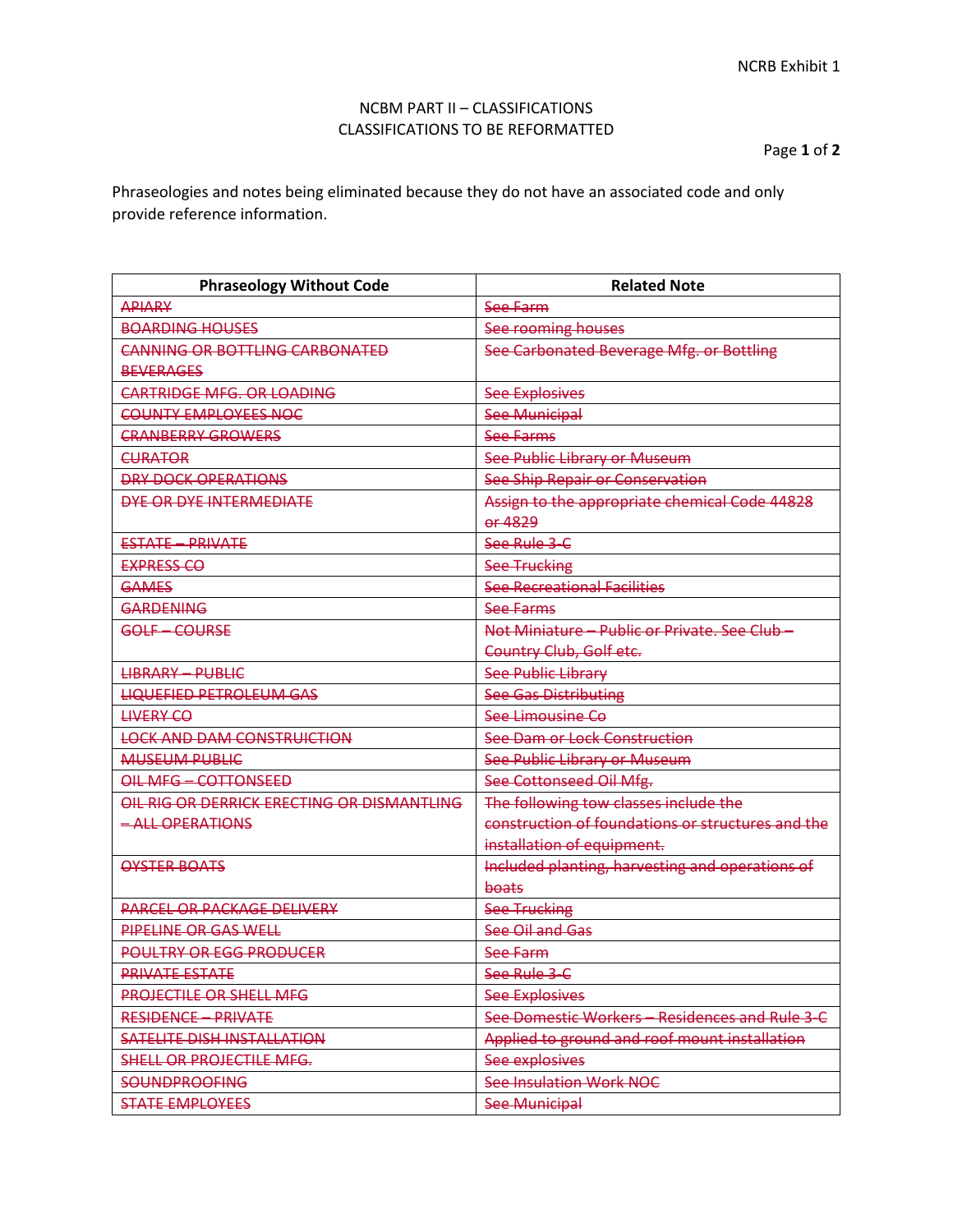| <b>SUBWAY CONSTRUCTION</b>              | Assign to appropriate construction or erection     |
|-----------------------------------------|----------------------------------------------------|
|                                         | classification                                     |
| <b>SULPHUR REFINING</b>                 | Assign to appropriate chemical Code 4828 or        |
|                                         | 4829                                               |
| <b>TAR</b>                              | See asphalt or Tar                                 |
| <b>TELEPHINE BOOK DELIVERY</b>          | <b>See Distributing Companies</b>                  |
| <b>TEMPORARY LABOR SERVICE</b>          | Classify workers assigned to clients the same as   |
|                                         | direct employees of the client entity performing   |
|                                         | the same or similar duties                         |
| <b>TOWNSHIP EMPLOYEES NOC</b>           | <b>See Municipal</b>                               |
| <b>TRAILER BODY MFG - NOT HOME TYPE</b> | See Automobile, Bus, Truck or Trailer Body Mfg.    |
| <b>TRUCKING</b>                         | Truckers engaged in hauling under contract,        |
|                                         | whether for one or more individuals or concerns,   |
|                                         | shall under no circumstances be classified and     |
|                                         | rated except in accordance with the appropriate    |
|                                         | "Trucking" classification. Exception: When         |
|                                         | trucking operations are a secondary business and   |
|                                         | conducted as a separate undertaking or             |
|                                         | enterprise, the payroll of an individual employee  |
|                                         | may be divided and allocated to other than a       |
|                                         | "Trucking" classification. Refer to Rule 1>E. Each |
|                                         | classification includes miscellaneous employees    |
|                                         | such as terminal employees, garage employees,      |
|                                         | and repairers. Switcher operations in connection   |
|                                         | with a trucking operation are to be considered     |
|                                         | miscellaneous employees and assigned to the        |
|                                         | appropriate trucking classification. Employers     |
|                                         | that provide switcher operations to others thus    |
|                                         | not properly assigned to a trucking operation and  |
|                                         | not in support of their own business, are to be    |
|                                         | assigned to Code 8292.                             |
| <b>TRUCKING - RIGGERS</b>               | <b>See Mobile Crane and Hoisting Services</b>      |
| <b>THRE MEG</b>                         | See Pipe or Tube Mfg.                              |
| <b>VESSELS - NOT SELF-PROPELLED</b>     | Such vessels having a regular master and crew      |
|                                         | who are furnished living quarters aboard the       |
|                                         | vessel shall be rated as Vessels NOC.              |
| WEIGHERS, SAMPLERS, OR INSPECTORS OF    | These classifications include mending or           |
| MERCHANDISE ON VESSELS OR DOCKS OR AT   | repacking of damaged containers. Operation of      |
| <b>WAREHOUSES</b>                       | warehouses to be separately rated.                 |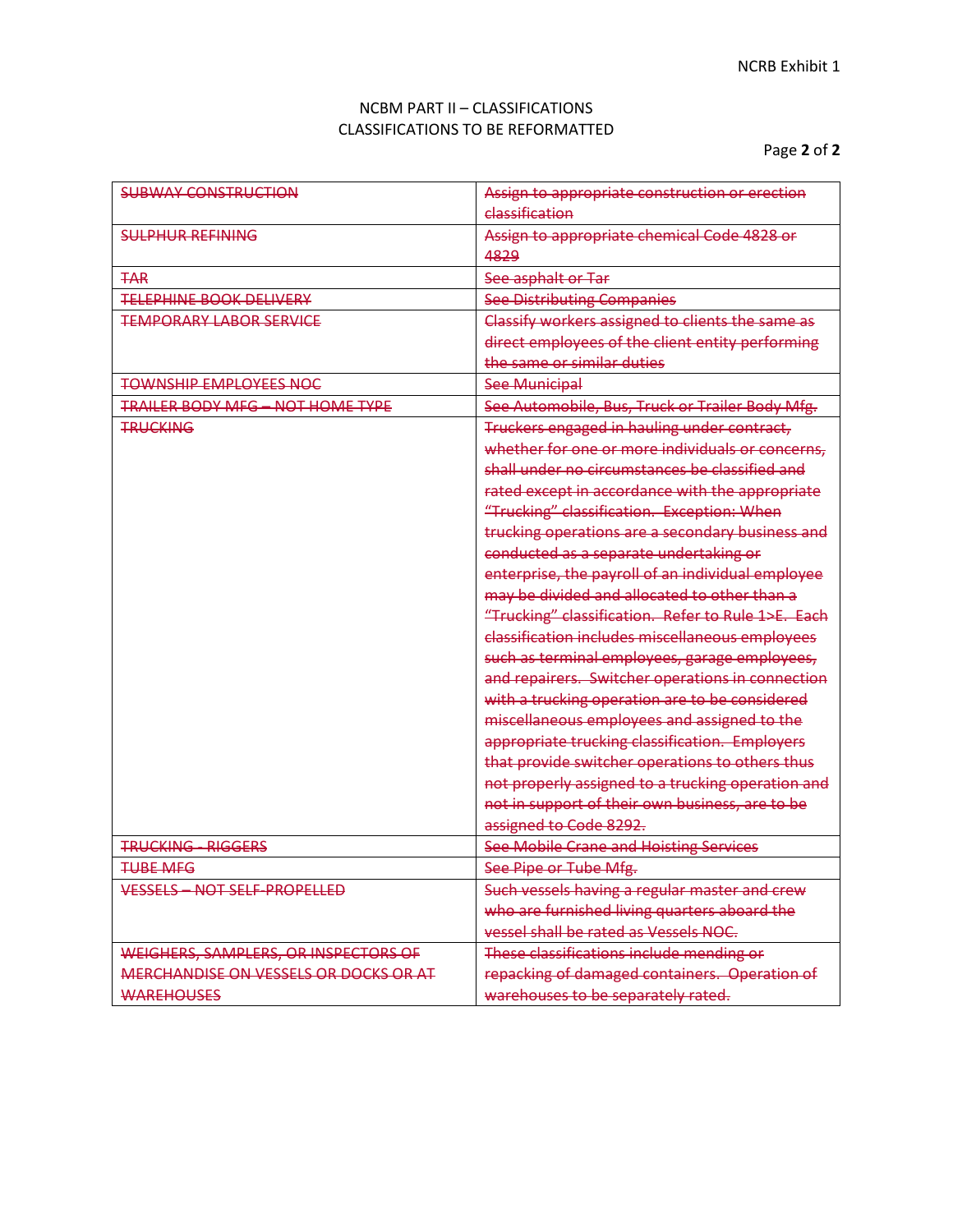Page **1** of **2**

| Phraseology                                                                   | Class | <b>Notes</b>                                                                                                                                                                                                                                                                                                                                                                                                                                                                                                                                                                                                                                      | <b>FN</b>       | Industry        | Hazard                  |
|-------------------------------------------------------------------------------|-------|---------------------------------------------------------------------------------------------------------------------------------------------------------------------------------------------------------------------------------------------------------------------------------------------------------------------------------------------------------------------------------------------------------------------------------------------------------------------------------------------------------------------------------------------------------------------------------------------------------------------------------------------------|-----------------|-----------------|-------------------------|
|                                                                               |       |                                                                                                                                                                                                                                                                                                                                                                                                                                                                                                                                                                                                                                                   | ID              | Group           | Code                    |
| <b>TRUCKING - OIL FIELD EQUIPMENT -</b><br><b>ALL EMPLOYEES &amp; DRIVERS</b> | 7222  | Truckers hauling under contract, whether for one or more individuals or<br>employers, must under no circumstances be classified except in<br>accordance with the appropriate trucking classification. Includes<br>miscellaneous employees such as terminal employees, garage employees,<br>and repairers.<br>When trucking operations are a secondary business and conducted as a<br>separate undertaking or enterprise, the payroll of an individual employee<br>may be divided and allocated to other than a trucking classification. Refer<br>to Rule 1-E.                                                                                     | $\underline{X}$ | $\overline{5}$  | <u>E</u>                |
|                                                                               |       |                                                                                                                                                                                                                                                                                                                                                                                                                                                                                                                                                                                                                                                   |                 |                 |                         |
| <b>TRUCKING - PARCEL OR PACKAGE</b><br>DELIVERY - ALL EMPLOYEES & DRIVERS     | 7230  | Applies to employers that exclusively deliver from retail stores under<br>contract. Includes miscellaneous employees such as terminal employees,<br>garage employees, and repairers.<br>Truckers hauling under contract, whether for one or more individuals or<br>employers, must under no circumstances be classified except in<br>accordance with the appropriate trucking classification.<br>When trucking operations are a secondary business and conducted as a<br>separate undertaking or enterprise, the payroll of an individual employee<br>may be divided and allocated to other than a trucking classification. Refer<br>to Rule 1-E. | $\underline{X}$ | $\overline{-5}$ | $\overline{\mathsf{D}}$ |
|                                                                               |       |                                                                                                                                                                                                                                                                                                                                                                                                                                                                                                                                                                                                                                                   |                 |                 |                         |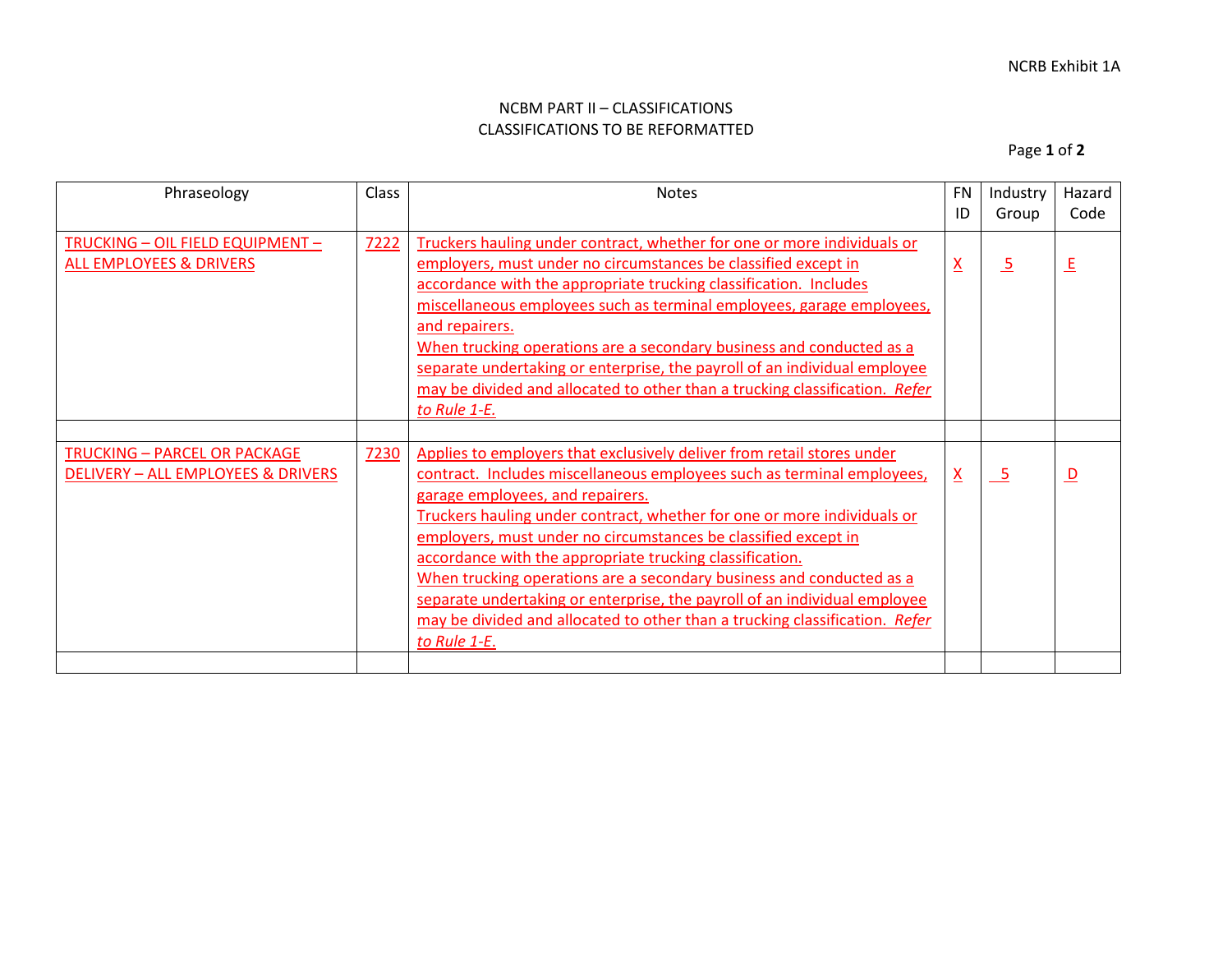AUTOMOBILE - RECYCLING 8046 | Applies to store employees who do not perform other operations and

DOG KENNEL EMPLOYEES & DRIVERS 8 8279 **8279 120 CM 2010 120 CM 2010 120 CM 2010 120 CM 2010 120 CM 2010 120 CM 2010** 

|                                                                                                                                                        |      |                                                                                                                                                                                                                                                                                                                                                                                                                                                                                                                                                                                                                                                                                                                                                                                                                                                                                       |                 | Page 2 of 2    |        |
|--------------------------------------------------------------------------------------------------------------------------------------------------------|------|---------------------------------------------------------------------------------------------------------------------------------------------------------------------------------------------------------------------------------------------------------------------------------------------------------------------------------------------------------------------------------------------------------------------------------------------------------------------------------------------------------------------------------------------------------------------------------------------------------------------------------------------------------------------------------------------------------------------------------------------------------------------------------------------------------------------------------------------------------------------------------------|-----------------|----------------|--------|
| 7232<br>TRUCKING - MAIL, PARCEL OR PACKAGE<br><b>DELIVERY - UNDER CONTRACT WITH</b><br>THE U.S. POSTAL SERVICE - ALL<br><b>EMPLOYEES &amp; DRIVERS</b> |      | Applies to employers under contract to the U.S. Postal Service for delivery<br>of mail involving letters, parcels, packages, sacks, pallets and rolling<br>containers. Includes both U.S. Postal Service contract mail delivery<br>performed on both a bulk basis and an individual letter, parcel or package<br>basis. Includes miscellaneous employees such as terminal employees,<br>garage employees, and repairers.<br>Truckers hauling under contract, whether for one or more individuals or<br>employers, must under no circumstances be classified except in<br>accordance with the appropriate trucking classification.<br>When trucking operations are a secondary business and conducted as a<br>separate undertaking or enterprise, the payroll of an individual employee<br>may be divided and allocated to other than a trucking classification. Refer<br>to Rule 1-E. | $\underline{X}$ | $\overline{2}$ | 上<br>一 |
|                                                                                                                                                        |      |                                                                                                                                                                                                                                                                                                                                                                                                                                                                                                                                                                                                                                                                                                                                                                                                                                                                                       |                 |                |        |
| <b>GAS MAIN OR CONNECTION</b><br><b>CONSTRUCTION &amp; DRIVERS</b>                                                                                     | 6319 | Includes tunneling at street crossings when not performed under air<br>pressure. All other tunneling is to be separately rated. Separately rate:<br>the construction of pipelines between natural gas – producing fields and<br>points of connection with local distributing systems. Such cross-country<br>pipeline construction must be rated to code 6233. Code 7502 - must not<br>be assigned at same job or location that Code 6319 applies.                                                                                                                                                                                                                                                                                                                                                                                                                                     | $\bullet$       | $\overline{2}$ | ᅩ      |

have no yard exposure. 4 C

Legend:

Strikethrough = Remove Underline = Add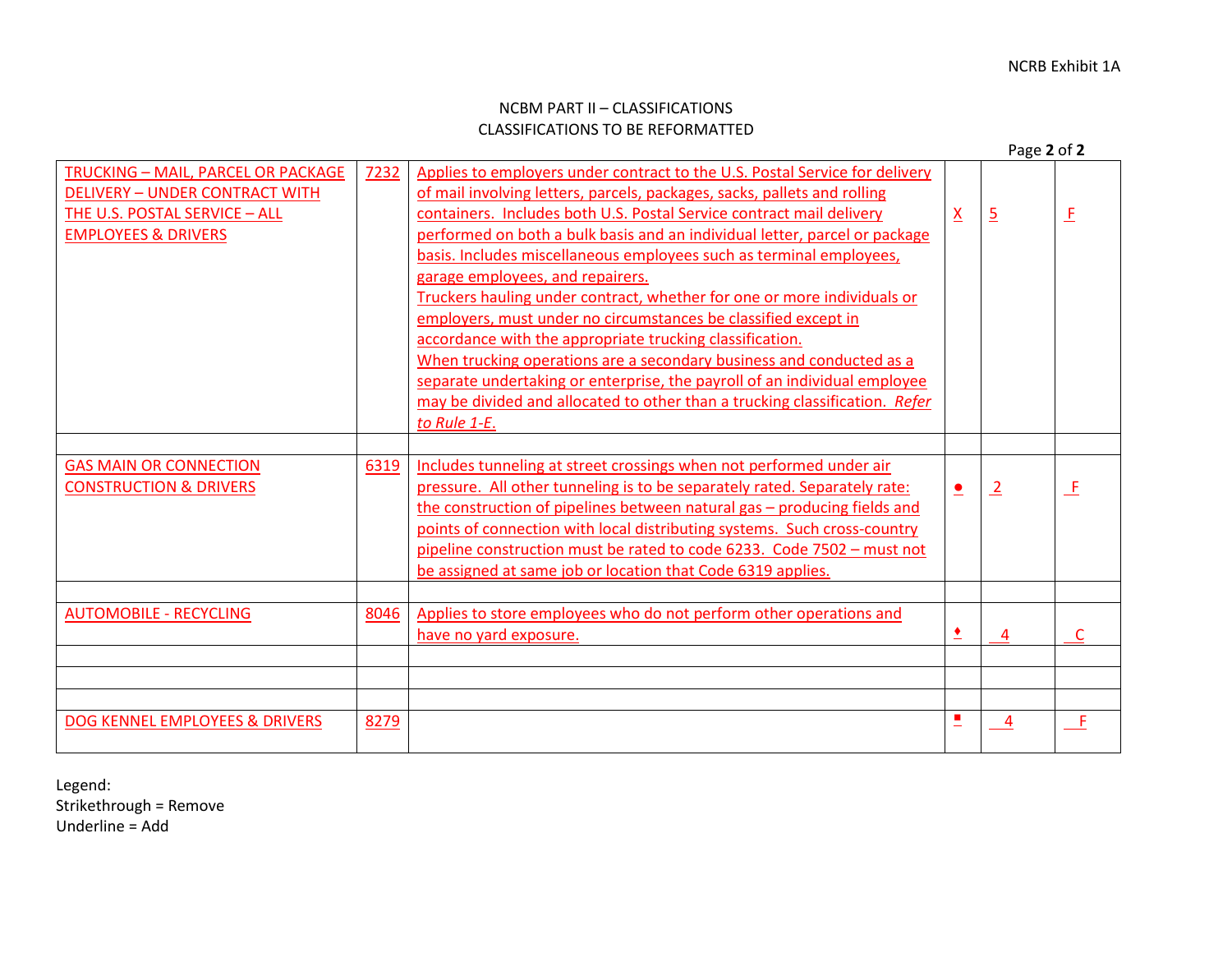Obsolete and Duplicate Phraseologies **Page 1** of 6 and 2012 12:00 and 2013 12:00 and 2013 12:00 and 2013 12:00 and 2013 12:00 and 2013 12:00 and 2013 12:00 and 2013 12:00 and 2013 12:00 and 2013 12:00 and 2013 12:00 and 20

|                                                                                    |              |                                                                      | <b>FN</b> | Industry                | Hazard       | Reason                  |
|------------------------------------------------------------------------------------|--------------|----------------------------------------------------------------------|-----------|-------------------------|--------------|-------------------------|
| Phraseology                                                                        | <b>Class</b> | <b>Notes</b>                                                         | ID        | Group                   | Code         |                         |
| AGRICULTURAL OR CONSTRUCTION MACHINERY                                             |              |                                                                      |           |                         |              | Obsolete                |
| <b>MFG</b>                                                                         | 3507         |                                                                      |           | $\overline{4}$          | Ċ.           | Phraseology             |
| -ANTITOXIN SERUM, OR VIRUS MFG & DRIVERS                                           | 5951         |                                                                      |           | $\overline{4}$          | B            | Obsolete<br>Phraseology |
| ASHES, GARBAGE, OR REFUSE COLLECTION &                                             |              |                                                                      |           |                         |              | Obsolete                |
| <b>DRIVERS</b>                                                                     | 9403         | Reduction, rendering, or fertilizer plants to be separately rated.   |           | 5                       | F.           | Phraseology             |
|                                                                                    |              |                                                                      |           |                         |              | Duplicate               |
| AUTOMOBILE - HAULAWAY OR DRIVEAWAY -                                               |              |                                                                      |           |                         |              |                         |
| DRIVING AUTOS ON OR OFF VESSELS & DRIVERS                                          |              |                                                                      |           |                         |              |                         |
|                                                                                    | 7317         |                                                                      |           | $\mathcal{I}$           | $\mathbf{G}$ | Obsolete                |
| AUTOMOBILE - PARTS AND ACCESSORIES NOC &                                           |              | Applies to wholesale and retail stores.                              |           |                         |              | Phraseology             |
| <b>DRIVERS</b>                                                                     | 8046         |                                                                      |           | $\overline{4}$          | D.           |                         |
|                                                                                    |              |                                                                      |           |                         |              | Obsolete                |
| BARBER SHOP, BEAUTY PARLOR OR HAIRSTYLING                                          |              |                                                                      |           |                         |              | Phraseology             |
| <b>SALON</b>                                                                       | 9586         |                                                                      |           | $\overline{\mathbf{A}}$ | А            |                         |
|                                                                                    |              |                                                                      |           |                         |              | Obsolete                |
| <b>BEVERAGE MFG - CARBONATED - ALL</b><br>OPERATIONS, ROUTE SUPERVISORS, & DRIVERS | 2157         |                                                                      |           | $\overline{4}$          | Ċ.           | Phraseology             |
|                                                                                    |              |                                                                      |           |                         |              | Obsolete                |
| <b>BOLT OR NUT MFG</b>                                                             | 3132         | Steelmaking or rolling mills to be separately rated.                 |           | $\overline{4}$          | $\mathbf{G}$ | Phraseology             |
|                                                                                    |              |                                                                      |           |                         |              | Obsolete                |
| BORAX, POTASH, OR SALT PRODUCING OR                                                | 4568         | Includes driving of wells and pumping. Mining to be separately rated |           |                         |              | Phraseology             |
| <b>REFINING &amp; DRIVERS</b>                                                      |              | as Code 1164.                                                        |           | $\overline{4}$          | ŧ.           |                         |
|                                                                                    |              | Applies to training of race horses, polo ponies, and horses for      |           |                         |              | Obsolete                |
| <b>BREEDING FARM OR STABLE &amp; DRIVERS</b>                                       | 8279         | exhibition purposes. Includes jockeys and trainers.                  |           | 4                       | E,           | Phraseology             |
|                                                                                    |              |                                                                      |           |                         |              | Obsolete                |
| CHEESE OR BUTTER MFG. & ROUTE                                                      | 2070         |                                                                      |           |                         |              | Phraseology             |
| <b>SUPERVISIORS, DRIVERS</b>                                                       |              |                                                                      |           | $\overline{4}$          | Ċ.           |                         |
|                                                                                    |              | Applies to house-to-house sale of coffee, tea or groceries and       |           |                         |              | Obsolete                |
| COFFEE, TEA, OR GROCER DEALER - RETAIL                                             | 8006         | includes incidental stores or warehouses.                            | ٠         | $\overline{\mathbf{4}}$ | e            | Phraseology             |
| -COOPER OR BRASS GOODS MFG                                                         | 3315         |                                                                      |           | $\overline{4}$          | B.           | Obsolete<br>Phraseology |
|                                                                                    |              | Includes the mfg. of butter or cheese and the processing of raw milk |           |                         |              | Obsolete                |
| -DAIRY OR CREAMERY & ROUTE SUPERVISORS,                                            |              | received from others. Ice cream mfg. to be separately rated as Code  |           |                         |              | Phraseology             |
| <b>DRIVERS</b>                                                                     | 2070         | 2039. Production of raw milk to be rated as Code 0036                |           | $\overline{4}$          | e.           |                         |
|                                                                                    |              |                                                                      |           |                         |              | Obsolete                |
| <b>-DISTILLERY - SPIRITOUS LIQUOR</b>                                              | 2130         |                                                                      |           | $\overline{4}$          | e.           | Phraseology             |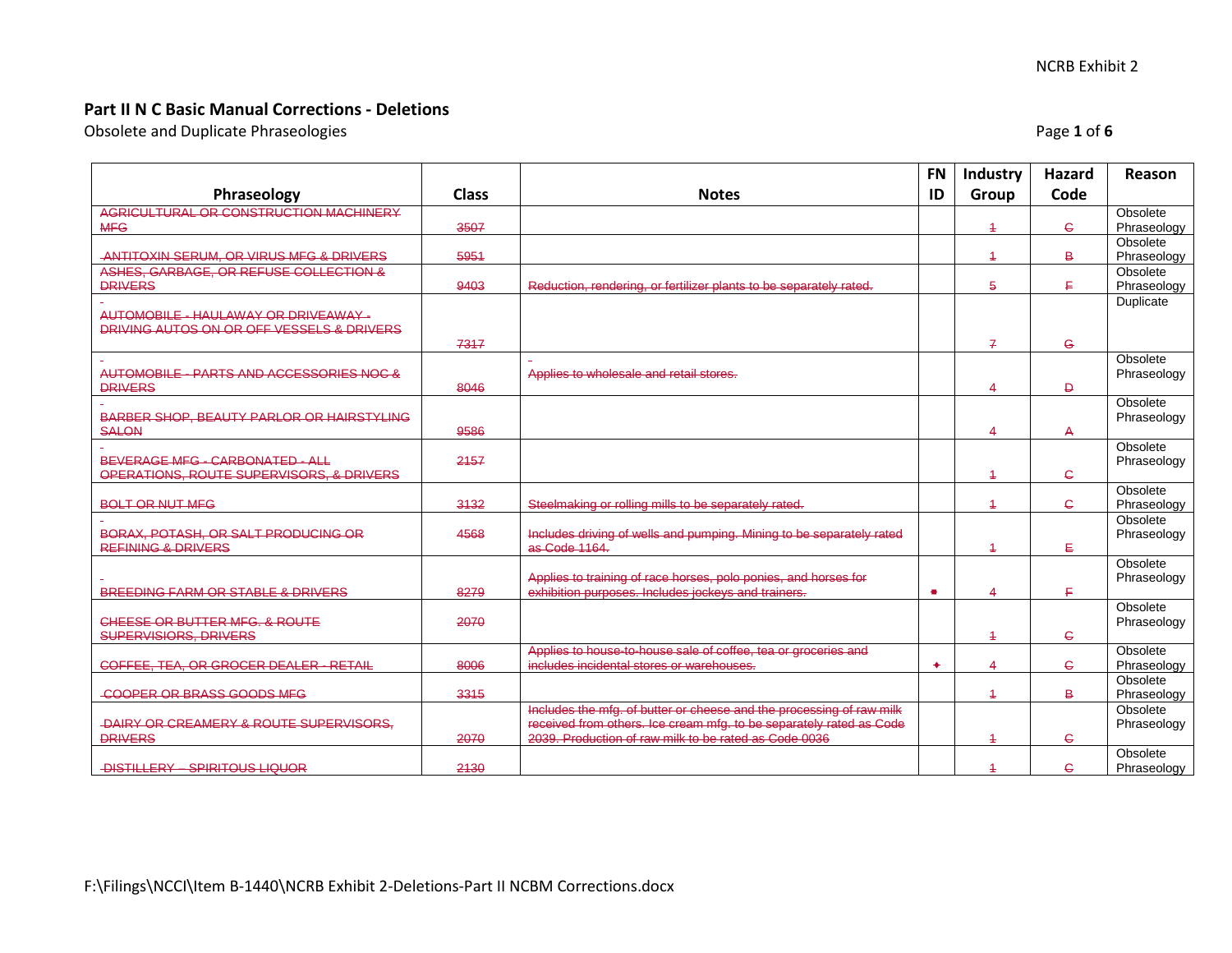Obsolete and Duplicate Phraseologies **Page 2** of 6 and 2 of 6

|                                                       |      | Applies to ships designed for freight carrying containers. No work in  |           |                |             | Duplicate   |
|-------------------------------------------------------|------|------------------------------------------------------------------------|-----------|----------------|-------------|-------------|
|                                                       |      | holds. Over-the-road trucking operations to be separately rated to the |           |                |             |             |
|                                                       |      | appropriate trucking classification. Code 7327F must not be assigned   |           |                |             |             |
|                                                       |      | to the same employer in connection with a single vessel unless the     |           |                |             |             |
| STEVEDORING - CONTAINERIZED FREIGHT &                 |      | operations described by this classification are conducted as a         |           |                |             |             |
| <b>DRIVERS</b>                                        | 7327 | separate and distinct business.                                        |           | $\overline{f}$ | $\mathbf G$ |             |
|                                                       |      |                                                                        |           |                |             | Obsolete    |
| <b>-DRIVERS NOC</b>                                   | 7380 |                                                                        |           | 5              | Đ.          | Phraseology |
|                                                       |      | Applicable only to neighborhood-type establishments engaged in         |           |                |             | Obsolete    |
|                                                       |      | both laundering and dry cleaning on the premises. Collecting or        |           |                |             | Phraseology |
| <b>-DRY CLEANING AND LAUNDRY STORE - RETAIL &amp;</b> |      | distributing stores, no laundering or dry cleaning at the same         |           |                |             |             |
| ROUTE SUPERVISORS, DRIVERS                            | 2589 | location, to be rated as Code 8017-Store-Retail-NOC                    |           | 4              | ¢           |             |
|                                                       |      | Not applicable to asphalt or tar distillation or refining plants which |           |                |             | Obsolete    |
| FELT OR BUILDING OR ROOFING PAPER                     |      | include the saturating of paper or felt as part of their operations.   |           |                |             | Phraseology |
| PREPARATION - NO INSTALLATION                         | 4283 | Paper or felt manufacturing to be separately rated.                    |           | 4              | ¢           |             |
| <b>FIXTURES OR FURNITURE INSTALLATION -</b>           |      |                                                                        |           |                |             | Obsolete    |
| PORTABLE-NOC                                          | 5146 | -Applies to installation in offices or stores.                         | $\bullet$ | $\overline{2}$ | ŧ,          | Phraseology |
|                                                       |      |                                                                        |           |                |             | Obsolete    |
| <b>FLOWER OR FEATHER MFG - ARTIFICAL</b>              | 2501 |                                                                        |           | $\overline{+}$ | e           | Phraseology |
|                                                       |      |                                                                        |           |                |             | Obsolete    |
| <b>FUR MFG - PREPARING SKINS</b>                      | 2600 |                                                                        |           | $\overline{4}$ | ¢           | Phraseology |
|                                                       |      | Codes 3180 and 3643-Electric Power or Transmission Equipment           |           |                |             | Obsolete    |
|                                                       |      | Mfg. or 3179 Electrical Apparatus Mfg. NOC shall not be assigned       |           |                |             | Phraseology |
|                                                       |      | to the same risk unless the operations described by these              |           |                |             |             |
| <b>GAS OR ELECTRIC LIGHTING FIXTURES MFG</b>          | 3180 | classifications are conducted as separate and distinct businesses.     |           | $\overline{4}$ | B           |             |
|                                                       |      | Includes incidental blending. Application of fertilizer by use of farm |           |                |             | Obsolete    |
| GRAIN, FEED, FERTILIZER OR HAY DEALER &               |      | machinery or equipment to be separately rated under Code 0050.         |           |                |             | Phraseology |
| <b>LOCAL MANAGERS, DRIVERS - NO MFG</b>               | 8215 | Fertilizer mfg. to be separately rated under Code 4583.                | $\bullet$ | Δ.             | ŧ.          |             |
|                                                       |      | Includes construction, repair or maintenance of all buildings,         |           |                |             | Obsolete    |
|                                                       |      | structures or equipment and the installation of machinery. No canal,   |           |                |             | Phraseology |
| <b>GRAVEL OR SAND DIGGING &amp; DRIVERS</b>           | 4000 | sewer or cellar excavation or underground mining.                      |           | 5              | F.          |             |
| HAIR STYLING SALON, BEAUTY PARLOR, OR                 |      |                                                                        |           |                |             | Obsolete    |
| <b>BARBER SHOP</b>                                    | 9586 |                                                                        |           | 4              | A           | Phraseology |
|                                                       |      | Includes incidental blending. Application of fertilizer by use of farm |           |                |             | Obsolete    |
| HAY, GRAIN, FEED, OR FERTERLIZER DEALER &             |      | machinery or equipment to be separately rated under Code 0050.         |           |                |             | Phraseology |
| <b>LOCAL MANAGERS, DRIVERS - NO MFG</b>               | 8215 | Fertilizer mfg. to be separately rated under Code 4583.                | ٠         | 4              | Ė,          |             |
|                                                       |      |                                                                        |           |                |             | Obsolete    |
| <b>HEALTH OR EXERCISE INSTITUE &amp; CLERCIAL</b>     | 9063 |                                                                        |           | 4              | B           | Phraseology |
| <b>INSPECTORS, SAMPLERS, OR WEIGHERS OF</b>           |      |                                                                        |           |                |             | Obsolete    |
| MERCHANDISE ON VESSELS OR DOCKS OR                    |      |                                                                        |           |                |             | Phraseology |
| <b>RAILWAY STATIONS OR WAREHOUSES -</b>               |      | These operations include mending or repacking of damaged               |           |                |             |             |
| <b>COVERAGE UNDER STATE ACT ONLY</b>                  | 8719 | containers. Operations of warehouses to be separately rated.           |           | 4              | e           |             |
| INSPECTORS, SAMPLERS, OR WEIGHERS OF                  |      |                                                                        |           |                |             | Obsolete    |
| MERCHANDISE ON VESSELS OR DOCKS OR                    |      |                                                                        |           |                |             | Phraseology |
| <b>RAILWAY STATIONS OR WAREHOUSES -</b>               |      | These operations include mending or repacking of damaged               |           |                |             |             |
| <b>COVERAGE UNDER US ACT ONLY</b>                     | 8709 | containers. Operations of warehouses to be separately rated.           |           | $\mathcal{I}$  | $\mathbf G$ |             |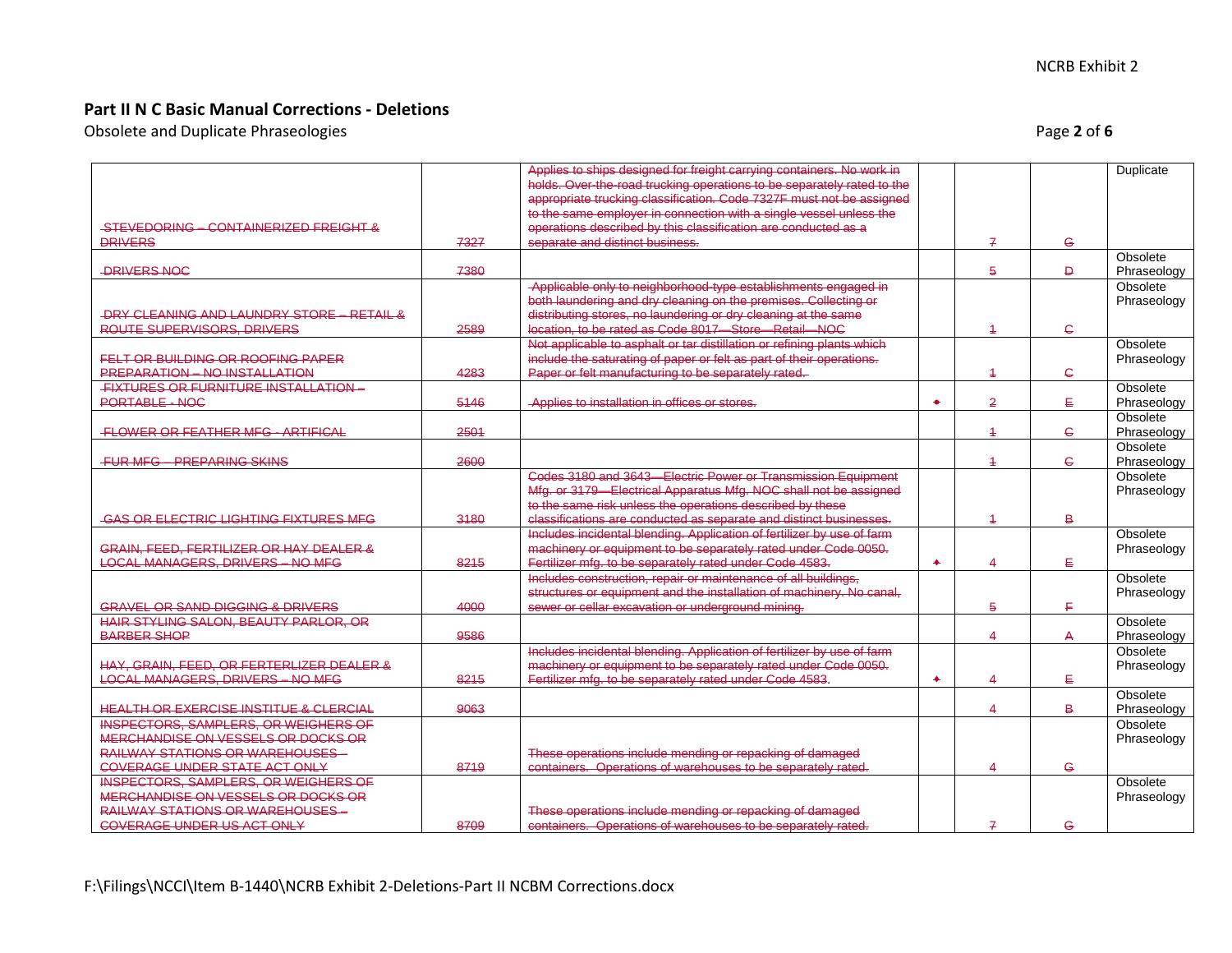Obsolete and Duplicate Phraseologies **Page 3** of 6 and  $\overline{a}$  and  $\overline{b}$  and  $\overline{c}$  and  $\overline{b}$  and  $\overline{c}$  and  $\overline{b}$  and  $\overline{c}$  and  $\overline{b}$  and  $\overline{c}$  and  $\overline{b}$  and  $\overline{c}$  and  $\overline{c}$  and  $\overline{c}$  an

| <b>MACHINE MFG - COMFECTION</b>                 | 3559 |                                                                                                                           |           | $\overline{1}$ | Ċ.             | Obsolete<br>Phraseology |
|-------------------------------------------------|------|---------------------------------------------------------------------------------------------------------------------------|-----------|----------------|----------------|-------------------------|
|                                                 |      | Codes 4825 and 4611-Drug, Medicine or Pharmaceutical                                                                      |           |                |                | Obsolete                |
|                                                 |      | Preparation-Compounding or Blending-No Mfg. of Ingredients                                                                |           |                |                | Phraseology             |
|                                                 |      | shall not be assigned to the same risk unless the operations                                                              |           |                |                |                         |
| MEDICINE, DRUG OR PHARMACEUTICAL                |      | described by these classifications are conducted as separate and                                                          |           |                |                |                         |
| <b>PREPARATION MFG &amp; INCIDENTIAL MFG OF</b> |      | distinct businesses. Mfg. of metal containers to be separately rated                                                      |           |                |                |                         |
| <b>INGREDENTS</b>                               | 4825 | as Code 3220 Can Mfg.                                                                                                     |           | $\overline{4}$ | ₽              |                         |
|                                                 |      | Codes 4611 and 4825 Drug, Medicine or Pharmaceutical                                                                      |           |                |                | Obsolete                |
|                                                 |      | Preparation Mfg. & Includes Mfg. of Ingredients shall not be assigned                                                     |           |                |                | Phraseology             |
|                                                 |      | to the same risk unless the operations described by these                                                                 |           |                |                |                         |
| MEDICINE, DRUG OR PHARMACEUTICAL                |      | classifications are conducted as separate and distinct businesses.                                                        |           |                | $\overline{B}$ |                         |
| PREPARATION MFG & NO MFG OF INGREDENTS          | 4611 | Metal container mfg. to be separately rated as Code 3220 - Can Mfg.                                                       |           | $\overline{4}$ |                |                         |
|                                                 |      |                                                                                                                           |           |                |                | Obsolete                |
| MITTEN OR GLOVE MFG - KNIT                      | 2362 |                                                                                                                           |           | $\overline{1}$ | Ċ.             | Phraseology             |
|                                                 |      | Yarn mfg to be separately rated.                                                                                          |           |                |                | Obsolete                |
|                                                 |      | Mfg. of metal rings, post, screws, separators, or fittings to be                                                          |           |                |                |                         |
| NOTEBOOK OR LOOSE - LEAF LEDGER MFG             | 4251 | separately rated.                                                                                                         |           | $\overline{4}$ | e.             | Phraseology             |
| OIL OR GAS - BURNER INSTALLATION DOMESTIC &     |      |                                                                                                                           |           |                |                | Obsolete                |
| <b>DRIVERS</b>                                  | 5183 |                                                                                                                           | $\bullet$ | $\overline{2}$ | E.             | Phraseology             |
| OIL OR GAS - BURNER INSTALLATION NOC &          |      |                                                                                                                           | $\bullet$ |                |                | Obsolete                |
| <b>DRIVERS</b>                                  | 3724 |                                                                                                                           |           | $\overline{2}$ | E.             | Phraseology             |
|                                                 |      | Codes 4557 and 4740-Oil Refining, or 8350-Oil or Gasoline                                                                 |           |                |                | Obsolete                |
|                                                 |      | Dealer shall not be assigned to the same risk unless operations                                                           |           |                |                | Phraseology             |
|                                                 |      | described by these classifications are conducted as separate and                                                          |           |                |                |                         |
| OIL OR GAS GREASE MIXING OR BLENDING            | 4557 | distinct businesses. No rendering or petroleum refining. Can mfg. to<br>be separately rated as Code 3220.                 |           | 4              | B              |                         |
|                                                 |      |                                                                                                                           |           |                |                | Obsolete                |
| ORE MILLING - OR MINNING MACHINERY MFG          | 3507 |                                                                                                                           |           | $\overline{4}$ | e.             | Phraseology             |
|                                                 |      |                                                                                                                           |           |                |                | Obsolete                |
| <b>PASTE OR MUCILAGE MFG</b>                    | 4557 |                                                                                                                           |           | $\overline{1}$ | B              | Phraseology             |
|                                                 |      | Codes 4611 and 4825 - Drug, Medicine or Pharmaceutical                                                                    |           |                |                | Obsolete                |
|                                                 |      | Preparation Mfg. & Includes Mfg. of Ingredients shall not be assigned                                                     |           |                |                |                         |
|                                                 |      | to the same risk unless the operations described by these                                                                 |           |                |                | Phraseology             |
| PHARMACEUTICAL, DRUG OR MEDICINE                |      | classifications are conducted as separate and distinct businesses.                                                        |           |                |                |                         |
| PREPARATION MFG & NO MFG OF INGREDENTS          | 4611 |                                                                                                                           |           |                | $\overline{B}$ |                         |
|                                                 |      | Metal container mfg. to be separately rated as Code 3220-Can Mfg.<br>Codes 4825 and 4611-Drug, Medicine or Pharmaceutical |           |                |                | Obsolete                |
|                                                 |      | Preparation-Compounding or Blending-No Mfg. of Ingredients                                                                |           |                |                | Phraseology             |
| PHARMACEUTICAL, DRUG OR MEDICINE                |      | shall not be assigned to the same risk unless the operations                                                              |           |                |                |                         |
|                                                 |      | described by these classifications are conducted as separate and                                                          |           |                |                |                         |
| PREPARATION MFG & INCIDENTAL MFG OF             |      | distinct businesses. Mfg. of metal containers to be separately rated                                                      |           |                |                |                         |
| <b>INGREDENTS</b>                               | 4825 | as Code 3220 Can Mfg.                                                                                                     |           | $\overline{1}$ | Ε              |                         |
|                                                 |      |                                                                                                                           |           |                |                |                         |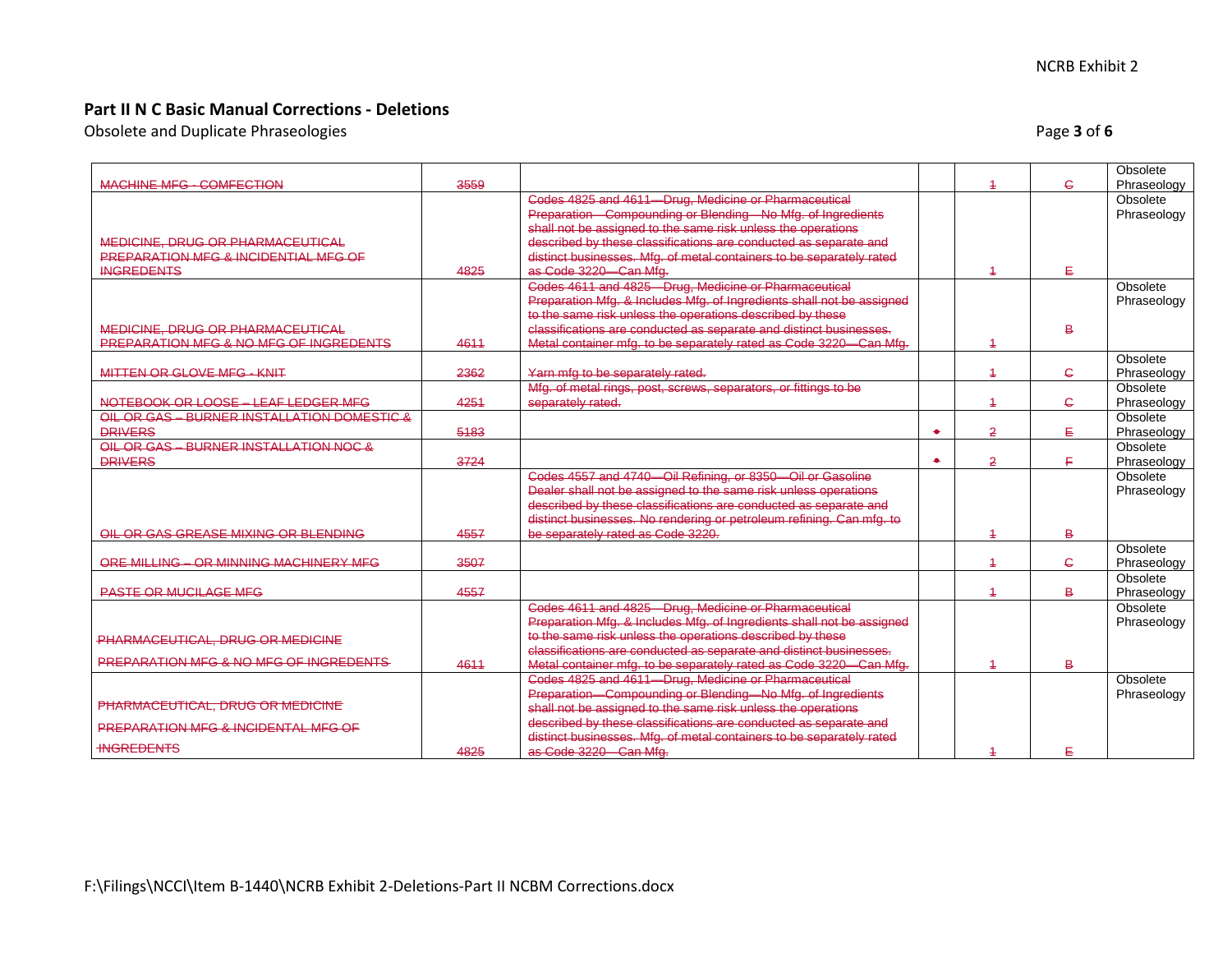Obsolete and Duplicate Phraseologies **Page 4** of 6 and 2012 12:00 and 2012 12:00 and 2012 12:00 and 2012 12:00 and 2013 12:00 and 2013 12:00 and 2013 12:00 and 2013 12:00 and 2013 12:00 and 2013 12:00 and 2013 12:00 and 20

|                                                              |      | Includes pile driving operations including, but not limited to, hammer                                                                        |   |                |              | Obsolete                |
|--------------------------------------------------------------|------|-----------------------------------------------------------------------------------------------------------------------------------------------|---|----------------|--------------|-------------------------|
|                                                              |      | driving and water jet driving only in conjunction with pile driving. All                                                                      |   |                |              | Phraseology             |
|                                                              |      | other water jet operations are assigned to the appropriate drilling<br>code. This process may be done in conjunction with building            |   |                |              |                         |
|                                                              |      | foundations, all types of marine docks, boardwalks, piers,                                                                                    |   |                |              |                         |
|                                                              |      | boathouses, seawalls, groynes (groins), jetties, breakwater and                                                                               |   |                |              |                         |
|                                                              |      | timber wharfs. The manufacturing of concrete piles at the job location                                                                        |   |                |              |                         |
|                                                              |      | or the pouring of concrete into hollow steel piles must be separately<br>rated under the appropriate concrete construction code. Pile driving |   |                |              |                         |
|                                                              |      | operations performed in connection with caisson work to be                                                                                    |   |                |              |                         |
|                                                              |      | separately rated as Code 6252. The use of Code 6003 is allowed                                                                                |   |                |              |                         |
|                                                              |      | when pile driving is performed on any marine or non-marine                                                                                    |   |                |              |                         |
|                                                              |      | construction. For construction where an employer obtains coverage                                                                             |   |                |              |                         |
| PILE DRIVING - BUILDING FOUNDATIONS ONLY &<br><b>DRIVERS</b> | 6003 | under the United States Longshore and Harborworkers Act, use the<br>state-approved factor found in the state pages.                           | ٠ | $\overline{2}$ | Ε            |                         |
|                                                              |      |                                                                                                                                               |   |                |              | Obsolete                |
| PILLOW, QUILT. OR CUSHION MFG                                | 2501 | No mattress or box spring mfg.                                                                                                                |   | $\overline{+}$ | $\mathsf{C}$ | Phraseology             |
|                                                              |      |                                                                                                                                               |   |                |              | Obsolete                |
| PLASTIC OR PAPER BAG MFG                                     | 4273 | Paper and plastic mfg. to be separately rated.<br>Applies to shoe, stove, harness, furniture, automobile or metal polish                      |   | $\overline{1}$ | $\mathbf{C}$ | Phraseology<br>Obsolete |
|                                                              |      | or dressing manufacturing. Can manufacturing to be separately rated                                                                           |   |                |              | Phraseology             |
| POLISH OR DRESSING MFG                                       | 4557 | as Code 3220.                                                                                                                                 |   | $\overline{1}$ | B            |                         |
| POTASH, BORAX, OR SALT PRODUCING OR                          |      | Includes driving of wells and pumping. Mining to be separated rated                                                                           |   |                |              | Obsolete                |
| <b>REFINING &amp; DRIVERS</b>                                | 4568 | to Code 1164.                                                                                                                                 |   | $\overline{4}$ | Ε            | Phraseology             |
| QUILT, CUSHION, OR PILLOW MFG                                | 2501 | No mattress or box spring mfg.                                                                                                                |   | $\overline{4}$ | $\epsilon$   | Obsolete<br>Phraseology |
|                                                              |      | No collecting or handling scrap iron or steel. Laundry operations to                                                                          |   |                |              | Obsolete                |
|                                                              |      | be separately rated as 2585 Laundry NOC. Shall not be assigned                                                                                |   |                |              | Phraseology             |
|                                                              |      | to a risk engaged in operations described by another classification                                                                           |   |                |              |                         |
| RAG OR PAPER STOCK DEALER- USED & DRIVERS                    | 8264 | unless the operations subject to 8264 are conducted as a separate<br>and distinct business.                                                   | ۰ | 4              | ŧ            |                         |
|                                                              |      |                                                                                                                                               |   |                |              | Obsolete                |
| <b>REED OR LOOM HARNESS MFG</b>                              | 3515 |                                                                                                                                               |   | $\overline{1}$ | $\mathsf{C}$ | Phraseology             |
| REFUSE, ASHES, OR GARBAGE COLLECTION &                       |      |                                                                                                                                               |   |                |              | Obsolete                |
| <b>DRIVER</b>                                                | 9403 | Reduction, rendering, or fertilizer plants to be separately rated.                                                                            |   | 5              | E,           | Phraseology             |
| ROLLING MILL - IRON OR STEEL NOC & DRIVERS                   | 3027 | See Iron or Steel                                                                                                                             |   | $\overline{4}$ | ŧ.           | Obsolete<br>Phraseology |
|                                                              |      |                                                                                                                                               |   |                |              | Obsolete                |
| ROOFING - PAPER OR ROOFING FELT MFG                          | 4283 |                                                                                                                                               |   | $\overline{1}$ | Ċ.           | Phraseology             |
|                                                              |      | Not applicable to asphalt or tar distillation or refining plants which                                                                        |   |                |              | Obsolete                |
| ROOFING OR BUILDING PAPER OR FELT                            |      | include the saturating of paper or felt as part of their operations.                                                                          |   |                |              | Phraseology             |
| PREPARATION - NO INSTALLATION                                | 4283 | Paper or felt manufacturing to be separately rated.                                                                                           |   | $\overline{4}$ | ¢            | Obsolete                |
| <b>RUG OR CARPET MFG NOC</b>                                 | 2402 |                                                                                                                                               |   | $\overline{4}$ | Ε            | Phraseology             |
|                                                              |      |                                                                                                                                               |   |                |              | Obsolete                |
| SHOE OR BOOT MFG NOC                                         | 2660 |                                                                                                                                               |   | $\overline{4}$ | B            | Phraseology             |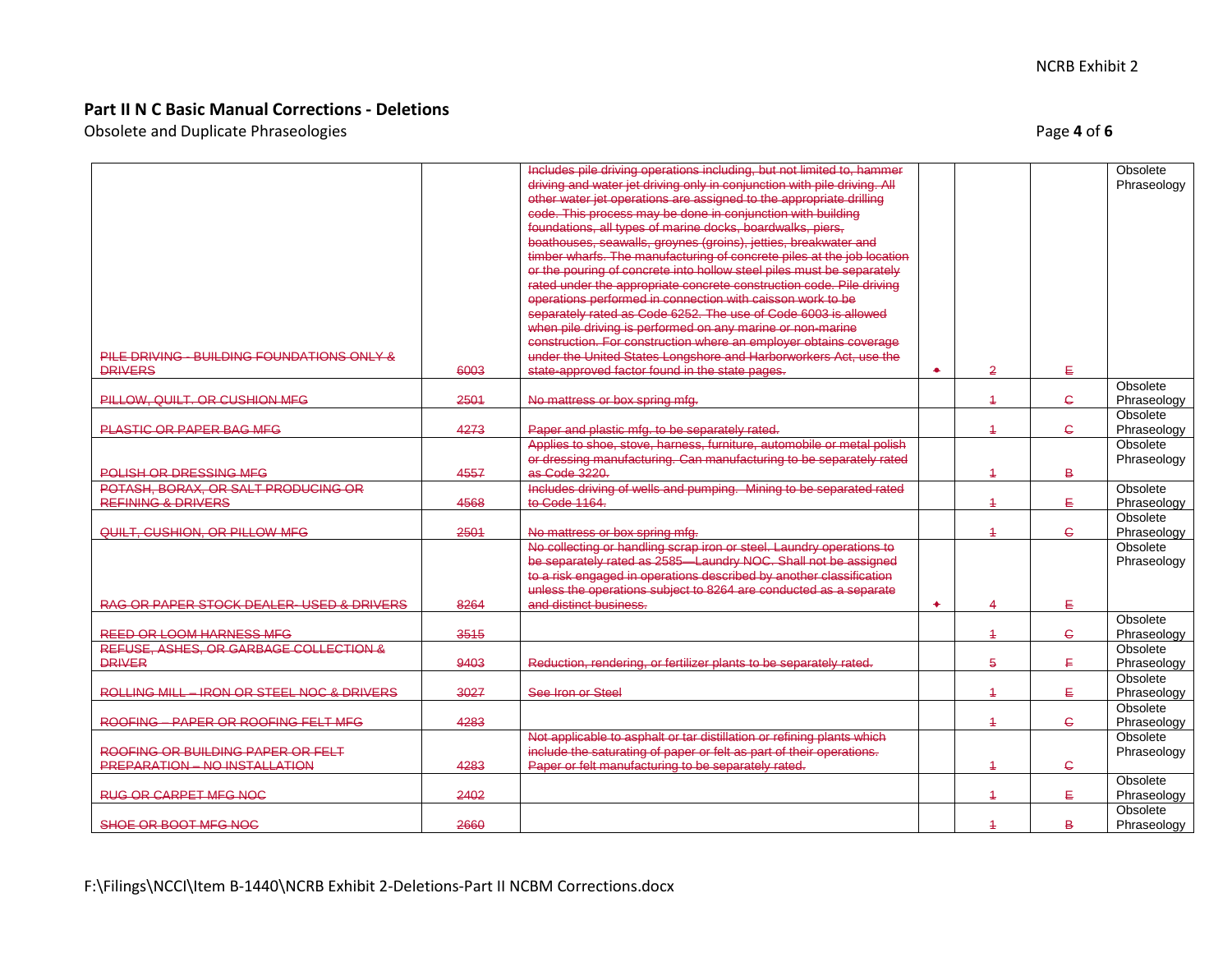Obsolete and Duplicate Phraseologies **Page 5** of **6** and Duplicate Phraseologies **Page 5** of **6** and Page **5** of **6** and Page **5** of **6** and Page **5** of **6** and Page **5** of **6** and Page **5** of **6** and Page **5** of **6** and P

|                                                                |      | Must not be assigned to an employer performing operations            |                  |                |              | Obsolete                |
|----------------------------------------------------------------|------|----------------------------------------------------------------------|------------------|----------------|--------------|-------------------------|
|                                                                |      | described by another classification unless the operations subject to |                  |                |              | Phraseology             |
| SHOE OR BOOT PATTERN MFG                                       | 4279 | Code 4279 are conducted as a separate and distinct business          |                  | 4              | $\epsilon$   |                         |
| SORORITY OR FRATERNITY HOUSE & CLERICAL                        | 9061 |                                                                      |                  | 4              | A            | Obsolete<br>Phraseology |
|                                                                |      |                                                                      |                  |                |              | Obsolete                |
| <b>SPAR OR FLINT GRINDING</b>                                  | 4704 | Digging, mining, or quarrying to be separately rated                 |                  | 4              | ŧ.           | Phraseology             |
|                                                                |      | Includes shop. Applies to the application of cork or other           |                  |                |              | Obsolete                |
| STEAM PIPE OR BOILER INSULATING & DRIVERS                      | 5183 | nonconducting materials.                                             | ٠                | 2              | Ε            | Phraseology             |
| STEAM SHOVEL, DREDGE, OR CONSTRUCTION                          |      |                                                                      |                  |                |              | Obsolete                |
| <b>MACHINERY MFG NOC</b>                                       | 3507 |                                                                      |                  | 4              | $\mathsf{C}$ | Phraseology             |
|                                                                |      | Wrecking or salvaging to be separately rated. Shall not be assigned  |                  |                |              | Obsolete                |
|                                                                |      | to a risk engaged in operations described by another classification  |                  |                |              | Phraseology             |
|                                                                |      | unless the operations subject to 8265 are conducted as a separate    |                  |                |              |                         |
| STEEL OR IRON SCRAP DEALER & DRIVER                            | 8265 | and distinct business.                                               | ۰                | 4              | F.           |                         |
| STEVEDORING - FREIGHT HANDLING - PACKING.                      |      |                                                                      |                  |                |              | Obsolete                |
| <b>HANDLING, OR SHIPPING EXPLOSIVES OR</b>                     |      |                                                                      |                  |                |              | Phraseology             |
| AMMUNITION - UNDER CONTRACT - COVERAGE<br>UNDER STATE ACT ONLY | 7360 |                                                                      |                  | 5              | E.           |                         |
| STEVEDORING - FREIGHT HANDLING - PACKING.                      |      |                                                                      |                  |                |              | Obsolete                |
| <b>HANDLING. OR SHIPPING EXPLOSIVES OR</b>                     |      |                                                                      |                  |                |              | Phraseology             |
| AMMUNITION - UNDER CONTRACT - COVERAGE                         |      |                                                                      |                  |                |              |                         |
| UNDER US ACT                                                   | 7350 |                                                                      |                  | $\mathcal{F}$  | F.           |                         |
|                                                                |      |                                                                      |                  |                |              | Obsolete                |
| STORE - FISH MEAT OR POULTRY - RETAIL                          | 8031 |                                                                      | ۰                | $\Delta$       | $\mathsf{C}$ | Phraseology             |
|                                                                |      | Codes 8021 and 2089 Packing House shall not be assigned to the       |                  |                |              | Obsolete                |
| STORE-FISH, MEAT OR POULTRY DEALER-                            |      | same risk unless the operations described by these classifications   |                  |                |              | Phraseology             |
| <b>WHOLESALE</b>                                               | 8021 | are conducted as separate and distinct businesses.                   | ۰                | 4              | $\mathsf{C}$ |                         |
| STORE - SOFTWARE, BOOK, RECORD, COMPACT                        |      |                                                                      |                  |                |              | Obsolete                |
| DISC, VIDEO OR AUDIO CASSETTE - RETAIL                         | 8072 |                                                                      | $\ddot{\bullet}$ | 4              | B            | Phraseology             |
|                                                                |      | Includes service away from store premises. Cultivating or gardening  |                  |                |              | Obsolete                |
| <b>STORE - FLORIST &amp; DRIVERS</b>                           | 8001 | to be separately rated as 0035- Farm - Florist.                      | ۰                | 4              | в            | Phraseology             |
| STREET OR ROAD MAKING MACHINERY MFG                            | 3507 |                                                                      |                  | 1              | $\mathsf{C}$ | Obsolete                |
|                                                                |      |                                                                      |                  |                |              | Phraseology<br>Obsolete |
| <b>TAXIMETER OR SPEEDOMETET MFG</b>                            | 3574 |                                                                      |                  | $\overline{a}$ | В            | Phraseology             |
|                                                                |      | Applies to house-to-house sale of coffee, tea or groceries and       |                  |                |              | Obsolete                |
| TEA, COFFEE, OR GROCERY DEALER-RETAIL                          | 8006 | includes incidental stores or warehouses.                            | $\ddot{\bullet}$ | 4              | $\epsilon$   | Phraseology             |
| <b>TELEVISION OR RADIO BROADCASTING STATION-</b>               |      |                                                                      |                  |                |              | Obsolete                |
| ALL EMPLOYEES & CLERICAL, DRIVERS                              | 7610 | Includes players, entertainers or musicians.                         |                  | 3              | Đ            | Phraseology             |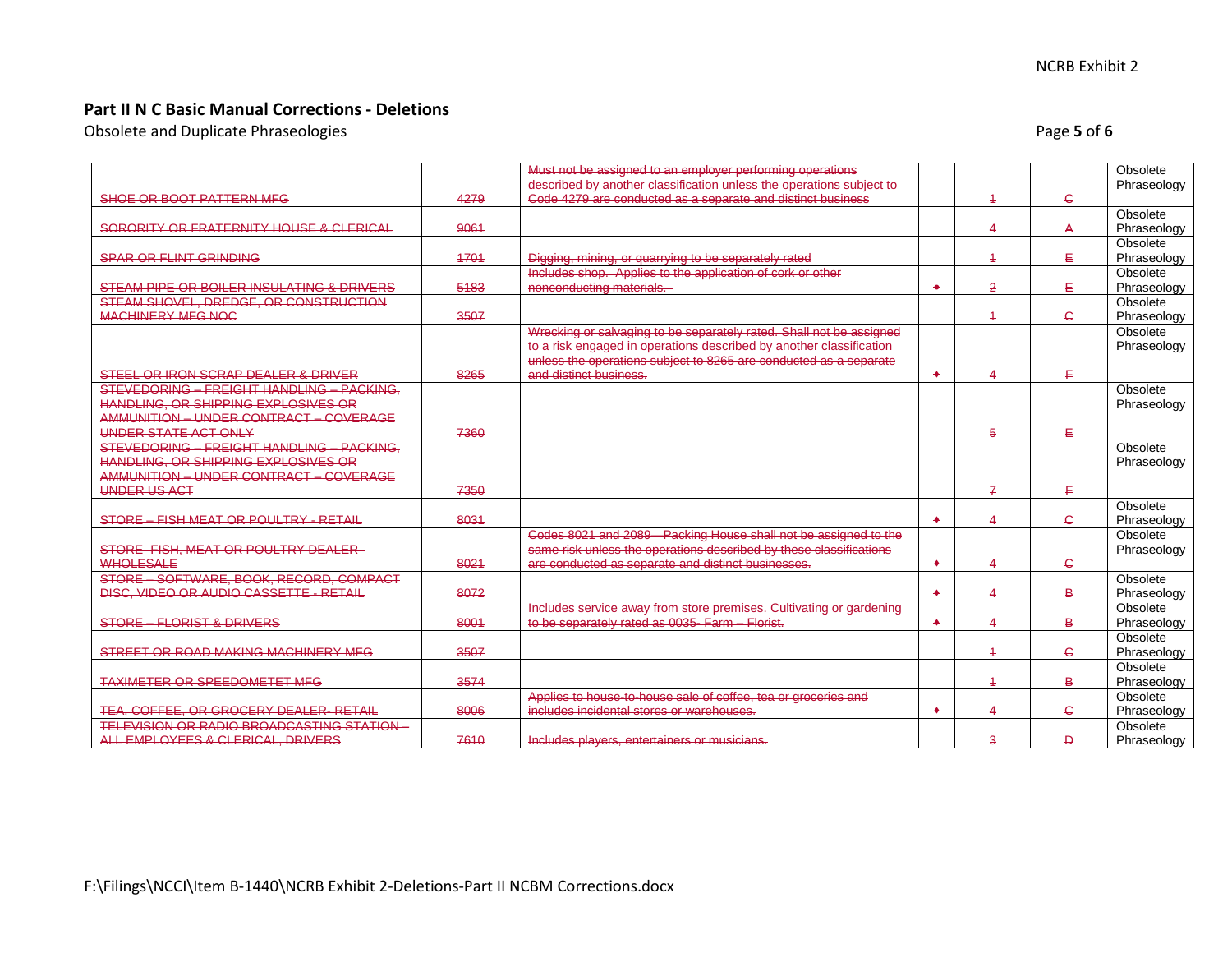Obsolete and Duplicate Phraseologies **Page 6** of 6 and  $\overline{a}$  and  $\overline{b}$  and  $\overline{c}$  and  $\overline{b}$  and  $\overline{c}$  and  $\overline{b}$  and  $\overline{c}$  and  $\overline{b}$  and  $\overline{c}$  and  $\overline{b}$  and  $\overline{c}$  and  $\overline{c}$  and  $\overline{b}$  an

|                                                  |      | Shall not be assigned to a risk engaged in operations described by   |  |              | Obsolete    |
|--------------------------------------------------|------|----------------------------------------------------------------------|--|--------------|-------------|
|                                                  |      | another classification unless the operations subject to 3373 are     |  |              | Phraseology |
| <b>TINNING OR GALVANIZING - NOT ELECTROLYTIC</b> | 3373 | conducted as a separate and distinct business.                       |  | e            |             |
| TOILET OR TOWEL SUPPLY CO & ROUTE                |      |                                                                      |  |              | Obsolete    |
| SUPERVISORS, DRIVERS                             | 2587 | No laundry operations.                                               |  | в            | Phraseology |
|                                                  |      |                                                                      |  |              | Obsolete    |
| <b>TRACTION ENGINE OR POWER PLOW MFG</b>         | 3507 |                                                                      |  | G            | Phraseology |
|                                                  |      |                                                                      |  |              | Obsolete    |
| <b>TYPEWRITER RIBBON OR CARBON PAPER MFG</b>     | 4254 | Paper mfg. to be separately rated as 4239.                           |  | e.           | Phraseology |
|                                                  |      |                                                                      |  |              | Obsolete    |
| VIRUS, ANTITOXIN, OR SERUM MFG. & DRIVERS        | 5951 |                                                                      |  | в            | Phraseology |
|                                                  |      |                                                                      |  |              | Obsolete    |
| WAGON OR CARRIAGE MFG. OR ASSEMBLY               | 3808 |                                                                      |  | Đ            | Phraseology |
|                                                  |      | Applies to the house-to-house sale of miscellaneous wearing apparel  |  |              | Obsolete    |
|                                                  |      | and household furnishings. Includes the collection of installment    |  |              | Phraseology |
|                                                  |      | payments and incidental stores or warehouses. Also applies to the    |  |              |             |
|                                                  |      | house-to-house sale of jewelry, furniture or appliances. However, if |  |              |             |
| WEARING APPAREL OR HOUSEOLD FURNISHINGS          |      | the principal business is the sale of furniture, stoves, ranges, or  |  |              |             |
| DEALER - RETAIL                                  | 8006 | refrigerators, separately rate as 8044-Store-Furniture.              |  | $\mathbf{C}$ |             |
|                                                  |      |                                                                      |  |              |             |
|                                                  |      |                                                                      |  |              | Obsolete    |
| WIRE - FENCE MFG                                 | 3257 |                                                                      |  | G            | Phraseology |
|                                                  |      |                                                                      |  |              | Obsolete    |
| WIRE - MATTRESS OR BEDSPRING MFG                 | 3300 | Box spring mfg. to be separately rated as Code 2570.                 |  | $\epsilon$   | Phraseology |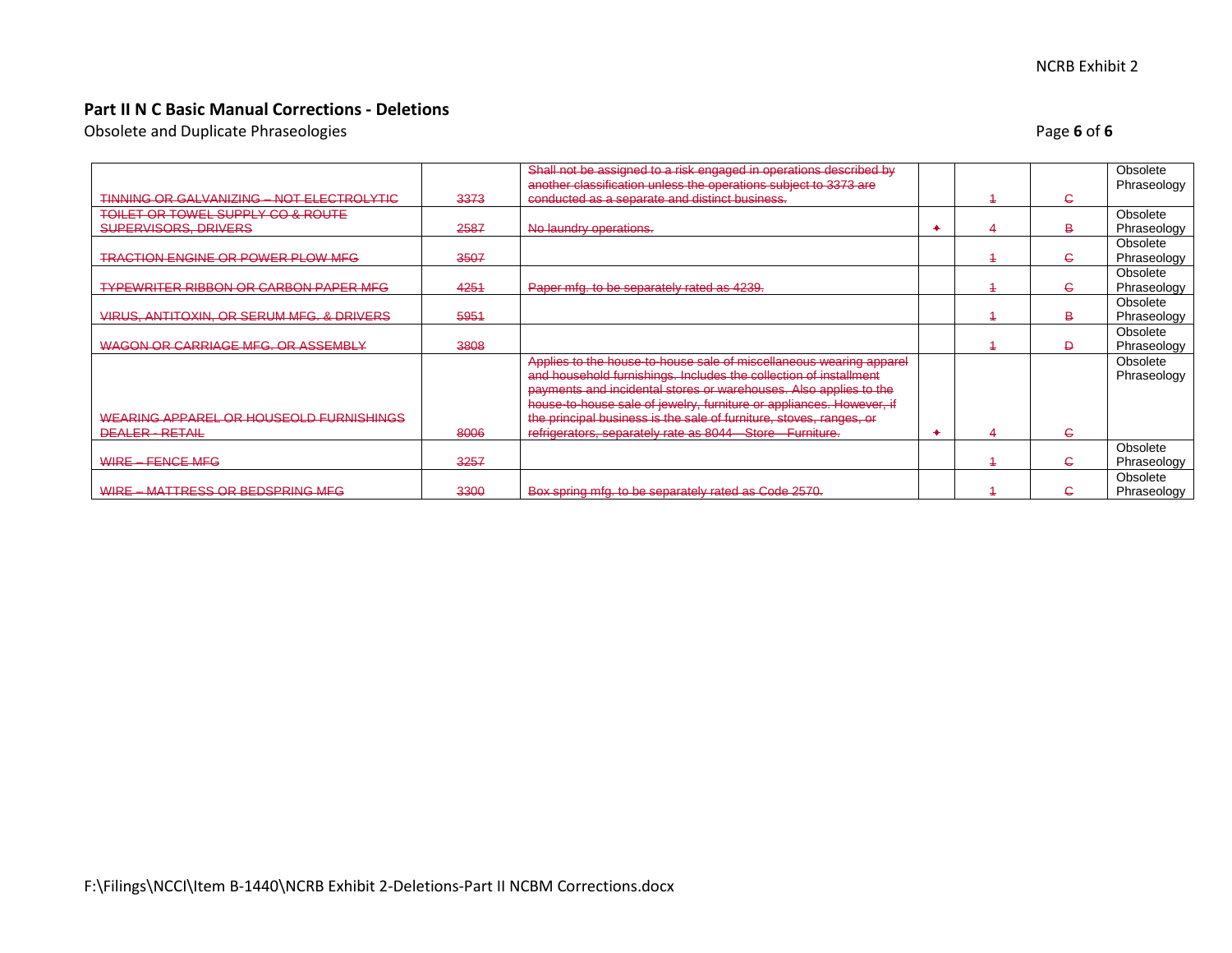# **Part II NC Basic Manual Corrections – Additions** Page **1** of **1**

**Part II NCBM Corrections - Add**

| G:\Insurance Operations\Workers Comp\WC Filings - Rate, Form, LCM\WC Item Filings _ Working Files\NCCI Item B-1440 _eff 04.01.2020\NCRB Exhibit 2A - Add<br>- Part II NCBM Corrections.docx |  |
|---------------------------------------------------------------------------------------------------------------------------------------------------------------------------------------------|--|

|              |    |                        |      | Lake T OI T |
|--------------|----|------------------------|------|-------------|
|              |    |                        |      |             |
|              |    | FN   Industry   Hazard |      | Reason      |
| <b>Notes</b> | ID | Group                  | Code |             |
|              |    |                        |      | Doviso Note |

| Phraseology                                | <b>Class</b> | <b>Notes</b>                                                               | ID | Group | Code |                    |
|--------------------------------------------|--------------|----------------------------------------------------------------------------|----|-------|------|--------------------|
|                                            |              |                                                                            |    |       |      | <b>Revise Note</b> |
| CLERICAL TELECOMMUTER EMPLOYEES            | 8871         | Subject to the Standard Exception Manual rule.                             |    | 3     | B    |                    |
|                                            |              | Applicable to waterfront operations including the operation of boat        |    |       |      | Add Note           |
|                                            |              | docks, storage facilities, repair shops or marine railways. Also           |    |       |      |                    |
|                                            |              | applicable to the sale or repair of boats and engines, including the       |    |       |      |                    |
|                                            |              | sale of parts or accessories, dockside snack bars, and all dockside        |    |       |      |                    |
|                                            |              | employees except that the operation of showrooms in towns, motels,         |    |       |      |                    |
|                                            |              | restaurants, swimming pools, bowling lanes and other recreational          |    |       |      |                    |
|                                            |              | facilities shall be separately rated. Boatbuilding shall be separately     |    |       |      |                    |
| <b>MARINA &amp; DRIVERS – US ACT</b>       | 6826         | rated as Code 6824F or 6834.                                               | F  |       | Е    |                    |
| PLASTER STATUARY OR ORNAMENT MFG           | 4038         | Applies to papier-mache or plaster forms.                                  |    |       | A    | <b>Add Note</b>    |
|                                            |              | The classifications for railroad construction and railroad operation do    |    |       |      | Add Note           |
|                                            |              | not contemplate coverage for insurance under the Federal                   |    |       |      |                    |
| RAILROAD CONSTRUCTION - LAYING OR RELAYING |              | <b>Employers' Liability Act or voluntary compensation coverage for any</b> |    |       |      |                    |
| OF TRACKS OR MAINTENANCE OF WAY BY         |              | operations subject to that Act. For such coverage, refer to Rule 3-A-      |    |       |      |                    |
| CONTRACTOR - NO WORK ON ELAVATED           |              | 4. Also, refer to Railroad Construction (FELA) and Railroad                |    |       |      |                    |
| RAILROADS & DRIVERS                        | 7855         | <b>Operations (FELA).</b>                                                  |    | 2     | Е    |                    |
|                                            |              | Shall not be assigned to risk engaged in operations described by           |    |       |      | Add                |
|                                            |              | another classification unless the operations subject to Code 9522 are      |    |       |      | Phraseology        |
|                                            |              | conducted as a separate and distinct business. This restriction does       |    |       |      |                    |
|                                            |              | not apply in connection with coffin or casket mfg., automobile body        |    |       |      |                    |
| UPHOLSTERING - AWAY FROM SHOP              | 9521         | mfg., furniture mfg.                                                       |    |       |      |                    |
|                                            |              | Includes incidental warehouses. Codes 8103 and 0401 must not be            |    |       |      | Add                |
|                                            |              | assigned to the same employer unless the operations described by           |    |       |      | Phraseology        |
|                                            |              | these classifications are conducted as separate and distinct               |    |       |      |                    |
| <b>COTTON COMPRESSING</b>                  | 8103         | businesses.                                                                |    |       | D    |                    |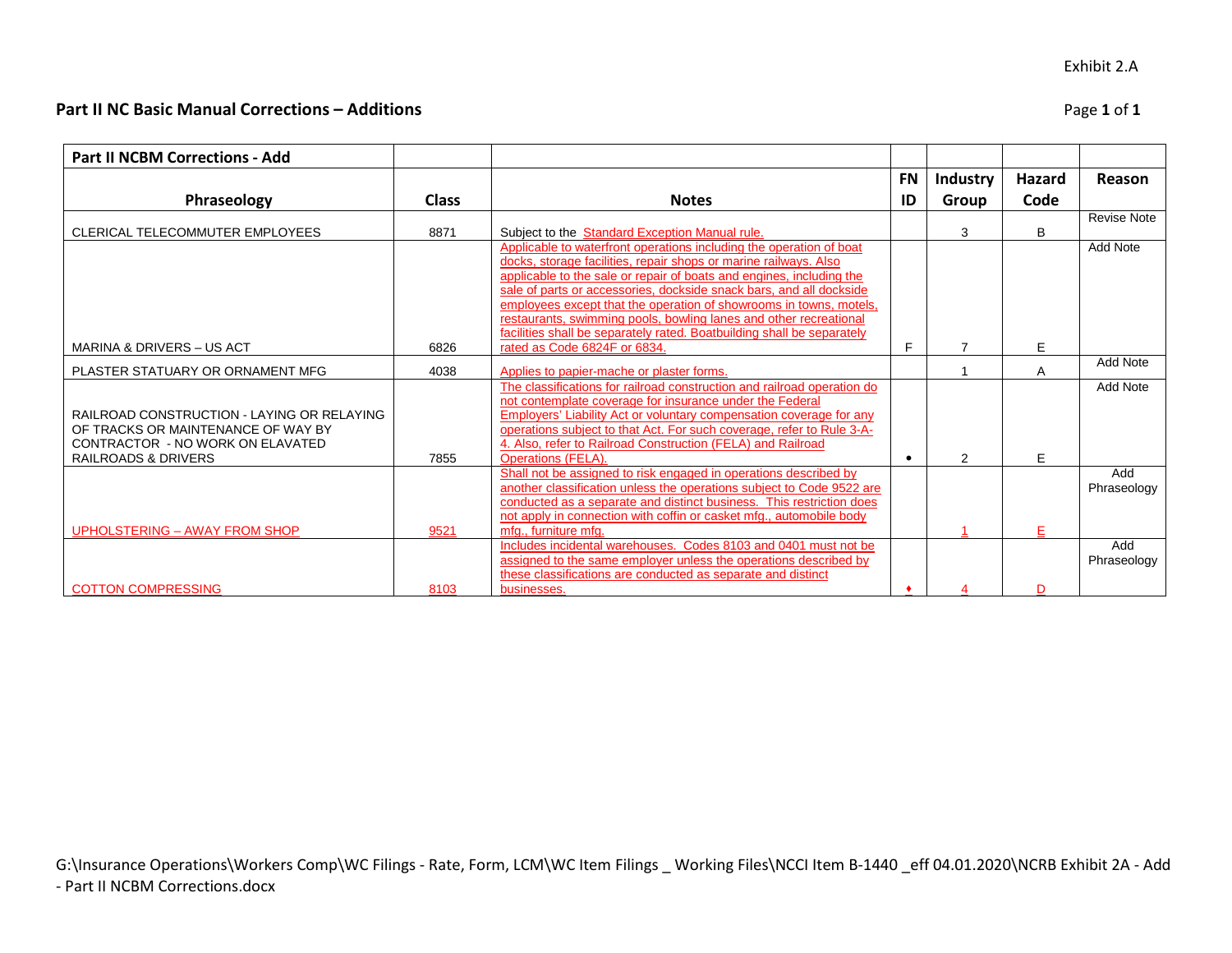# **FILING MEMORANDUM**

# **ITEM B-1440—REVISIONS TO THE BASIC MANUAL, INCLUDING REFORMATTING, THE PREFACE, AND APPENDIX G**

#### **PURPOSE**

This item updates certain sections of NCCI's *Basic Manual for Workers Compensation and Employers Liability Insurance (Basic Manual)*.

The sections and states impacted by this item, and the applicable fact sheets and exhibits, are listed in the Exhibit Comments and Implementation Summary table in this filing memorandum.

#### **BACKGROUND**

#### **Part Two and Part Four**

NCCI's *Basic Manual* was last rewritten in its entirety with Item B-1369—2001 Basic Manual for Workers Compensation and Employers Liability Insurance.

One of NCCI's core functions is the ongoing process dedicated to the systematic research, analysis, and maintenance of NCCI's manuals, rules, and classification system. This process ensures that NCCI remains responsive to the needs of various industry stakeholders.

Since Item B-1369, NCCI has submitted several filings including Item B-1411—Revision to Basic Manual Introduction—Application of Manual Rules and Part Two—Classifications. Item B-1411 was filed to clarify and enhance the *Basic Manual* by implementing changes to:

- • Part Two—Classifications by creating data tables that assist with determining effective dates, exceptions, and applicability
- • Part Four—Classifications Pending, which showed the classifications that are pending discontinuation until the effective date of the change or completion of <sup>a</sup> transition program

In September 2018, NCCI released <sup>a</sup> new *Class Look-Up* tool designed to modernize workers compensation stakeholder access to classification code and statistical code information. Due to the implementation of the *Class Look-Up* tool, the data tables in Part Two are no longer needed and Part Four can be eliminated.

#### **Classifications to be Reformatted**

Certain classifications in Part Two—Classifications of NCCI's *Basic Manual* must be revised to simplify their display and to improve online search results. Some wording will be revised to:

- •Maintain the proper context of the information when displayed on <sup>a</sup> separate Web page
- •Modernize the language and bring the classification in line with NCCI's current standards
- •Eliminate phraseologies and notes not associated with <sup>a</sup> specific classification
- • Revise certain classifications' designations for consistency with designations applicable to other phraseologies in the same classification group

The enclosed materials are copyrighted materials of the National Council on Compensation Insurance, Inc. ("NCCI"). The use of these materials<br>may be governed by a separate contractual agreement between NCCI and its license Unless permitted by NCCI, you may not copy, create derivative works (by way of example, create or supplement your own works, databases, software, publications, manuals, or other materials), display, perform, or use the materials, in whole or in part, in any media. Such actions taken by you, or by your direction, may be in violation of federal copyright and other commercial laws. NCCI does not permit or acquiesce such use of its materials. In the event such use is contemplated or desired, please contact NCCI's Legal Department for permission.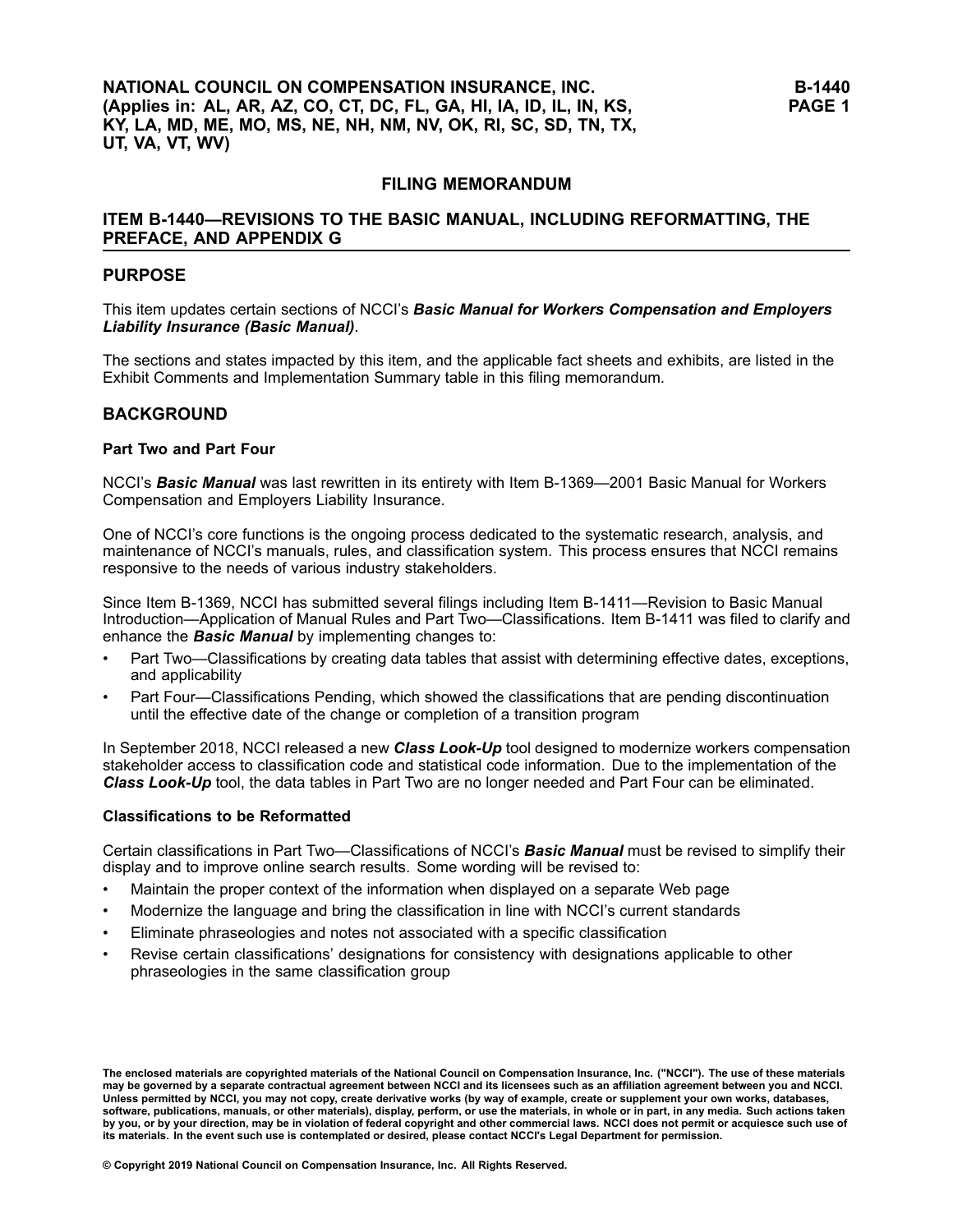# **FILING MEMORANDUM**

# **ITEM B-1440—REVISIONS TO THE BASIC MANUAL, INCLUDING REFORMATTING, THE PREFACE, AND APPENDIX G**

#### **Preface and Appendix G**

NCCI's *Basic Manual* Preface provides information about manual organization, jurisdiction applicability, and the locations of NCCI's office and customer service centers. As part of NCCI's review, various changes that need to be made to the Preface have been identified and will be made as part of this filing.

Appendix G provides information to policyholders on how to resolve disputes and where to mail dispute materials. NCCI has changed the email address for submitting information and must revise that address in Appendix G.

This item also includes proposals for changes to individual classifications and rules, including format and consistency-only changes, if applicable. The proposed changes are detailed in each exhibit. The background information is contained in each exhibit's fact sheet.

# **PROPOSAL**

This item is presented with fact sheets and exhibits as shown in the Exhibit Comments and Implementation Summary table. The fact sheet for each exhibit details the proposals relating to that exhibit, as well as the background and basis for the proposed changes, the estimated impact of the proposals, and the details of the implementation.

### **IMPACT**

There will be no premium impact as <sup>a</sup> result of the changes proposed in this item.

# **EXHIBIT COMMENTS AND IMPLEMENTATION SUMMARY**

| <b>Exhibit</b>                | <b>Fact Sheet</b> | Exhibit # | <b>Proposal</b><br>Applicable in:                                                 | Implementation<br>Summary                                                                           |
|-------------------------------|-------------------|-----------|-----------------------------------------------------------------------------------|-----------------------------------------------------------------------------------------------------|
| <b>Preface and Appendix G</b> |                   | 1A        | All states                                                                        |                                                                                                     |
|                               |                   | 1B        | All States except CO,<br>FL, HI, KY, LA, MD,<br>ME, MO, MT, NE,<br>OK, RI, TX, UT | To become effective<br>for new and renewal<br>voluntary and<br>assigned risk<br>policies, effective |
|                               |                   | 1C        | All states                                                                        | on and after 12:01<br>a.m. on April 1,                                                              |
|                               |                   | 1D        | All states except AZ,<br>IN, MT, TX                                               | 2020.                                                                                               |

**© Copyright 2019 National Council on Compensation Insurance, Inc. All Rights Reserved.**

The enclosed materials are copyrighted materials of the National Council on Compensation Insurance, Inc. ("NCCI"). The use of these materials<br>may be governed by a separate contractual agreement between NCCI and its license Unless permitted by NCCI, you may not copy, create derivative works (by way of example, create or supplement your own works, databases, software, publications, manuals, or other materials), display, perform, or use the materials, in whole or in part, in any media. Such actions taken by you, or by your direction, may be in violation of federal copyright and other commercial laws. NCCI does not permit or acquiesce such use of its materials. In the event such use is contemplated or desired, please contact NCCI's Legal Department for permission.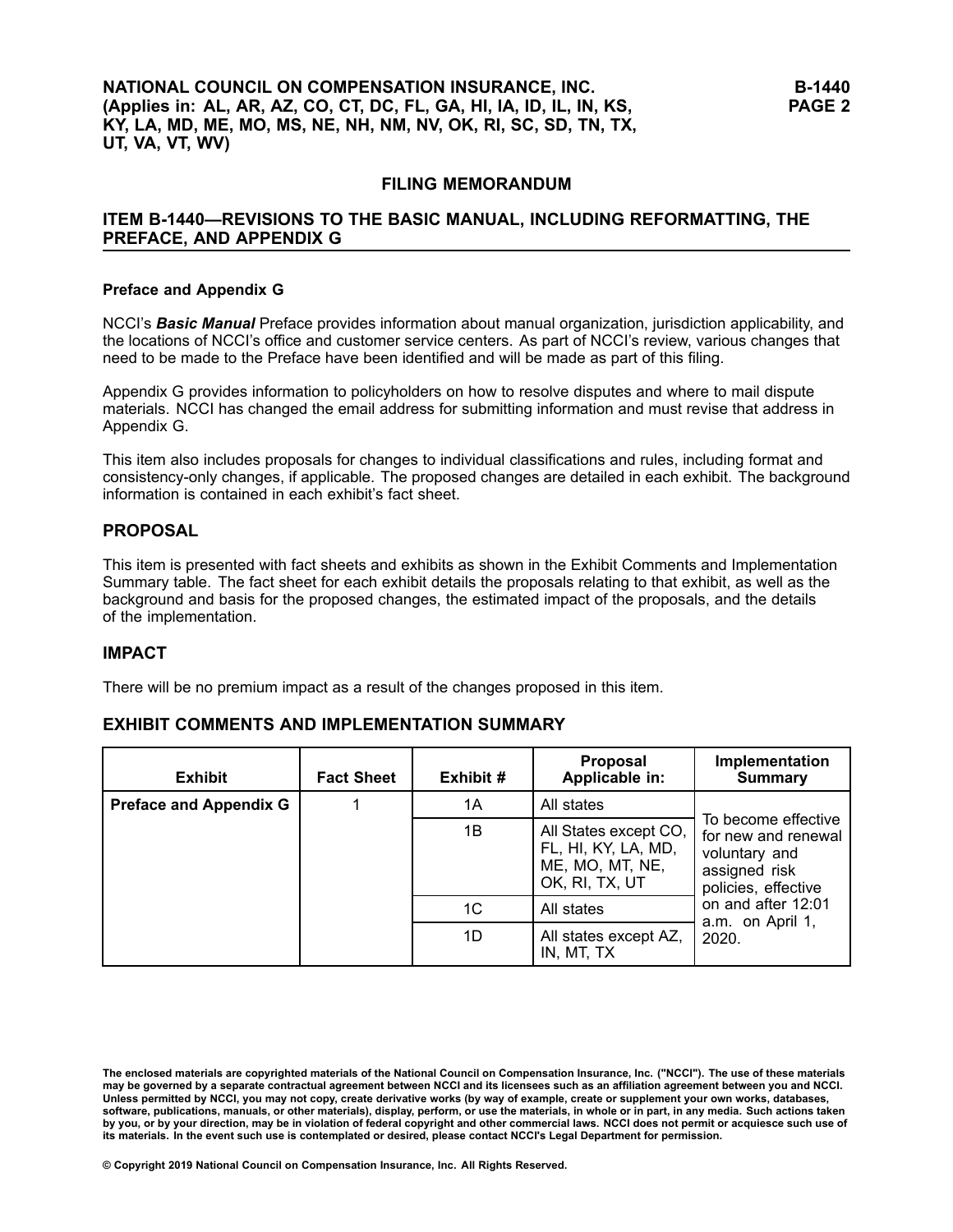# **FILING MEMORANDUM**

# **ITEM B-1440—REVISIONS TO THE BASIC MANUAL, INCLUDING REFORMATTING, THE PREFACE, AND APPENDIX <sup>G</sup>**

| <b>Exhibit</b>                  | <b>Fact Sheet</b> | Exhibit #      | Proposal<br>Applicable in:            | Implementation<br><b>Summary</b>                      |  |  |
|---------------------------------|-------------------|----------------|---------------------------------------|-------------------------------------------------------|--|--|
| <b>Classifications to Be</b>    | $\overline{2}$    | 2A             | All states                            |                                                       |  |  |
| <b>Reformatted</b>              |                   | 2B             | All states except TX,<br>VA           |                                                       |  |  |
|                                 |                   | 2C             | All states except TX                  |                                                       |  |  |
|                                 |                   | 2D             | All states except FL,<br><b>TX</b>    |                                                       |  |  |
|                                 |                   | 2E             | All states except TX                  |                                                       |  |  |
|                                 |                   | 2F             | All states                            |                                                       |  |  |
|                                 |                   | 2G             | All states except OR,<br>TX           |                                                       |  |  |
|                                 |                   | 2H             | All states except TX                  |                                                       |  |  |
|                                 |                   | 21             | All states except TX                  | To become effective                                   |  |  |
|                                 |                   | 2J             | All states except TX                  | for new and renewal                                   |  |  |
|                                 |                   | 2K             | All states except OR,<br>TX           | voluntary and<br>assigned risk<br>policies, effective |  |  |
|                                 |                   | 2L             | All states except TX                  | on and after 12:01                                    |  |  |
|                                 |                   | 2M             | All states except HI,<br><b>TX</b>    | a.m. on April 1,<br>2020.                             |  |  |
|                                 |                   | 2N             | All states except TX                  |                                                       |  |  |
|                                 |                   | 20             | All states                            |                                                       |  |  |
|                                 |                   | 2P             | All states except TX                  |                                                       |  |  |
|                                 |                   | 2Q             | All states except OR,<br><b>TX</b>    |                                                       |  |  |
|                                 |                   | 2R             | All states except FL,<br>TX           |                                                       |  |  |
| Part Four-                      | $\overline{3}$    | 3A             | All states                            |                                                       |  |  |
| <b>Classifications Pending</b>  |                   | 3B             |                                       |                                                       |  |  |
| <b>State -Specific Exhibits</b> | 1 and $2$         | $\overline{4}$ | AK, AZ, FL, HI, ID,<br>MO, OR, TX, VA |                                                       |  |  |

The enclosed materials are copyrighted materials of the National Council on Compensation Insurance, Inc. ("NCCI"). The use of these materials<br>may be governed by a separate contractual agreement between NCCI and its license Unless permitted by NCCI, you may not copy, create derivative works (by way of example, create or supplement your own works, databases, software, publications, manuals, or other materials), display, perform, or use the materials, in whole or in part, in any media. Such actions taken by you, or by your direction, may be in violation of federal copyright and other commercial laws. NCCI does not permit or acquiesce such use of its materials. In the event such use is contemplated or desired, please contact NCCI's Legal Department for permission.

© Copyright 2019 National Council on Compensation Insurance, Inc. All Rights Reserved.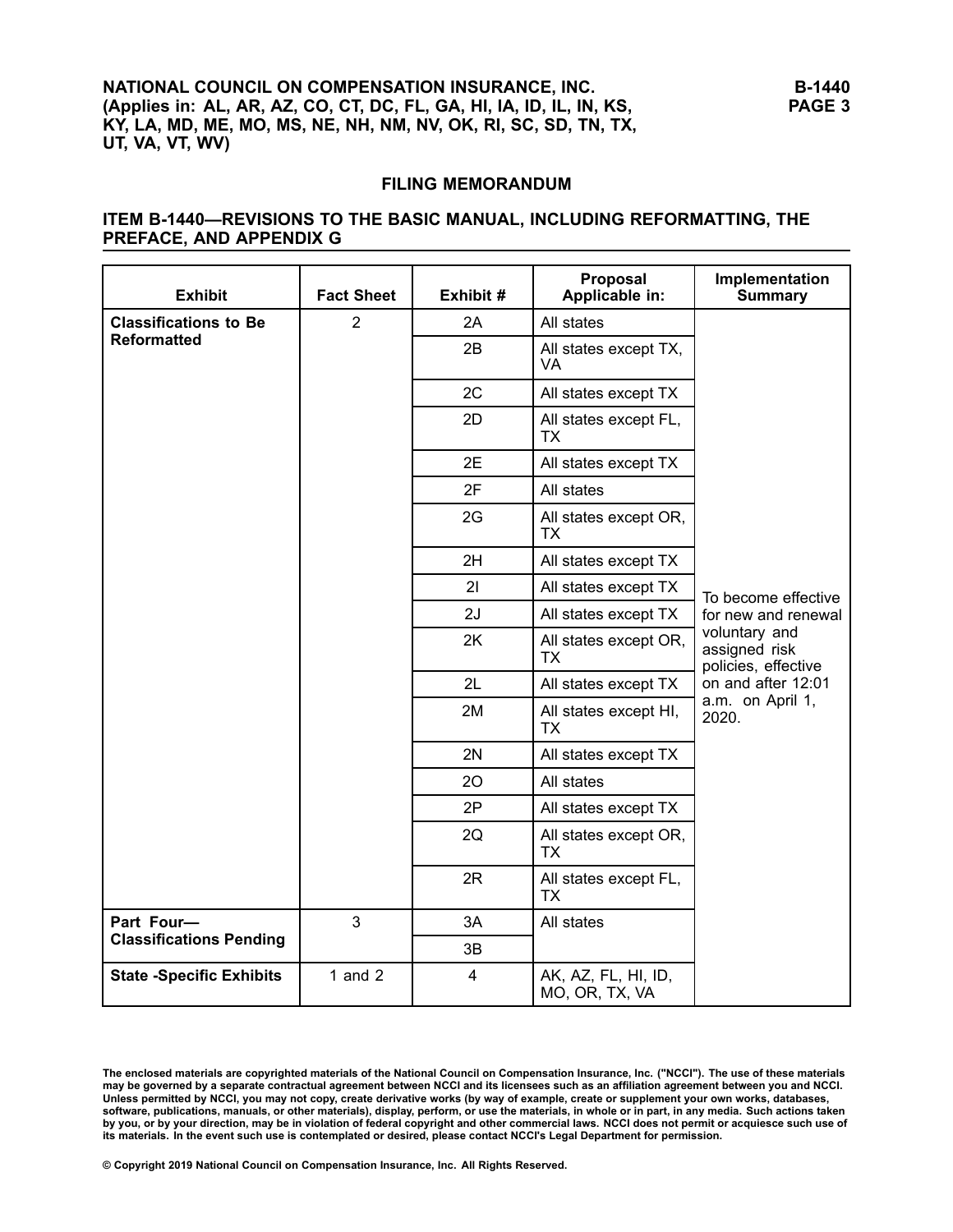# **ITEM B-1440—REVISIONS TO THE BASIC MANUAL, INCLUDING REFORMATTING, THE PREFACE, AND APPENDIX G**

# **EXHIBIT 1—FACT SHEET**

# **PREFACE AND APPENDIX G**

### **PURPOSE**

NCCI proposes that certain sections of the Preface and Appendix G—Dispute Resolution Process in NCCI's *Basic Manual* be revised.

# **BACKGROUND**

As part of NCCI's ongoing process dedicated to the systematic research, analysis, and maintenance of NCCI's manuals, NCCI identified <sup>a</sup> need to revise the Preface and Appendix G—Dispute Resolution Process of its *Basic Manual*.

#### **PROPOSAL**

The following is <sup>a</sup> summary of the key changes proposed for the Preface and Appendix G:

#### •**Preface A—Organization of the Manual**

Preface A details the structure of the *Basic Manual*. This item proposes to eliminate Part Four—Classifications Pending; therefore, the reference to Part Four in Preface A must be eliminated.

#### •**Preface D—Jurisdictions Where Rule 4 Applies**

Preface D provides <sup>a</sup> table that summarizes, by state, the applicability of residual market-specific Rules 4-A to 4-I where NCCI is the Plan Administrator or provides Plan Administration services. This information is also contained in NCCI's companion to Rule 4—Workers Compensation Insurance Plan. The companion is the *Assigned Risk Supplement to the Basic Manual for Workers Compensation and Employers Liability Insurance*, Appendix C—Rules and Rating Programs. Because it is not NCCI's intent to duplicate information in these two manuals, it is proposed that Preface D be removed from the *Basic Manual*.

#### •**Preface E—Offices of the National Council on Compensation Insurance, Inc.**

Preface E provides information on NCCI's headquarters and customer service locations. Because this information resides in the *Basic Manual*, any changes that are made to it require an item filing. To facilitate quicker changes to this information in the future, NCCI is proposing to move this section to the *Basic Manual User's Guide*.

#### •**Appendix G—Dispute Resolution Process**

Appendix G provides policyholders with the means to resolve disputes regarding the application of NCCI manual rules to NCCI's Workers Compensation and Employers Liability Insurance Policy (Policy). Item number 5—Where to Send Documents, of Appendix G, provides the mailing, and email addresses, and fax number for policyholders to submit their requests and additional information specific to their dispute. NCCI has revised the email address and therefore, must revise this section.

# **IMPACT**

There will be no statewide premium impact as <sup>a</sup> result of the changes proposed in this item.

# **ADDITIONAL STATE-SPECIFIC PROPOSALS AND IMPACTS**

# **Virginia Proposal**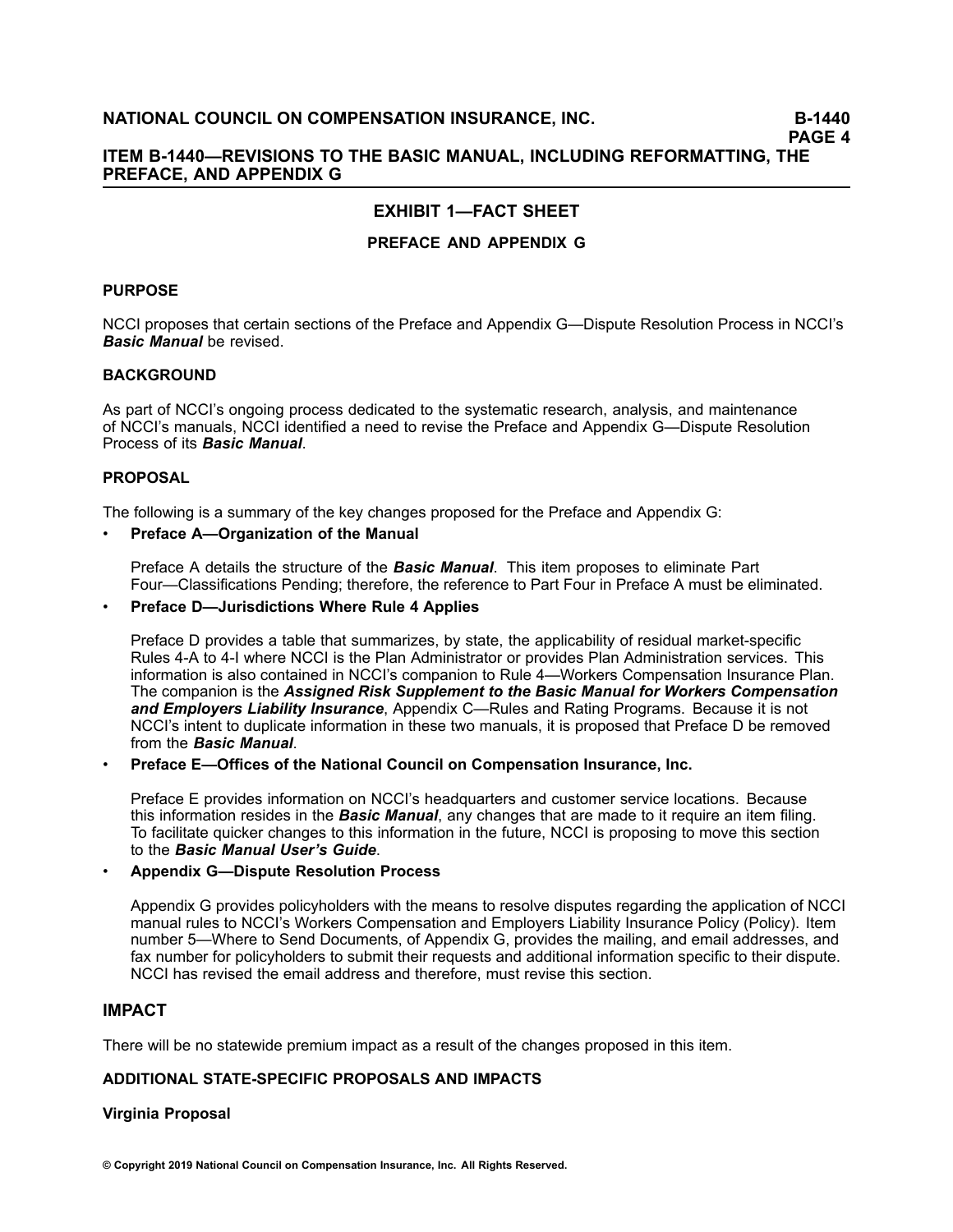# **ITEM B-1440—REVISIONS TO THE BASIC MANUAL, INCLUDING REFORMATTING, THE PREFACE, AND APPENDIX G**

# **EXHIBIT 1—FACT SHEET (CONT'D)**

This item proposes to eliminate the Virginia exception to Preface A and recommend adoption of national Preface A. Refer to Exhibt 1A for the national and Exhibit 4 for the state specific exception.

#### **Virginia Impact**

There is no impact as <sup>a</sup> result of this state-specific proposal.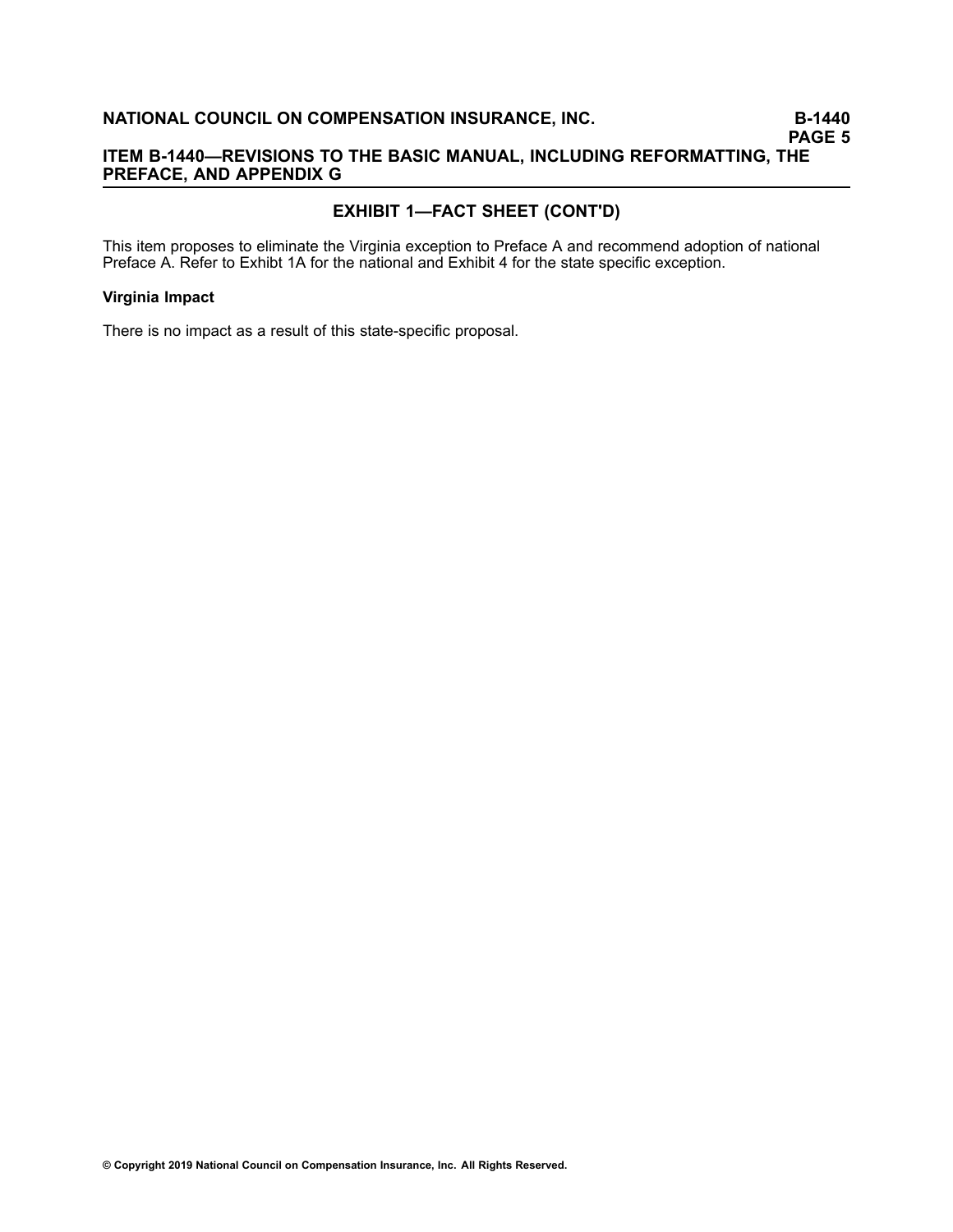**PAGE 6**

**ITEM B-1440—REVISIONS TO THE BASIC MANUAL, INCLUDING REFORMATTING, THE PREFACE, AND APPENDIX G**

# **EXHIBIT 1A BASIC MANUAL—2001 EDITION FACT SHEET 1—PREFACE AND APPENDIX G PREFACE TO THE BASIC MANUAL FOR WORKERS COMPENSATION AND EMPLOYERS LIABILITY INSURANCE** (Applies in: AK, AL, AR, AZ, CO, CT, DC, FL, GA, HI, IA, ID, IL, IN, KS, KY, LA, MD, ME, MO, **MS, MT, NE, NH, NM, NV, OK, OR, RI, SC, SD, TN, TX, UT, VA, VT, WV)**

# **A. ORGANIZATION OF MANUAL**

This manual has four three parts:

Part One—Rules

Part Two—Classifications

Part Three—Loss Costs, Rates and State Exceptions

Refer to Part Three for Rates, State Special Rules, and Special Classifications when applying Parts One and Two–, and Four in a specific state.

Part Four––Classifications Pending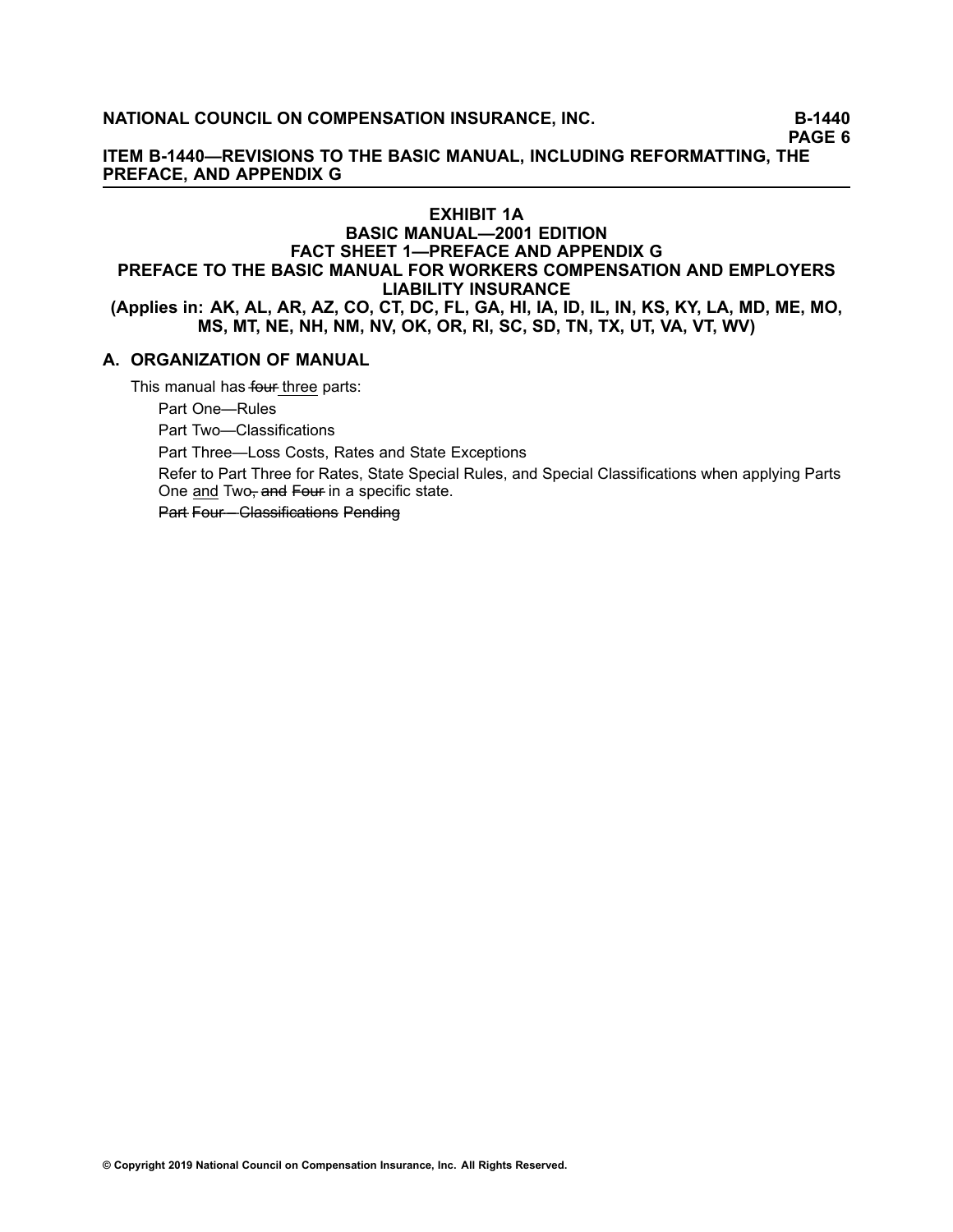**PAGE 7**

**ITEM B-1440—REVISIONS TO THE BASIC MANUAL, INCLUDING REFORMATTING, THE PREFACE, AND APPENDIX G**

# **EXHIBIT 1B**

# **BASIC MANUAL—2001 EDITION FACT SHEET 1—PREFACE AND APPENDIX G PREFACE TO THE BASIC MANUAL FOR WORKERS COMPENSATION AND EMPLOYERS LIABILITY INSURANCE**

### (Applies in: AK, AL, AR, AZ, CT, DC, GA, IA, ID, IL, IN, KS, MS, NH, NM, NV, OR, SC, SD, **TN, VA, VT, WV)**

# **D. J–U–R––IS–D––IC–T––IO–N–S– W– H–E–R–E– R–U–L–E– 4– A–P–P–L––IE–S– (RESERVED FOR FUTURE USE)**

The following table provides a summary of where Rules 4–A–4–I are applicable. Rules 4–A–4–I are only applicable in residual market states where NCCI is the Plan Administrator or provides Plan Administration services. The applicable jurisdictions are indicated with an "A"; the nonapplicable jurisdictions are  $\frac{1}{2}$ indicated with an "N/A." Where "S" appears, the national rule does not apply, but a state-specific program does apply. For these states, refer to the state pages.

- •Rule 4–A––Workers Gompensation Insurance Plan (WGIP)
- •Rule 4–B—Professional Employer Organization (PEO) Arrangements
- •Rule 4–C–Loss Sensitive Rating Plan (LSRP)
- •• Rule 4–D—Voluntary Goverage Assistance Program *(VGAP<sup>®</sup> Service)*
- •Rule 4–E–Assigned Risk Adjustment Program (ARAP)
- •Rule 4–F–Take-Out Gredit (TOC) Program
- •Rule 4-G—Available Goverages
- •Rule 4–H––Producer Fees
- •Rule 4–I—Initial or Deposit Premium and Premium Installments

|                       | Rule<br>4–A<br>4/4/<br>2006 | Rule<br>$4-B$<br>4/4/<br>2006 | Rule 4-6<br>5/1/2006 | Rule<br>$\leftarrow$<br>744<br>2006 | Rule<br>$4-E$<br>4/4/<br>2040 | Rule<br>4–F<br>4/4/<br>2040 | Rule<br>$4 - G$<br>444<br>2042 | Rule<br>4 H<br>4/4/<br>2042 | Rule<br>44<br>444<br>2043 |
|-----------------------|-----------------------------|-------------------------------|----------------------|-------------------------------------|-------------------------------|-----------------------------|--------------------------------|-----------------------------|---------------------------|
| AK                    | A <sup>1</sup>              | N/A                           | <b>N/A</b>           | A <sup>1</sup>                      | <b>N/A</b>                    | A                           | $A^2$                          | $A^2$                       | $A^3$                     |
| AŁ                    | A                           | A                             | A <sup>4</sup>       | A                                   | A                             | A                           | A                              | A                           | A                         |
| AR                    | A                           | A                             | N/A                  | A <sup>5</sup>                      | N/A                           | A                           | A                              | A                           | A                         |
| <b>AZ</b>             | $S^6$                       | S                             | $A^7$                | A                                   | $A^7$                         | $A^7$                       | A                              | A                           | A                         |
| <b>G</b> <sub>T</sub> | A                           | S                             | $A^4$                | A                                   | A                             | A                           | A                              | A                           | A                         |
| <b>DC</b>             | A                           | A                             | A                    | A                                   | A                             | A                           | A                              | A                           | A                         |
| GA                    | A                           | $A^8$                         | A                    | $A^9$                               | N/A                           | A                           | A                              | A                           | A                         |
| ۰HA                   | A                           | A                             | N/A                  | N/A                                 | A                             | A                           | A                              | A                           | A                         |
| ٠HĐ                   | A                           | A                             | A                    | A                                   | A                             | <b>N/A</b>                  | A                              | A                           | A                         |
| 卝                     | A                           | $A^{10}$                      | A <sup>11</sup>      | A                                   | A                             | A                           | A                              | A                           | A                         |
| ٠H                    | S                           | A                             | $A^{12}$             | N/A                                 | N/A                           | A                           | A                              | A                           | A                         |
| <b>KS</b>             | A                           | A                             | $A^{13}$             | A                                   | A                             | A                           | A                              | A                           | A                         |
| <b>MS</b>             | $S^6$                       | A                             | A                    | $A^{14}$                            | N/A                           | $A^{15}$                    | A                              | A                           | A                         |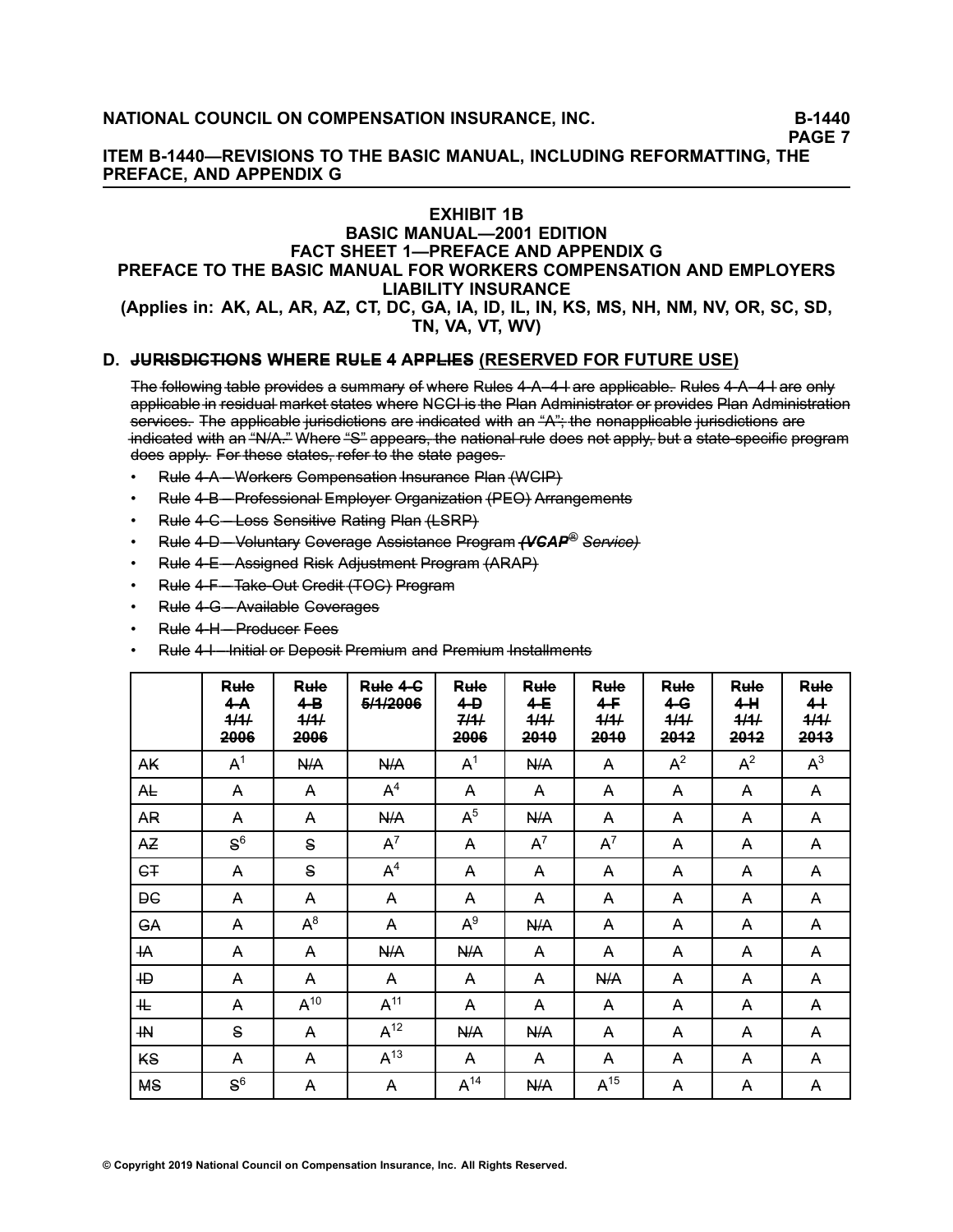**PAGE 8**

# **ITEM B-1440—REVISIONS TO THE BASIC MANUAL, INCLUDING REFORMATTING, THE PREFACE, AND APPENDIX G**

# **EXHIBIT 1B (CONT'D) BASIC MANUAL—2001 EDITION FACT SHEET 1—PREFACE AND APPENDIX G PREFACE TO THE BASIC MANUAL FOR WORKERS COMPENSATION AND EMPLOYERS LIABILITY INSURANCE**

(Applies in: AK, AL, AR, AZ, CT, DC, GA, IA, ID, IL, IN, KS, MS, NH, NM, NV, OR, SC, SD, **TN, VA, VT, WV)**

|           | R <del>ule</del><br>4–A<br>1111<br>TT TT<br><del>2006</del> | <b>Rule</b><br>4-В<br>444<br>2006 | Rule 4-6<br>5/4/2006 | R <del>ule</del><br>4–Đ<br>744<br>2006 | R <del>ule</del><br>4-E<br>4/4/<br>2040 | R <del>ule</del><br>4–<br>4/4/<br>2010 | R <del>ule</del><br>4-G<br>444<br>2042 | R <del>ule</del><br>4 H<br>4/4/<br>2042 | Rule<br>$4 +$<br>4/4/<br>2043 |
|-----------|-------------------------------------------------------------|-----------------------------------|----------------------|----------------------------------------|-----------------------------------------|----------------------------------------|----------------------------------------|-----------------------------------------|-------------------------------|
| <b>NH</b> | A                                                           | A                                 | A                    | A                                      | $N/A^{16}$                              | A                                      | A                                      | A                                       | A                             |
| NΜ        | S <sup>17</sup>                                             | S <sup>17</sup>                   | N/A                  | S <sup>17</sup>                        | S <sup>17</sup>                         | S <sup>17</sup>                        | S                                      | S <sup>17</sup>                         | A                             |
| <b>NV</b> | $A^{18}$                                                    | S                                 | A                    | A                                      | A                                       | <b>N/A</b>                             | A                                      | A                                       | A                             |
| <b>OR</b> | S                                                           | S                                 | A <sup>11</sup>      | $A^{15}$                               | $A^{19}$                                | A                                      | A                                      | A                                       | A                             |
| SG        | A                                                           | A                                 | A                    | A                                      | A                                       | A                                      | A                                      | A                                       | A                             |
| SĐ        | A                                                           | A                                 | $\mathsf{A}^4$       | A                                      | A                                       | A                                      | A                                      | A                                       | A                             |
| ŦN        | $A^{20}$                                                    | $A^{20}$                          | $A^{20}$             | $A^{20}$                               | $A^{21}$                                | $A^{20}$                               | $A^{20}$                               | $A^{20}$                                | $A^{20}$                      |
| VA        | $A^{15}$                                                    | S                                 | N/A                  | <b>N/A</b>                             | A                                       | A                                      | A                                      | A                                       | A                             |
| ¥Ŧ        | A                                                           | A                                 | A                    | A                                      | N/A <sup>22</sup>                       | A                                      | A                                      | A                                       | A                             |
| W₩        | $A^{15}$                                                    | $A^{15}$                          | $A^{15}$             | $A^{15}$                               | A                                       | A                                      | A                                      | A                                       | A                             |

 $1$  Effective 10/1/2006 in AK.

2 Effective 3/1/2012 in AK.

 $3$  Effective 9/1/2013 in AK.

- $^{4}$  Effective 4/1/2006 in AL, GT, SD.
- $^{5}$  Effective 10/1/2008 in AR.
- $6$  Effective  $1/1/2018$  in AZ, MS.
- $\frac{7}{1}$  Effective 1/1/2013 in AZ.
- $8\text{–}$  Effective  $1/1/2016$  in GA.
- 9 Effective 2/1/2006 in GA.
- $10$  Effective  $1/1/2017$  in IL.
- $11$  Effective  $1/1/2007$  in  $H<sub>7</sub>$  OR.
- $12$  Effective 7/1/2006 in IN-
- $13$  Effective 6/1/2006 in KS.
- $14$  Effective 5/7/2007 in MS.
- $15$  Effective  $1/1/2009$  in MS, OR, VA, WV.
- $^{16}$  Effective 1/1/2019 in NH.
- <sup>17</sup> Effective 7/1/2011, refer to NGGI's **New Mexico Workers' Compensation Assigned Risk Pool Manual**.
- $^{18}$  Effective 7/1/2007 in NV.
- $19$  Effective  $1/1/2011$  in OR.
- <sup>20</sup> Effective 7/1/2015 in TN.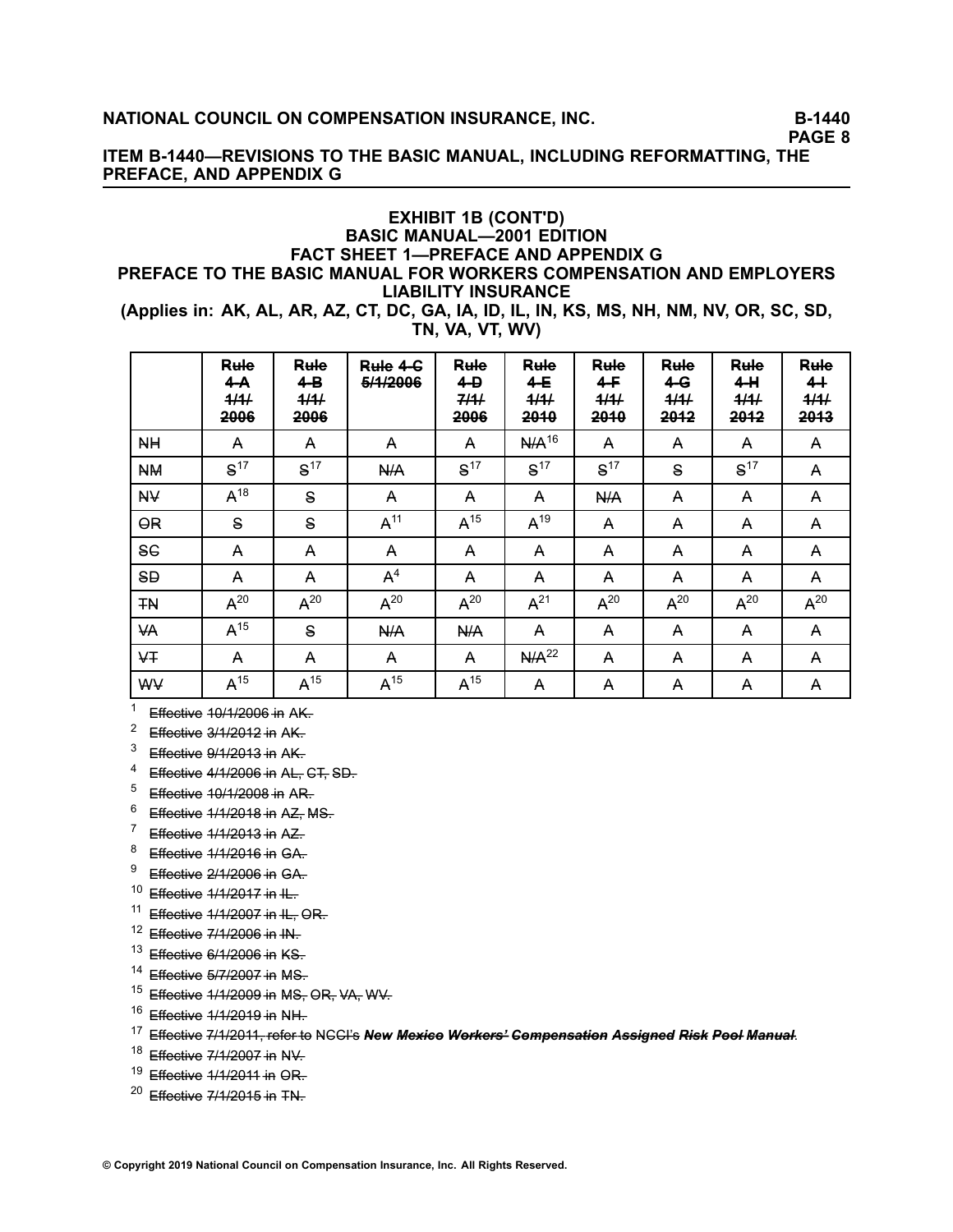**PAGE 9**

**ITEM B-1440—REVISIONS TO THE BASIC MANUAL, INCLUDING REFORMATTING, THE PREFACE, AND APPENDIX G**

# **EXHIBIT 1B (CONT'D) BASIC MANUAL—2001 EDITION FACT SHEET 1—PREFACE AND APPENDIX G PREFACE TO THE BASIC MANUAL FOR WORKERS COMPENSATION AND EMPLOYERS LIABILITY INSURANCE** (Applies in: AK, AL, AR, AZ, CT, DC, GA, IA, ID, IL, IN, KS, MS, NH, NM, NV, OR, SC, SD, **TN, VA, VT, WV)**

<sup>21</sup> Effective 3/1/2017 in TN<del>.</del>

 $^{22}$  Effective 4/1/2018 in VT.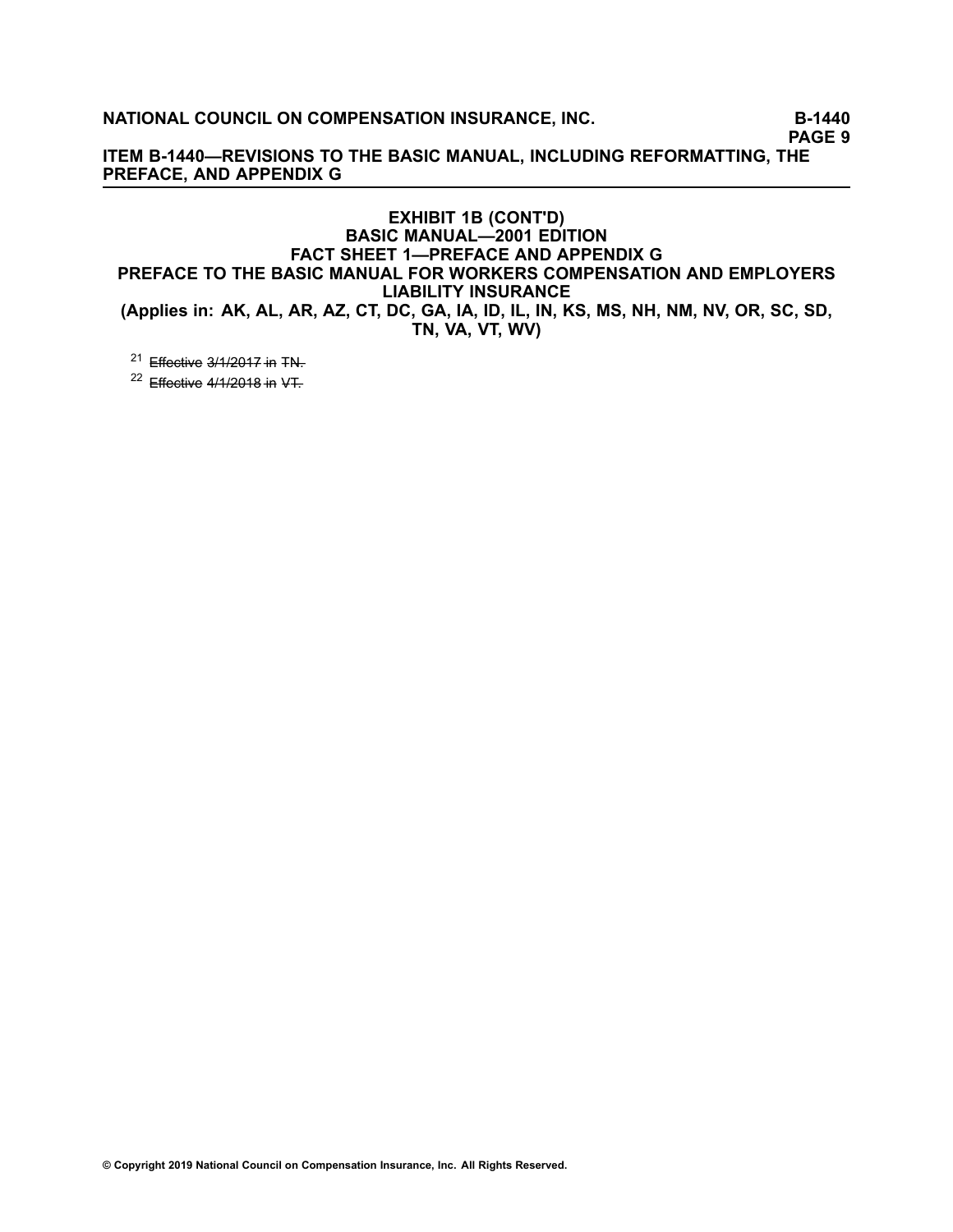**PAGE 10**

**ITEM B-1440—REVISIONS TO THE BASIC MANUAL, INCLUDING REFORMATTING, THE PREFACE, AND APPENDIX G**

# **EXHIBIT 1C**

# **BASIC MANUAL—2001 EDITION FACT SHEET 1—PREFACE AND APPENDIX G PREFACE TO THE BASIC MANUAL FOR WORKERS COMPENSATION AND EMPLOYERS LIABILITY INSURANCE** (Applies in: AK, AL, AR, AZ, CO, CT, DC, FL, GA, HI, IA, ID, IL, IN, KS, KY, LA, MD, ME, MO, **MS, MT, NE, NH, NM, NV, OK, OR, RI, SC, SD, TN, TX, UT, VA, VT, WV)**

**E.** OFFICES OF THE NATIONAL GOUNCIL ON COMPENSATION INSURANCE, INC. **(RESERVED FOR FUTURE USE)**

#### 1. **L–O–C–A–T––IO–N– O–F– O–F–F––IC–E–S–**

#### Headauarters

901 Peninsula Corporate Gircle Beca Raton, FL 33487 Phone: 561-893-1000

# 2. **L–O–C–A–T––IO–N– O–F– C–U–S–T–O–M–E–R– S–E–R–V––IC–E– C–E–N–T–E–R–S–**

**F–L–O–R––ID–A– S–E–R–V––IC–E– C–E–N–T–E–R–**

901 Peninsula Gorporate Gircle Beca Raton, FL 33487 Phone: 800-NCCI-123 Phone: 800-622-4123

#### **A–R–K–A–N–S–A–S– S–E–R–V––IC–E– C–E–N–T–E–R–**

2400 Grestwood, Suite 207 North Little Rock, AR 72116 Phone: 501-753-5180

# **N–E–W– M–E–X––IC–O– O–F–F––IC–E–**

The Gitadel-6301 Indian School Road N.E., Suite 990 Albuquerque, NM 87110 Phone: 505-242-1330 Fax: 505-242-1032

- All states in B. of this preface, except:
- Ar<del>kansas (Assigned</del> Risk O<del>nly)</del>
- <del>Independent</del> Bureau States
- Ar<del>kansas (Assigned</del> Ri<del>sk</del> O<del>nly)</del>
- New Mexico (Assigned Risk Only)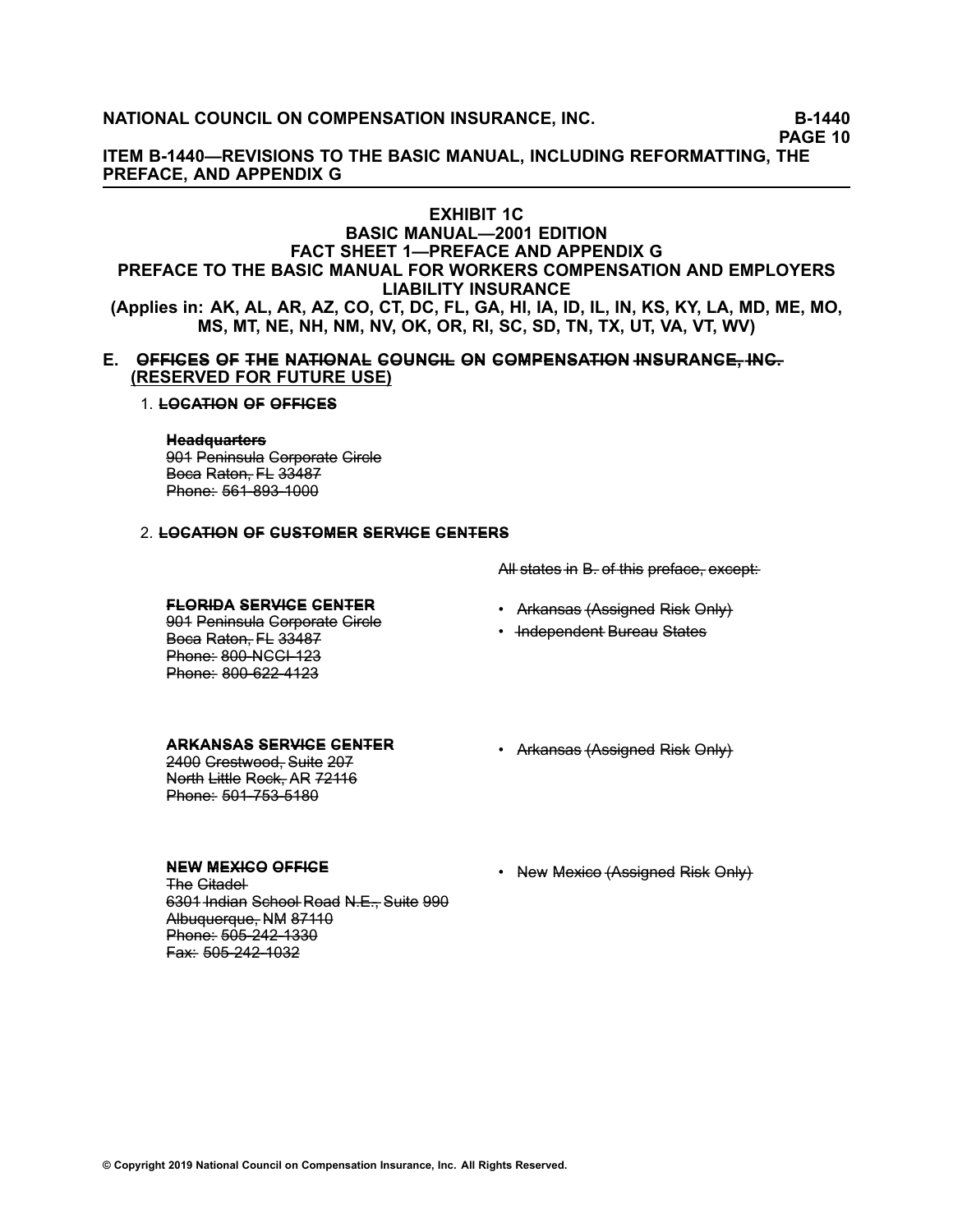**PAGE 11**

**ITEM B-1440—REVISIONS TO THE BASIC MANUAL, INCLUDING REFORMATTING, THE PREFACE, AND APPENDIX G**

# **EXHIBIT 1D BASIC MANUAL—2001 EDITION FACT SHEET 1—PREFACE AND APPENDIX G APPENDIX G DISPUTE RESOLUTION PROCESS** (Applies in: AK, AL, AR, CO, CT, DC, FL, GA, HI, IA, ID, IL, KS, KY, LA, MD, ME, MO, MS, NE, **NH, NM, NV, OK, OR, RI, SC, SD, TN, UT, VA, VT, WV)**

# **5. Where to Send Documents**

a. Initial requests for dispute resolution services must be sent to NCCI at one of the following:

**Mail: NCCI** Dispute Resolution Services 901 Peninsula Corporate Circle Boca Raton, FL 33487-1362

Email: +egulatoryassurance@ncci.comregulatoryoperations@ncci.com

**Fax:** 561-893-5043

b. The dispute resolution request sent to NCCI must also be sent simultaneously to all other parties to the dispute.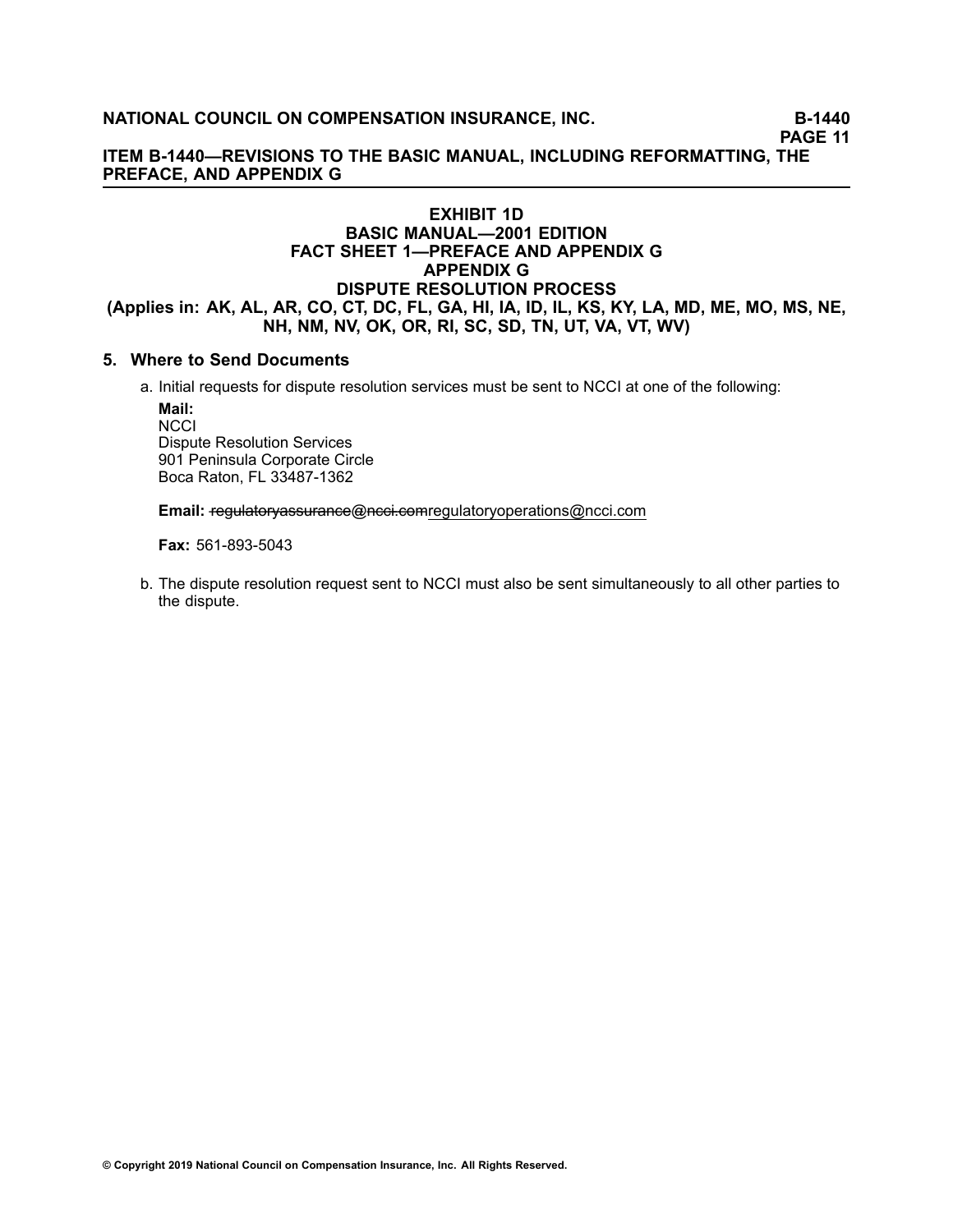# **ITEM B-1440—REVISIONS TO THE BASIC MANUAL, INCLUDING REFORMATTING, THE PREFACE, AND APPENDIX G**

# **EXHIBIT 2—FACT SHEET**

# **CLASSIFICATIONS TO BE REFORMATTED**

# **PURPOSE**

The proposed changes are to reformat certain classifications in Part Two—Classifications of NCCI's *Basic Manual* to simplify the display of the classifications in the manual for improved online search results. This item also updates the designation for various classifications.

# **BACKGROUND**

# **Classifications to be Reformatted**

There are various reasons for proposing that certain classifications be reformatted in Part Two—Classifications of NCCI's *Basic Manual:*

- • Presently, when one phraseology note applies to multiple phraseologies, the phraseologies are displayed as <sup>a</sup> list, followed by the note. The classifications must be reformatted so that the phraseology note is displayed with each phraseology.
- • Some phraseologies and notes do not have an associated code and only provide reference information. These phraseologies and notes must be eliminated where possible.
- • Some phraseology notes need to be revised to maintain the proper context of the information when displayed on <sup>a</sup> separate Web page.
- •Some redundant classification references must be eliminated.

The proposed formatting changes will improve online search results. The new structure will also allow online users to successfully search by code number or applicable phraseologies.

Reformatting will not result in the reclassification of any employers.

# **Part Two—Classifications—Designation Update**

Classification designations are detailed in NCCI's *Basic Manual* Rule 1-D-3—Assignment of More Than One Basic Classification. This rule provides the conditions for the assignment of more than one basic classification when an employer has <sup>a</sup> specific type of operation.

- • Rule 1-D-3-d—Construction or Erection Operations details that such classifications are identified by <sup>a</sup> circle symbol (•). The rule allows for each distinct type of construction or erection operation to be assigned to the classification that specifically describes the operation if separate payroll records are maintained.
- • Rule 1-D-3-e—Farm Operations details that such classifications are identified by <sup>a</sup> square symbol (■). The rule allows for <sup>a</sup> division of payroll among the classifications for each separate and distinct type of commercial farm if separate payroll records are maintained.
- • Rule 1-D-3-g—Mercantile Businesses details that such classifications are identified by <sup>a</sup> diamond symbol (♦). This rule applies to <sup>a</sup> store or dealer that sells goods, merchandise, or services and requires that classifications be assigned separately for each location.

A routine review was performed to determine whether classification designation changes are warranted. Several changes have already been made to state-specific classifications through the state item filing process. However, three national classifications and one Alaska-specific classification require an addition or revision of <sup>a</sup> designation. Specifically, it is proposed that national Code:

- • 6319—Gas Main or Connection Construction & Drivers have its designation changed from mercantile to construction
- •8046—Automobile—Recycling have the mercantile designation added
- •8279—Dog Show—Kennel Employees & Drivers have its designation changed from mercantile to farm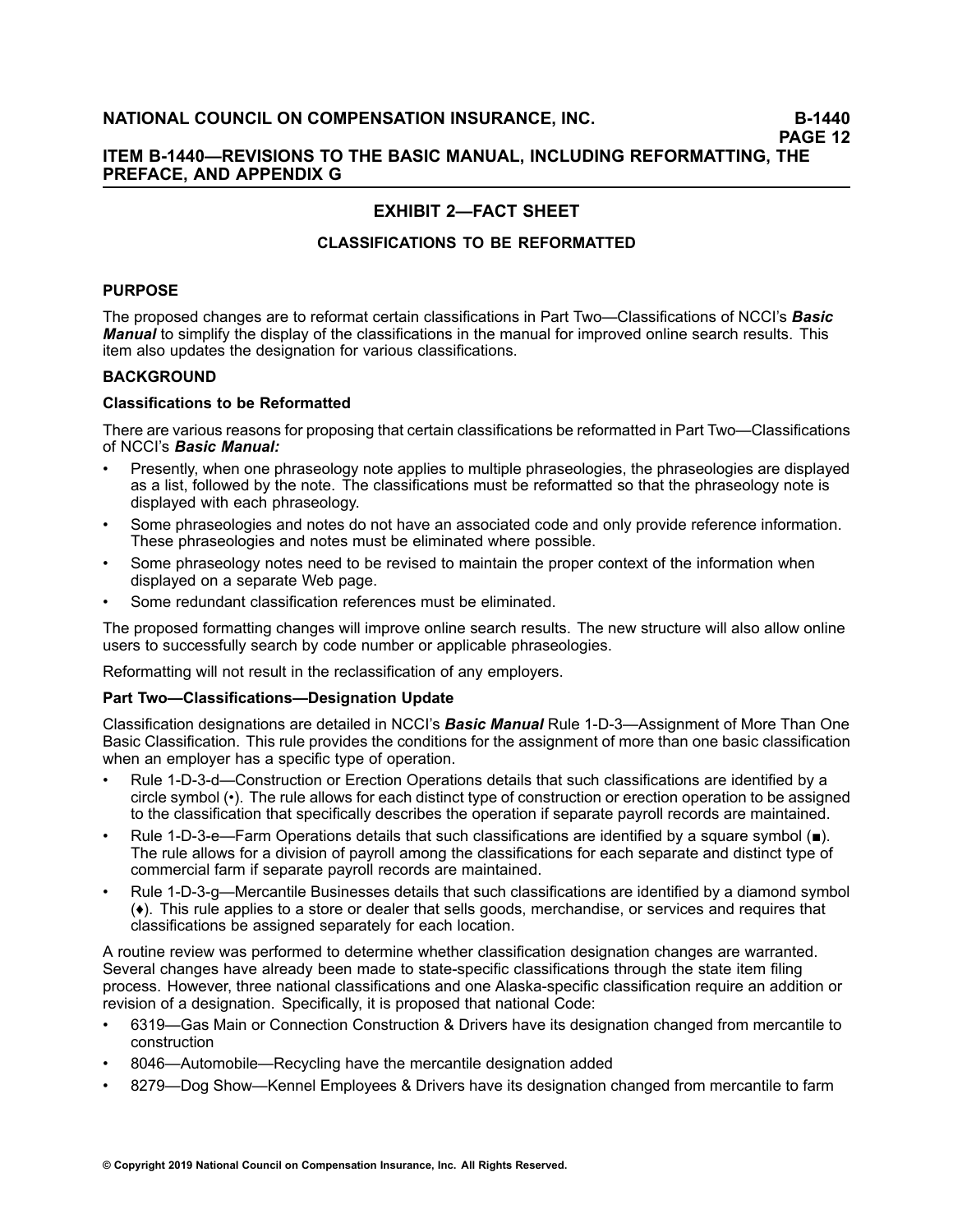**PAGE 13**

# **ITEM B-1440—REVISIONS TO THE BASIC MANUAL, INCLUDING REFORMATTING, THE PREFACE, AND APPENDIX G**

# **EXHIBIT 2—FACT SHEET (CONT'D)**

It is also proposed that the construction designation be added to the Alaska-specific phraseology for Code 6400—Mobile Home Windstorm Tie-Down Installation—By Specialist Contractor.

The designation additions and revisions are consistent with the designations already applicable to the other national phraseologies for the same classifications.

#### **Part Two—Classifications—Data Tables**

Effective April 1, 2009, Item B-1411—Revision to Basic Manual Introduction—Application of Manual Rules and Part Two—Classifications added <sup>a</sup> data table for each classification entry in the *Basic Manual* to provide users with information regarding effective dates, exceptions, and applicability of class codes.

NCCI recently released its *Class Look-Up* tool on **ncci.com**. This tool introduced certain functionality that renders some of the content in the *Basic Manual* obsolete because the tool includes the information that was previously provided in the data tables. As <sup>a</sup> result, references to the data tables must be eliminated.

# **PROPOSAL**

This item proposes to:

- •Reformat certain classifications in Part Two—Classifications of the *Basic Manual*
- •Eliminate phraseologies and notes not associated with <sup>a</sup> classification code
- • Revise the classification designations for national Codes 6319 and 8279; add the mercantile designation to national Code 8046; and add the construction designation to Alaska Code 6400
- •Address the removal of the reference to the data tables

Plain language changes are also recommended for some of the classifications in Exhibits 2 and 4.

# **IMPACT**

There will be no statewide premium impact, and no changes are proposed to the loss costs or rates for any of the classifications being reformatted in this item.

# **ADDITIONAL STATE-SPECIFIC PROPOSALS AND IMPACTS**

All state exceptions will continue to apply unless otherwise noted in the state-specific exhibits (Exhibit 4).

# **Alaska Proposal:**

Add the construction designation to Code 6400—Mobile Home Windstorm Tie-Down Installation—By Specialist Contractor.

# **Alaska Impact:**

There will be no statewide premium impact in Alaska as <sup>a</sup> result of the national and state-specific proposals.

#### **Arizona Proposal:**

- • Eliminate the Arizona special classification phraseology and note for Concrete or Masonry—Sawing, Coring or Drilling and Trucking. They are not associated with <sup>a</sup> classification and should be eliminated for improved online search results.
- • Reformat the Arizona special classifications for Farm (Codes 0006, 0016, 0017, 0034, 0036, and 0037) for improved online search results.

#### **Arizona Impact:**

There will be no statewide premium impact in Arizona as <sup>a</sup> result of the national and state-specific proposals.

#### **Florida Proposal:**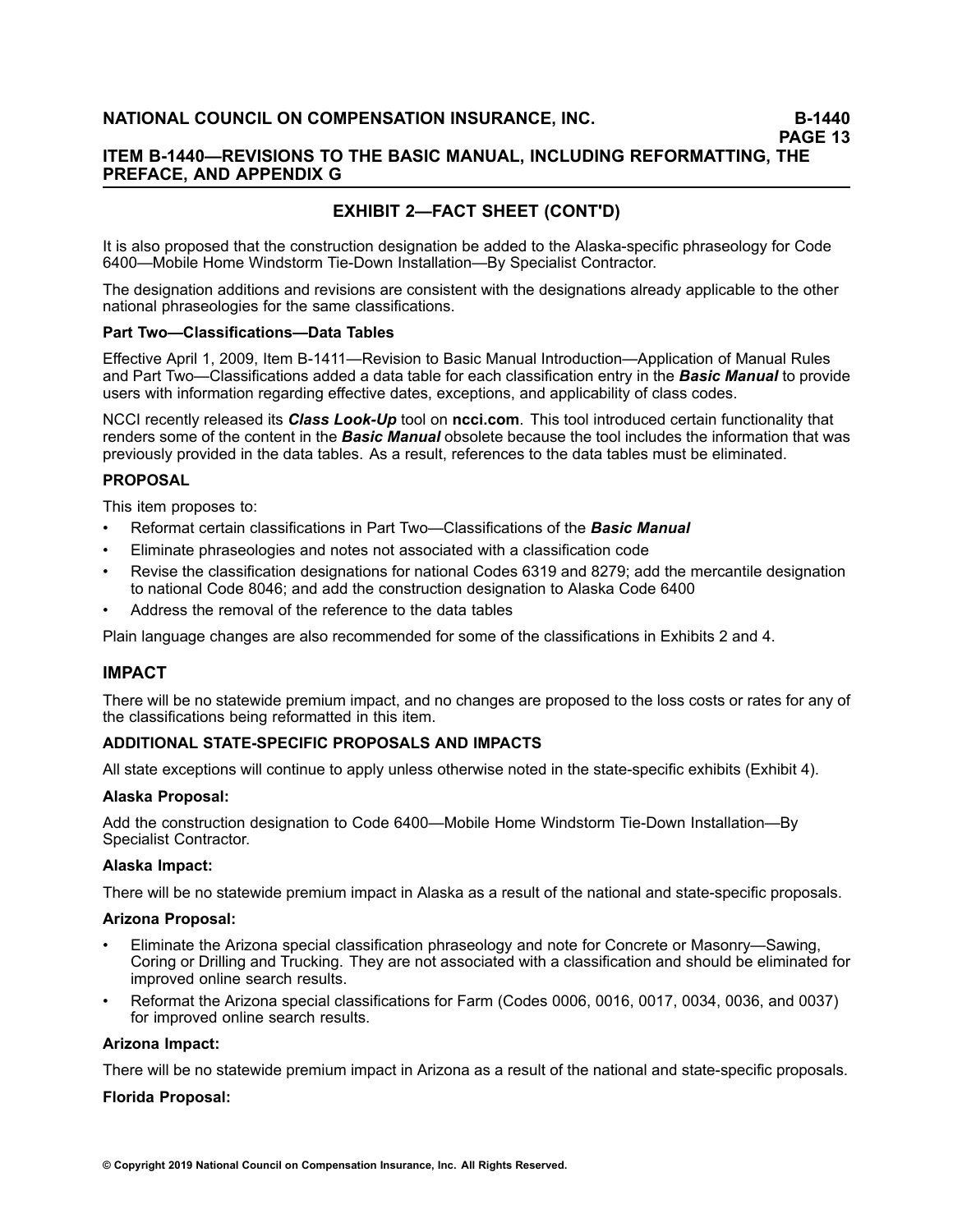# **ITEM B-1440—REVISIONS TO THE BASIC MANUAL, INCLUDING REFORMATTING, THE PREFACE, AND APPENDIX G**

# **EXHIBIT 2—FACT SHEET (CONT'D)**

- • Eliminate the Florida special classification phraseologies and notes for Berry Farm and Farm—Sugarcane. They are not associated with <sup>a</sup> classification and should be eliminated for improved online search results.
- • Eliminate the Florida special classification for Code 0106—Christmas Tree Harvesting Exclusively & Drivers and propose the national treatment.
- • Eliminate the Florida special classifications for Refrigerator (Codes 3179 and 3076) and propose the national treatment.
- • Reformat the Florida special classifications for Construction (Codes 3507, 5022, 5057, 5213, and 5403), Nursing Home (Codes 8841, 9047), Railroad Operation (Codes 7133, 7382, 8385), Refrigeration (Codes 3724, 5183, 5190, and 9519), and Wrecking (Codes 5022, 5057, 5213, 5403, 7394, 7395, and 7398) for improved online search results.
- • Revise the agency name in the filed note for Codes 8841 and 9047 from the Division of Health of the Florida Department of Health and Rehabilitative Services to Agency for Health Care Administration in accordance with Chapter 400, Florida Statutes.

# **Florida Impact:**

There will be no statewide premium impact in Florida as <sup>a</sup> result of the national and state-specific proposals.

#### **Hawaii Proposal**

Eliminate the Hawaii special classification phraseology and note for Canoe Building & Drivers. They are not associated with <sup>a</sup> classification and should be eliminated for improved online search results.

#### **Hawaii Impact**

There will be no statewide premium impact in Hawaii as <sup>a</sup> result of the national and state-specific proposals.

#### **Idaho Proposal:**

Reformat the Idaho special classifications for Farm (Codes 0037 and 0083) for improved online search results.

# **Idaho Impact:**

There will be no statewide premium impact in Idaho as <sup>a</sup> result of the national and state-specific proposals.

# **Missouri Proposal:**

Reformat the Missouri special classifications for Shipbuilding—Iron or Steel & Drivers (Codes 6825F and 6835) for improved online search results.

# **Missouri Impact:**

There will be no statewide premium impact in Missouri as <sup>a</sup> result of the national and state-specific proposals.

#### **Oregon Proposal:**

- • Eliminate classification phraseologies and notes in the Oregon special classifications that are not associated with a classification code.
- •Reformat the Oregon special classifications for Stevedoring and Store for improved online search results.
- • Eliminate Oregon special classifications for Freight Handling (Code 7350F and 7360) and propose national treatment.

#### **Oregon Impact:**

There will be no statewide premium impact in Oregon as <sup>a</sup> result of the national and state-specific proposals.

#### **Texas Proposal:**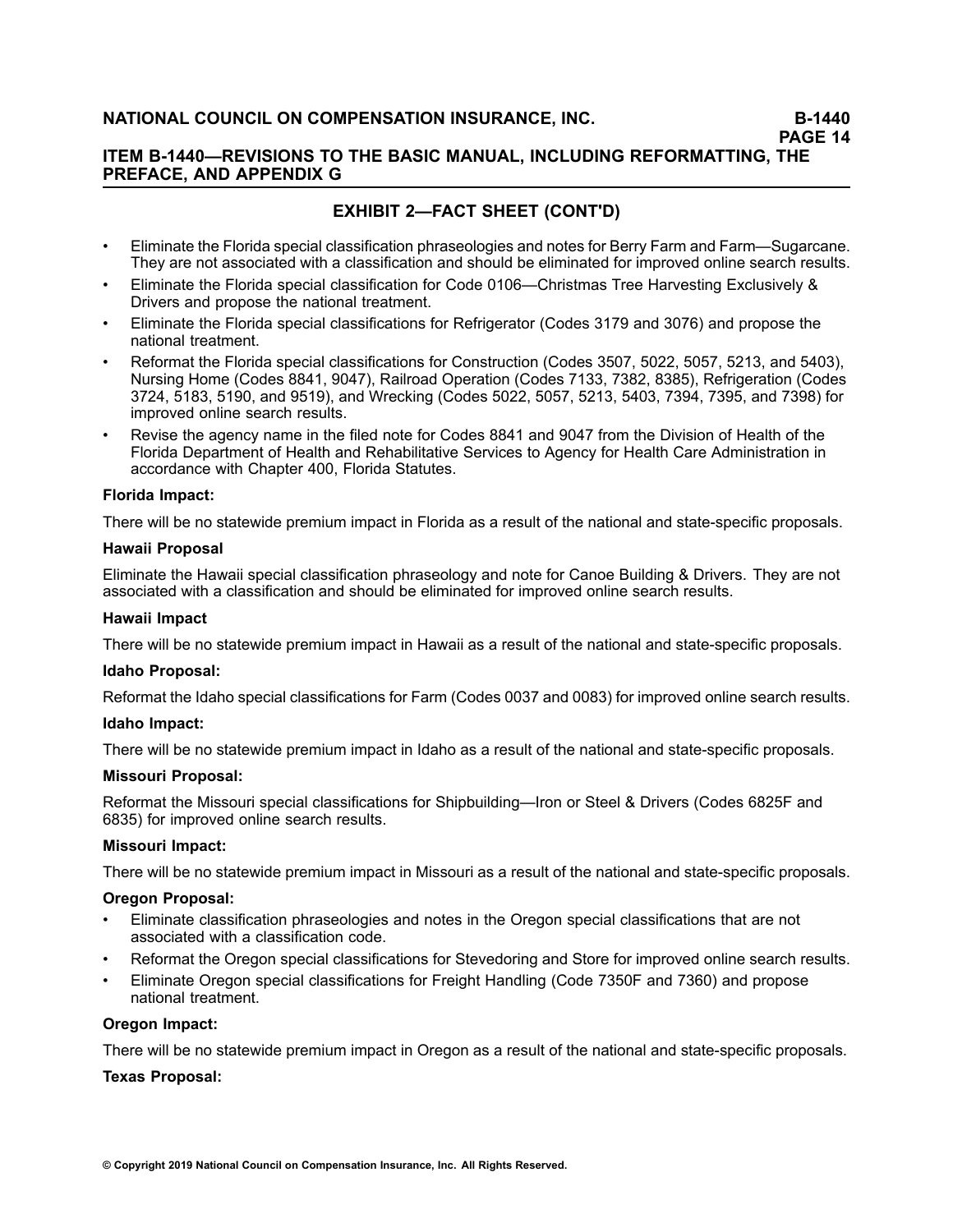# **EXHIBIT 2—FACT SHEET (CONT'D)**

Eliminate classification phraseologies and notes in the Texas special classifications that are not associated with a classification code.

### **Texas Impact:**

There will be no statewide premium impact in Texas as <sup>a</sup> result of the national and state-specific proposals.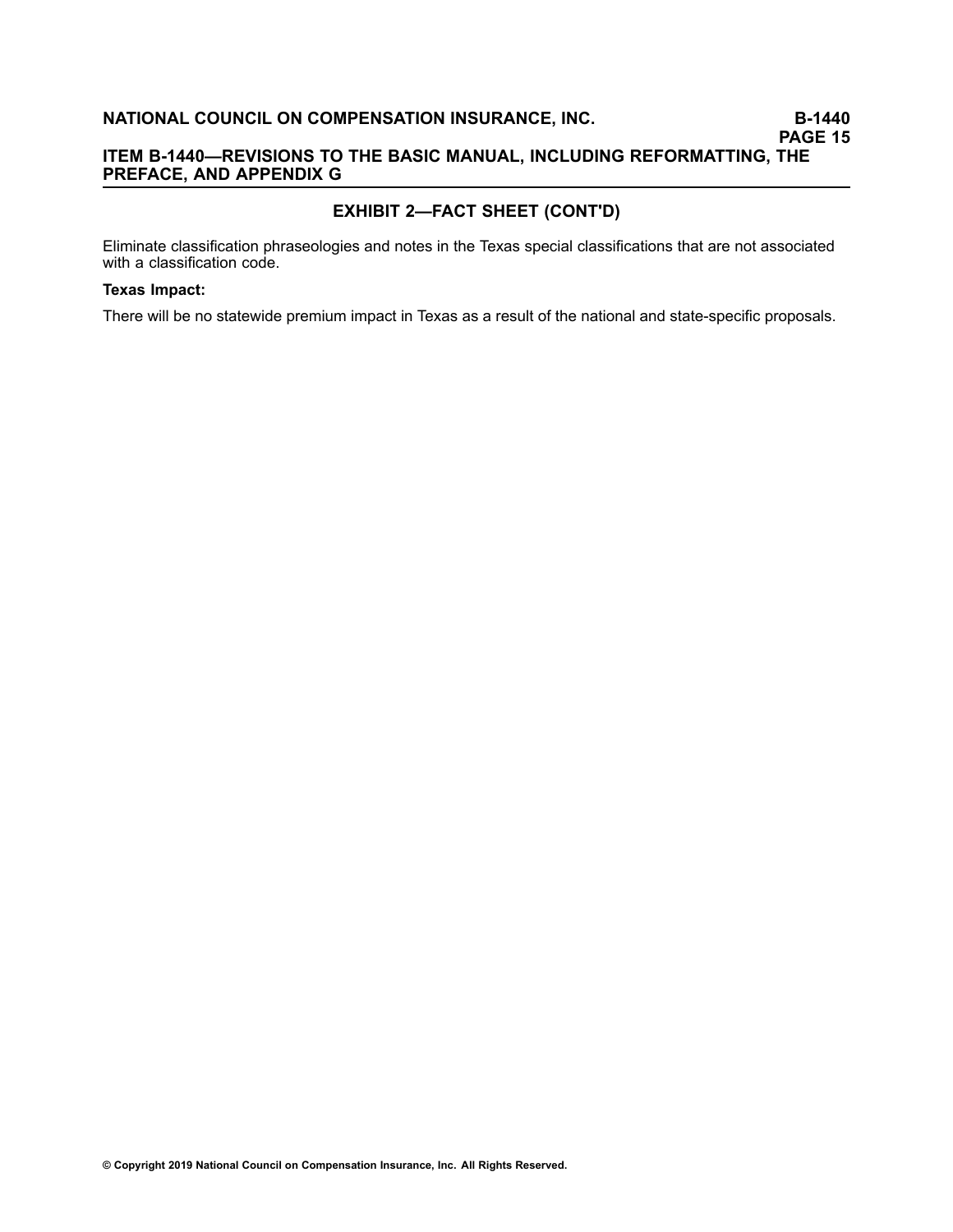**PAGE 16**

**ITEM B-1440—REVISIONS TO THE BASIC MANUAL, INCLUDING REFORMATTING, THE PREFACE, AND APPENDIX G**

# **EXHIBIT 2A BASIC MANUAL—2001 EDITION FACT SHEET 2—CLASSIFICATIONS TO BE REFORMATTED PART TWO—CLASSIFICATIONS** (Applies in: AK, AL, AR, AZ, CO, CT, DC, FL, GA, HI, IA, ID, IL, IN, KS, KY, LA, MD, ME, MO, **MS, MT, NE, NH, NM, NV, OK, OR, RI, SC, SD, TN, TX, UT, VA, VT WV)**

# **A. NATIONAL CLASSIFICATIONS**

Data tables are included to assist with determining the effective dates, exceptions, and applicability.

*Refer* to Part Two—Classifications, and Part Three—Special Classifications, and Part– *F–o–u–r–—– C––la–s––s–i–fi–ca–t––io–n–s– P–e–n–d–i–n–g– when applying classifications in <sup>a</sup> specific state.*

*R–e–f–e–r––to– –th–e– U–s–e–r––'s– G–u––id–e–* –fo–r– a–n– e–x–a–m–p–l–e–.– *Refer to the Class Look-Up tool on ncci.com for classification and all related filed content.*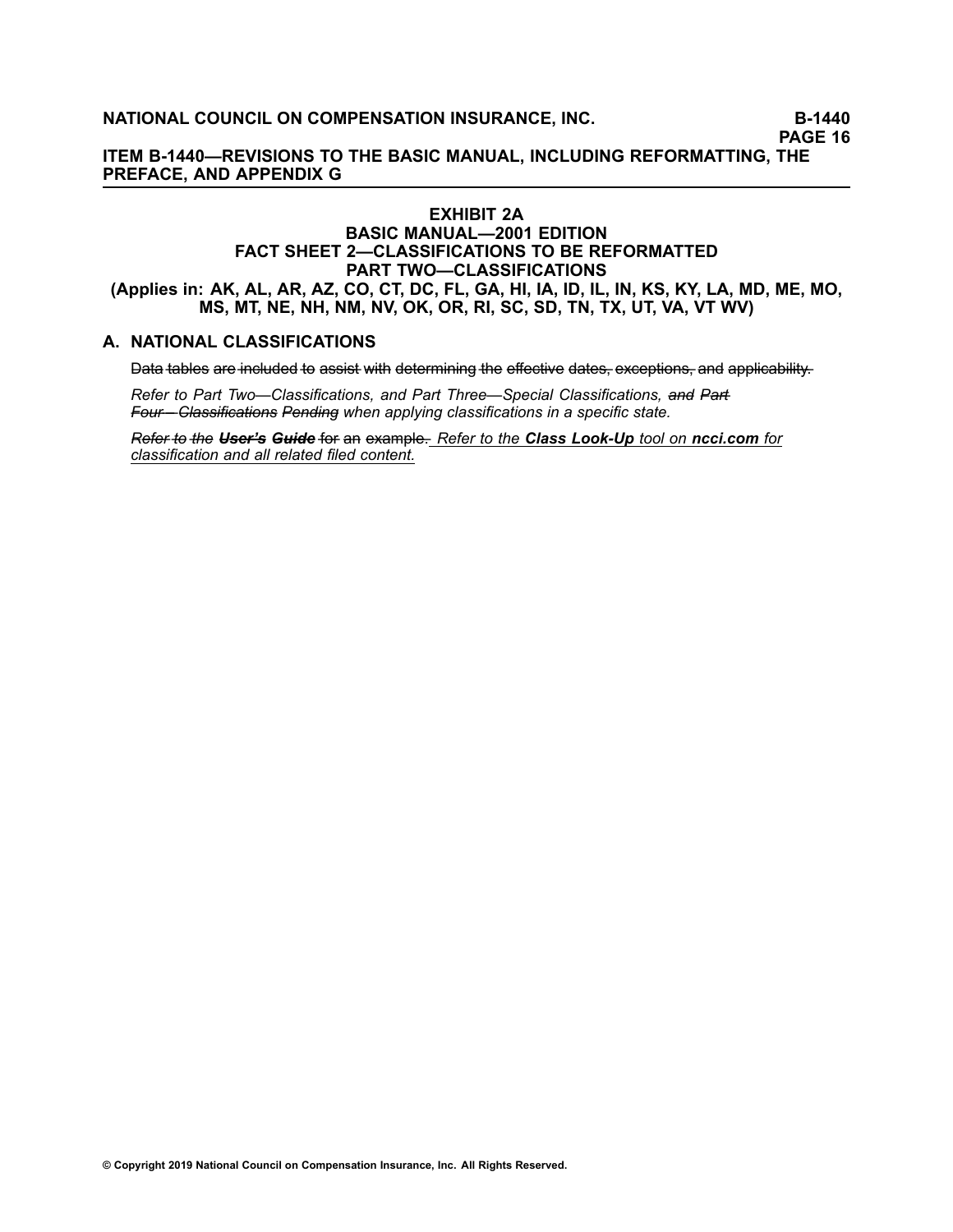**PAGE 17**

**ITEM B-1440—REVISIONS TO THE BASIC MANUAL, INCLUDING REFORMATTING, THE PREFACE, AND APPENDIX G**

# **EXHIBIT 2B**

# **BASIC MANUAL—2001 EDITION FACT SHEET 2—CLASSIFICATIONS TO BE REFORMATTED PART TWO—CLASSIFICATIONS** (Applies in: AK, AL, AR, AZ, CO, CT, DC, FL, GA, HI, IA, ID, IL, IN, KS, KY, LA, MD, ME, MO, **MS, MT, NE, NH, NM, NV, OK, OR, RI, SC, SD, TN, UT, VT, WV)**

# Apiary-

See Farm.

Bearding Heuses.

See Rooming houses.

**Canning or Bottling Carbonated Beverages.** See Garbonated Beverage Mfg. or Bottling.

Gartridge Mfg. or Loading.

See **Explosives**.

**C–o–u–n––ty– E–m– p––lo–y–e–e–s– N–O–C––.**

See Municipal.

**C––ra–n–b–e–r––ry– G––ro–w–e–r–s–.–**

See **Farm**-

Gurator.

See Public Library or Museum.

**Dairy Farm Operation.** 

See Farm.

**Diemantling of Prefabricated Dwellings.** See Wrecking.

**Diving–Submarine–Not Marine Wrecking.** *Refer to* Rule 3-A-4.

**Dry Deck Operation.** See Ship Repair or Gonversion.

**D**ye or Dye Intermediate Mfg. Assign to the appropriate chemical Gode 4828 or 4829.

**Egg or Poultry Producer.** See Farm.

**Employee Leasing Risks Refer to Rule 1-D-3-f.** 

# **E–s–t–a–t–e–—– P––r–iv–a–t–e–.–**

See Rule 3-C.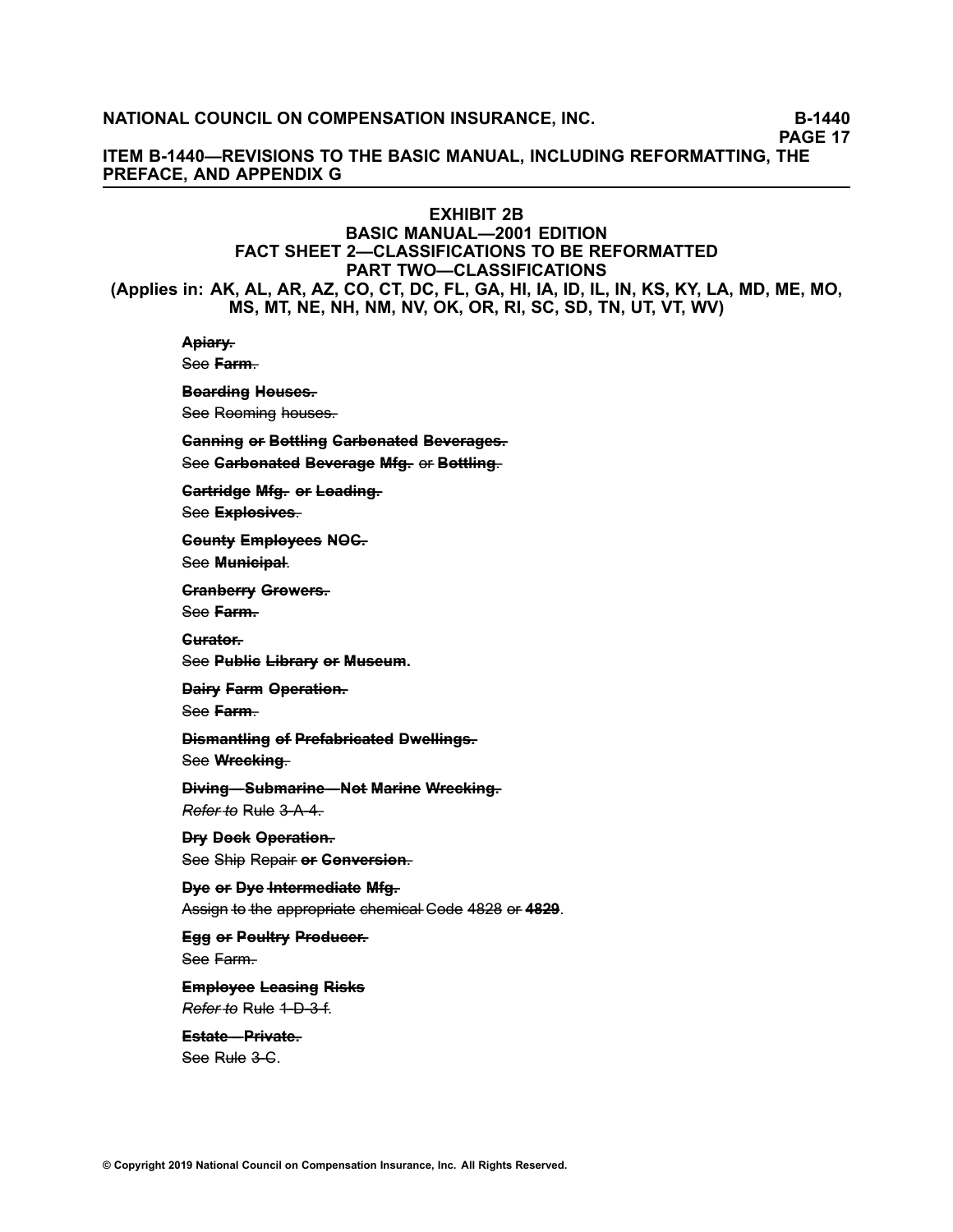**PAGE 18**

**ITEM B-1440—REVISIONS TO THE BASIC MANUAL, INCLUDING REFORMATTING, THE PREFACE, AND APPENDIX G**

# **EXHIBIT 2B (CONT'D) BASIC MANUAL—2001 EDITION FACT SHEET 2—CLASSIFICATIONS TO BE REFORMATTED PART TWO—CLASSIFICATIONS** (Applies in: AK, AL, AR, AZ, CO, CT, DC, FL, GA, HI, IA, ID, IL, IN, KS, KY, LA, MD, ME, MO, **MS, MT, NE, NH, NM, NV, OK, OR, RI, SC, SD, TN, UT, VT, WV)**

# E\*hibition-See Amusement Park-Express Go-See **Trucking**. **Fulfillment Genters.** See Packaging–Gontract-**G–a–m– e–s–.–** S–e–e– **[R–e–c–r–e–a–t––io–n–a–l–](/manuscript/hyperlink.asp?docid=Basic2001NationalClassifications-Recreational&manualtitle=basicxml) F–a–c–i––l–i–t–ie–s–**. Gardening-See Farm. **G–a–s– W– e–l––l o––r P––ip–e–l––in–e–** See Oil or Gas Well– **Labor Contractor.** S–e–e– **E–m– p––lo–y–e–e– [L–e–a–s–i–n–g–](/manuscript/hyperlink.asp?docid=Basic2001NationalClassifications-Employee&manualtitle=basicxml) R––is–k–s–**. **L––ib––ra–r–y–—– P–u–b––l–ic–.–** See Publie Library. **L––iq–u–e–fi–e–d– P–e–t––ro––le–u–m– G–a–s–.–** See Gas Distributing. **L––iv–e–r–y– C–o––.** S–e–e– **L––im– [o–u–s–i–n–e–](/manuscript/hyperlink.asp?docid=Basic2001NationalClassifications-Limousine&manualtitle=basicxml) C–o––. Leek or Dam Genstruction.** See Dam or Lock Construction. **M–u–s–e–u–m–—– P–u–b––l–ic–.–** See Publie Library or Museum. **Nurserv Persons** See Farm. **Oil Mfg.** -- Gottonseed See Gottonseed Oil Mfg. **Package or Parcel Delivery.** See **Trucking**. **Parcel or Package Delivery.** See **Trucking**.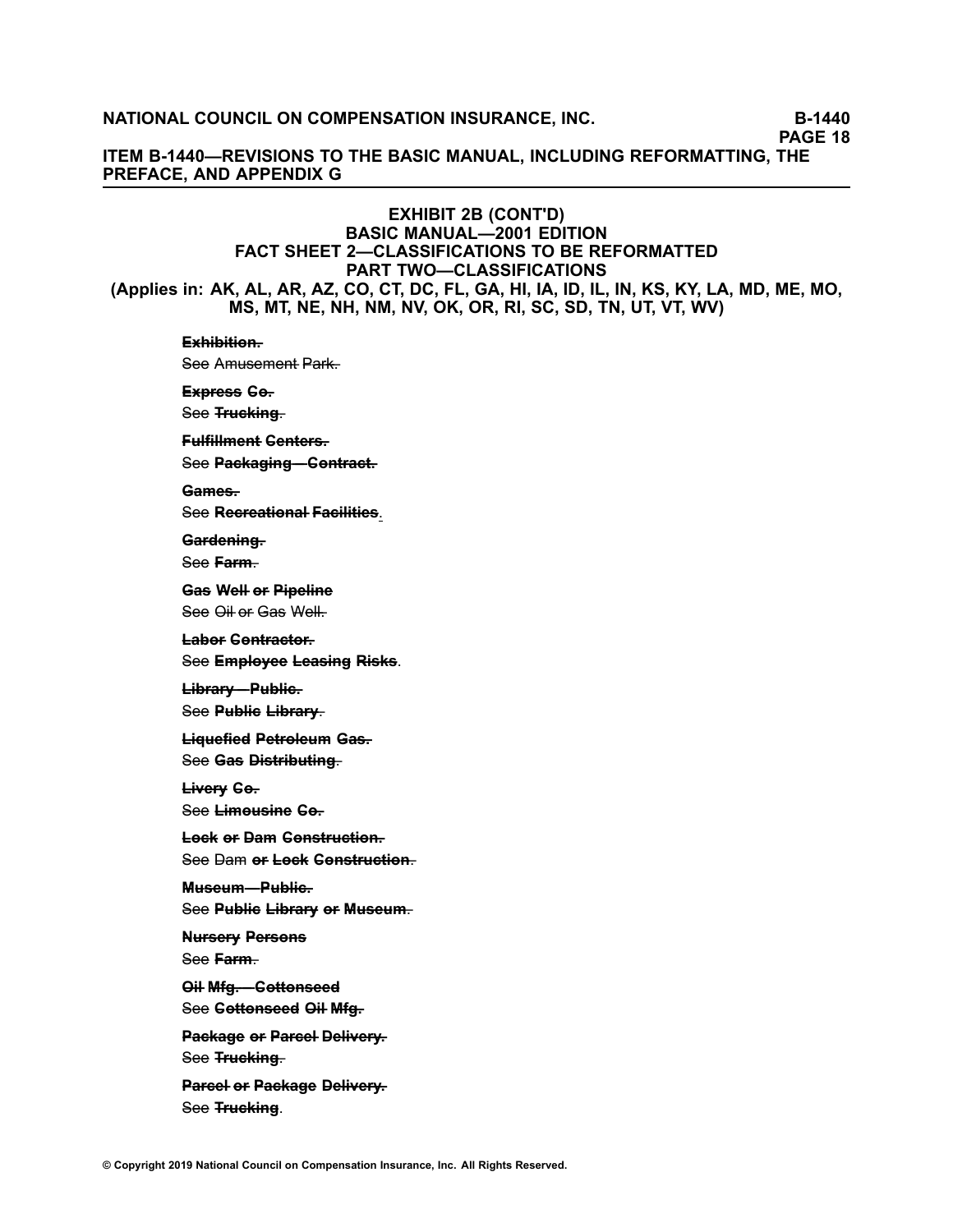**PAGE 19**

**ITEM B-1440—REVISIONS TO THE BASIC MANUAL, INCLUDING REFORMATTING, THE PREFACE, AND APPENDIX G**

# **EXHIBIT 2B (CONT'D) BASIC MANUAL—2001 EDITION FACT SHEET 2—CLASSIFICATIONS TO BE REFORMATTED PART TWO—CLASSIFICATIONS** (Applies in: AK, AL, AR, AZ, CO, CT, DC, FL, GA, HI, IA, ID, IL, IN, KS, KY, LA, MD, ME, MO, **MS, MT, NE, NH, NM, NV, OK, OR, RI, SC, SD, TN, UT, VT, WV)**

Paving-See **Street** or Road. **Pipeline or Gas Well.** See Oil or Gas. **Peultry or Egg Producer.** See **Farm**. **P––r–iv–a–t–e– E–s–t–a–t–e–.–** See Rule 3–C. **Projectile or Shell Mfg.** See **Explosives**. **R–e–s–i–d–e–n–c–e–—– P––r–iv–a–t–e–.– See Domestie Workers–Residences** and Rule 3–C. **Relling Mill—Iren er Steel** See *<u>Fron</u>* or Steel. **S–h–e–l––l o––r P––ro––je–c–t––i–le– M––fg––.** See **Explosives**. Seundproofing-See **Insulation Work NOG S––ta–t–e– E–m– p––lo–y–e–e–s– N–O–C––.** See Municipal. **Steel Mfg., Fabrication, or Erection.** See *<u>Fron</u>* or Steel. Subwav Genstruction. Assign appropriate construction or erection classifications. **Sulphur Refining** Assign to the appropriate chemical Gode 4828 or 4829.

See Asphalt or Tar-

**T–a–r––.**

# **Telephone Book Delivery.** S–e–e– **[D––is–t––r–ib–u––t–in–g–](/manuscript/hyperlink.asp?docid=Basic2001NationalClassifications-Distributing&manualtitle=basicxml) C–o–m– p–a–n––ie–s–**–.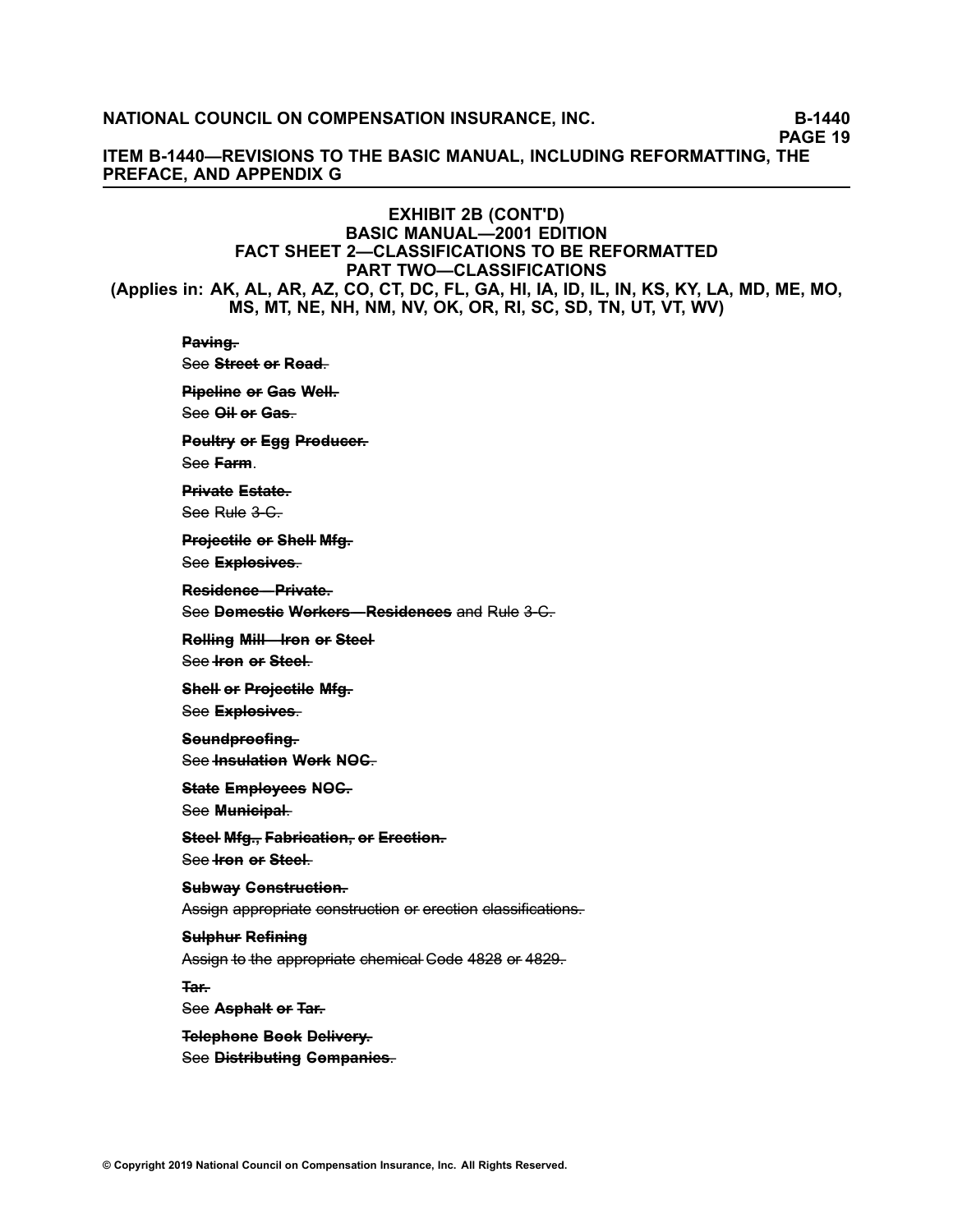**PAGE 20**

**ITEM B-1440—REVISIONS TO THE BASIC MANUAL, INCLUDING REFORMATTING, THE PREFACE, AND APPENDIX G**

# **EXHIBIT 2B (CONT'D) BASIC MANUAL—2001 EDITION FACT SHEET 2—CLASSIFICATIONS TO BE REFORMATTED PART TWO—CLASSIFICATIONS** (Applies in: AK, AL, AR, AZ, CO, CT, DC, FL, GA, HI, IA, ID, IL, IN, KS, KY, LA, MD, ME, MO, **MS, MT, NE, NH, NM, NV, OK, OR, RI, SC, SD, TN, UT, VT, WV)**

### **Temporary Labor Service.**

Glassify workers assigned to clients the same as direct employees of the client entity performing the same or similar duties.

**T–o–w–n–s–h––ip– E–m– p––lo–y–e–e– N–O–C––.**

See Municipal.

**Trailer Bedy Mfg.—Net Heme Type. See Automobile, Bus, Truck or Trailer Body Mfg.** 

**Trucking–Riggers** S–e–e– **M–o–b––i–le– C––ra–n–e– &– [H–o––is–t––in–g–](/manuscript/hyperlink.asp?docid=Basic2001NationalClassifications-Mobile&manualtitle=basicxml) S–e–r–v–i–c–e–s–**.

**T–u–b–e– M––fg––.** See Pipe or Tube Mfg.

**V–e–g–e–t–a–b––le– O––i–l M––fg––.**

See Oil Mfg.-Vegatable.

**V–e–s–s–e–l–**

Refer to Rule 3-A-4.

**Wreeking–Marine & Salvage Operations** 

*Refer to* Rule 3–A–4.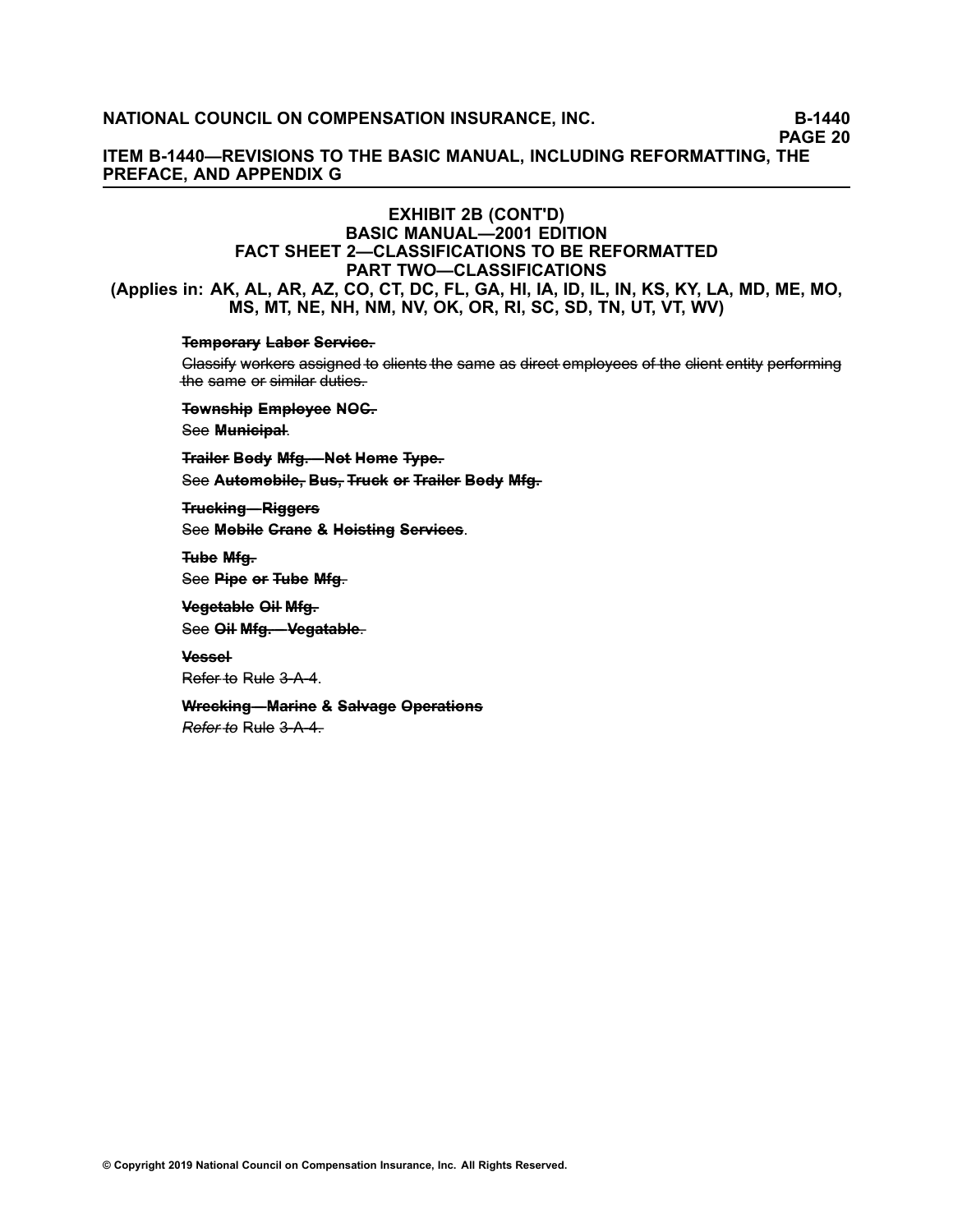**PAGE 21**

**ITEM B-1440—REVISIONS TO THE BASIC MANUAL, INCLUDING REFORMATTING, THE PREFACE, AND APPENDIX G**

# **EXHIBIT 2C BASIC MANUAL—2001 EDITION FACT SHEET 2—CLASSIFICATIONS TO BE REFORMATTED PART TWO—CLASSIFICATIONS** (Applies in: AK, AL, AR, AZ, CO, CT, DC, FL, GA, HI, IA, ID, IL, IN, KS, KY, LA, MD, ME, MO,

**MS, MT, NE, NH, NM, NV, OK, OR, RI, SC, SD, TN, UT, VA, VT, WV)**

### **[4–2–7–3–](/manuscript/hyperlink.asp?docid=4273&manualtitle=scopesxml) M––fg––.—– P–a–p–e–r– o––r P––la–s–t––ic–.–**

Paper and plastic mfg. to be separately rated.

# **[4273](/manuscript/hyperlink.asp?docid=4273&manualtitle=scopesxml) Bag Mfg.—Paper or Plastic** Paper and plastic manufacturing to be separately rated.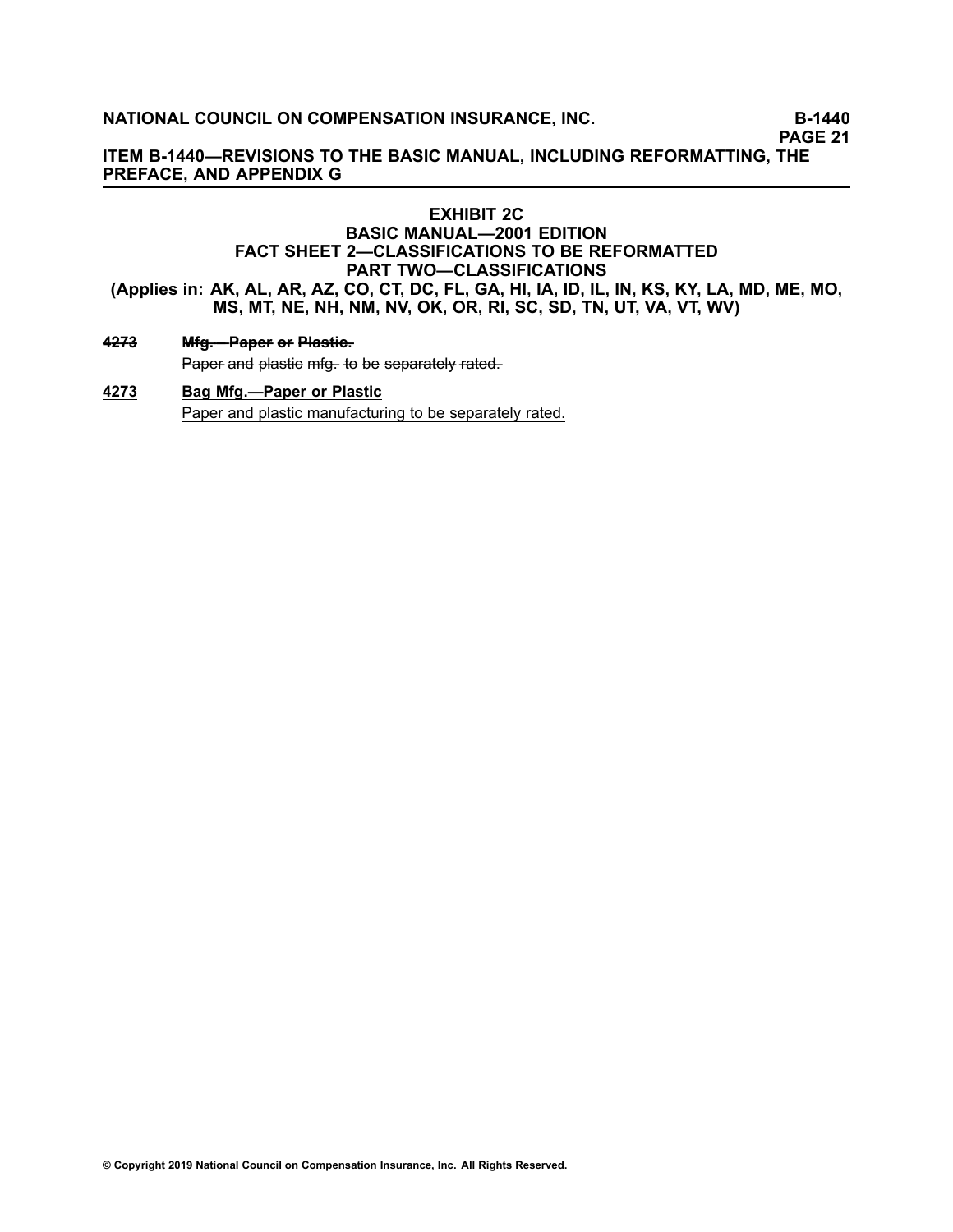**ITEM B-1440—REVISIONS TO THE BASIC MANUAL, INCLUDING REFORMATTING, THE PREFACE, AND APPENDIX G**

## **EXHIBIT 2D**

## **BASIC MANUAL—2001 EDITION FACT SHEET 2—CLASSIFICATIONS TO BE REFORMATTED PART TWO—CLASSIFICATIONS** (Applies in: AK, AL, AR, AZ, CO, CT, DC, GA, HI, IA, ID, IL, IN, KS, KY, LA, MD, ME, MO, MS, **MT, NE, NH, NM, NV, OK, OR, RI, SC, SD, TN, UT, VA, VT, WV)**

#### **Beatbuilding or Repair & Drivers.**

The following classifications include shop and yard work and are applicable to the construction or repair of wood, metal, fiberglass or plastic vachts, motorboats, sailboats, or rowboats not exceeding 150 feet in length overall.

**[6–8–2–4–F–](/manuscript/hyperlink.asp?docid=6824F&manualtitle=scopesxml) C–o–v–e–r–a–g–e– U–n–d–e–r– U––.S––. A–c–t–**

**[6–8–3–4–](/manuscript/hyperlink.asp?docid=6834&manualtitle=scopesxml) C–o–v–e–r–a–g–e– U–n–d–e–r– S––ta–t–e– A–c–t– o–n––ly–**

#### **[6834](/manuscript/hyperlink.asp?docid=6834) Boatbuilding or Repair & Drivers—Coverage Under State Act Only**

Includes shop and yard work. Applies to the construction or repair of wood, metal, fiberglass or plastic yachts, motorboats, sailboats, or rowboats not exceeding 150 feet in length overall.

#### **[6824F](/manuscript/hyperlink.asp?docid=6824F) Boatbuilding or Repair & Drivers—Coverage Under US Act**

Includes shop and yard work. Applies to the construction or repair of wood, metal, fiberglass or plastic yachts, motorboats, sailboats, or rowboats not exceeding 150 feet in length overall.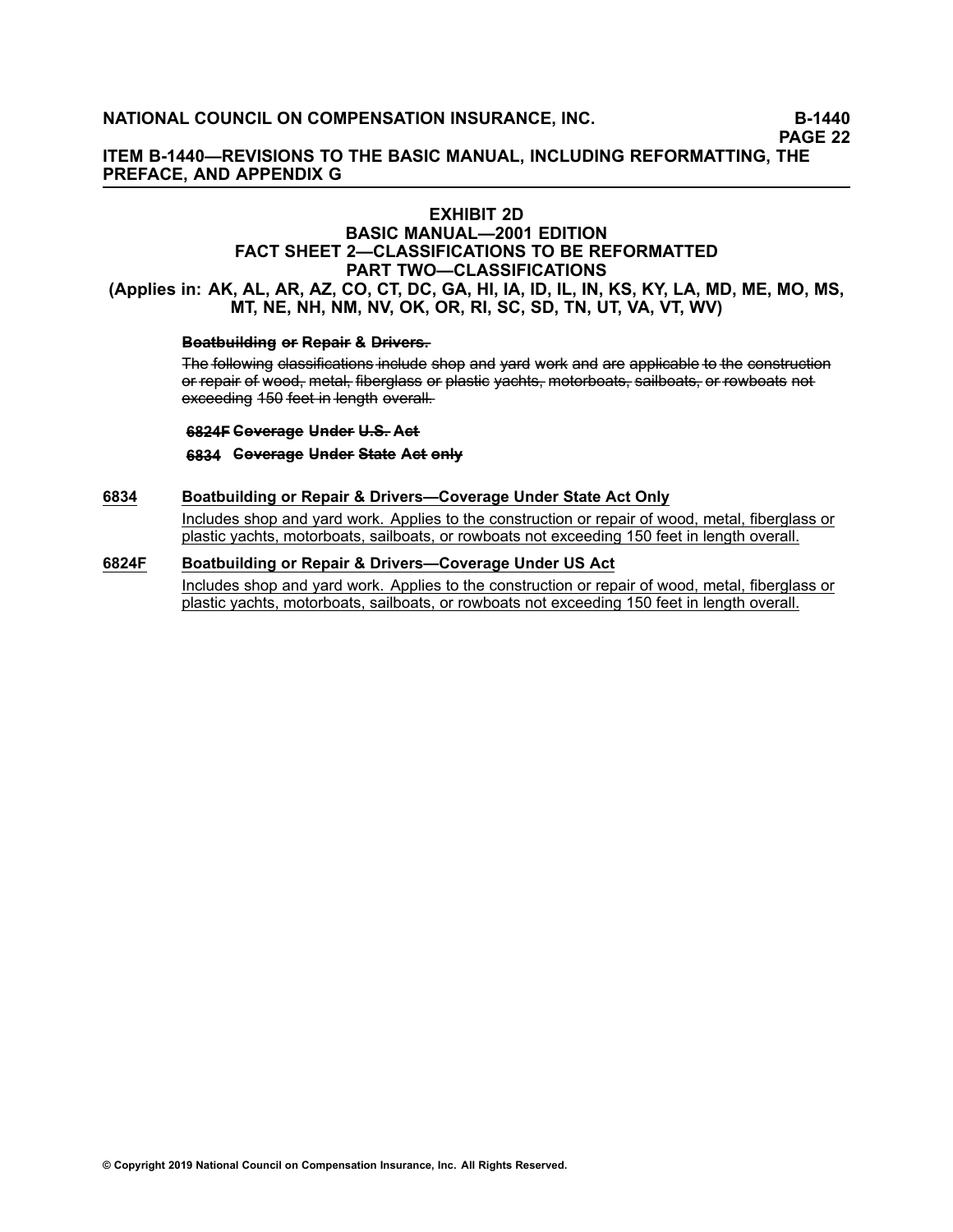**ITEM B-1440—REVISIONS TO THE BASIC MANUAL, INCLUDING REFORMATTING, THE PREFACE, AND APPENDIX G**

## **EXHIBIT 2E**

## **BASIC MANUAL—2001 EDITION FACT SHEET 2—CLASSIFICATIONS TO BE REFORMATTED PART TWO—CLASSIFICATIONS**

(Applies in: AK, AL, AR, AZ, CO, CT, DC, FL, GA, HI, IA, ID, IL, IN, KS, KY, LA, MD, ME, MO, **MS, MT, NE, NH, NM, NV, OK, OR, RI, SC, SD, TN, UT, VA, VT, WV)**

### **Beat Livery–Beats Under 45 Tens.**

This classification includes the laying up or putting into commission of boats. Boats 15 tons or over to be separately rated under the appropriate vessels classification.

#### **Coverage Under Admiralty Law:**

- **[7–0–3–8–](/manuscript/hyperlink.asp?docid=7038&manualtitle=scopesxml) P––ro–g––ra–m– –I**
- **[7–0–9–0–](/manuscript/hyperlink.asp?docid=7090&manualtitle=scopesxml) P––ro–g––ra–m– –I–I—– S––ta–t–e– A–c–t– B–e–n–e–fi––ts–**
- **[7–0–5–0–](/manuscript/hyperlink.asp?docid=7050&manualtitle=scopesxml) P––ro–g––ra–m– –I–I—– U–S–L–&–H–W– A–c–t– B–e–n–e–fi––ts–**

#### **[7038](/manuscript/hyperlink.asp?docid=7038) Boat Livery—Boats Under 15 Tons—Coverage Under Admiralty Law—Program I**

Includes the laying up or putting into commission of boats. Boats 15 tons or over are to be separately rated to the appropriate vessels classification.

**[7090](/manuscript/hyperlink.asp?docid=7090) Boat Livery—Boats Under 15 Tons—Coverage Under Admiralty Law—Program II—State Act Benefits**

> Includes the laying up or putting into commission of boats. Boats 15 tons or over are to be separately rated to the appropriate vessels classification.

#### **[7050](/manuscript/hyperlink.asp?docid=7050) Boat Livery—Boats Under 15 Tons—Coverage Under Admiralty Law—Program II—USL&HW Act Benefits**

Includes the laying up or putting into commission of boats. Boats 15 tons or over are to be separately rated to the appropriate vessels classification.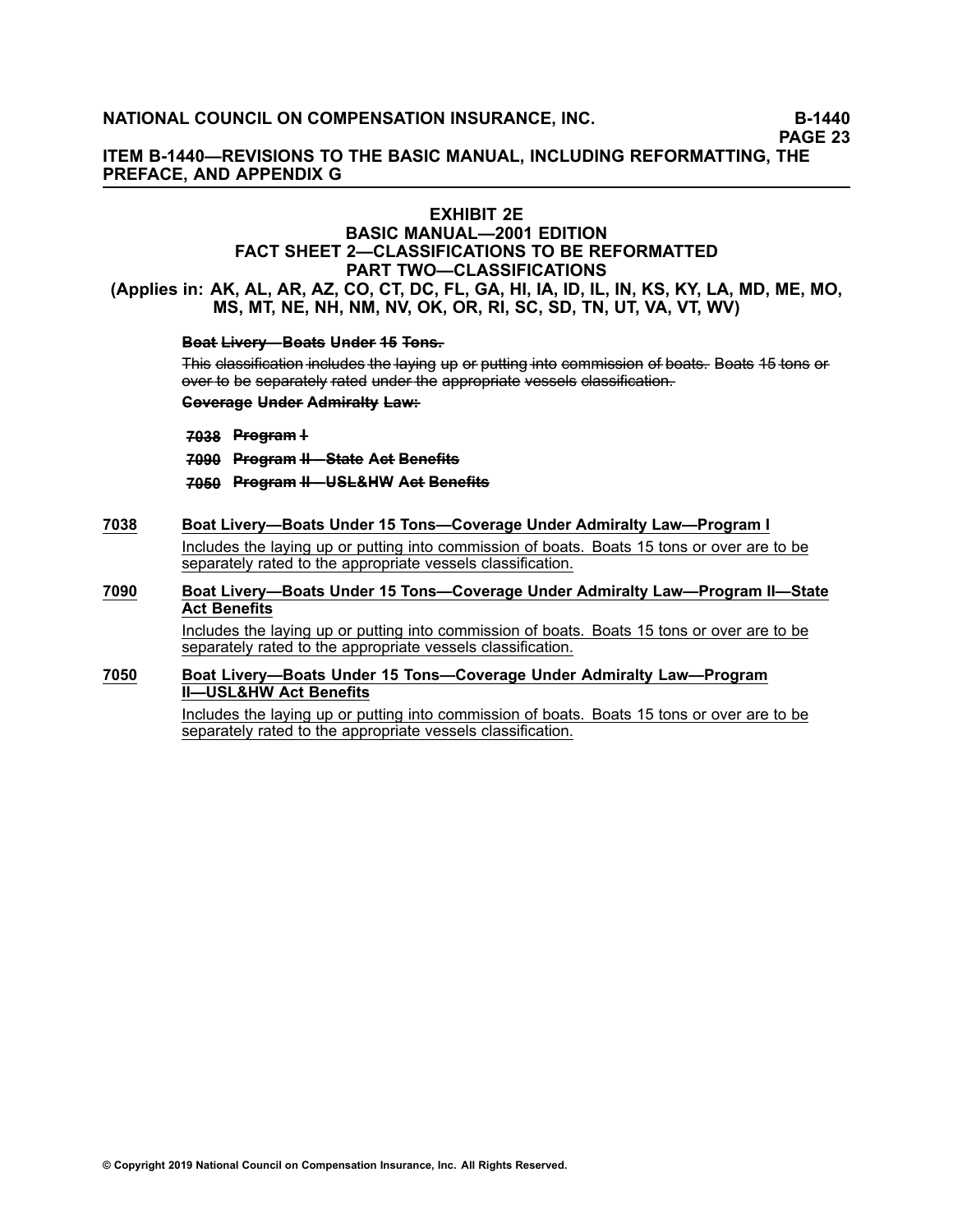**PAGE 24**

**ITEM B-1440—REVISIONS TO THE BASIC MANUAL, INCLUDING REFORMATTING, THE PREFACE, AND APPENDIX G**

#### **EXHIBIT 2F**

## **BASIC MANUAL—2001 EDITION FACT SHEET 2—CLASSIFICATIONS TO BE REFORMATTED PART TWO—CLASSIFICATIONS NATIONAL REDUNDANT PHRASEOLOGY TO BE ELIMINATED** (Applies in: AK, AL, AR, AZ, CO, CT, DC, FL, GA, HI, IA, ID, IL, IN, KS, KY, LA, MD, ME, MO, **MS, MT, NE, NH, NM, NV, OK, OR, RI, SC, SD, TN, TX, UT, VA, VT, WV)**

Inspectors, Samplers, or Weighers of Merchandise on Vessels or Docks or Railway Stations or Warchouses.

These classifications include mending or repacking of damaged containers. Operation of warehouses to be separately rated.

**8–7–0–9–F– C–o–v–e–r–a–g–e– U–n–d–e–r– U––.S––. A–c–t–**

**8–7–1–9– C–o–v–e–r–a–g–e– U–n–d–e–r– S––ta–t–e– A–c–t– o–n––ly–**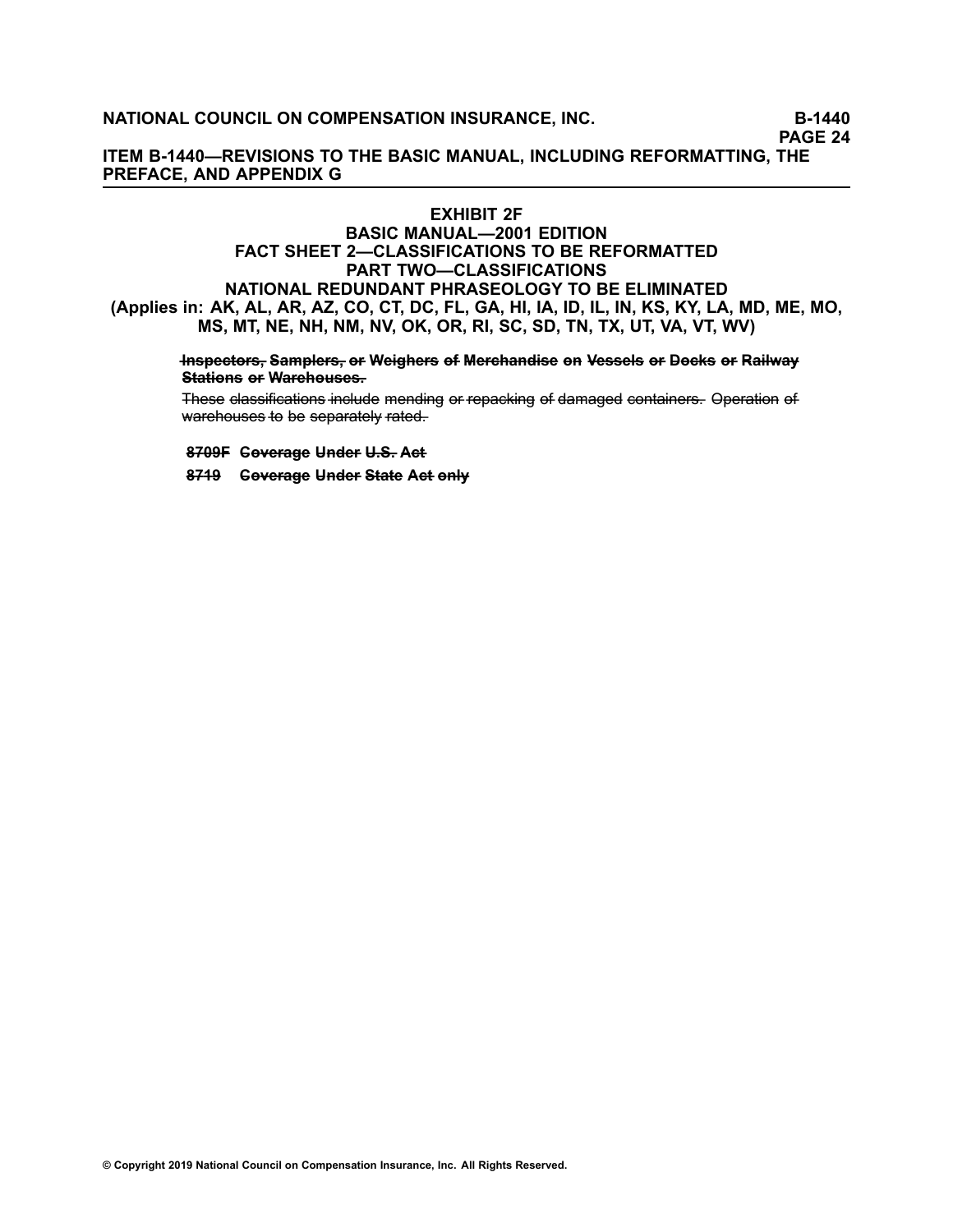**PAGE 25**

**ITEM B-1440—REVISIONS TO THE BASIC MANUAL, INCLUDING REFORMATTING, THE PREFACE, AND APPENDIX G**

## **EXHIBIT 2G BASIC MANUAL—2001 EDITION FACT SHEET 2—CLASSIFICATIONS TO BE REFORMATTED PART TWO—CLASSIFICATIONS** (Applies in: AK, AL, AR, AZ, CO, CT, DC, FL, GA, HI, IA, ID, IL, IN, KS, KY, LA, MD, ME, MO, **MS, MT, NE, NH, NM, NV, OK, RI, SC, SD, TN, UT, VA, VT, WV)**

**[2–9–1–5–](/manuscript/hyperlink.asp?docid=2915&manualtitle=scopesxml) P––ly–w–o–o–d– M––fg––.** Includes veneer mfg.

**[2–9–1–6–](/manuscript/hyperlink.asp?docid=2916&manualtitle=scopesxml) N–o– V–e–n–e–e–r– M––fg––.**

- **[2915](/manuscript/hyperlink.asp?docid=2915&manualtitle=scopesxml) Plywood Mfg.** Includes veneer manufacturing.
- **[2916](/manuscript/hyperlink.asp?docid=2916) Plywood Mfg.—No Veneer Mfg.**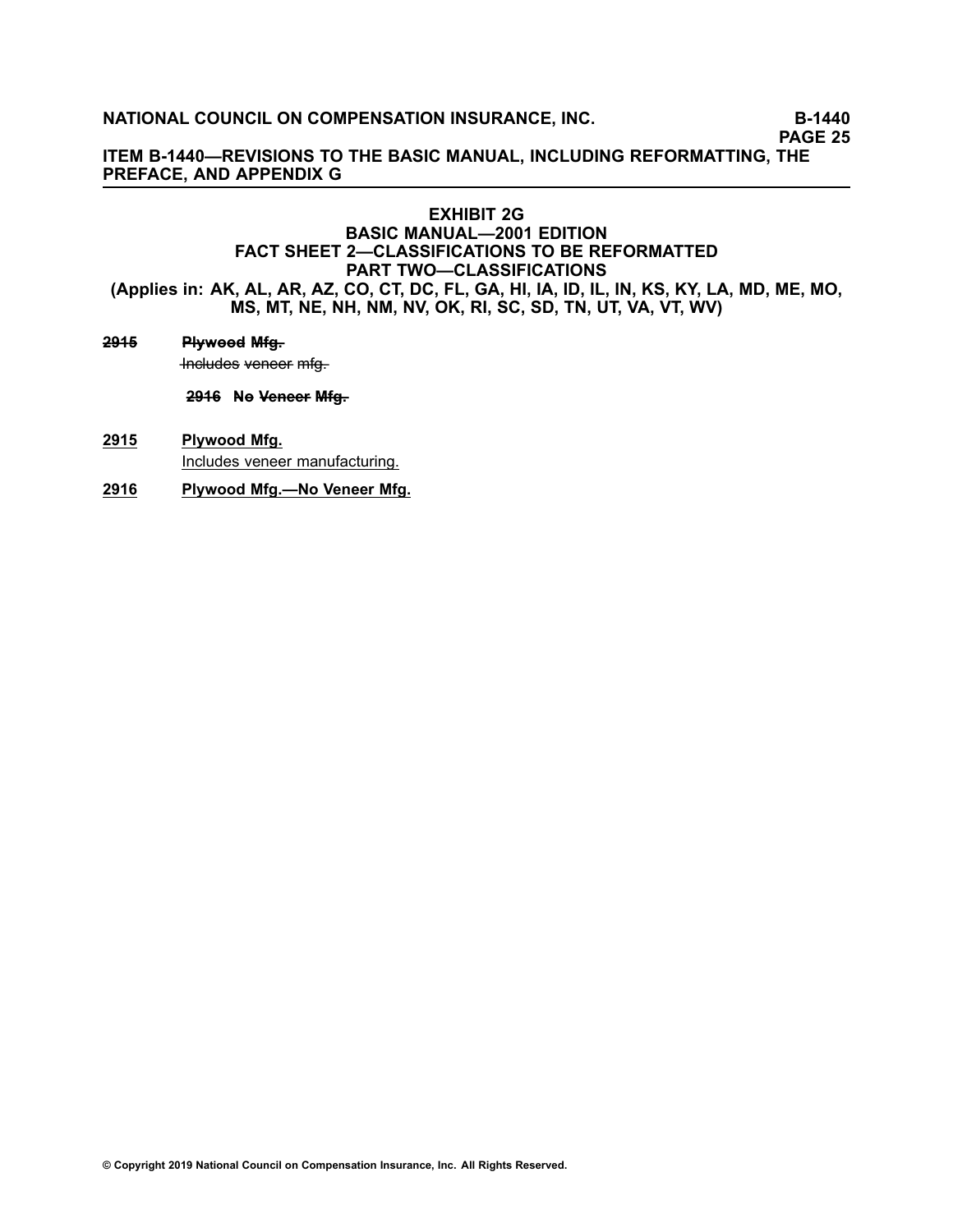**ITEM B-1440—REVISIONS TO THE BASIC MANUAL, INCLUDING REFORMATTING, THE PREFACE, AND APPENDIX G**

### **EXHIBIT 2H**

## **BASIC MANUAL—2001 EDITION FACT SHEET 2—CLASSIFICATIONS TO BE REFORMATTED PART TWO—CLASSIFICATIONS**

(Applies in: AK, AL, AR, AZ, CO, CT, DC, FL, GA, HI, IA, ID, IL, IN, KS, KY, LA, MD, ME, MO, **MS, MT, NE, NH, NM, NV, OK, OR, RI, SC, SD, TN, UT, VA, VT, WV)**

### **Salvage Operation**

**& Incidental Wrecking and Structural Work.** See Wrecking. Includes clerical and salespersons at wrecking site. Also includes the handling of machinery in damaged buildings. Drivers to be separately rated as Code [8204](/manuscript/hyperlink.asp?docid=8204&manualtitle=scopesxml)—Building material vard.

**[5–7–0–5–](/manuscript/hyperlink.asp?docid=5705&manualtitle=scopesxml)**•Ne Wrecking or Any Structural Operations. Applies to the removing, sorting, reconditioning, and distributing of merchandise in damaged buildings, including incidental operations away from such buildings.

#### **Operations–Marine-**

**Coverage Under Admiralty Law:** 

- **[7–3–9–4–](/manuscript/hyperlink.asp?docid=7394&manualtitle=scopesxml) P––ro–g––ra–m– –I**
- **[7–3–9–5–](/manuscript/hyperlink.asp?docid=7395&manualtitle=scopesxml) P––ro–g––ra–m– –I–I—– S––ta–t–e– A–c–t– B–e–n–e–fi––ts–**
- **[7–3–9–8–](/manuscript/hyperlink.asp?docid=7398&manualtitle=scopesxml) P––ro–g––ra–m– –I–I—– U–S–L–&–H–W– A–c–t– B–e–n–e–fi––ts–**
- **[5705](/manuscript/hyperlink.asp?docid=5705&manualtitle=scopesxml)**• **Salvage Operation—No Wrecking or Any Structural Operations** Applies to removing, sorting, reconditioning, and distributing merchandise in damaged buildings, including incidental operations away from such buildings.
- **[7394](/manuscript/hyperlink.asp?docid=7394) Salvage Operations—Marine—Coverage Under Admiralty Law—Program I**
- **[7395](/manuscript/hyperlink.asp?docid=7395) Salvage Operations—Marine—Coverage Under Admiralty Law—Program II—State Act Benefits**
- **[7398](/manuscript/hyperlink.asp?docid=7398) Salvage Operations—Marine—Coverage Under Admiralty Law—Program II—USL&HW Act Benefits**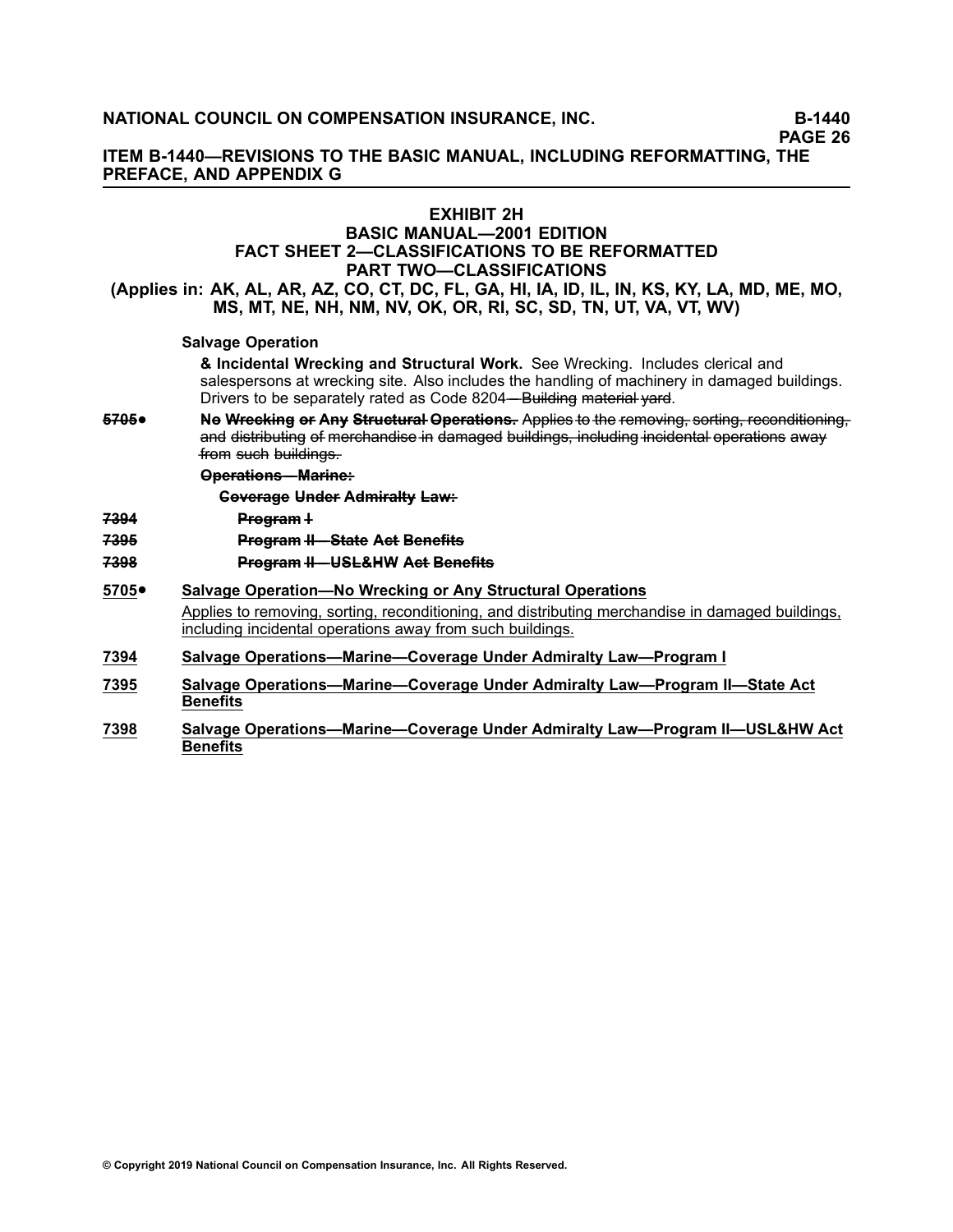**ITEM B-1440—REVISIONS TO THE BASIC MANUAL, INCLUDING REFORMATTING, THE PREFACE, AND APPENDIX G**

## **EXHIBIT 2I**

# **BASIC MANUAL—2001 EDITION FACT SHEET 2—CLASSIFICATIONS TO BE REFORMATTED PART TWO—CLASSIFICATIONS**

(Applies in: AK, AL, AR, AZ, CO, CT, DC, FL, GA, HI, IA, ID, IL, IN, KS, KY, LA, MD, ME, MO, **MS, MT, NE, NH, NM, NV, OK, OR, RI, SC, SD, TN, UT, VA, VT, WV)**

#### **S–h––ip–**

# **[6–8–7–2–F–](/manuscript/hyperlink.asp?docid=6872F&manualtitle=scopesxml) C––le–a–n––in–g–—– A––l–l O–p–e–r–a–t––io–n–s– &– D––r–iv–e–r–s– Repair Gonversion—AH Operations & Drivers. Includes shop or yard operations as well**

as the operation of dry docks and marine railways. Applicable only to concerns engaged in general ship repairing or conversion that are equipped to do various kinds of ship repair or conversion work and that undertake such diversified operations as a usual part of their business. Work performed on ships by other concerns shall be assigned to the manual –c–la–s––s–i–fi–ca–t––io–n–s– d–e–s––c–r–ib–i–n–g– –th–e– w–o–r––k–. *R–e–f–e–r––to–* R–u–l–e– [3–-–A––-4–](/manuscript/hyperlink.asp?docid=Basic2001Rule3-A&manualtitle=basicxml).

#### **[6–8–7–2–F–](/manuscript/hyperlink.asp?docid=6872F&manualtitle=scopesxml) C–o–v–e–r–a–g–e– U–n–d–e–r– U––.S––. A–c–t–**

**[6–8–8–2–](/manuscript/hyperlink.asp?docid=6882&manualtitle=scopesxml) C–o–v–e–r–a–g–e– u–n–d–e–r– S––ta–t–e– A–c–t– o–n––ly–**

Sealing:

- **[6–8–7–4–F–](/manuscript/hyperlink.asp?docid=6874F&manualtitle=scopesxml) C–o–v–e–r–a–g–e– u–n–d–e–r– U––.S––. A–c–t–**
- **[6–8–8–4–](/manuscript/hyperlink.asp?docid=6884&manualtitle=scopesxml) C–o–v–e–r–a–g–e– u–n–d–e–r– S––ta–t–e– A–c–t– o–n––ly–**
- **[6872F](/manuscript/hyperlink.asp?docid=6872F&manualtitle=scopesxml) Ship Cleaning—All Operations & Drivers—Coverage Under US Act**

#### **[6882](/manuscript/hyperlink.asp?docid=6882) Ship Repair or Conversion—All Operations & Drivers—Coverage Under State Act Only** Includes shop or yard operations as well as the operation of dry docks and marine railways. Applies to employers that perform various kinds of general ship repair or conversion work and that undertake such diversified operations as <sup>a</sup> usual part of their business. Work by others performed on ships is to be assigned to the classifications describing the work. *Refer to Rule [3-A-4](/manuscript/hyperlink.asp?docid=Basic2001Rule3-A&manualtitle=basicxml)*.

## **[6872F](/manuscript/hyperlink.asp?docid=6872F&manualtitle=scopesxml) Ship Repair or Conversion—All Operations & Drivers—Coverage Under US Act**

Includes shop or yard operations as well as the operation of dry docks and marine railways. Applies to employers that perform various kinds of general ship repair or conversion work and that undertake such diversified operations as <sup>a</sup> usual part of their business. Work by others performed on ships is to be assigned to the classifications describing the work. *Refer to Rule [3-A-4](/manuscript/hyperlink.asp?docid=Basic2001Rule3-A&manualtitle=basicxml)*.

#### **[6874F](/manuscript/hyperlink.asp?docid=6874F&manualtitle=scopesxml) Ship Scaling—Coverage Under US Act**

#### **[6884](/manuscript/hyperlink.asp?docid=6884) Ship Scaling—Coverage Under State Act Only**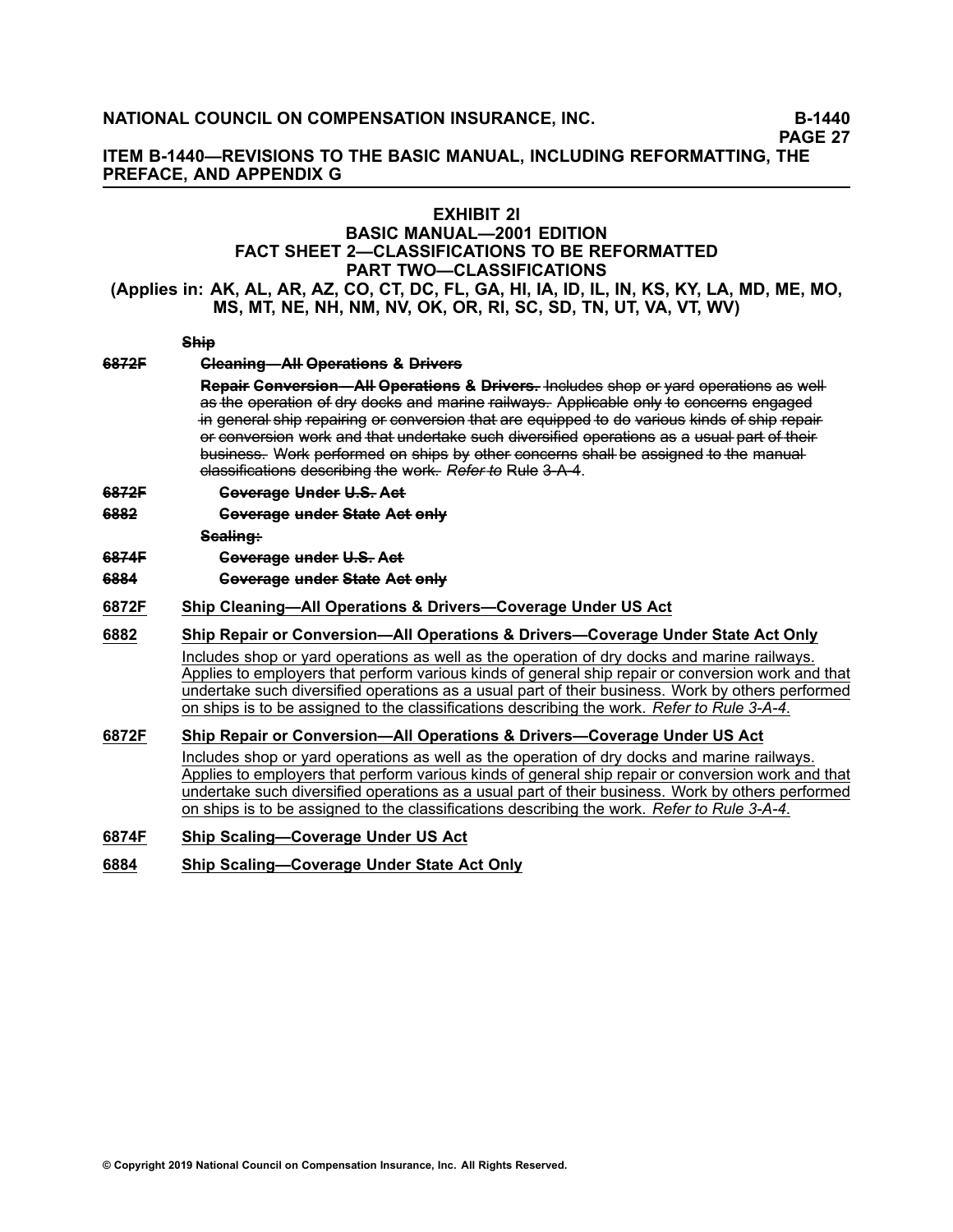**ITEM B-1440—REVISIONS TO THE BASIC MANUAL, INCLUDING REFORMATTING, THE PREFACE, AND APPENDIX G**

## **EXHIBIT 2J**

# **BASIC MANUAL—2001 EDITION FACT SHEET 2—CLASSIFICATIONS TO BE REFORMATTED PART TWO—CLASSIFICATIONS**

(Applies in: AK, AL, AR, AZ, CO, CT, DC, FL, GA, HI, IA, ID, IL, IN, KS, KY, LA, MD, ME, MO, **MS, MT, NE, NH, NM, NV, OK, OR, RI, SC, SD, TN, UT, VA, VT, WV)**

## **Trucking**

Truckers hauling under contract, whether for one or more individuals or concerns, shall under no eireumstances be elassified and rated except in accordance with the appropriate "Trucking" elassification.

Exception: When trucking operations are a secondary business and conducted as a separate undertaking or enterprise, the payroll of an individual employee may be divided and allocated to other than a "Trucking" classification. Refer to Rule 1-E.

Each elassification includes miscellaneous employees such as terminal employees, garage employees, and repairers.

7232 Mail, Parcel, or Package Delivery—Under Gontract With the U.S. Postal Service—All **Employees & Drivers.** Applies to risks engaged under contract to the U.S. Postal Service for delivery of mail involving letters, parcels, packages, sacks, pallets, and rolling containers. Includes both U.S. Postal Service contract mail delivery performed on a bulk basis as well as on an individual letter, parcel, or package basis.

#### **[7–2–2–2–](/manuscript/hyperlink.asp?docid=7222) O––i–l F––ie–l–d– E–q–u––ip–m– e–n––t—– A––l–l E–m– p––lo–y–e–e–s– &– D––r–iv–e–r–s–**

7230 Parcel or Package Delivery—All Employees & Drivers. Applies to risks engaged exclusively in–delivery from–retail stores under term contracts.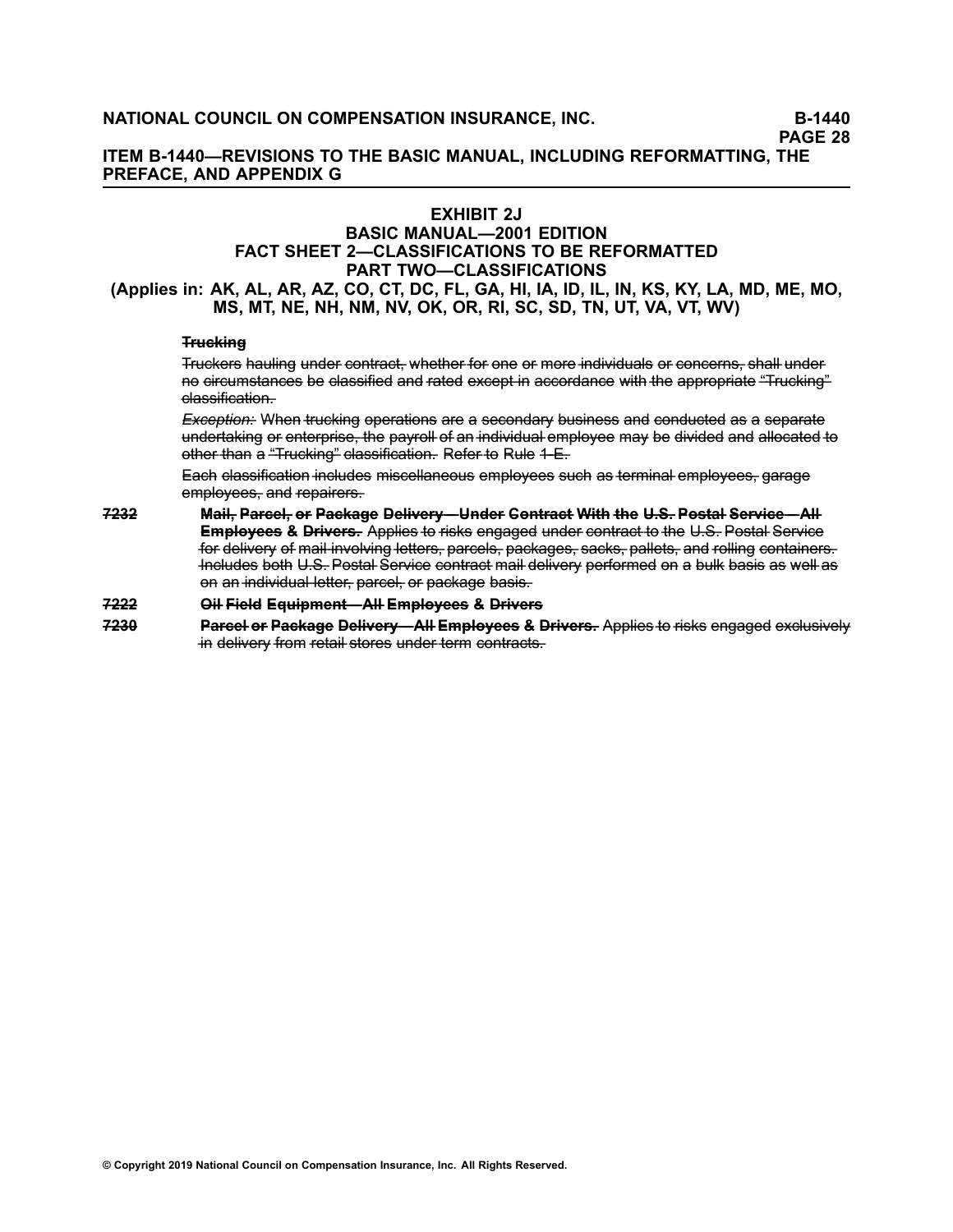**ITEM B-1440—REVISIONS TO THE BASIC MANUAL, INCLUDING REFORMATTING, THE PREFACE, AND APPENDIX G**

### **EXHIBIT 2K BASIC MANUAL—2001 EDITION FACT SHEET 2—CLASSIFICATIONS TO BE REFORMATTED PART TWO—CLASSIFICATIONS** (Applies in: AK, AL, AR, AZ, CO, CT, DC, FL, GA, HI, IA, ID, IL, IN, KS, KY, LA, MD, ME, MO, **MS, MT, NE, NH, NM, NV, OK, RI, SC, SD, TN, UT, VA, VT, WV)**

#### **[7222](/manuscript/hyperlink.asp?docid=7222) Trucking—Oil Field Equipment—All Employees & Drivers**

Truckers hauling under contract, whether for one or more individuals or employers, must under no circumstances be classified except in accordance with the appropriate trucking classification. Includes miscellaneous employees such as terminal employees, garage employees, and repairers.

When trucking operations are <sup>a</sup> secondary business and conducted as <sup>a</sup> separate undertaking or enterprise, the payroll of an individual employee may be divided and allocated to other than <sup>a</sup> trucking classification. *Refer to Rule 1-E*.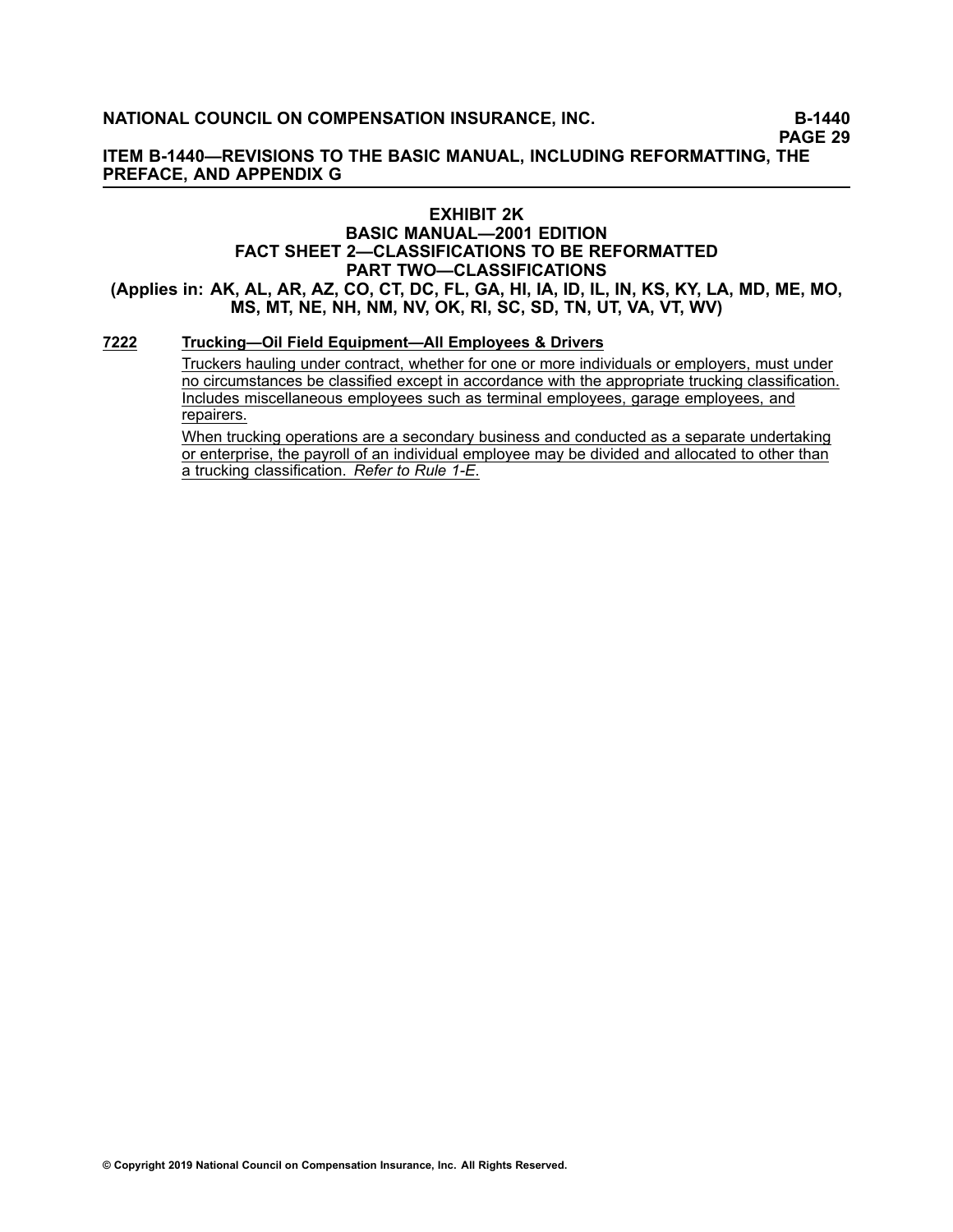**ITEM B-1440—REVISIONS TO THE BASIC MANUAL, INCLUDING REFORMATTING, THE PREFACE, AND APPENDIX G**

## **EXHIBIT 2L**

## **BASIC MANUAL—2001 EDITION FACT SHEET 2—CLASSIFICATIONS TO BE REFORMATTED PART TWO—CLASSIFICATIONS** (Applies in: AK, AL, AR, AZ, CO, CT, DC, FL, GA, HI, IA, ID, IL, IN, KS, KY, LA, MD, ME, MO,

**MS, MT, NE, NH, NM, NV, OK, OR, RI, SC, SD, TN, UT, VA, VT, WV)**

## **[7230](/manuscript/hyperlink.asp?docid=7230) Trucking—Parcel or Package Delivery—All Employees & Drivers**

Applies to employers that exclusively deliver from retail stores under term contracts. Includes miscellaneous employees such as terminal employees, garage employees, and repairers. Truckers hauling under contract, whether for one or more individuals or employers, must under no circumstances be classified except in accordance with the appropriate trucking classification.

When trucking operations are <sup>a</sup> secondary business and conducted as <sup>a</sup> separate undertaking or enterprise, the payroll of an individual employee may be divided and allocated to other than <sup>a</sup> trucking classification. *Refer to Rule 1-E*.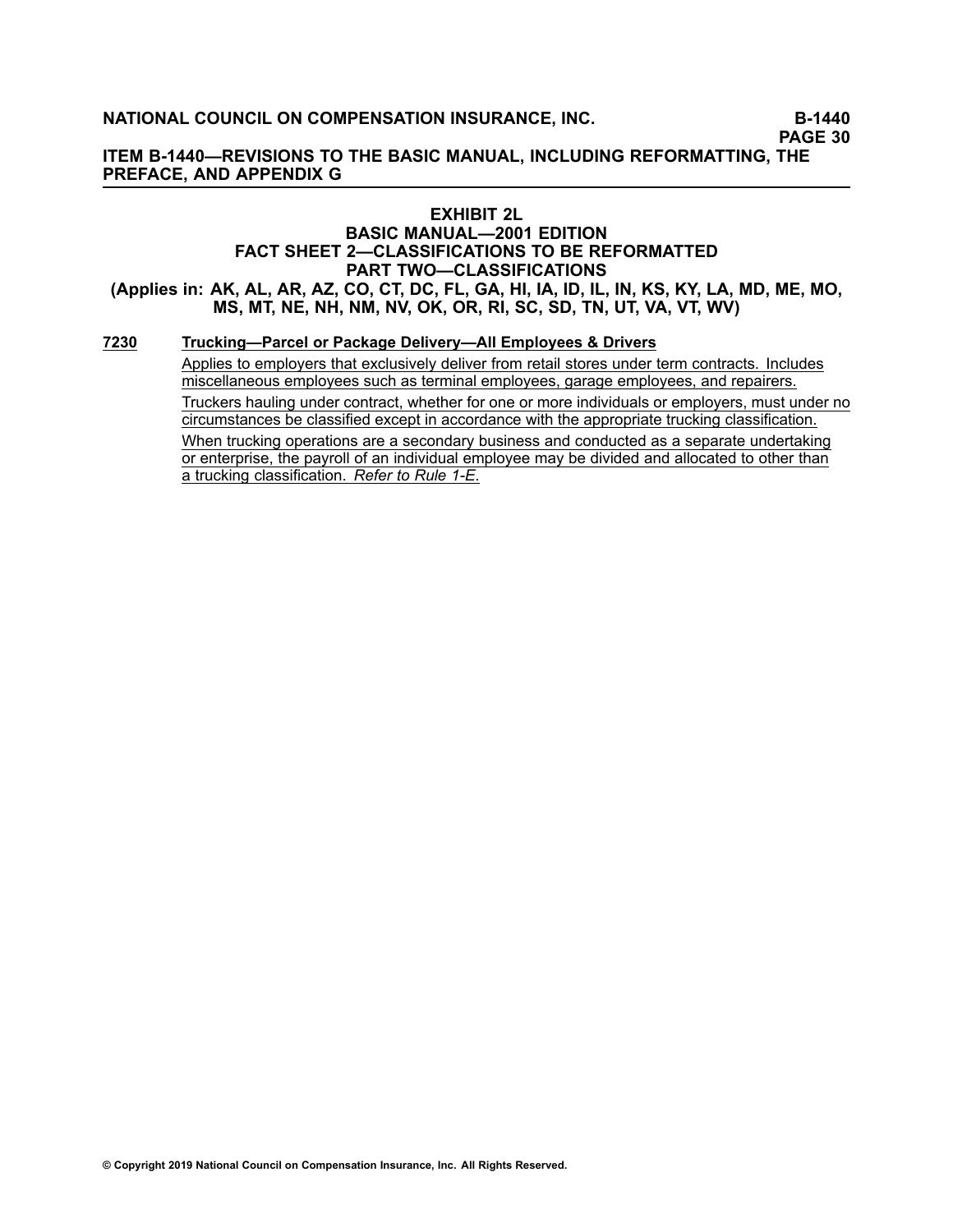**ITEM B-1440—REVISIONS TO THE BASIC MANUAL, INCLUDING REFORMATTING, THE PREFACE, AND APPENDIX G**

## **EXHIBIT 2M**

## **BASIC MANUAL—2001 EDITION FACT SHEET 2—CLASSIFICATIONS TO BE REFORMATTED PART TWO—CLASSIFICATIONS** (Applies in: AK, AL, AR, AZ, CO, CT, DC, FL, GA, IA, ID, IL, IN, KS, KY, LA, MD, ME, MO, MS, **MT, NE, NH, NM, NV, OK, OR, RI, SC, SD, TN, UT, VA, VT, WV)**

#### **[7232](/manuscript/hyperlink.asp?docid=7232) Trucking—Mail, Parcel, or Package Delivery—Under Contract With the US Postal Service—All Employees & Drivers**

Applies to employers under contract with the US Postal Service for delivery of mail involving letters, parcels, packages, sacks, pallets, and rolling containers. Includes US Postal Service contract mail delivery performed on both <sup>a</sup> bulk basis and an individual letter, parcel, or package basis. Includes miscellaneous employees such as terminal employees, garage employees, and repairers.

Truckers hauling under contract, whether for one or more individuals or employers, must under no circumstances be classified except in accordance with the appropriate trucking classification. When trucking operations are <sup>a</sup> secondary business and conducted as <sup>a</sup> separate undertaking or enterprise, the payroll of an individual employee may be divided and allocated to other than <sup>a</sup> trucking classification. *Refer to Rule 1-E*.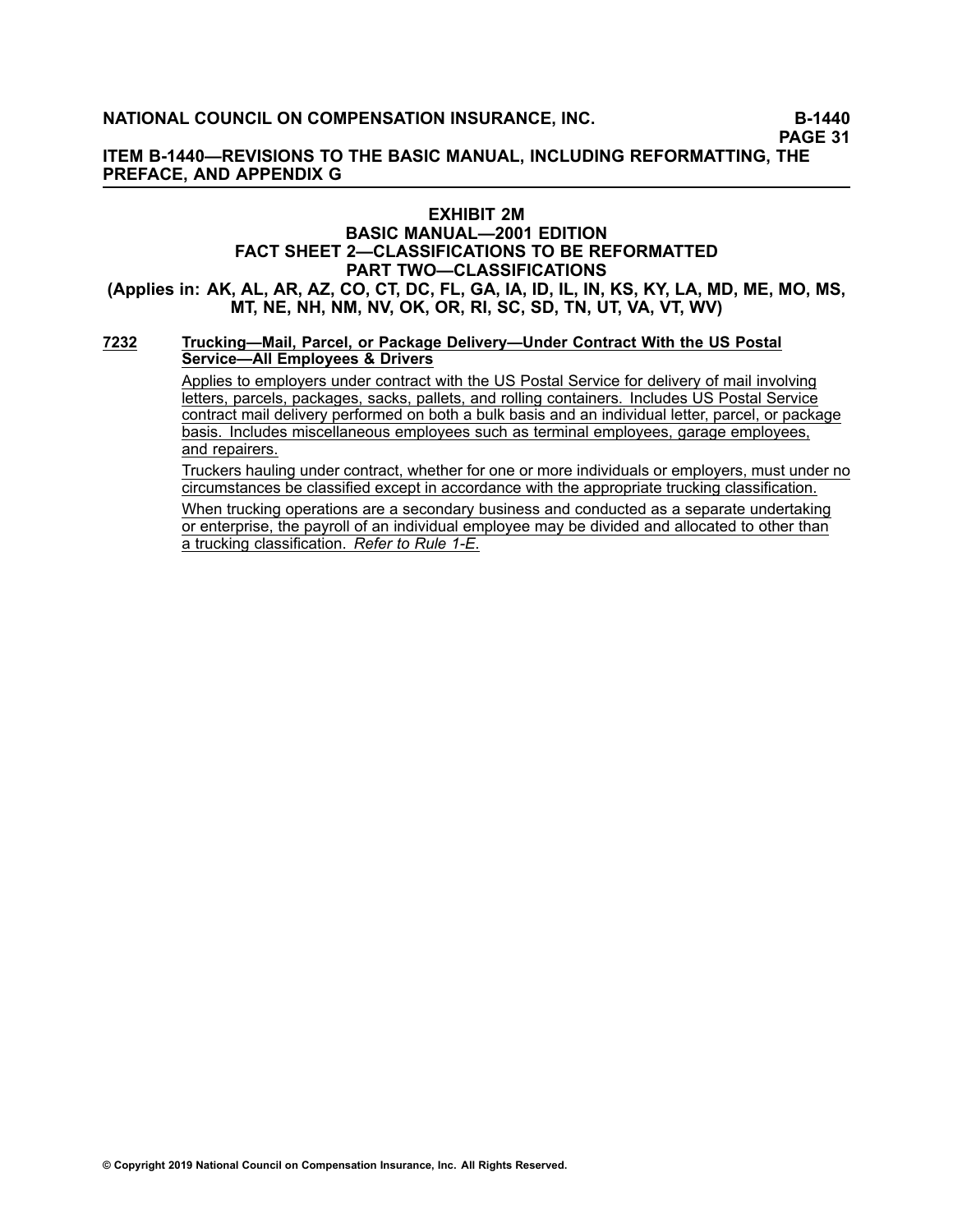**ITEM B-1440—REVISIONS TO THE BASIC MANUAL, INCLUDING REFORMATTING, THE PREFACE, AND APPENDIX G**

## **EXHIBIT 2N**

### **BASIC MANUAL—2001 EDITION FACT SHEET 2—CLASSIFICATIONS TO BE REFORMATTED PART TWO—CLASSIFICATIONS** (Applies in: AK, AL, AR, AZ, CO, CT, DC, FL, GA, HI, IA, ID, IL, IN, KS, KY, LA, MD, ME, MO,

# **MS, MT, NE, NH, NM, NV, OK, OR, RI, SC, SD, TN, UT, VA, VT, WV)**

## **[9–5–2–2–](/manuscript/hyperlink.asp?docid=9522&manualtitle=scopesxml) U–p–h–o––ls–t–e–r––in–g––.**

Shall not be assigned to a risk engaged in operations described by another classification unless the operations subject to Gode 9522 are conducted as a separate and distinct business. This restriction does not apply in connection with coffin or casket mfg., automobile body mfg., or furniture mfa-

#### **[9–5–2–1–](/manuscript/hyperlink.asp?docid=9521&manualtitle=scopesxml) A–w–a–y– F––ro–m– S–h–o–p–**

#### **[9521](/manuscript/hyperlink.asp?docid=9521&manualtitle=scopesxml) Upholstering—Away From Shop**

Must not be assigned to an employer conducting operations described by another classification unless the operations subject to Code 9521 are conducted as <sup>a</sup> separate and distinct business. This restriction does not apply to coffin or casket manufacturing, automobile body manufacturing, or furniture manufacturing.

#### **[9522](/manuscript/hyperlink.asp?docid=9522&manualtitle=scopesxml) Upholstering**

Must not be assigned to an employer conducting operations described by another classification unless the operations subject to Code [9522](https://www.ncci.com/manuscript/hyperlink.asp?docid=9522&manualtitle=scopesxml) are conducted as <sup>a</sup> separate and distinct business. This restriction does not apply to coffin or casket manufacturing, automobile body manufacturing, or furniture manufacturing.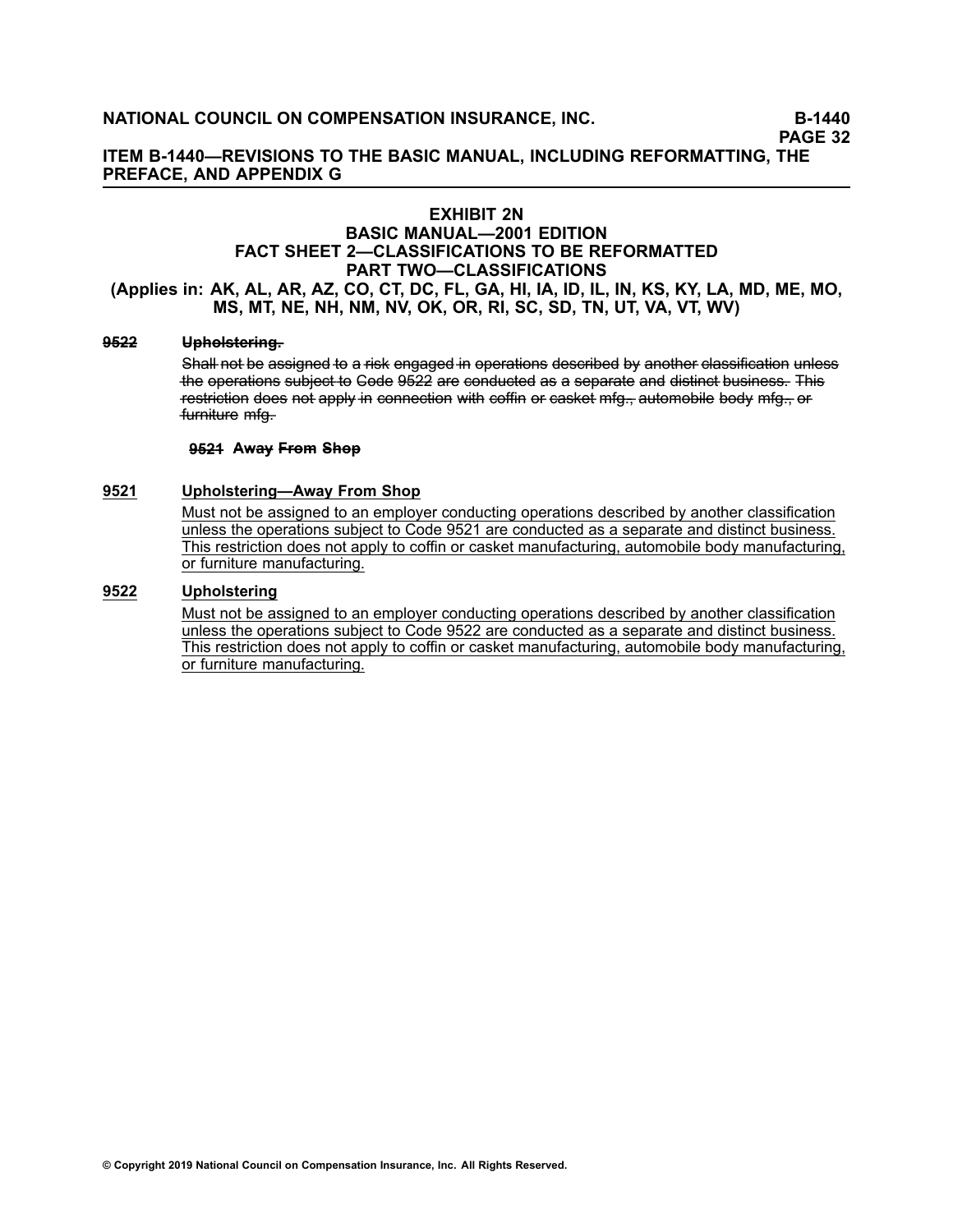**ITEM B-1440—REVISIONS TO THE BASIC MANUAL, INCLUDING REFORMATTING, THE PREFACE, AND APPENDIX G**

## **EXHIBIT 2O**

## **BASIC MANUAL—2001 EDITION FACT SHEET 2—CLASSIFICATIONS TO BE REFORMATTED PART TWO—CLASSIFICATIONS**

(Applies in: AK, AL, AR, AZ, CO, CT, DC, FL, GA, HI, IA, ID, IL, IN, KS, KY, LA, MD, ME, MO, **MS, MT, NE, NH, NM, NV, OK, OR, RI, SC, SD, TN, TX, UT, VA, VT, WV)**

#### Weighers, Samplers, or Inspectors of Merchandise on Vessels or Docks or at Railway **Stations or Warehouses**

These classifications include mending or repacking of damaged containers. Operation of warehouses to be separately rated.

#### **[8–7–0–9–F–](/manuscript/hyperlink.asp?docid=8709F&manualtitle=scopesxml) C–o–v–e–r–a–g–e– U–n–d–e–r– U––.S––. A–c–t–**

#### **[8–7–1–9–](/manuscript/hyperlink.asp?docid=8719&manualtitle=scopesxml) C–o–v–e–r–a–g–e– U–n–d–e–r– S––ta–t–e– A–c–t– O–n––ly–**

#### **[8709F](/manuscript/hyperlink.asp?docid=8709F&manualtitle=scopesxml) Weighers, Samplers, or Inspectors of Merchandise on Vessels or Docks or at Railway Stations or Warehouses—Coverage Under US Act**

Includes mending or repacking of damaged containers. Operation of warehouses is to be separately rated.

**[8719](/manuscript/hyperlink.asp?docid=8719&manualtitle=scopesxml) Weighers, Samplers, or Inspectors of Merchandise on Vessels or Docks or at Railway Stations or Warehouses—Coverage Under State Act Only**

> Includes mending or repacking of damaged containers. Operation of warehouses is to be separately rated.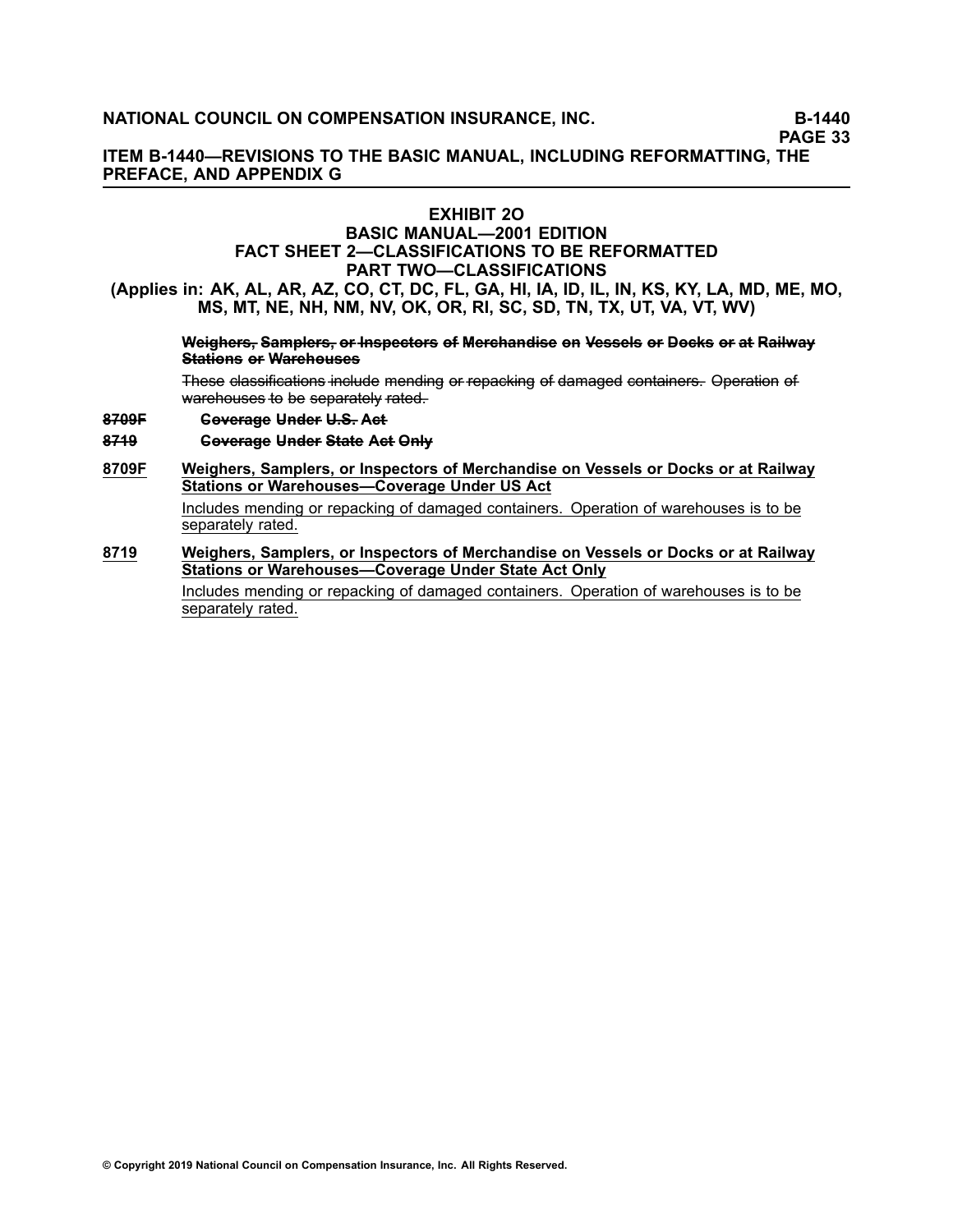**ITEM B-1440—REVISIONS TO THE BASIC MANUAL, INCLUDING REFORMATTING, THE PREFACE, AND APPENDIX G**

#### **EXHIBIT 2P**

## **BASIC MANUAL—2001 EDITION FACT SHEET 2—CLASSIFICATIONS TO BE REFORMATTED PART TWO—CLASSIFICATIONS** (Applies in: AK, AL, AR, AZ, CO, CT, DC, FL, GA, HI, IA, ID, IL, IN, KS, KY, LA, MD, ME, MO,

**MS, MT, NE, NH, NM, NV, OK, OR, RI, SC, SD, TN, UT, VA, VT, WV)**

#### **[6319](/manuscript/hyperlink.asp?docid=6319&manualtitle=scopesxml)**•**Gas Main or Connection Construction & Drivers\***

Includes tunneling at street crossings when not performed under air pressure. All other tunneling is to be separately rated. Separately rate the construction of pipelines between natural gas producing fields and points of connection with local distributing systems. Such cross-country pipeline construction shall be must be rated as to Code [6233](/manuscript/hyperlink.asp?docid=6233&manualtitle=scopesxml)—OII or gas pipeline construction.

Code [7502—](/manuscript/hyperlink.asp?docid=7502&manualtitle=scopesxml)Gas company shall must not be assigned at the same job or location to which that Code [6319](/manuscript/hyperlink.asp?docid=6319&manualtitle=scopesxml) applies.

\*(**Filing Note:** Code 6319 is being revised to replace the mercantile designation with the construction designation and make plain language changes.)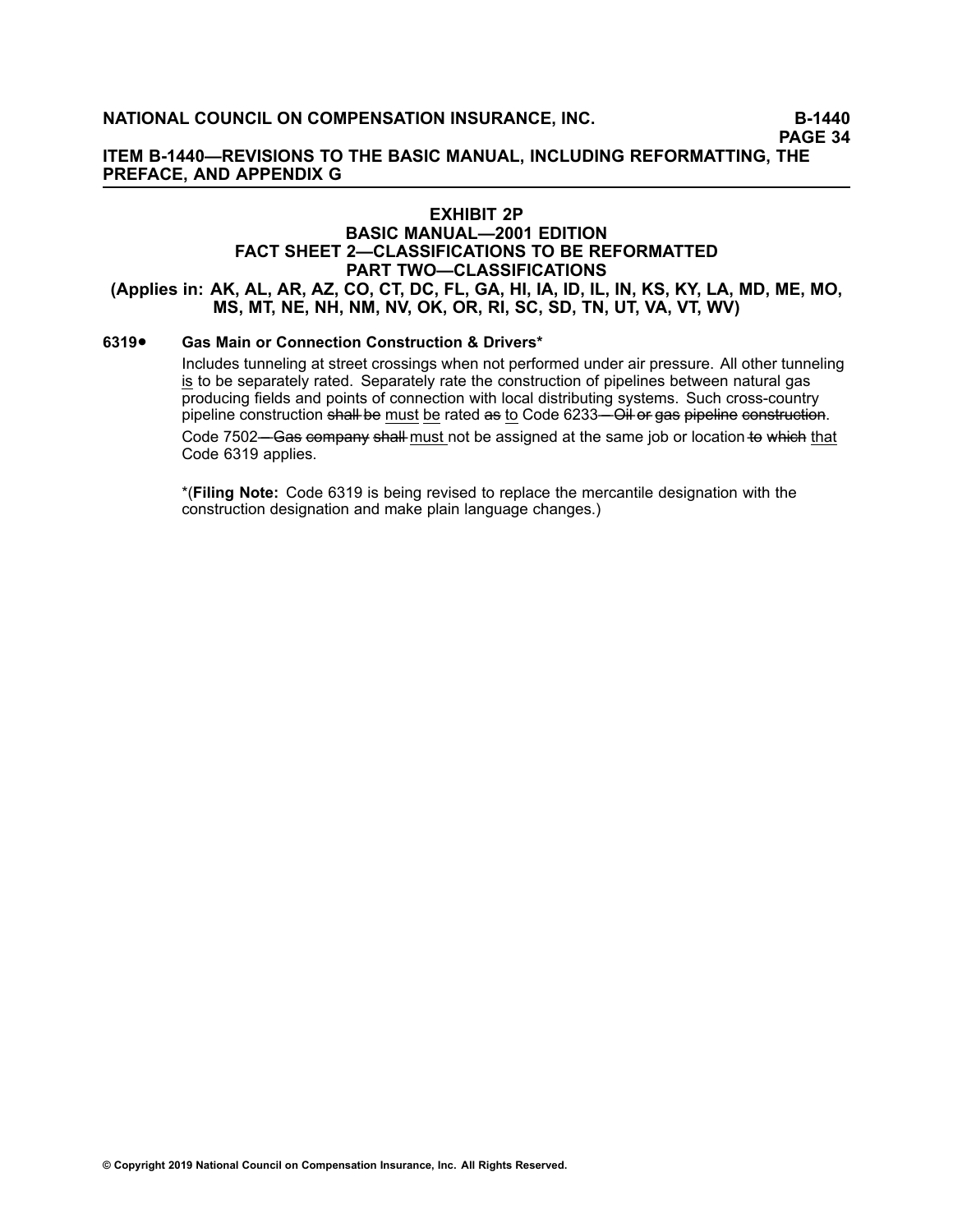## **ITEM B-1440—REVISIONS TO THE BASIC MANUAL, INCLUDING REFORMATTING, THE PREFACE, AND APPENDIX G**

## **EXHIBIT 2Q BASIC MANUAL—2001 EDITION FACT SHEET 2—CLASSIFICATIONS TO BE REFORMATTED PART TWO—CLASSIFICATIONS** (Applies in: AK, AL, AR, AZ, CO, CT, DC, FL, GA, HI, IA, ID, IL, IN, KS, KY, LA, MD, ME, MO, **MS, MT, NE, NH, NM, NV, OK, RI, SC, SD, TN, UT, VA, VT, WV)**

### **[8046](/manuscript/hyperlink.asp?docid=8046&manualtitle=scopesxml)**♦ **Automobile—Recycling\***

Applies to Sstore employees who do not engage in perform other operations and have no yard exposure.

\*(**Filing Note:** Code 8046 is being revised to add the mercantile designation and make plain language changes.)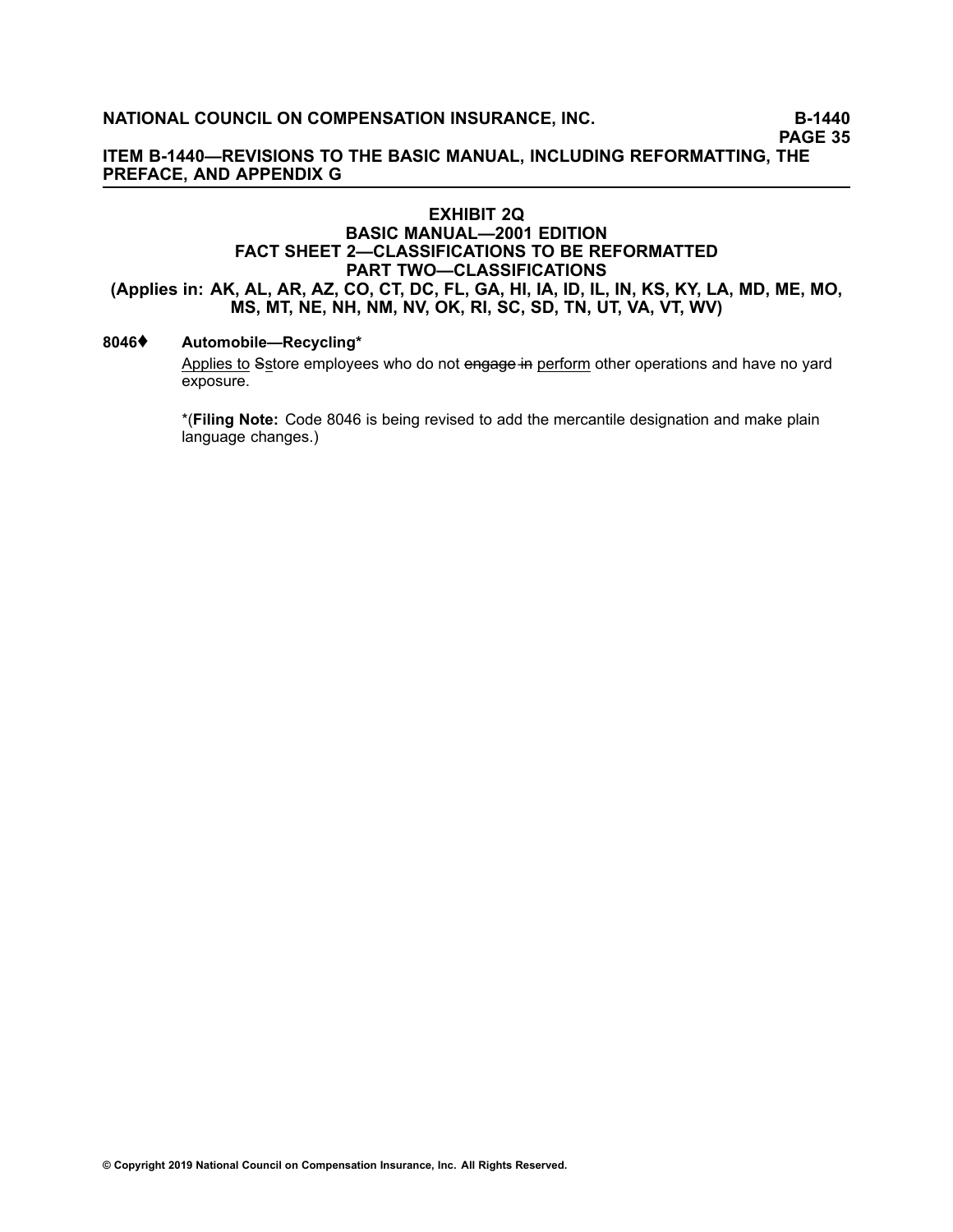**PAGE 36**

**ITEM B-1440—REVISIONS TO THE BASIC MANUAL, INCLUDING REFORMATTING, THE PREFACE, AND APPENDIX G**

## **EXHIBIT 2R BASIC MANUAL—2001 EDITION FACT SHEET 2—CLASSIFICATIONS TO BE REFORMATTED PART TWO—CLASSIFICATIONS** (Applies in: AK, AL, AR, AZ, CO, CT, DC, GA, HI, IA, ID, IL, IN, KS, KY, LA, MD, ME, MO, MS, **MT, NE, NH, NM, NV, OK, OR, RI, SC, SD, TN, UT, VA, VT, WV)**

#### **[8279](/manuscript/hyperlink.asp?docid=8279&manualtitle=scopesxml)**■ **Dog Show—Kennel Employees & Drivers\***

\*(**Filing Note:** Code 8279 is being revised to replace the mercantile designation with the farm designation.)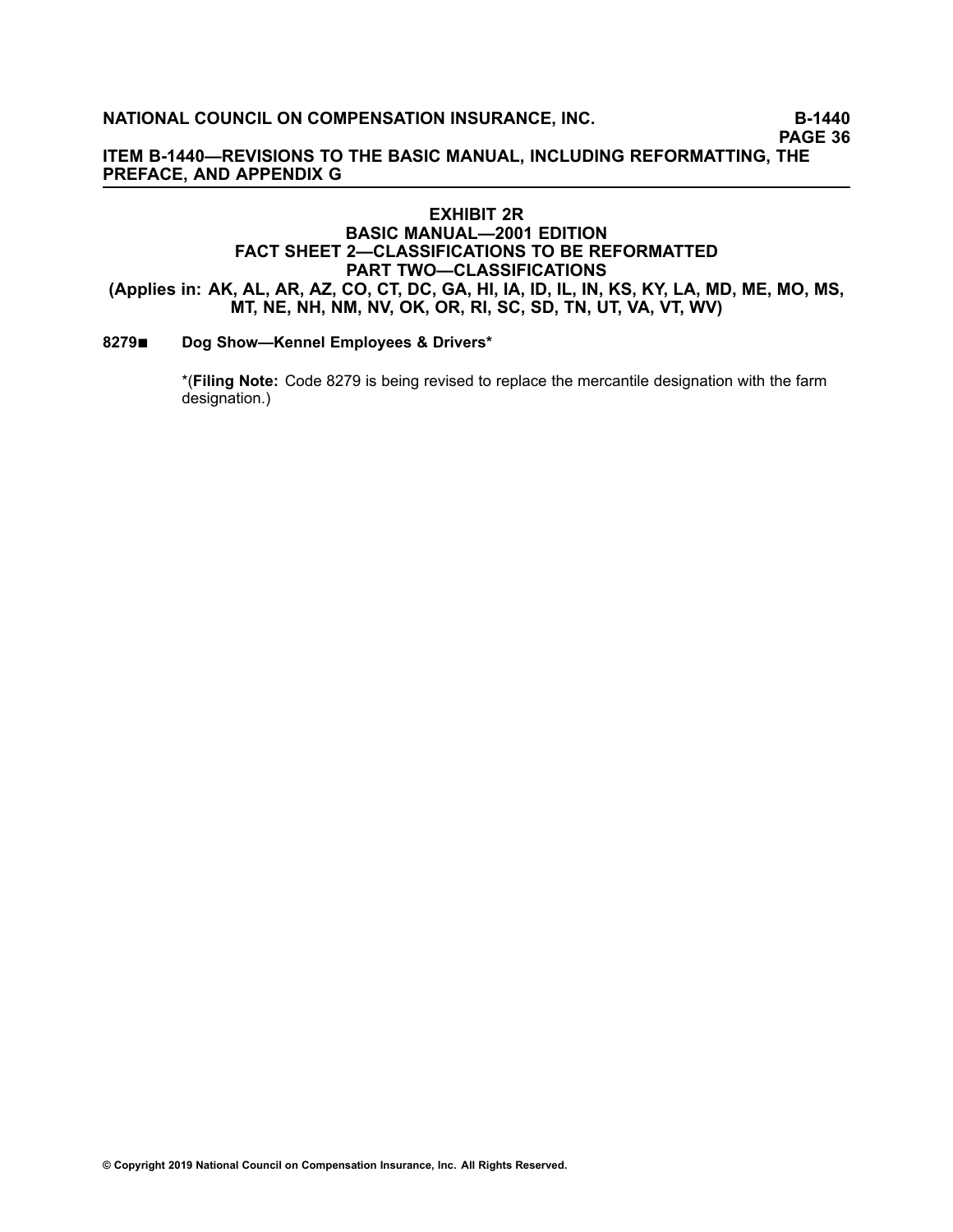## **ITEM B-1440—REVISIONS TO THE BASIC MANUAL, INCLUDING REFORMATTING, THE PREFACE, AND APPENDIX G**

# **EXHIBIT 3—FACT SHEET**

## **PART FOUR—CLASSIFICATIONS PENDING**

## **PURPOSE**

The proposed changes eliminate Part Four—Pending Classifications in NCCI's *Basic Manual*.

#### **BACKGROUND**

#### **Part Four—Classifications Pending**

Item B-1411—Revision to Basic Manual Introduction—Application of Manual Rules and Part Two—Classifications was filed effective April 1, 2009. This item added Part Four—Classifications Pending to show classifications that are:

- •No longer in effect nationally but remain state specials until each state's effective date
- •Pending discontinuation until the effective date of the change or completion of <sup>a</sup> transition program

Since the implementation of Item B-1411, various upgrades have been made to improve NCCI's ability to provide classification information on **ncci.com**. This warrants <sup>a</sup> review of how the same information is presented in the online and hard copy versions of the *Basic Manual*. Most recently, NCCI released its *Class Look-Up* tool on **ncci.com**. This tool introduced certain functionality that renders some of the content in the *Basic Manual* obsolete. Specifically, the tool:

- • Provides <sup>a</sup> central look-up for classifications and statistical codes, loss costs and rates, and associated code elements, such as effective and discontinued dates
- •Includes all phraseologies for each classification, by state
- •Enables customers to refine their search results by user-defined criteria

As <sup>a</sup> result of implementing the *Class Look-Up* tool, the information contained in Part Four—Classifications Pending is no longer necessary and is being eliminated.

## **PROPOSAL**

This item proposes to eliminate:

- 1. Part Four A—Classifications Pending Discontinuation
- 2. Part Four B—Classifications Pending Completion of Transition Program

## **IMPACT**

There will be no statewide premium impact as <sup>a</sup> result of this item.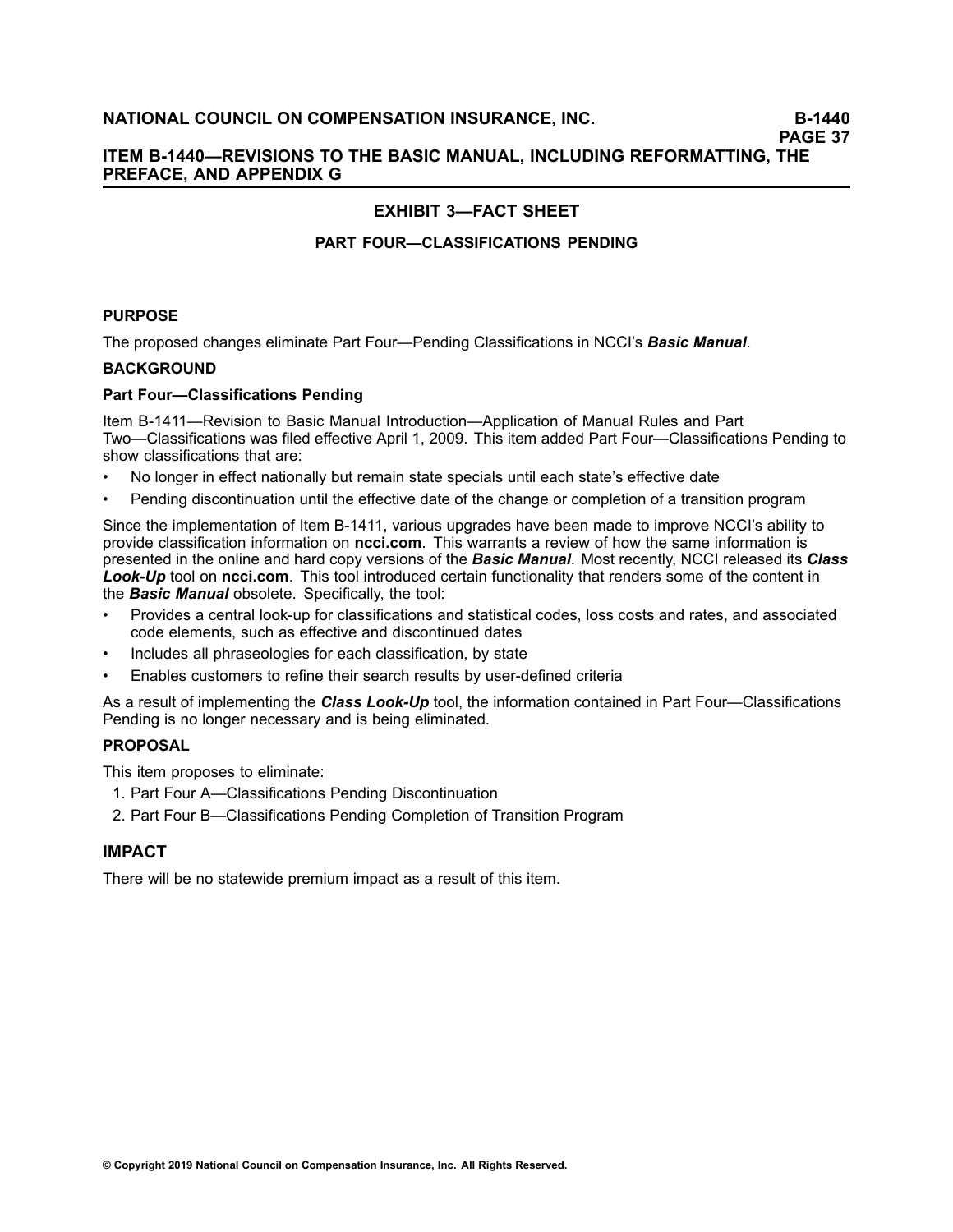**ITEM B-1440—REVISIONS TO THE BASIC MANUAL, INCLUDING REFORMATTING, THE PREFACE, AND APPENDIX G**

## **EXHIBIT 3A**

## **BASIC MANUAL—2001 EDITION FACT SHEET 3—PART FOUR—CLASSIFICATIONS PENDING** (Applies in: AK, AL, AR, AZ, CO, CT, DC, FL, GA, HI, IA, ID, IL, IN, KS, KY, LA, MD, ME, MO, **MS, MT, NE, NH, NM, NV, OK, OR, RI, SC, SD, TN, TX, UT, VA, VT, WV)**

#### **A. C–L–A–S–S––IF––IC–A–T––IO–N–S– P–E–N–D––IN–G– D––IS–C–O–N–T––IN–U–A–T––IO–N–**

The classifications listed below are the previous national classification treatments that will remain in effect until each state's effective date.

Refer to Part Two - Classifications. Part Three - Special Classifications, and Part Four - Classifications *P–e–n–d–i–n–g– w–h–e–n– a–p–p–l––y–in–g– –c–la–s––s–i–fi–ca–t––io–n–s––in– a– –sp–e–c––i–fi–c –s–ta–t–e–.–*

#### **[1–8–6–0–](/manuscript/hyperlink.asp?docid=1860&manualtitle=scopesxml) A–b––ra–s–i–v–e– P–a–p–e–r– o––r C––lo––th– P––re–p–a–r–a–t––io–n–**

Paper or cloth mfg. to be separately rated.

#### **[4–2–8–2–](/manuscript/hyperlink.asp?docid=4282&manualtitle=scopesxml) B–o–o––t o––r S–h–o–e– P–a–t––te–r–n– M––fg––.**

Shall not be assigned to a risk engaged in operations described by another classification unless the operations subject to Gode 4282 are conducted as a separate and distinct business.

#### **[6–0–1–7–](/manuscript/hyperlink.asp?docid=6017&manualtitle=scopesxml)**•**Dam or Lock Construction––Concrete Work–All Operations**

 $\overline{1}$  Hneludes work on foundations, or the making, setting up, or taking down of forms, scaffolds, falsework, or concrete distributing apparatus. With respect to non-pneumatic caisson or non–pneumatic cofferdam operations. the appropriate caisson or cofferdam classification shall apply only to the construction, maintenance, or removal of the caisson or cofferdam. Excavation, pile driving, shaft sinking, tunneling, caisson or cofferdam work to be separately rated.

#### **[4–2–8–2–](/manuscript/hyperlink.asp?docid=4282&manualtitle=scopesxml) D––re–s–s– P–a–t––te–r–n– M––fg––.—– P–a–p–e–r–**

Includes designers, drafting employees, and cutters. Magazine printing to be separately rated as Gode 4299 – Printing.

**[2–5–3–4–](/manuscript/hyperlink.asp?docid=2534&manualtitle=scopesxml) F–e–a–t–h–e–r– o––r F––lo–w–e–r– M––fg––.—– A––r–t–ifi–c–i–a–l–**

#### **[4–3–6–1–](/manuscript/hyperlink.asp?docid=4361&manualtitle=scopesxml) F––i–lm– P––r–in––t S–h–o–p–s–—– A––l–l E–m– p––lo–y–e–e–s– &– C––le–r––ic–a–l––, S–a–l–e–s–p–e–r–s–o–n–s–,– D––r–iv–e–r–s–**

Includes developing and printing of film.

**[1–7–4–1–](/manuscript/hyperlink.asp?docid=1741&manualtitle=scopesxml) F––l–in––t o––r S–p–a–r– G––r–in–d––in–g– &– D––r–iv–e–r–s–.–**

Digging, mining, or quarrying to be separately rated.

- 2534 Flower or Feather Mfg. Artificial
- **4443** Glass Mfg. Cut-
- **[2–5–3–4–](/manuscript/hyperlink.asp?docid=2534&manualtitle=scopesxml) H–a–i––r G–o–o–d–s– M––fg––.**

Applies to products made from human hair.

- **[5–0–6–9–](/manuscript/hyperlink.asp?docid=5069&manualtitle=scopesxml)**• $\frac{1}{2}$  From of Steel – Erection – Construction of Dwellings Not Over Two Stories in Height
- **[7–3–7–0–](/manuscript/hyperlink.asp?docid=7370&manualtitle=scopesxml) L––im– o–u–s–i–n–e– C–o––.—– A––l–l O––th–e–r– E–m– p––lo–y–e–e–s– &– D––r–iv–e–r–s–—– N–o–n–s–c–h–e–d–u––le–d–**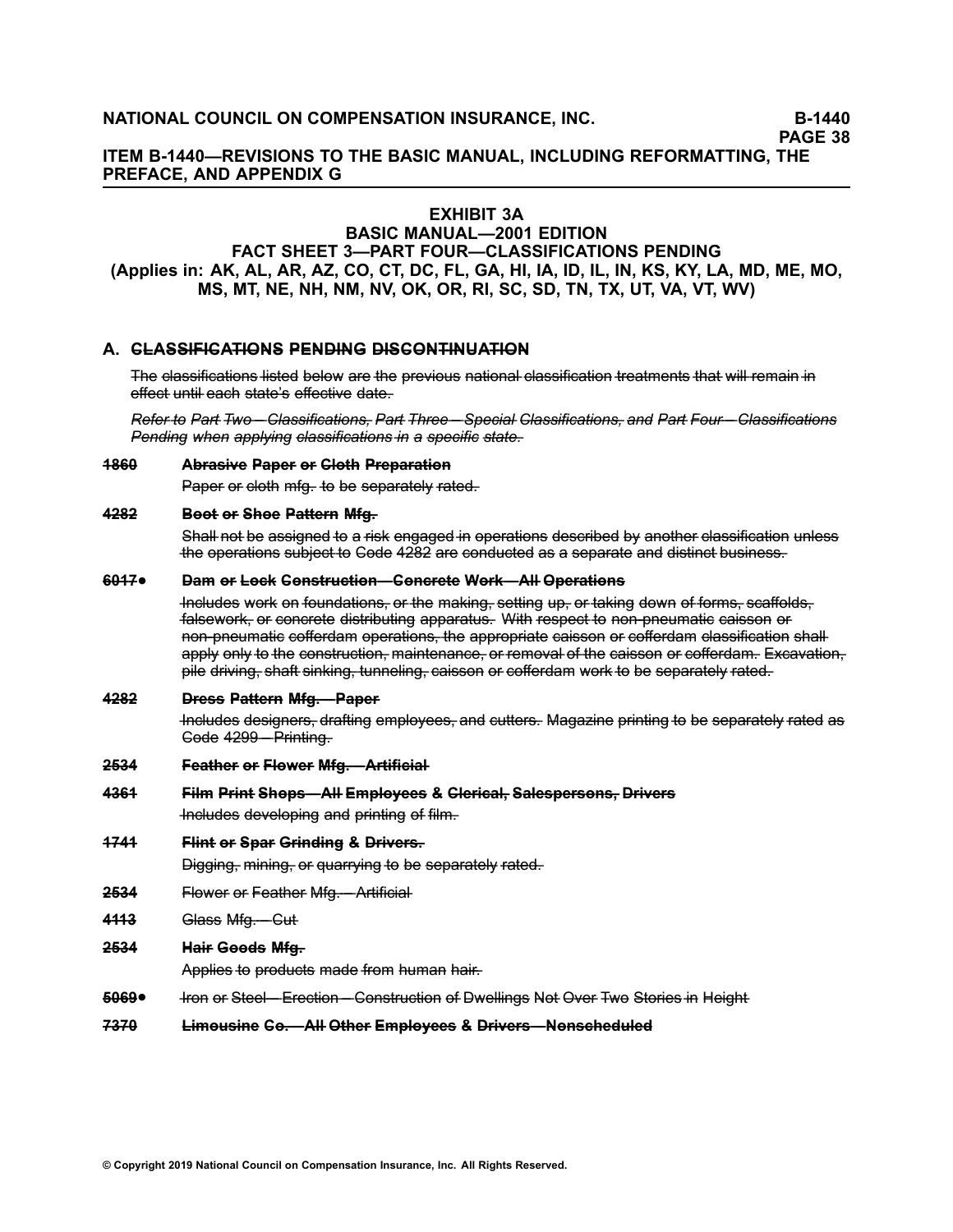**ITEM B-1440—REVISIONS TO THE BASIC MANUAL, INCLUDING REFORMATTING, THE PREFACE, AND APPENDIX <sup>G</sup>**

#### **EXHIBIT 3A (CONT'D) BASIC MANUAL—2001 EDITION**

# **FACT SHEET 3—PART FOUR—CLASSIFICATIONS PENDING** (Applies in: AK, AL, AR, AZ, CO, CT, DC, FL, GA, HI, IA, ID, IL, IN, KS, KY, LA, MD, ME, MO, MS, MT, NE, NH, NM, NV, OK, OR, RI, SC, SD, TN, TX, UT, VA, VT WV)

- 7382 Limousine Ge.-All Other Employees & Drivers-Scheduled
- **[1–8–5–3–](/manuscript/hyperlink.asp?docid=1853&manualtitle=scopesxml) M–i–c–a– G–o–o–d–s– M– f–g–.– &– M–i–c–a– P–r–e–p–a–r–i–n–g–.–**

Mining to be separately rated.

#### **[5–0–6–9–](/manuscript/hyperlink.asp?docid=5069&manualtitle=scopesxml)**•Military Reservation-Gonstruction-Iron or Steel Erection-Not Over Two Stories in Height

Applies only to the construction or repair of buildings designed for the housing, welfare, and keep of personnel. All other operations in the construction or repair of such buildings and all other construction or repair in connection with military reservations must be assigned to appropriate elassifications.

**[4–2–8–2–](/manuscript/hyperlink.asp?docid=4282&manualtitle=scopesxml) Musie Rell Mfg. – Perforated Paper.** 

Paper mfg. to be separately rated as Gode 4239.

#### **[4–0–5–3–](/manuscript/hyperlink.asp?docid=4053&manualtitle=scopesxml) Pettery Mfg.—Ghina er Tableware**

Mining, quarrying, or clay digging to be separately rated.

#### **[4–0–6–1–](/manuscript/hyperlink.asp?docid=4061&manualtitle=scopesxml)** Pottery Mfg.-Earthenware-Glazed or Porcelain-Hand Molded or Gast

Codes–4061 and 4062—Pottery mfg.— porcelain ware—mechanical press forming shall not be assigned to the same risk unless the operations described by these classifications are conducted as separate and distinct businesses. Mining, quarrying, or clay digging to be separately rated.

#### **[1–6–5–5–](/manuscript/hyperlink.asp?docid=1655&manualtitle=scopesxml) Q–ua–r – ––r–—– y Li–– me–s–t – –o–ne–—– – S–u––r–fa–c–e– &– D––ri––e–r v ––s**

 $\overline{1}$ heludes construction, repair, or maintenance of all buildings, structures, or equipment, installation ef machinery; and is applicable only to surface quarries operated by lime manufacturers, provided that at least 75% of the stone quarried is used in the actual lime mfg. If more than 25% of the quarry output is used for other than lime mfg., such operations shall then be classified under Gode 1624 – Quarry NOC.

#### **[4–2–8–2–](/manuscript/hyperlink.asp?docid=4282&manualtitle=scopesxml) Shee or Beet Pattern Mfg.**

Shall not be assigned to a risk engaged in operations described by another classification unless the operations subject to Gode 4282 are conducted as a separate and distinct business.

#### **[1–7–4–1–](/manuscript/hyperlink.asp?docid=1741&manualtitle=scopesxml) Silica Grinding & Drivers.**

Digging, mining, or quarrying to be separately rated.

#### **[1–7–4–1–](/manuscript/hyperlink.asp?docid=1741&manualtitle=scopesxml) Spar or Flint Grinding & Drivers.**

Digging, mining, or quarrying to be separately rated.

#### **[4–0–5–3–](/manuscript/hyperlink.asp?docid=4053&manualtitle=scopesxml) Terra-Gotta Mfg.**

Applies to decorative or architectural terra-cotta. Mining, quarrying, or clay digging to be separately rated.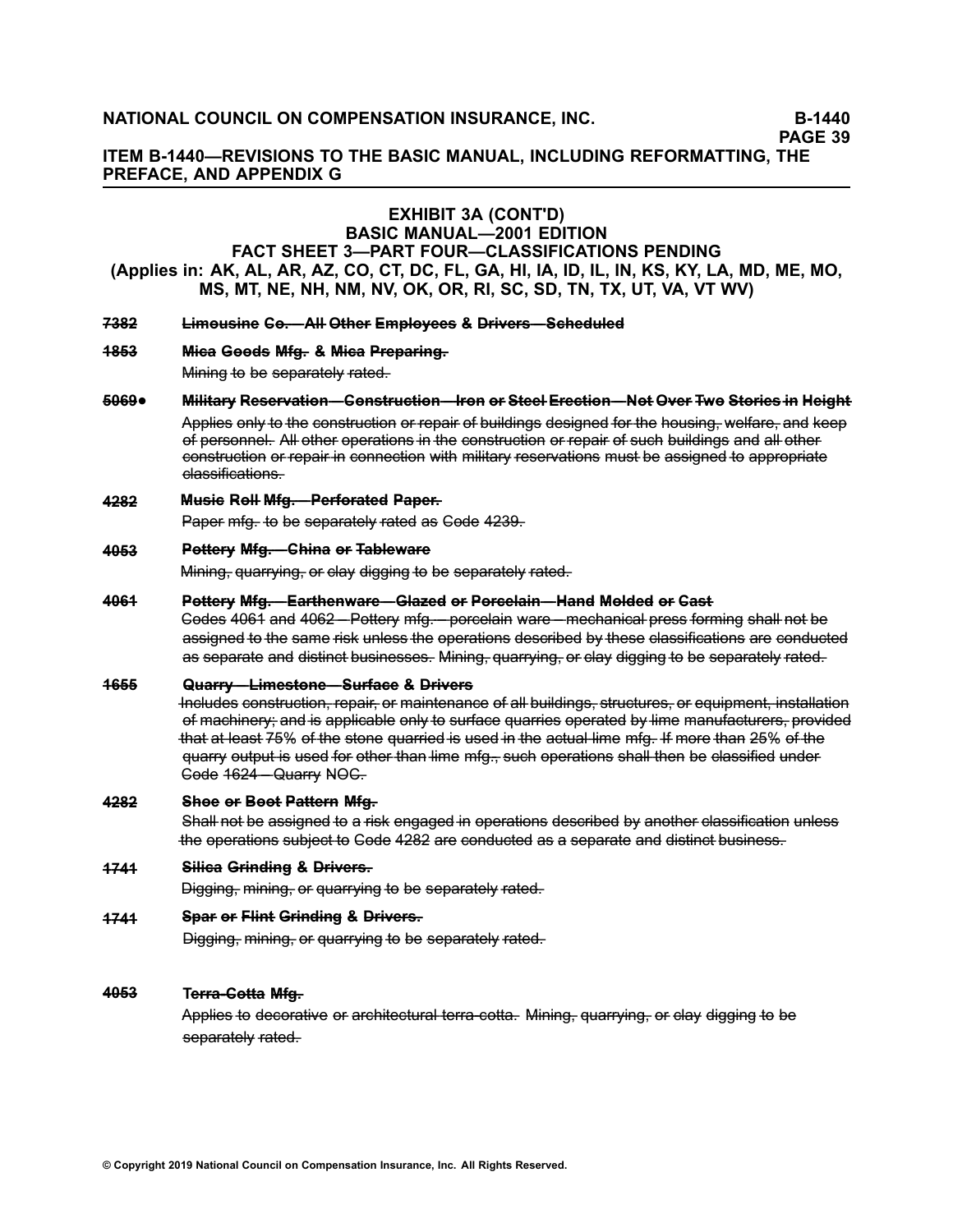**ITEM B-1440—REVISIONS TO THE BASIC MANUAL, INCLUDING REFORMATTING, THE PREFACE, AND APPENDIX G**

## **EXHIBIT 3B**

## **BASIC MANUAL—2001 EDITION FACT SHEET 3—PART FOUR—CLASSIFICATIONS PENDING** (Applies in: AK, AL, AR, AZ, CO, CT, DC, FL, GA, HI, IA, ID, IL, IN, KS, KY, LA, MD, ME, MO, **MS, MT, NE, NH, NM, NV, OK, OR, RI, SC, SD, TN, TX, UT, VA, VT WV)**

#### **B.** GLASSIFICATIONS PENDING COMPLETION OF TRANSITION PROGRAM

The elassifications listed below are the pending national classification changes that will become effective -in the last phase of each state's transition program.

Refer to Part Two - Classifications, Part Three - Special Classifications, and Part Four - Classifications *P–e–n–d–i–n–g– w–h–e–n– a–p–p–l––y–in–g– –c–la–s––s–i–fi–ca–t––io–n–s––in– a– –sp–e–c––i–fi–c –s–ta–t–e–.–*

*Refer to the User's Guide for an example.*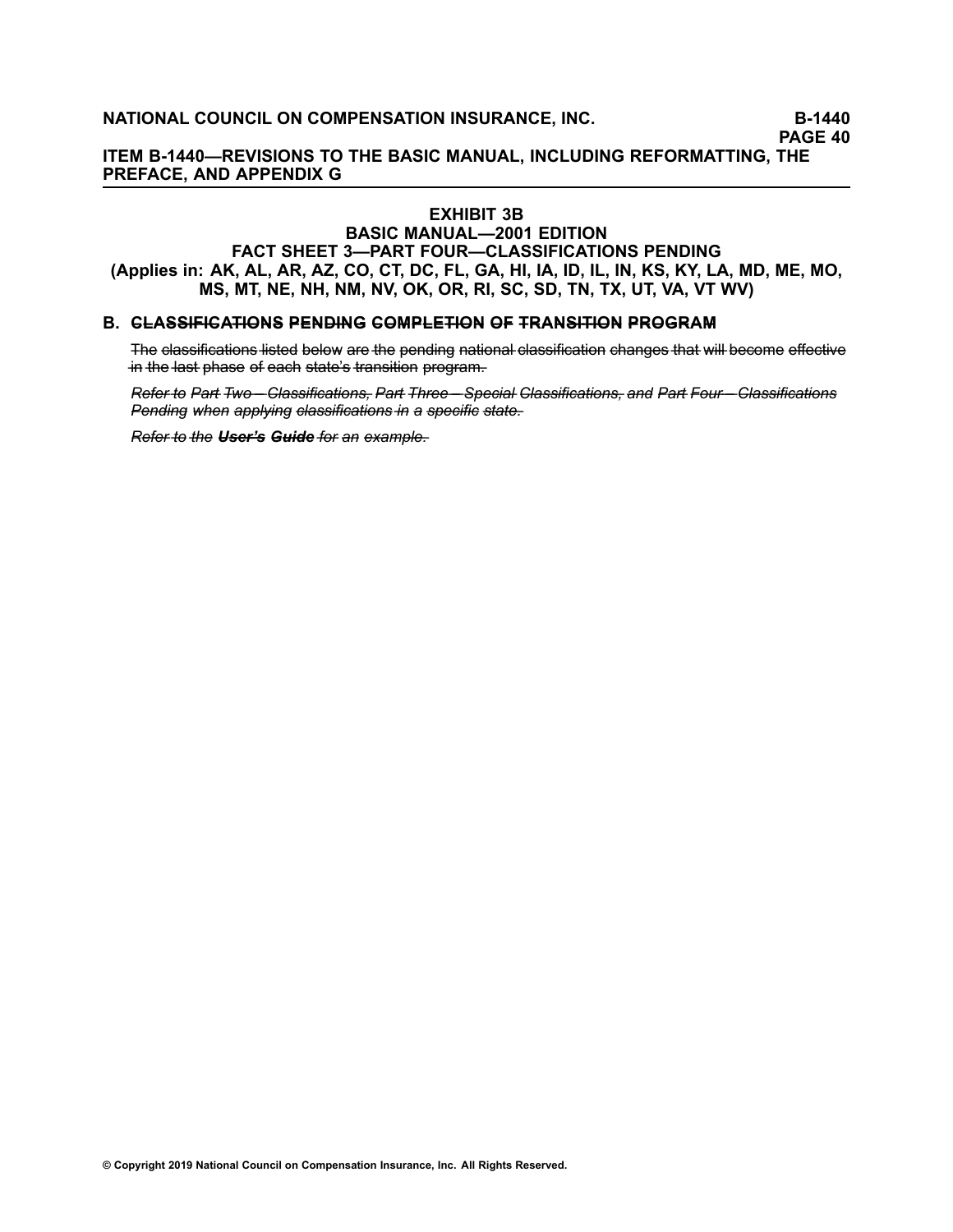**PAGE 41**

## **ITEM B-1440—REVISIONS TO THE BASIC MANUAL, INCLUDING REFORMATTING, THE PREFACE, AND APPENDIX G**

## **EXHIBIT 4 BASIC MANUAL—2001 EDITION FACT SHEET 2—CLASSIFICATIONS TO BE REFORMATTED SPECIAL CLASSIFICATIONS (Applies in: AK)**

#### **[6400](/manuscript/hyperlink.asp?docid=6400&manualtitle=scopesxml)**•**Mobile Home Windstorm Tie-Down Installation—By Specialist Contractor\***

\*(**Filing Note:** Code 6400 is being revised to add the construction designation.)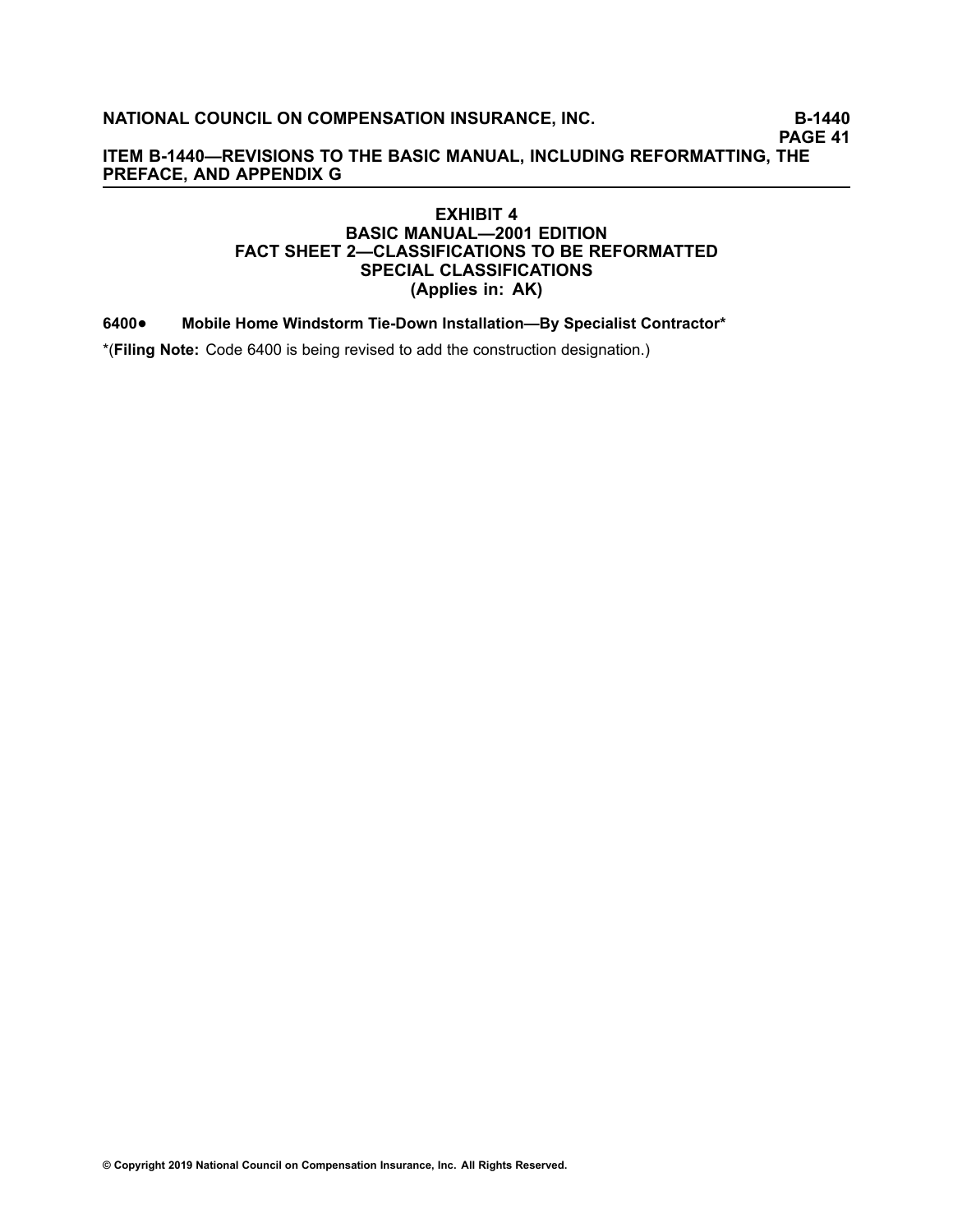## **ITEM B-1440—REVISIONS TO THE BASIC MANUAL, INCLUDING REFORMATTING, THE PREFACE, AND APPENDIX G**

## **EXHIBIT 4**

## **BASIC MANUAL—2001 EDITION FACT SHEET 2—CLASSIFICATIONS TO BE REFORMATTED SPECIAL CLASSIFICATIONS (Applies in: AZ)**

#### **Concrete or Masonry––Sawing, Coring or Drilling**

Applicable to specialist contractors. Assign the appropriate concrete masonry classifications that would be applicable to construction or erection.

#### **T––ru–c–k–i–n–g–**

Truckers engaged in hauling under contract, whether for one or more individuals or concerns, shall under no circumstances be classified and rated except in accordance with the appropriate "Trucking" classification.

Exception: When trucking operations are a secondary business and conducted as a separate undertaking or enterprise, the payroll of an individual employee may be divided and allocated to other-than a Trucking classification. Refer-to Rule 2-G.

Each elassification includes miscellaneous employees such as terminal employees, stable hands, garage employees, blacksmiths, and repairers.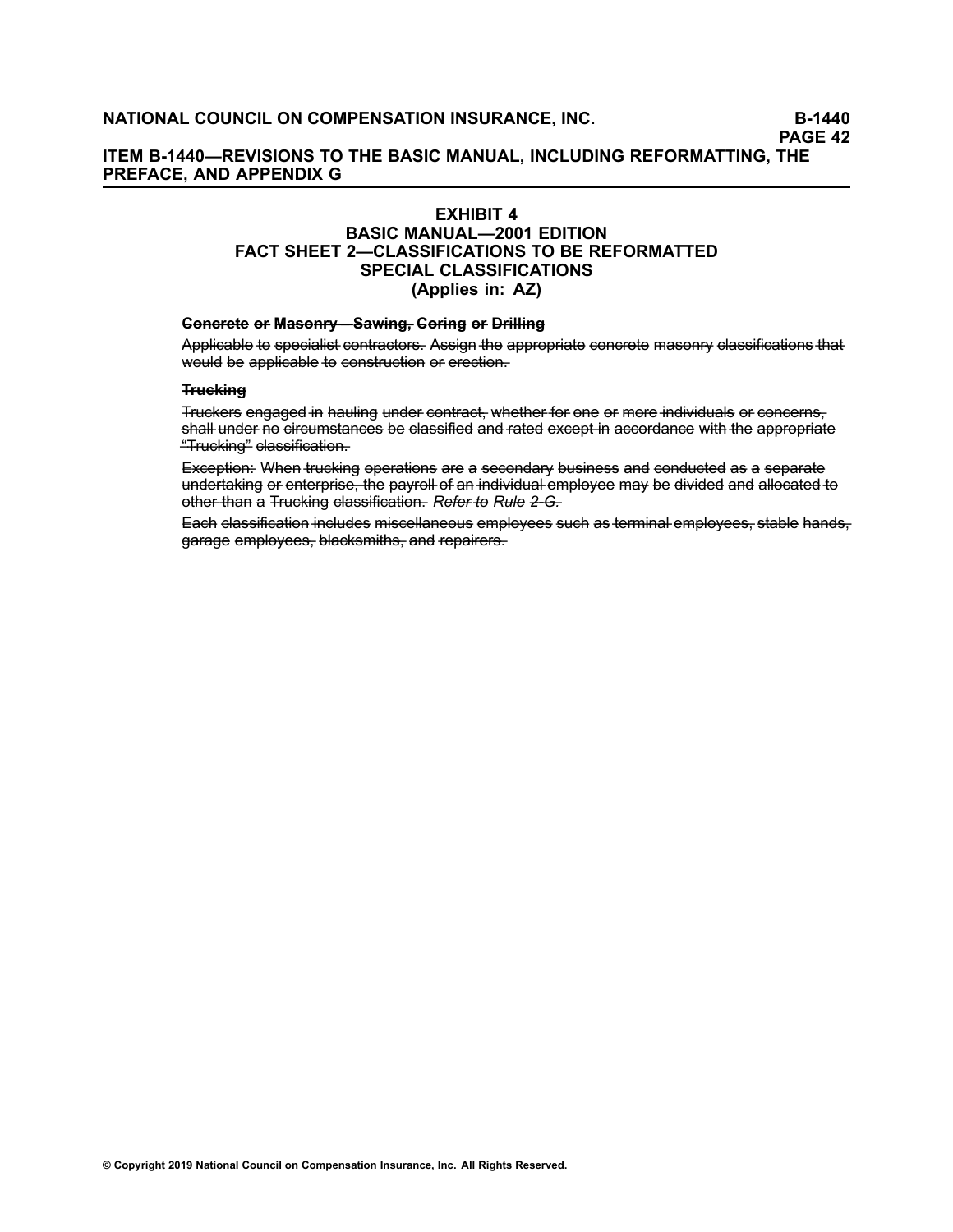## **ITEM B-1440—REVISIONS TO THE BASIC MANUAL, INCLUDING REFORMATTING, THE PREFACE, AND APPENDIX G**

### **EXHIBIT 4 (CONT'D) BASIC MANUAL—2001 EDITION FACT SHEET 2—CLASSIFICATIONS TO BE REFORMATTED SPECIAL CLASSIFICATIONS (Applies in: AZ)**

#### **Farm**

For the purpose of the application of applying workers compensation rates, a farm is defined as any parcel of land used for the purpose of agriculture, horticulture, viticulture, dairying, or stock or poultry raising, as <sup>a</sup> business or commercial venture. A division of payroll may be allowed for each separate and distinct type of commercial farm operation as described by the manualclassifications described herein in this manual, provided that separate payroll records of payroll are maintained. <del>In the event</del> If the payroll records do not reveal elearly an accurate segregation in accordance with the manual classifications described herein, the entire payroll for the farm must be segregated on the basis of proportionate acreages.

Each classification includes (a) all employees, other than inside domestic workers, including drivers and (b) all normal repair and maintenance of buildings or equipment performed by the employees of the insured employer. Such aActivities such as the maintenance maintaining cows, hogs, or chickens for family use; operating <sup>a</sup> family orchard or truck garden; and raising hay or grain crop to <del>raised for the purpose</del> maintaining work animals on the farm must be considered usual and incidental to the operation of any type of farm.

**0006■ Animal Raising.** Applicable to raising cattle, horses, sheep, goats and to stock farms. Dairy farms and commercial feed lots to be separately rated.

#### **[0–0–3–6–](/manuscript/hyperlink.asp?docid=0036&manualtitle=scopesxml )**■ **D–a–i––ry–—– A––l–l E–m– p––lo–y–e–e–s–**

- **0037■ Field Grops—All Employees.** Applicable to all acreage devoted to raising hay, alfalfa, all eereal-grains such as wheat, barley, corn and oats, all sorghums, flax, maize, cotton, dry peas, dry beans, sugar beets and safflower.
- 0017■ Gardening—Market or Truck and Vineyards—All Employees. Applicable to all table vegetables, root vegetables, berries and melons.

#### **[0–0–1–6–](/manuscript/hyperlink.asp?docid=0016&manualtitle=scopesxml )**■ **O––rc–h–a–r–d–—– A––l–l E–m– p––lo–y–e–e–s–**

**0034■ Poultry or Egg Producer-** Includes raising poultry, turkeys, rabbits and squab.

#### **[0006](/manuscript/hyperlink.asp?docid=0006&manualtitle=scopesxmlstate )**■ **Farm—Animal Raising**

Applies to raising cattle, horses, sheep, and goats and to stock farms. Dairy farms and commercial feed lots must be separately rated.

#### **[0036](/manuscript/hyperlink.asp?docid=0036&manualtitle=scopesxmlstate )**■ **Farm—Dairy—All Employees**

#### **[0037](/manuscript/hyperlink.asp?docid=0037&manualtitle=scopesxmlstate )**■ **Farm—Field Crops—All Employees**

Applies to all acreage devoted to raising hay; alfalfa; all cereal grains such as wheat, barley, corn, and oats; all sorghums; flax; maize; cotton; dry peas; dry beans; sugar beets; and safflower.

## **[0017](/manuscript/hyperlink.asp?docid=0037&manualtitle=scopesxmlstate )**■ **Farm—Gardening—Market or Truck and Vineyards—All Employees**

Applies to operations involving all table vegetables, root vegetables, berries, and melons.

#### **[0016](/manuscript/hyperlink.asp?docid=0016&manualtitle=scopesxmlstate )**■ **Farm—Orchard—All Employees**

#### **[0034](/manuscript/hyperlink.asp?docid=0034&manualtitle=scopesxmlstate )**■ **Farm—Poultry or Egg Producer**

Includes raising poultry, turkeys, rabbits, and squab.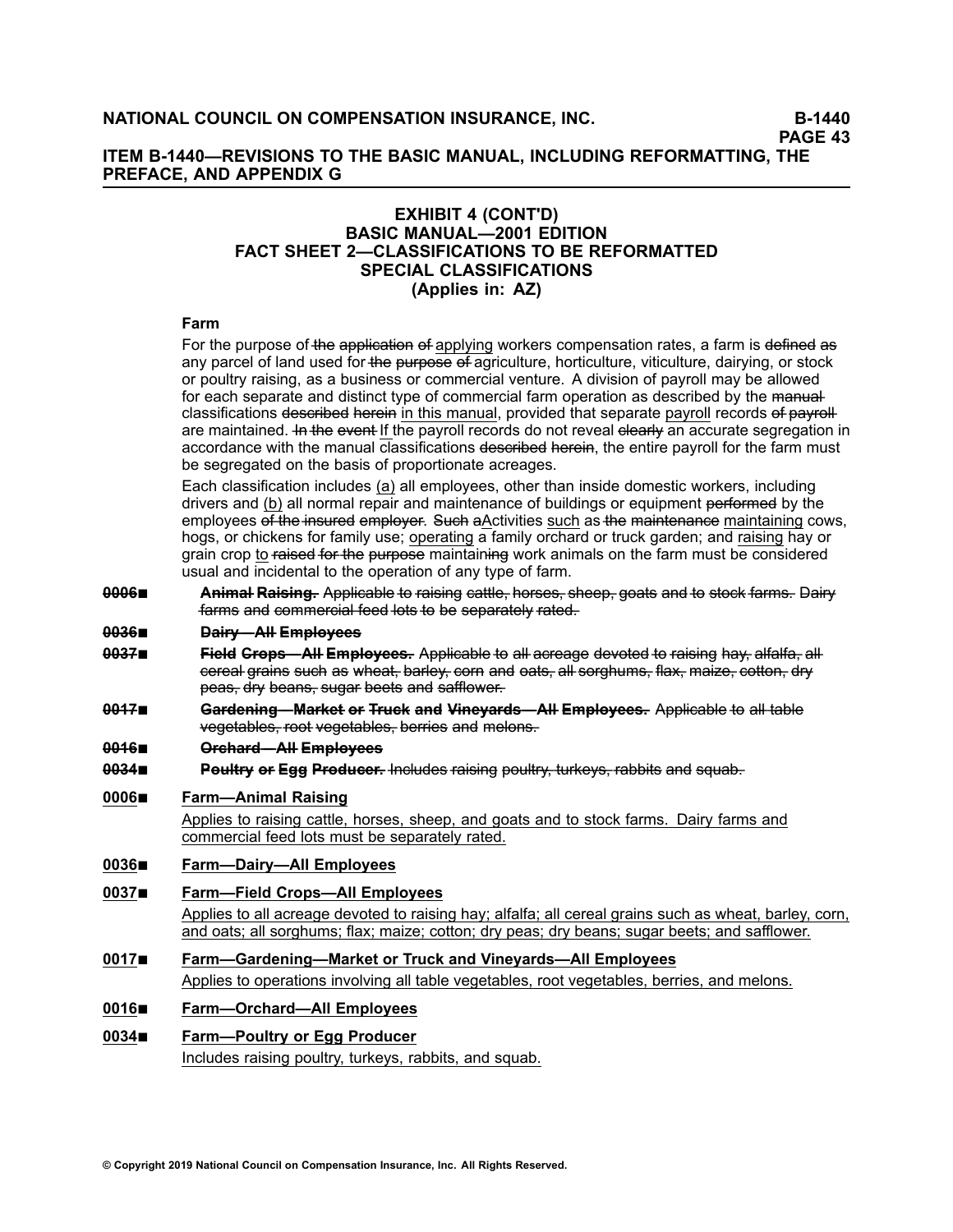**PAGE 44**

**ITEM B-1440—REVISIONS TO THE BASIC MANUAL, INCLUDING REFORMATTING, THE PREFACE, AND APPENDIX G**

### **EXHIBIT 4 BASIC MANUAL—2001 EDITION FACT SHEET 2—CLASSIFICATIONS TO BE REFORMATTED SPECIAL CLASSIFICATIONS (Applies in: FL)**

## **Berry Farm** See Farm.

## **Farm—Sugareane**

See Sugarcane plantation.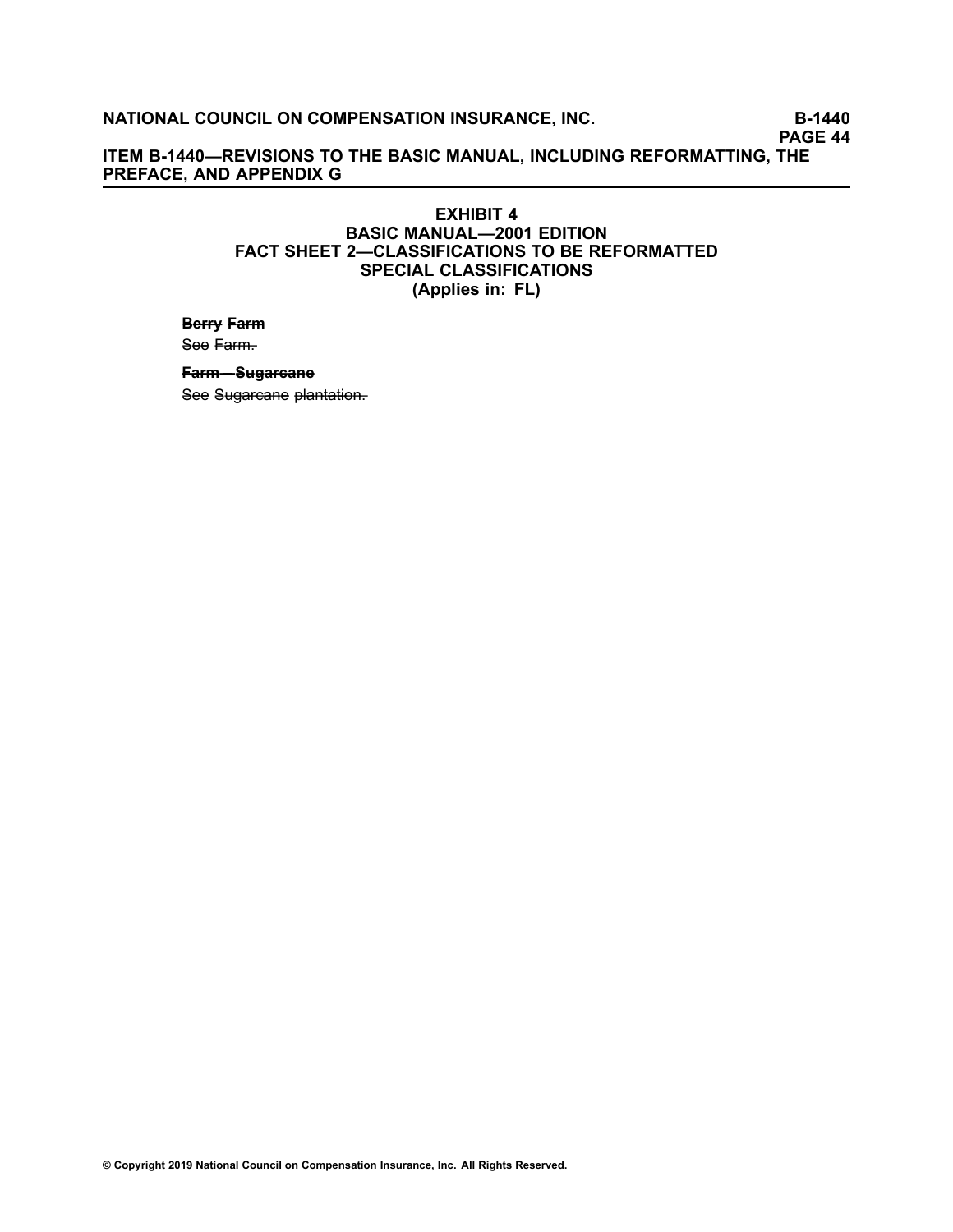**PAGE 45**

**ITEM B-1440—REVISIONS TO THE BASIC MANUAL, INCLUDING REFORMATTING, THE PREFACE, AND APPENDIX G**

## **EXHIBIT 4 (CONT'D) BASIC MANUAL—2001 EDITION FACT SHEET 2—CLASSIFICATIONS TO BE REFORMATTED SPECIAL CLASSIFICATIONS (Applies in: FL)**

**C–h––r–is–t–m– a–s– T––re–e–**

0406 **Harvesting Exclusively & Drivers Planting, Gultivating and Harvesting.** See Farms.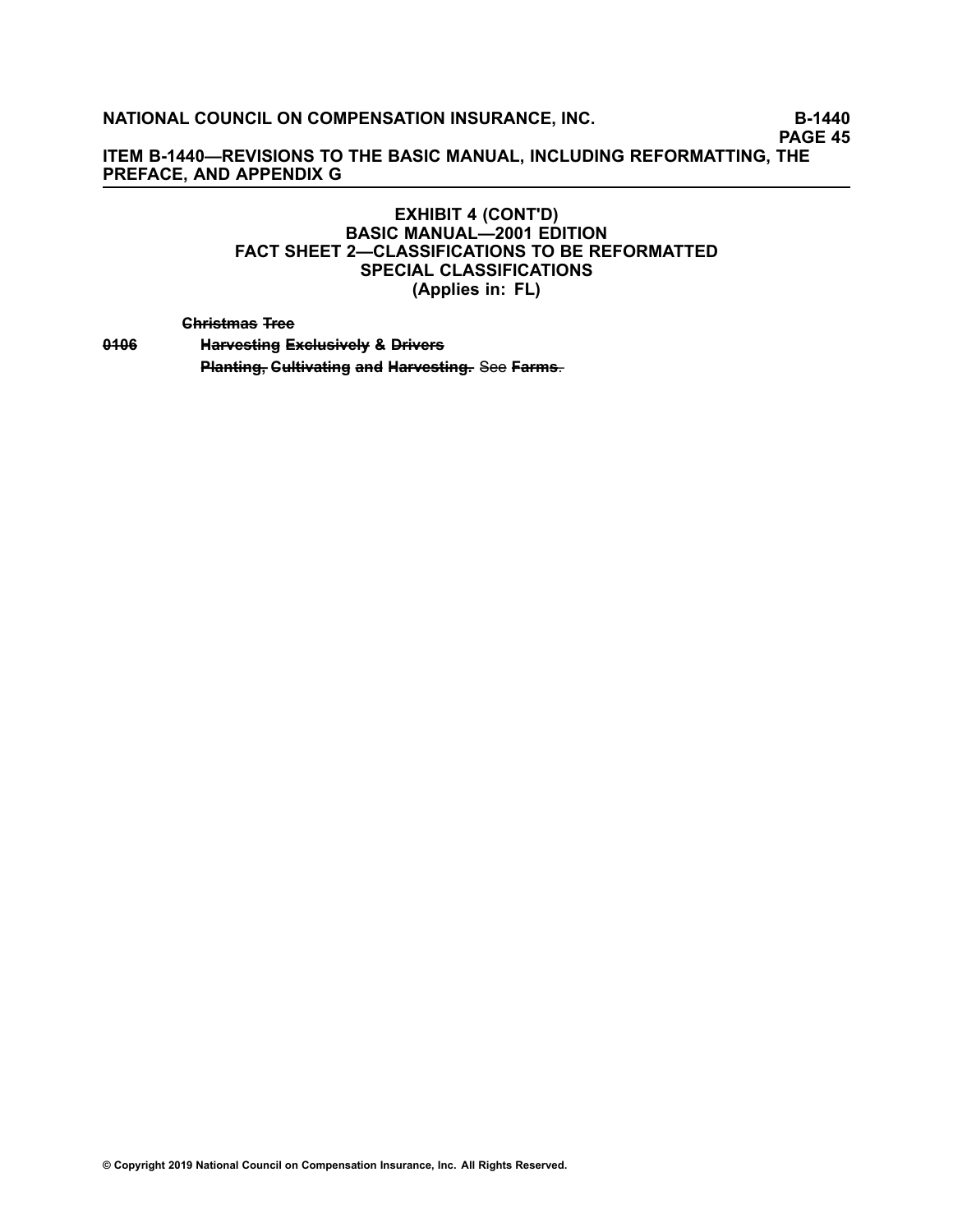**PAGE 46**

**ITEM B-1440—REVISIONS TO THE BASIC MANUAL, INCLUDING REFORMATTING, THE PREFACE, AND APPENDIX G**

## **EXHIBIT 4 (CONT'D) BASIC MANUAL—2001 EDITION FACT SHEET 2—CLASSIFICATIONS TO BE REFORMATTED NATIONAL CLASSIFICATION TO BE APPLICABLE (Applies in: FL)**

**[0106](/manuscript/hyperlink.asp?docid=0106) Christmas Tree Harvesting Exclusively & Drivers**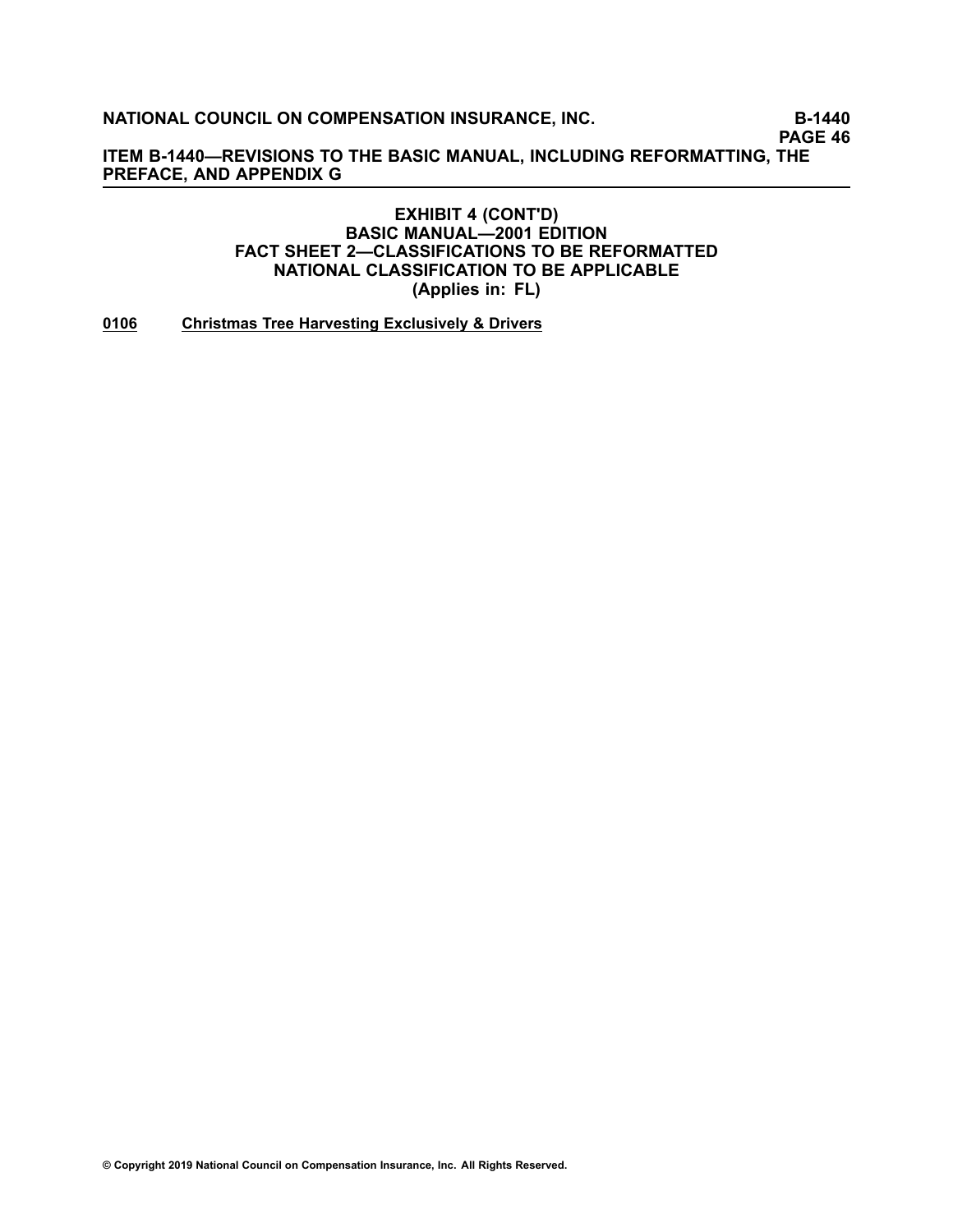**PAGE 47**

**ITEM B-1440—REVISIONS TO THE BASIC MANUAL, INCLUDING REFORMATTING, THE PREFACE, AND APPENDIX G**

### **EXHIBIT 4 (CONT'D) BASIC MANUAL—2001 EDITION FACT SHEET 2—CLASSIFICATIONS TO BE REFORMATTED SPECIAL CLASSIFICATIONS (Applies in: FL)**

#### Genstruction

Elevator or Hod Hoist Installation, Repair, or Removal & Drivers. The following operations will be elassified as:

- **5213 ●** Generete or Generete-Eneased Buildings or Structures
- **[5–0–5–7–](/manuscript/hyperlink.asp?docid=5057&manualtitle=scopesxml) –I–ro–n– o––r S––te–e–l– B–u––i–ld––in–g–s– o––r S––t–ru–c–t–u––re–s–**
- **[5–0–2–2–](/manuscript/hyperlink.asp?docid=5022&manualtitle=scopesxml) M–a–s–o–n––ry– B–u––i–ld––in–g–s– o––r S––t–ru–c–t–u––re–s–**
- **[5–4–0–3–](/manuscript/hyperlink.asp?docid=5403&manualtitle=scopesxml) W– o–o–d–e–n– B–u––i–ld––in–g–s– o––r S––t–ru–c–t–u––re–s– –In–c–l–u–d––in–g– T–h–o–s–e– D–e–s–i–g–n–e–d– –fo––r D–w–e–l––l–in–g– O–c–c–u–p–a–n–c–y–**
- **[3–5–0–7–](/manuscript/hyperlink.asp?docid=3507&manualtitle=scopesxml) M–a–c–h––in–e–r–y––, D––re–d–g–e–,– o––r S––te–a–m– S–h–o–v–e–l– M––fg––. N–O–C–**
- **[5213](/manuscript/hyperlink.asp?docid=5213)**• **Construction—Elevator or Hod Hoist Installation, Repair, or Removal & Drivers—Concrete or Concrete-Encased Buildings or Structures**
- **[5057](/manuscript/hyperlink.asp?docid=5057)**• **Construction—Elevator or Hod Hoist Installation, Repair, or Removal & Drivers—Iron or Steel Buildings or Structures**
- **[5022](/manuscript/hyperlink.asp?docid=5022)**• **Construction—Elevator or Hod Hoist Installation, Repair, or Removal & Drivers—Masonry Buildings or Structures**
- **[5403](/manuscript/hyperlink.asp?docid=5403)**• **Construction—Elevator or Hod Hoist Installation, Repair, or Removal & Drivers—Wooden Buildings or Structures Including Those Designed for Dwelling Occupancy**
- **[3507](/manuscript/hyperlink.asp?docid=3507) Construction Machinery, Dredge, or Steam Shovel Mfg. NOC**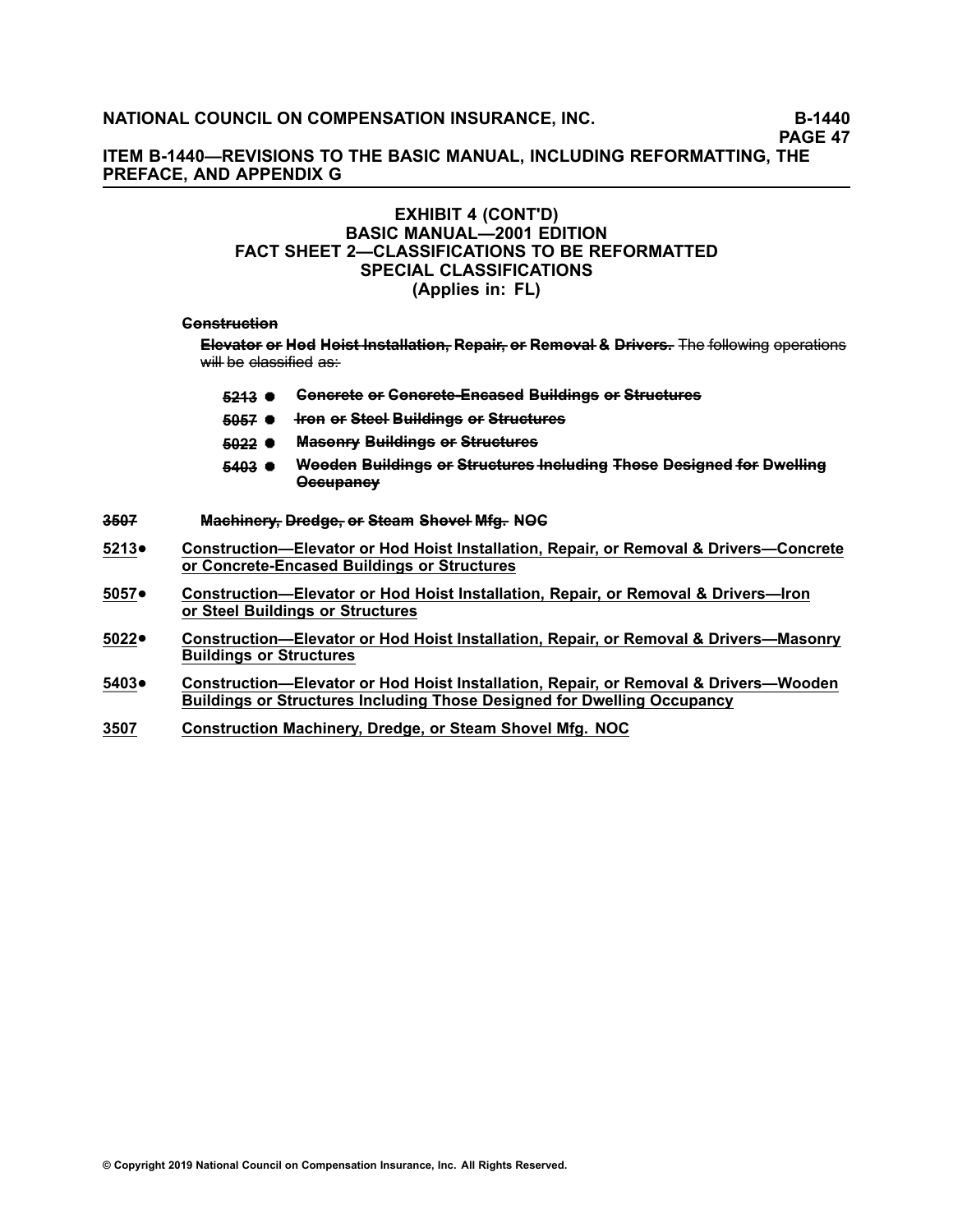## **ITEM B-1440—REVISIONS TO THE BASIC MANUAL, INCLUDING REFORMATTING, THE PREFACE, AND APPENDIX G**

#### **EXHIBIT 4 (CONT'D) BASIC MANUAL—2001 EDITION FACT SHEET 2—CLASSIFICATIONS TO BE REFORMATTED SPECIAL CLASSIFICATIONS (Applies in: FL)**

#### **Nursing Heme**

**9047 •–– AH Other Employees.** Applicable only to nursing homes licensed by the Division of Health of the Florida Department of Health and Rehabilitative Services as skilled or intermediate nursing eare facilities under Chapter 400, Florida Statutes.

> Professional employees are defined as those employees who have been duly licensed or eertified and include physicians, registered nurses, licensed practical nurses and directors or administrators.

#### **[8–8–4–1–](/manuscript/hyperlink.asp?docid=8841&manualtitle=scopesxmlstate) P––ro––fe–s–s–i–o–n–a–l– E–m– p––lo–y–e–e–s–**

#### **[9047](/manuscript/hyperlink.asp?docid=9047) Nursing Home—All Other Employees**

Applies only to nursing homes licensed by the Agency for Health Care Administration as skilled or intermediate nursing care facilities under Chapter 400, Florida Statutes. Professional employees are to be separately rated to Code 8841.

#### **[8841](/manuscript/hyperlink.asp?docid=8841) Nursing Home—Professional Employees**

Applies only to nursing homes licensed by the Agency for Health Care Administration as skilled or intermediate nursing care facilities under Chapter 400, Florida Statutes. All other employees are to be separately rated to Code 9047.

Professional employees are those who have been duly licensed or certified and include physicians, registered nurses, licensed practical nurses, and directors or administrators.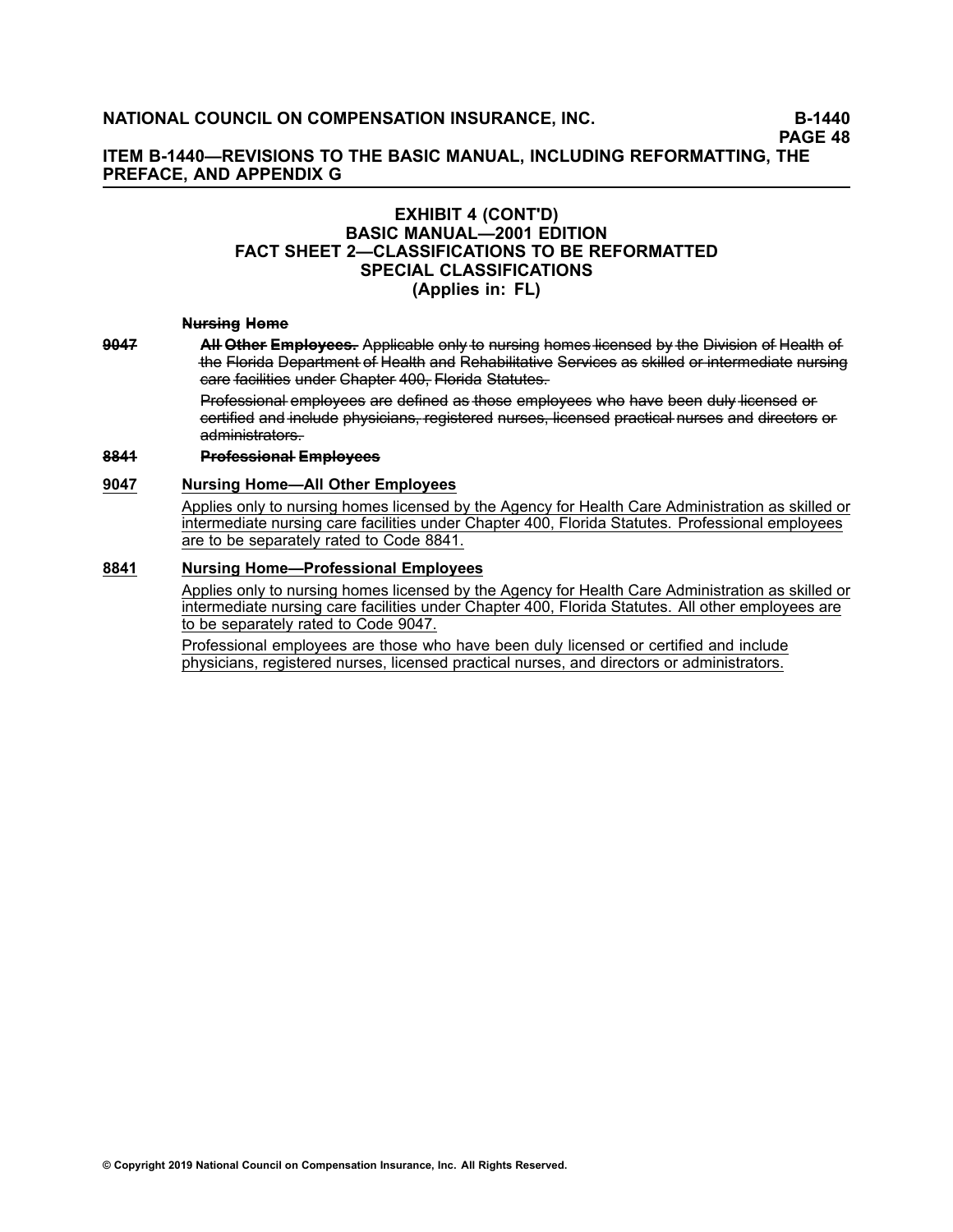## **ITEM B-1440—REVISIONS TO THE BASIC MANUAL, INCLUDING REFORMATTING, THE PREFACE, AND APPENDIX G**

### **EXHIBIT 4 (CONT'D) BASIC MANUAL—2001 EDITION FACT SHEET 2—CLASSIFICATIONS TO BE REFORMATTED SPECIAL CLASSIFICATIONS (Applies in: FL)**

#### **Railread Operation.**

The elassifications for railroad construction and railroad operation do not contemplate coverage for insurance under the Federal Employers' Liability Act or voluntary compensation coverage for any operations subject to that Act. For such coverage, see Rule 3-A-4.

#### $S<sup>+</sup>$ +reet+

#### **[8–3–8–5–](/manuscript/hyperlink.asp?docid=8385&manualtitle=scopesxml) Y–a–r–d– E–m– p––lo–y–e–e–s–**

#### **[7–3–8–2–](/manuscript/hyperlink.asp?docid=7382&manualtitle=scopesxml) A––l–l O––th–e–r– E–m– p––lo–y–e–e–s– &– D––r–iv–e–r–s–**

**7433** NOG—AH Employees & Drivers. All employees connected with the operation or maintenance of automobile bus lines shall be rated as Gode 8385 or 7382 – Bus co.

#### **[7133](/manuscript/hyperlink.asp?docid=7133&manualtitle=scopesxml) Railroad Operation—NOC—All Employees & Drivers**

All employees connected with the operation or maintenance of automobile bus lines must be rated to Code [7382](/manuscript/hyperlink.asp?docid=7382&manualtitle=scopesxml) or Code [8385](/manuscript/hyperlink.asp?docid=8385&manualtitle=scopesxml).

Code 7133 does not consider coverage for insurance under the Federal Employers' Liability Act or voluntary compensation coverage for any operations subject to that Act. For such coverage, *refer to Rule [3-A-4](/manuscript/hyperlink.asp?docid=Basic2001Rule3-A&manualtitle=basicxml)*.

## **[7382](/manuscript/hyperlink.asp?docid=7382&manualtitle=scopesxml) Railroad Operation—Street—All Other Employees & Drivers**

Yard employees must be separately rated to Code 8385.

Code 7382 does not consider coverage for insurance under the Federal Employers' Liability Act or voluntary compensation coverage for any operations subject to that Act. For such coverage, *refer to Rule [3-A-4](/manuscript/hyperlink.asp?docid=Basic2001Rule3-A&manualtitle=basicxml)*.

#### **[8385](/manuscript/hyperlink.asp?docid=8385&manualtitle=scopesxml) Railroad Operation—Street—Yard Employees**

Code 8385 does not consider coverage for insurance under the Federal Employers' Liability Act or voluntary compensation coverage for any operations subject to that Act. For such coverage, *refer to Rule [3-A-4](/manuscript/hyperlink.asp?docid=Basic2001Rule3-A&manualtitle=basicxml)*.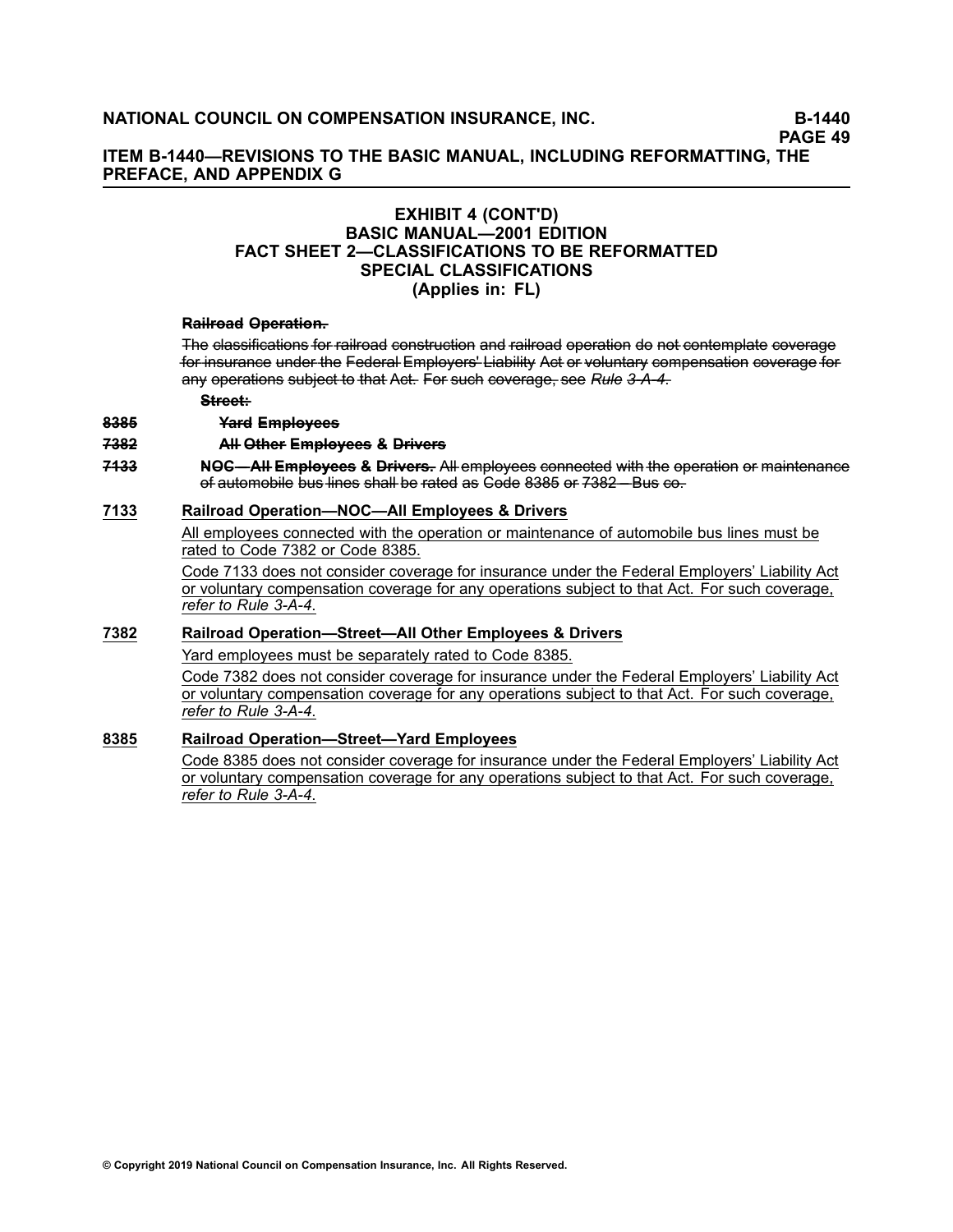## **ITEM B-1440—REVISIONS TO THE BASIC MANUAL, INCLUDING REFORMATTING, THE PREFACE, AND APPENDIX G**

### **EXHIBIT 4 (CONT'D) BASIC MANUAL—2001 EDITION FACT SHEET 2—CLASSIFICATIONS TO BE REFORMATTED SPECIAL CLASSIFICATIONS (Applies in: FL)**

#### **Refrigeration.**

A refrigeration system is defined as "domestic" whether located in a residential or commercial setting provided it is a "reach in"-refrigeration system having not more than 1/3 h.p. motor or more than 20 cubic feet capacity. All other types of refrigeration shall be considered as commercial.

- **C–o–m– m– e–r–c–i–a–l––:**
- **[5–1–9–0–](/manuscript/hyperlink.asp?docid=5190&manualtitle=scopesxml)**•**C––le–a–n––in–g––, O––i–l–in–g––, o––r A–d––ju–s–t––in–g– &– D––r–iv–e–r–s–**
- **[3–7–2–4–](/manuscript/hyperlink.asp?docid=3724&manualtitle=scopesxml)**•**–In–s–t–a–l––la–t––io–n– o––r R–e–p–a–i––r o––f C–o–m– p––re–s–s–o––rs–,– M–o––to––rs–,–o––r O––th–e–r– M–a–c–h––in–e–r–y– &– D––r–iv–e–r–s–**
- **[5–1–8–3–](/manuscript/hyperlink.asp?docid=5183&manualtitle=scopesxml)**•**Pipe Fitting Including the Installation of Tubing & Drivers**

**Demestie:** 

- **[9–5–1–9–](/manuscript/hyperlink.asp?docid=9519&manualtitle=scopesxml) C––le–a–n––in–g––, O––i–l–in–g––, o––r A–d––ju–s–t––in–g– &– D––r–iv–e–r–s–**
- **[9–5–1–9–](/manuscript/hyperlink.asp?docid=9519&manualtitle=scopesxml) –In–s–t–a–l––la–t––io–n––, S–e–r–v–i–c–e–,– o––r R–e–p–a–i––r &– D––r–iv–e–r–s–**
- **[5–1–8–3–](/manuscript/hyperlink.asp?docid=5183&manualtitle=scopesxml)**•**Pipe Fitting Including the Installation of Tubing & Drivers**

#### **[5190](/manuscript/hyperlink.asp?docid=5190&manualtitle=scopesxml)**•**Refrigeration—Commercial—Cleaning, Oiling, or Adjusting & Drivers**

A refrigeration system is defined as "domestic" whether located in <sup>a</sup> residential or commercial setting provided it is <sup>a</sup> "reach in" refrigeration system having not more than 1/3 h.p. motor or not more than 20 cubic feet capacity. All other types of refrigeration must be considered as commercial.

#### **[3724](/manuscript/hyperlink.asp?docid=3724&manualtitle=scopesxml)**• **Refrigeration—Commercial—Installation or Repair of Compressors, Motors, or Other Machinery & Drivers**

A refrigeration system is defined as "domestic" whether located in <sup>a</sup> residential or commercial setting provided it is <sup>a</sup> "reach in" refrigeration system having not more than 1/3 h.p. motor or not more than 20 cubic feet capacity. All other types of refrigeration must be considered as commercial.

#### **[5183](/manuscript/hyperlink.asp?docid=5183&manualtitle=scopesxml)**• **Refrigeration—Commercial—Pipe Fitting Including the Installation of Tubing & Drivers** A refrigeration system is defined as "domestic" whether located in <sup>a</sup> residential or commercial setting provided it is <sup>a</sup> "reach in" refrigeration system having not more than 1/3 h.p. motor or not more than 20 cubic feet capacity. All other types of refrigeration must be considered as commercial.

#### **[9519](/manuscript/hyperlink.asp?docid=9519&manualtitle=scopesxml) Refrigeration—Domestic—Cleaning, Oiling, or Adjusting & Drivers**

A refrigeration system is defined as "domestic" whether located in <sup>a</sup> residential or commercial setting provided it is <sup>a</sup> "reach in" refrigeration system having not more than 1/3 h.p. motor or not more than 20 cubic feet capacity. All other types of refrigeration must be considered as commercial.

## **[9519](/manuscript/hyperlink.asp?docid=9519&manualtitle=scopesxml) Refrigeration—Domestic—Installation, Service, or Repair & Drivers**

A refrigeration system is defined as "domestic" whether located in <sup>a</sup> residential or commercial setting provided it is <sup>a</sup> "reach in" refrigeration system having not more than 1/3 h.p. motor or not more than 20 cubic feet capacity. All other types of refrigeration must be considered as commercial.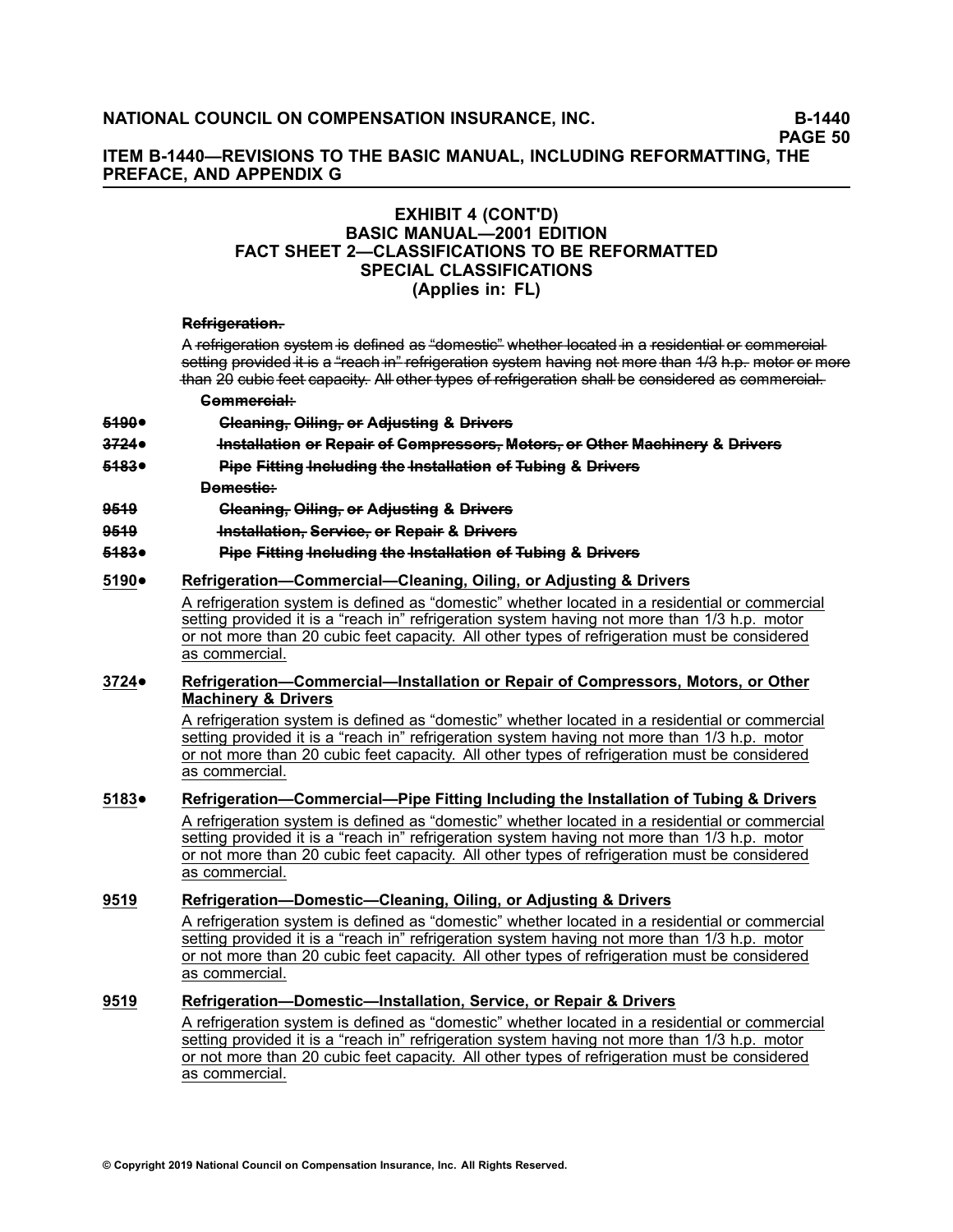**PAGE 51**

**ITEM B-1440—REVISIONS TO THE BASIC MANUAL, INCLUDING REFORMATTING, THE PREFACE, AND APPENDIX G**

### **EXHIBIT 4 (CONT'D) BASIC MANUAL—2001 EDITION FACT SHEET 2—CLASSIFICATIONS TO BE REFORMATTED SPECIAL CLASSIFICATIONS (Applies in: FL)**

**[5183](/manuscript/hyperlink.asp?docid=5183&manualtitle=scopesxml)**•**Refrigeration—Domestic—Pipe Fitting Including the Installation of Tubing & Drivers**

> A refrigeration system is defined as "domestic" whether located in <sup>a</sup> residential or commercial setting provided it is a "reach in" refrigeration system having not more than 1/3 h.p. motor or not more than 20 cubic feet capacity. All other types of refrigeration must be considered as commercial.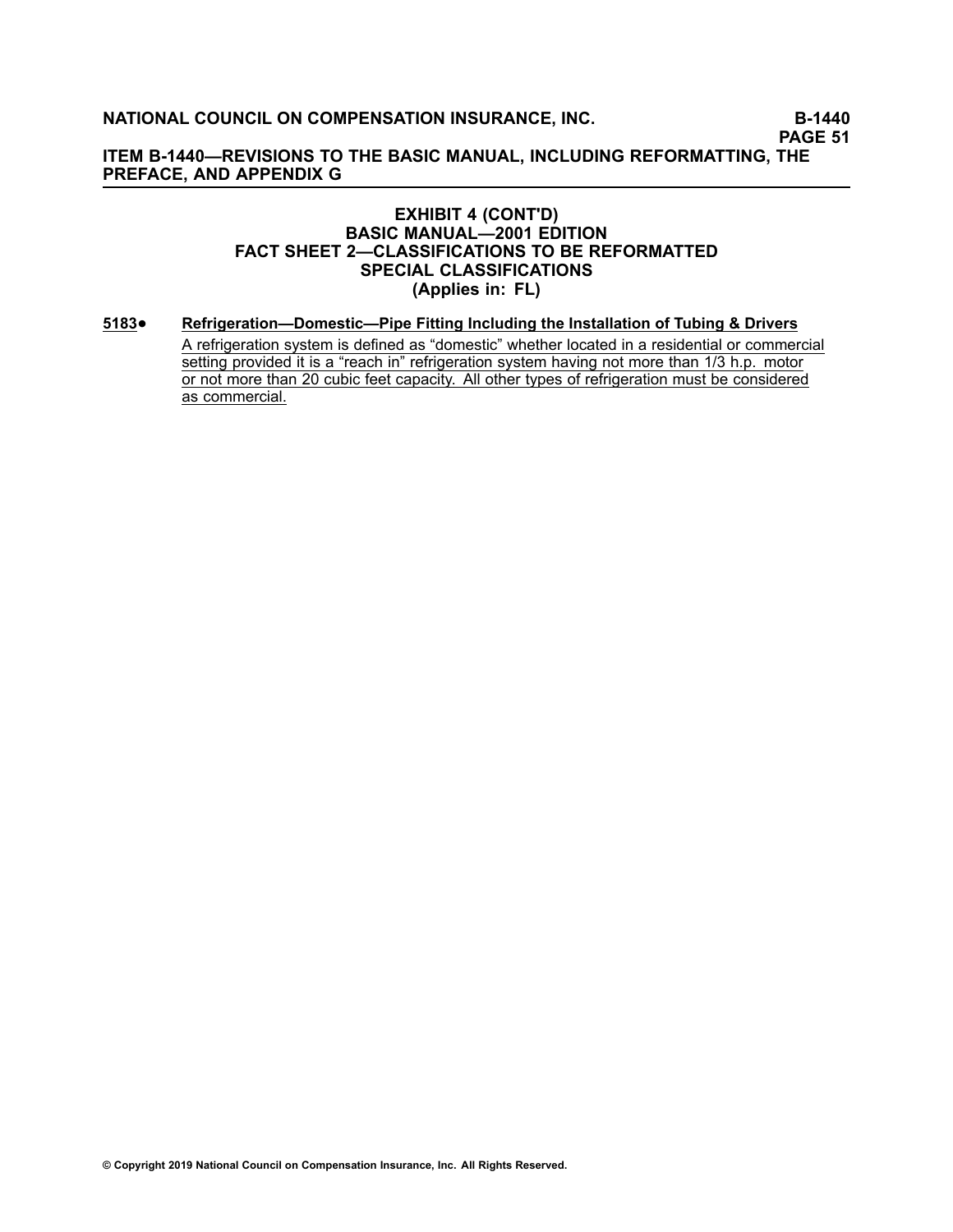**PAGE 52**

**ITEM B-1440—REVISIONS TO THE BASIC MANUAL, INCLUDING REFORMATTING, THE PREFACE, AND APPENDIX G**

## **EXHIBIT 4 (CONT'D) BASIC MANUAL—2001 EDITION FACT SHEET 2—CLASSIFICATIONS TO BE REFORMATTED SPECIAL CLASSIFICATIONS (Applies in: FL)**

**Refrigerator Mfg.—Metal—Domestie or Commercial** 

**[3–1–7–9–](/manuscript/hyperlink.asp?docid=3179&manualtitle=scopesxml) M–a–n–u––fa–c–t–u––r–in–g– o––r A–s–s–e–m– b––l–in–g– –th–e– R–e–f––r–ig–e–r–a–t––in–g– U–n––i–t**

**[3–0–7–6–](/manuscript/hyperlink.asp?docid=3076&manualtitle=scopesxml) A––l–l O––th–e–r– O–p–e–r–a–t––io–n–s–**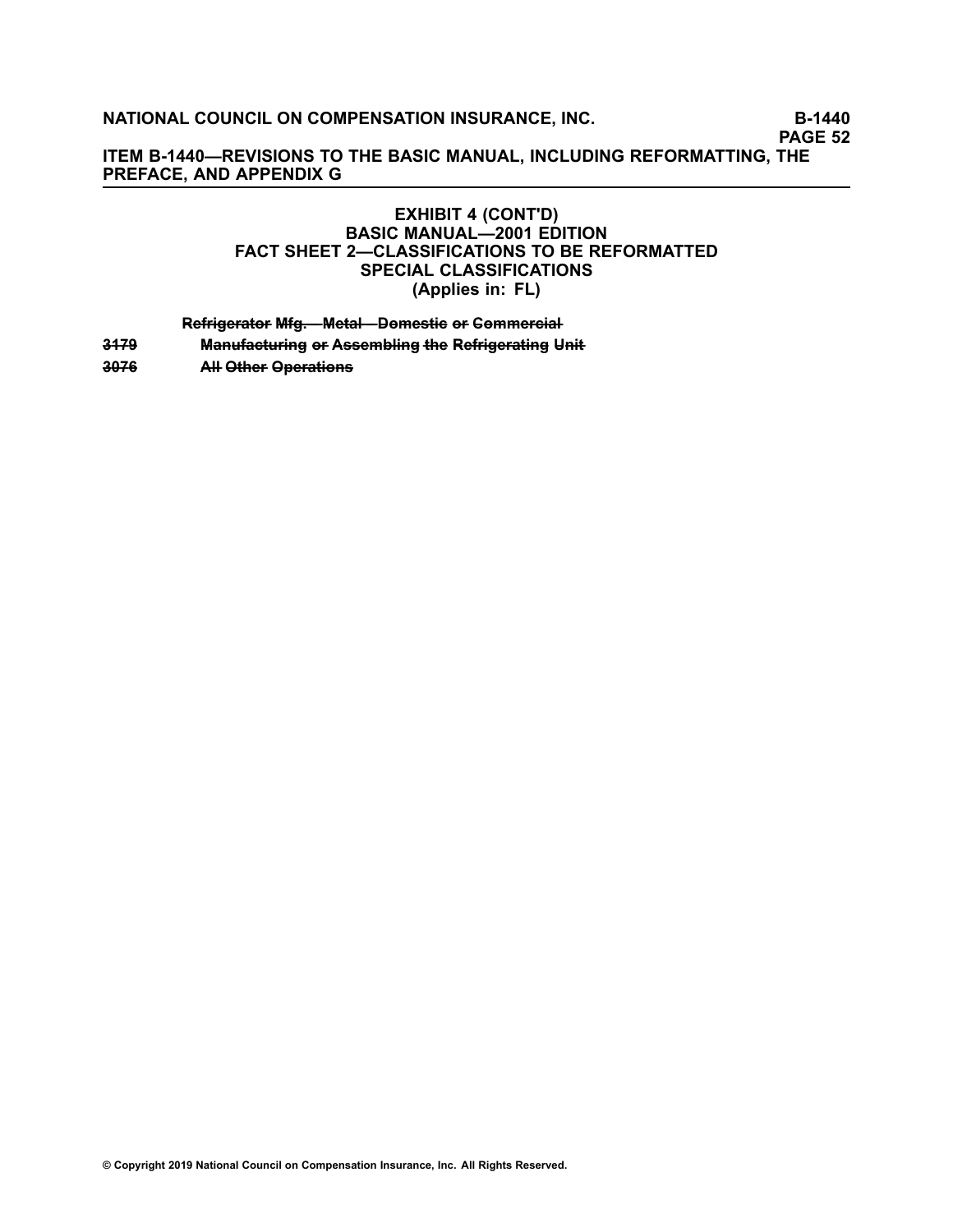**PAGE 53**

**ITEM B-1440—REVISIONS TO THE BASIC MANUAL, INCLUDING REFORMATTING, THE PREFACE, AND APPENDIX G**

## **EXHIBIT 4 BASIC MANUAL—2001 EDITION FACT SHEET 2—CLASSIFICATIONS TO BE REFORMATTED NATIONAL CLASSIFICATIONS TO BE APPLICABLE (Applies in: FL)**

- **[3076](/manuscript/hyperlink.asp?docid=3076&manualtitle=scopesxml) Refrigerator Mfg.—Metal—Domestic or Commercial—All Other Operations**
- **[3179](/manuscript/hyperlink.asp?docid=3179&manualtitle=scopesxml) Refrigerator Mfg.—Metal—Domestic or Commercial—Manufacturing or Assembling the Refrigerating Unit**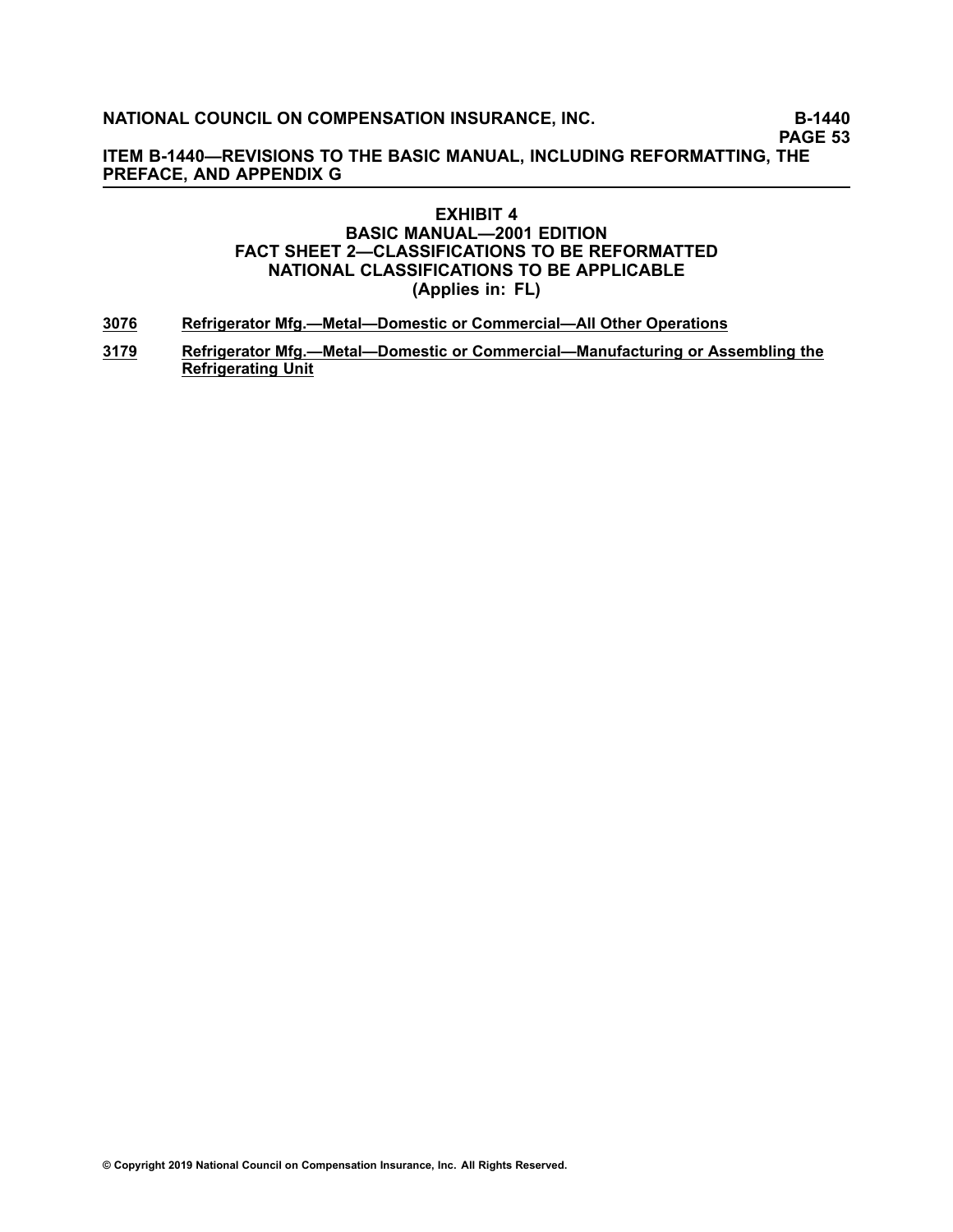## **ITEM B-1440—REVISIONS TO THE BASIC MANUAL, INCLUDING REFORMATTING, THE PREFACE, AND APPENDIX G**

### **EXHIBIT 4 (CONT'D) BASIC MANUAL—2001 EDITION FACT SHEET 2—CLASSIFICATIONS TO BE REFORMATTED SPECIAL CLASSIFICATIONS (Applies in: FL)**

#### Wreekine

Building or Structures—Not Marine—All Operations Includes salespersons and clerical at wrecking site. Wrecking or demolition operations shall be classified as follows:

| <del>5213</del> | <b>Generete or Generete-Encased Buildings or Structures</b>                                                                                      |
|-----------------|--------------------------------------------------------------------------------------------------------------------------------------------------|
| <del>5057</del> | <b>Hron or Steel Buildings or Structures</b>                                                                                                     |
| <del>5022</del> | <b>Masonry Buildings or Structures</b>                                                                                                           |
| <del>5403</del> | Wooden Buildings or Structures Including Those Designed for Dwelling<br><del>Occupancy</del>                                                     |
|                 | Where wrecking or demolition involves building or structures of more than one type<br>of construction, the highest rated classification applies. |

Marine. Includes salvage operations.

**Coverage Under Admiralty Law:** 

**7–3–9–4– P––ro–g––ra–m– –I**

**7–3–9–5– P––ro–g––ra–m– –I–I—– S––ta–t–e– A–c–t– B–e–n–e–fi––ts–**

**[7–3–9–8–](/manuscript/hyperlink.asp?docid=7398&manualtitle=scopesxml) P––ro–g––ra–m– –I–I—– U–S–L–&–H–W– A–c–t– B–e–n–e–fi––ts–**

**Marine & Salvage Operations.** Refer to Rule 3-A-4.

#### **[5213](/manuscript/hyperlink.asp?docid=5213)**• **Wrecking—Buildings or Structures—Not Marine—All Operations—Concrete or Concrete Encased Buildings or Structures** Wrecking or demolition operations include salespersons and clerical at the wrecking site. Where wrecking or demolition involves buildings or structures of more than one type of construction, the highest rated classification applies.

#### **[5057](/manuscript/hyperlink.asp?docid=5057)**• **Wrecking—Buildings or Structures—Not Marine—All Operations—Iron or Steel Buildings or Structures**

Wrecking or demolition operations include salespersons and clerical at the wrecking site. Where wrecking or demolition involves buildings or structures of more than one type of construction, the highest rated classification applies.

#### **[5022](/manuscript/hyperlink.asp?docid=5022)**• **Wrecking—Buildings or Structures—Not Marine—All Operations—Masonry Buildings or Structures**

Wrecking or demolition operations include salespersons and clerical at the wrecking site.

Where wrecking or demolition involves buildings or structures of more than one type of construction, the highest rated classification applies.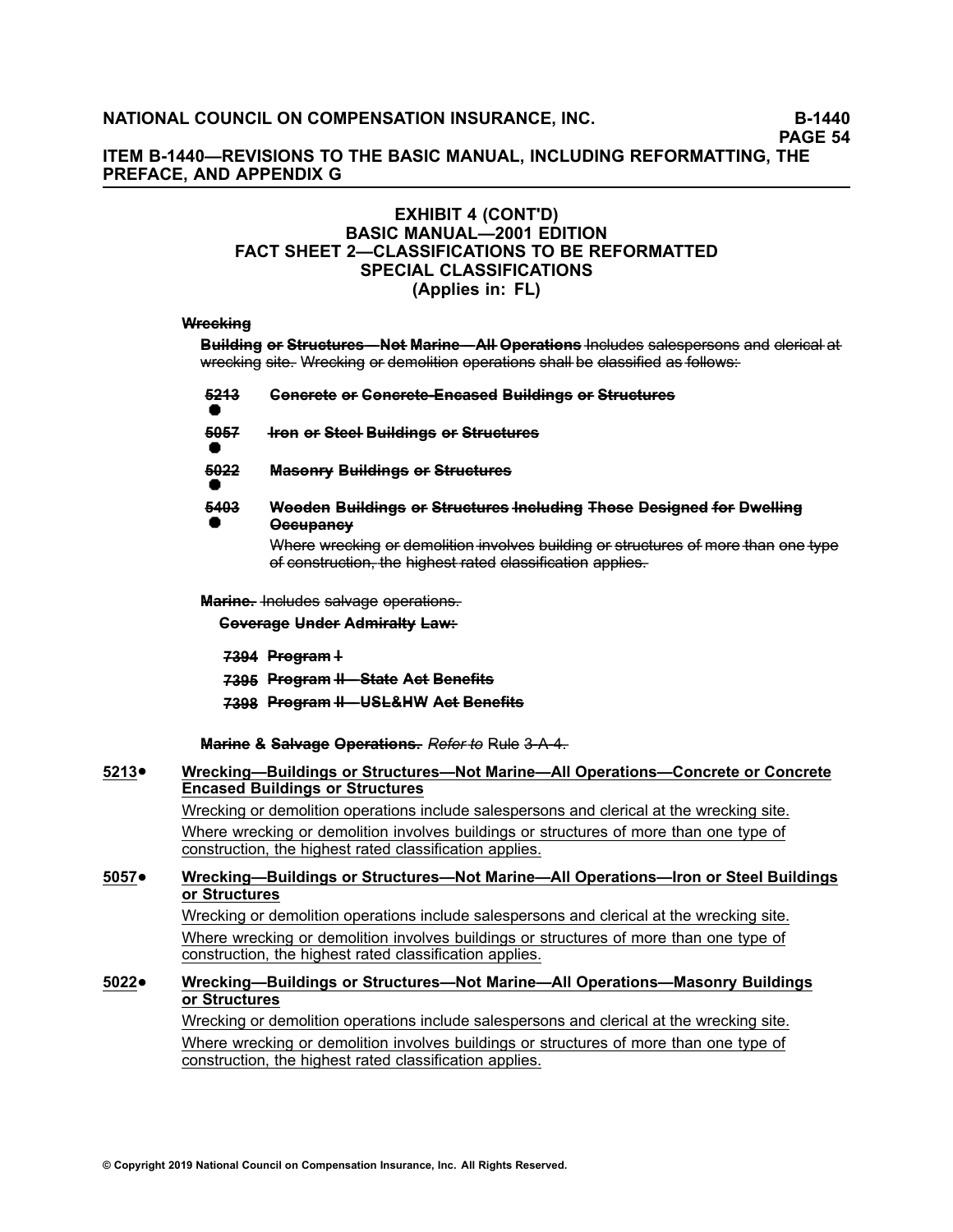**PAGE 55**

**ITEM B-1440—REVISIONS TO THE BASIC MANUAL, INCLUDING REFORMATTING, THE PREFACE, AND APPENDIX G**

#### **EXHIBIT 4 (CONT'D) BASIC MANUAL—2001 EDITION FACT SHEET 2—CLASSIFICATIONS TO BE REFORMATTED SPECIAL CLASSIFICATIONS (Applies in: FL)**

- **[5403](/manuscript/hyperlink.asp?docid=5403)**• **Wrecking—Buildings or Structures—Not Marine—All Operations—Wooden Buildings or Structures Including Those Designed for Dwelling Occupancy** Wrecking or demolition operations include salespersons and clerical at the wrecking site. Where wrecking or demolition involves building or structures of more than one type of construction, the highest rated classification applies.
- **[7394](/manuscript/hyperlink.asp?docid=7394) Wrecking—Marine—Coverage Under Admiralty Law—Program I** Includes salvage operations.
- **[7395](/manuscript/hyperlink.asp?docid=7394) Wrecking—Marine—Coverage Under Admiralty Law—Program II—State Act Benefits** Includes salvage operations.
- **[7398](/manuscript/hyperlink.asp?docid=7398) Wrecking—Marine—Coverage Under Admiralty Law—Program II—USL&HW Act Benefits** Includes salvage operations.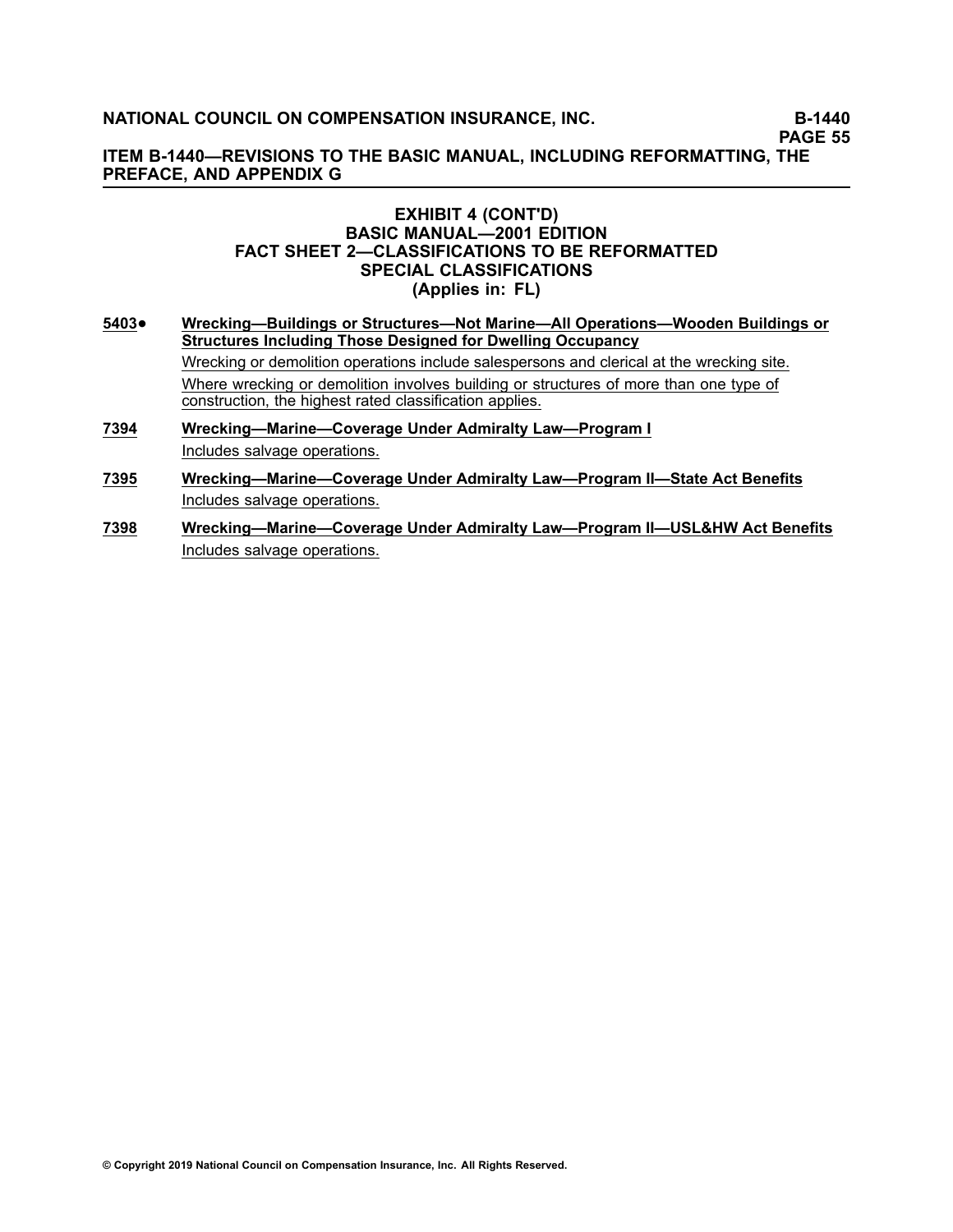**PAGE 56**

**ITEM B-1440—REVISIONS TO THE BASIC MANUAL, INCLUDING REFORMATTING, THE PREFACE, AND APPENDIX G**

### **EXHIBIT 4 BASIC MANUAL—2001 EDITION FACT SHEET 2—CLASSIFICATIONS TO BE REFORMATTED SPECIAL CLASSIFICATIONS (Applies in: HI)**

**Canee Building & Drivers** 

See Boatbuilding.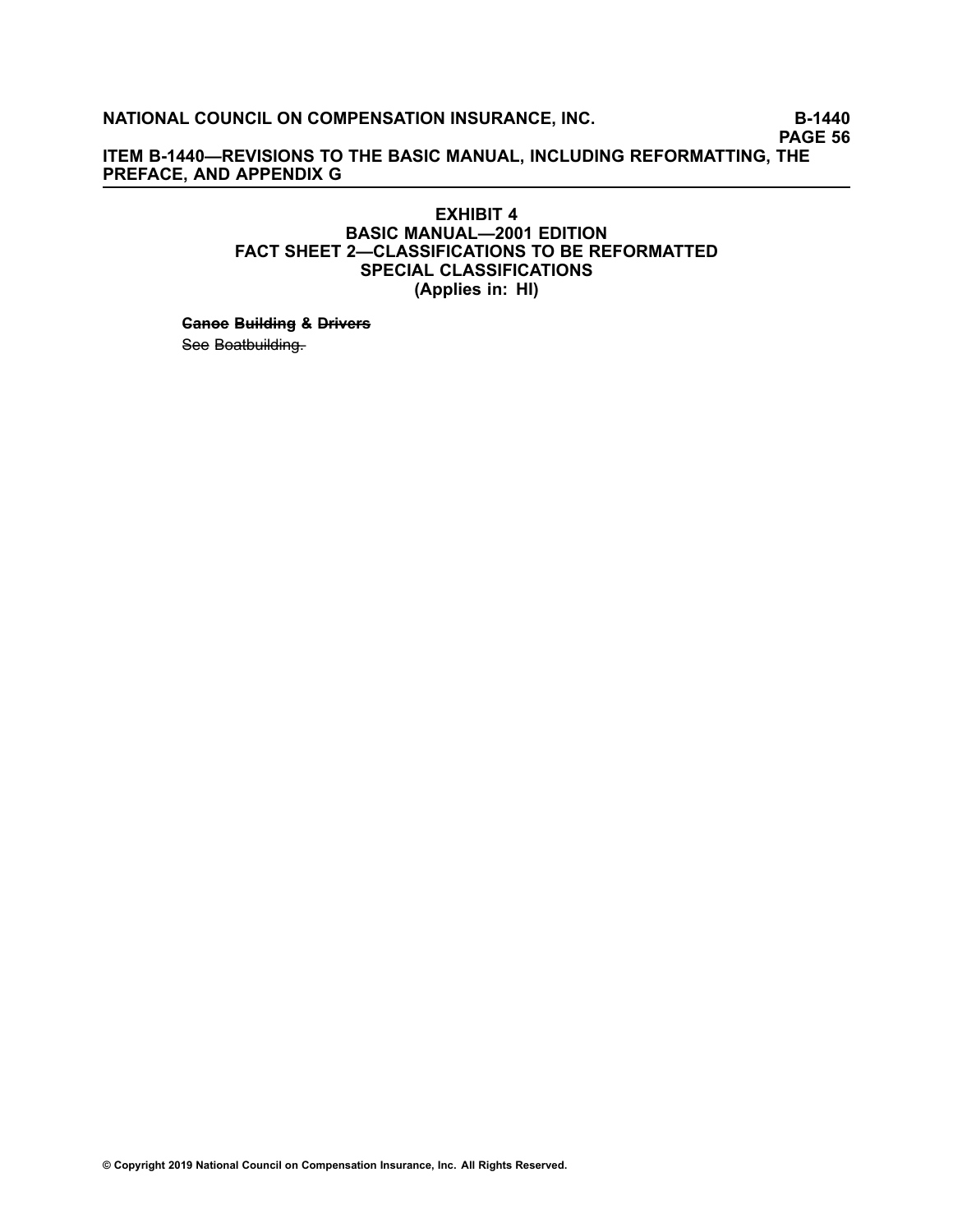## **ITEM B-1440—REVISIONS TO THE BASIC MANUAL, INCLUDING REFORMATTING, THE PREFACE, AND APPENDIX G**

#### **EXHIBIT 4 BASIC MANUAL—2001 EDITION FACT SHEET 2—CLASSIFICATIONS TO BE REFORMATTED SPECIAL CLASSIFICATIONS (Applies in: ID)**

#### **Farm**

For the purpose of the application of applying workers compensation rates, a farm is defined as any parcels of land used for the purpose of agriculture, horticulture, viticulture, dairying, or stock or poultry raising, as <sup>a</sup> business or commercial venture. A division of payroll may be allowed for each separate and distinct type of commercial farm operation as described by the classifications in this manual elassifications described herein, provided that separate records of payroll records are maintained. Hethe event that If the payroll records do not reveal an accurate segregation in accordance with the manual classifications herein, the entire payroll of for the farm must be segregated on the basis of proportionate acreage.

Each classification includes (a) all employees, other than inside domestic workers, including drivers and (b) all normal repair and maintenance of buildings performed by the employees of the insured. Such a Activities such as the maintenance of maintaining cows, hogs, or chickens for family use; operating a family orchard or truck garden; and raising hay or grain crop <del>raised for the</del> purpose of to maintaining work animals on the farm must be considered usual and incidental to the operation of any type of farm.

A division of payroll is allowed for feed crop raising in conjunction with livestock raising provided separate and verifiable records are maintained. He the event that If the payroll records do not reveal an accurate segregation of payroll, the entire payroll of the livestock operation must be assigned to the highest rated classification.

- **9983** Gattle or Livestock Raising NOC & Drivers. A division of payroll is allowed between Code 8288, 0083 and 0037 for firms that operate cattle ranching or crop raising in conjunction with feedlot operations provided verifiable records are maintained. In the event the payroll records do not reveal an accurate segregation of payroll, the entire payroll must be assigned to the hjghest rated classification.
- **0037■ Field Grops & Drivers.** A division of payroll is allowed between Gode 8288, 0083 and 0037 for firms that operate cattle ranching or crop raising in conjunction with feedlot operations provided verifiable records are maintained. In the event the pavroll records do not reveal an accurate segregation of payroll, the entire payroll must be assigned to the highest rated classification.

#### **[0083](/manuscript/hyperlink.asp?docid=0083&manualtitle=scopesxml)**■ **Farm—Cattle or Livestock Raising NOC & Drivers**

A division of payroll is allowed among Codes [8288](https://www.ncci.com/manuscript/hyperlink.asp?docid=8288&manualtitle=scopesxml), [0083](https://www.ncci.com/manuscript/hyperlink.asp?docid=0083&manualtitle=scopesxml), and [0037](https://www.ncci.com/manuscript/hyperlink.asp?docid=0037&manualtitle=scopesxml) for employers that perform cattle ranching or crop raising in conjunction with feedlot operations, provided verifiable records are maintained. If the payroll records do not reveal an accurate segregation of payroll, the entire payroll must be assigned to the highest rated classification.

#### **[0037](/manuscript/hyperlink.asp?docid=0037&manualtitle=scopesxml)**■ **Farm—Field Crops & Drivers**

A division of payroll is allowed among Codes [8288](https://www.ncci.com/manuscript/hyperlink.asp?docid=8288&manualtitle=scopesxml), [0083](https://www.ncci.com/manuscript/hyperlink.asp?docid=0083&manualtitle=scopesxml), and [0037](https://www.ncci.com/manuscript/hyperlink.asp?docid=0037&manualtitle=scopesxml) for employers that perform cattle ranching or crop raising in conjunction with feedlot operations, provided verifiable records are maintained. If the payroll records do not reveal an accurate segregation of payroll, the entire payroll must be assigned to the highest rated classification.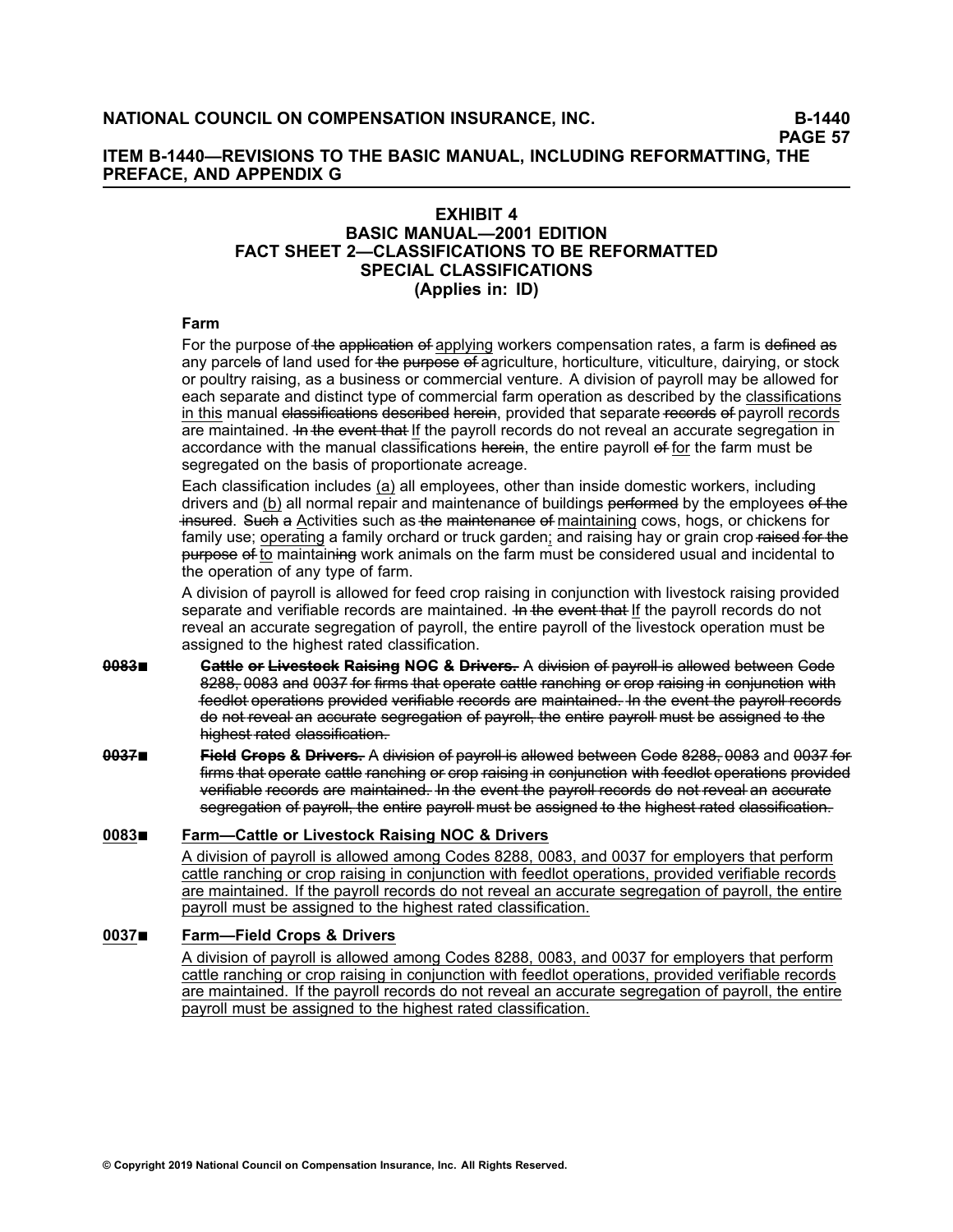**PAGE 58**

## **ITEM B-1440—REVISIONS TO THE BASIC MANUAL, INCLUDING REFORMATTING, THE PREFACE, AND APPENDIX G**

## **EXHIBIT 4**

## **BASIC MANUAL—2001 EDITION FACT SHEET 2—CLASSIFICATIONS TO BE REFORMATTED SPECIAL CLASSIFICATIONS (Applies in: MO)**

#### **Shipbuilding–Iron or Steel & Drivers**

Applies to commercial hulls with engines of 3,000 horsepower or more, and barges not less than 190 feet in length. Includes fabrication or assembling of ship plates or frames, all yard operations, and shops directly connected with the construction of hulls. Subject to Rule 1–E, the following elasses and no others are available for use in connection with this class:

#### **[6–8–2–5–F–](/manuscript/hyperlink.asp?docid=6825F&manualtitle=scopesxmlstate ) C–o–v–e–r–a–g–e– U–n–d–e–r– U––.S––. A–c–t–**

- **[6–8–3–5–](/manuscript/hyperlink.asp?docid=6835&manualtitle=scopesxmlstate ) C–o–v–e–r–a–g–e– U–n–d–e–r– S––ta–t–e– A–c–t– O–n––ly–**
- **[3–6–2–0–](/manuscript/hyperlink.asp?docid=3620&manualtitle=scopesxml ) B–o––i–le–r–m– a–k–i–n–g–**
- **[3–0–8–1–](/manuscript/hyperlink.asp?docid=3081&manualtitle=scopesxml ) F–o–u–n–d––ry–—– F–e–r––ro–u–s–—– N–O–C–**
- **[3–0–8–5–](/manuscript/hyperlink.asp?docid=3085&manualtitle=scopesxml ) F–o–u–n–d––ry–—– N–o–n––fe–r––ro–u–s–**
- **[3–6–3–2–](/manuscript/hyperlink.asp?docid=3632&manualtitle=scopesxml ) M–a–c–h––in–e– S–h–o–p–**

–(o–t–h–e–r––th–a–n– m–a–i–n–t–e–n–a–n–c–e– m–a–c–h–i–n–e– –sh–o–p–)–

#### **[6835](/manuscript/hyperlink.asp?docid=6835&manualtitle=scopesxmlstate ) Shipbuilding—Iron or Steel & Drivers—Coverage Under State Act Only**

Applies to commercial hulls with engines of 3,000 horsepower or more, and barges not less than 190 feet in length. Includes fabrication or assembling of ship plates or frames, all yard operations, and shops directly connected with the construction of hulls. Subject to Rule 1-E, the following classifications and no others are available for use in connection with this classification:

- **[3620](/manuscript/hyperlink.asp?docid=3620&manualtitle=scopesxml ) Boilermaking**
- **[3081](/manuscript/hyperlink.asp?docid=3081&manualtitle=scopesxml ) Foundry—Ferrous—NOC**
- **[3085](/manuscript/hyperlink.asp?docid=3085&manualtitle=scopesxml ) Foundry—Nonferrous**
- **[3632](/manuscript/hyperlink.asp?docid=3632&manualtitle=scopesxml ) Machine Shop**—not applicable to maintenance machine shop

### **[6825F](/manuscript/hyperlink.asp?docid=6825F&manualtitle=scopesxmlstate ) Shipbuilding—Iron or Steel & Drivers—Coverage Under US Act**

Applies to commercial hulls with engines of 3,000 horsepower or more, and barges not less than 190 feet in length. Includes fabrication or assembling of ship plates or frames, all yard operations, and shops directly connected with the construction of hulls. Subject to Rule 1-E, the following classifications and no others are available for use in connection with this classification:

## **[3620](/manuscript/hyperlink.asp?docid=3620&manualtitle=scopesxml ) Boilermaking**

- **[3081](/manuscript/hyperlink.asp?docid=3081&manualtitle=scopesxml ) Foundry—Ferrous—NOC**
- **[3085](/manuscript/hyperlink.asp?docid=3085&manualtitle=scopesxml ) Foundry—Nonferrous**
- **[3632](/manuscript/hyperlink.asp?docid=3632&manualtitle=scopesxml ) Machine Shop—**not applicable to maintenance machine shop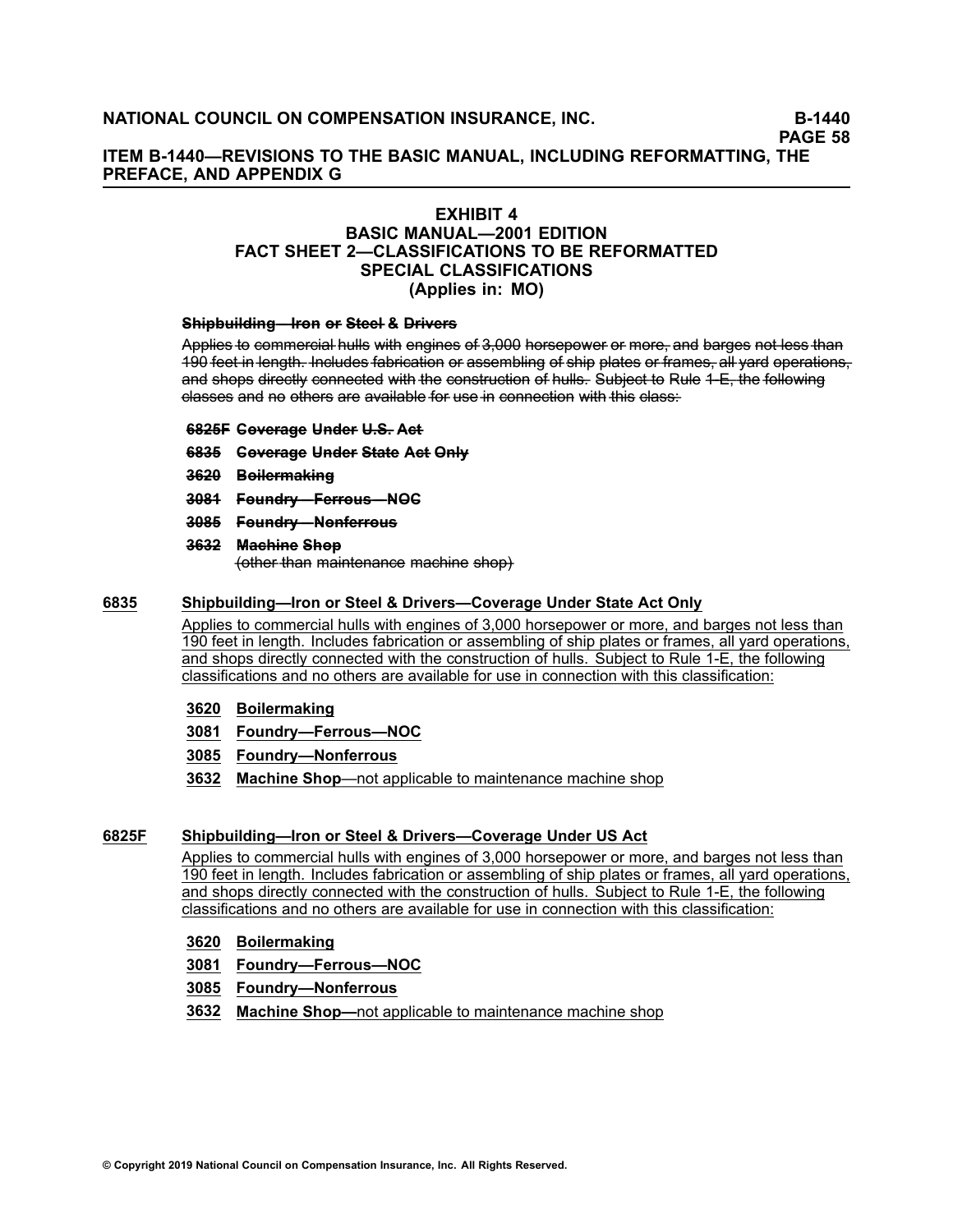**PAGE 59**

## **ITEM B-1440—REVISIONS TO THE BASIC MANUAL, INCLUDING REFORMATTING, THE PREFACE, AND APPENDIX G**

#### **EXHIBIT 4 BASIC MANUAL—2001 EDITION FACT SHEET 2—CLASSIFICATIONS TO BE REFORMATTED**

## **SPECIAL CLASSIFICATIONS**

**(Applies in: OR)**

#### **Air-Genditioning–Vehicles**

See Automobile.

## **A––lc–o–h–o––l–ic– T––re–a–t–m– e–n––t C–e–n––te–r–s–**

See Hospitals.

## **Bar, Leunge or Tavern & Drivers**

See Restaurant.

#### **Binge Parlors**

See Gasino: includes bingo parlors.

#### Gafeteria

See Hospitals, Hotel, Schools or Restaurant.

#### **C–a–t–e–r–e–r– &– D––r–iv–e–r–s–** See Restaurant–

#### **C–o–n–c–r–e–t–e–**

See additional applications of Concrete in Part Two pages.

## **Concrete or Cement Distributing Tower–Installation, Repair or Removal** See Crane, Construction Elevator, and Cement Distributing Tower Erection: Includes Hod Hoists.

## **Dance Hall––All Operations & Drivers**

See Restaurant.

## **Feed**, Fertilizer, Hay, or Grain Dealer See Farm, Supply dealer.

**Fertilizer, Feed, Hay, or Grain Dealer** See Farm, Supply dealer.

## **Florist & Drivers** See Greenhouse.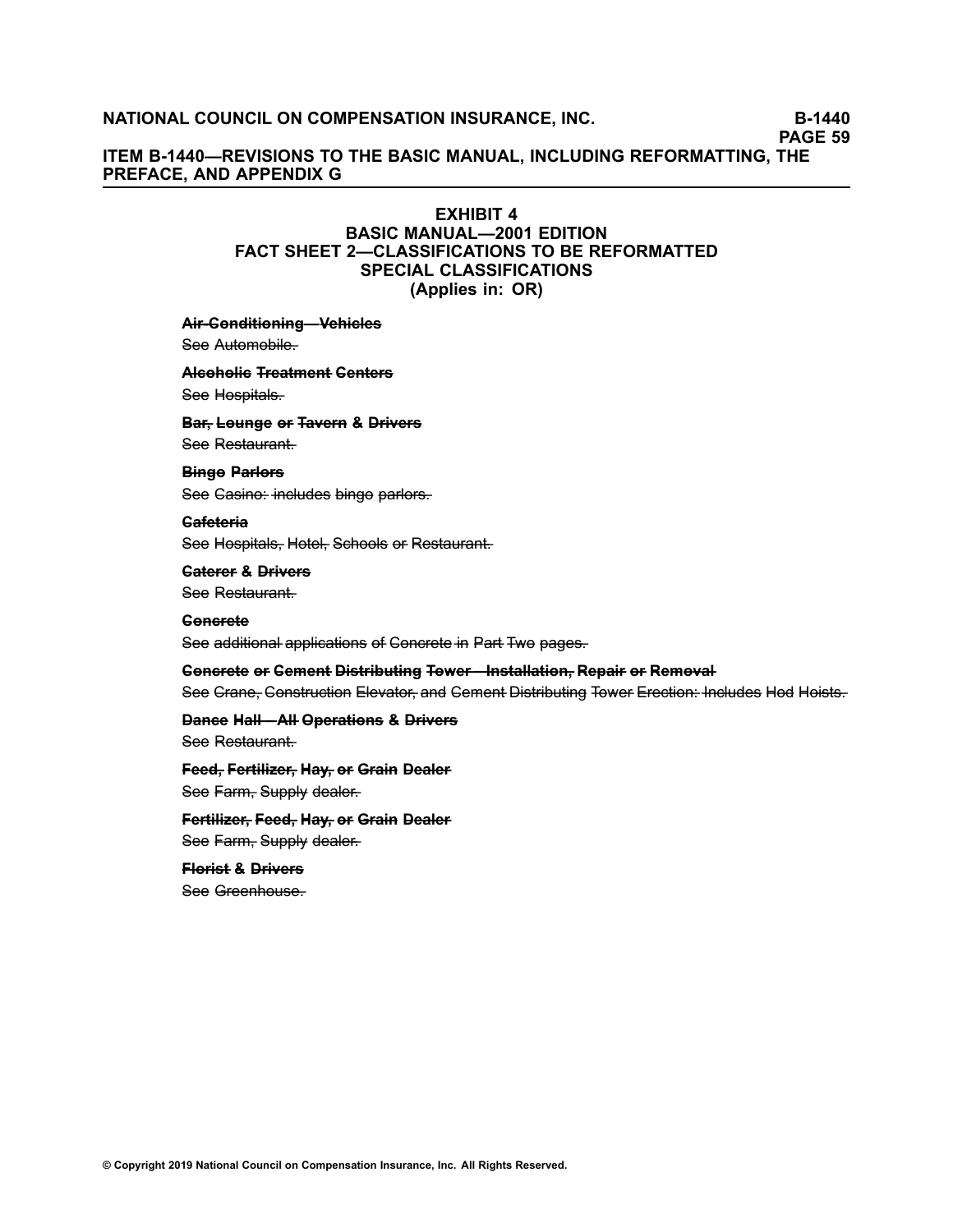**PAGE 60**

**ITEM B-1440—REVISIONS TO THE BASIC MANUAL, INCLUDING REFORMATTING, THE PREFACE, AND APPENDIX G**

## **EXHIBIT 4 (CONT'D) BASIC MANUAL—2001 EDITION FACT SHEET 2—CLASSIFICATIONS TO BE REFORMATTED SPECIAL CLASSIFICATIONS (Applies in: OR)**

#### **Fruit Packing**

See Farm.

#### Gaming Genter

See Gasino: includes bingo parlors.

#### Gardening

See Farm.

**G–a–s–o––l–in–e– o––r O––i–l D–e–a–l–e–r– &– D––r–iv–e–r–s–** See Automobile Notes 5 and 6–

**Grain, Feed, Fertilizer or Hay Dealer** See Farm, Supply dealer.

**Halfway Heuse** See Hospitals.

**Hav-**, Grain-, Feed or Fertilizer Dealer See Farm, Supply dealer.

**Heating Systems** See Air-conditioning.

**Hed Heist–Installation, Repair or Remeval** See Crane, construction elevator, and cement distributing tower erection: includes hod hoists.

**H–o–m– e–m– a–k–e–r– S–e–r–v–i–c–e–** See Demestic–

## **Melding or Planing Mill-**

See Lumber.

**M–o––te–l––, M–o––to––r C–o–u––r–t–, T–o–u––r–is–t– C–o–u––r–t–, o––r C–a–b––in–—– A––l–l E–m– p––lo–y–e–e–s– &– S–a–l–e–s–p–e–r–s–o–n–s–** See Hotel.

**Nursery & Drivers** 

See Greenhouse.

**O**il or Gasoline Dealer & Drivers See Automobile Notes 5 and 6.

**Oyster Raising** See Farm.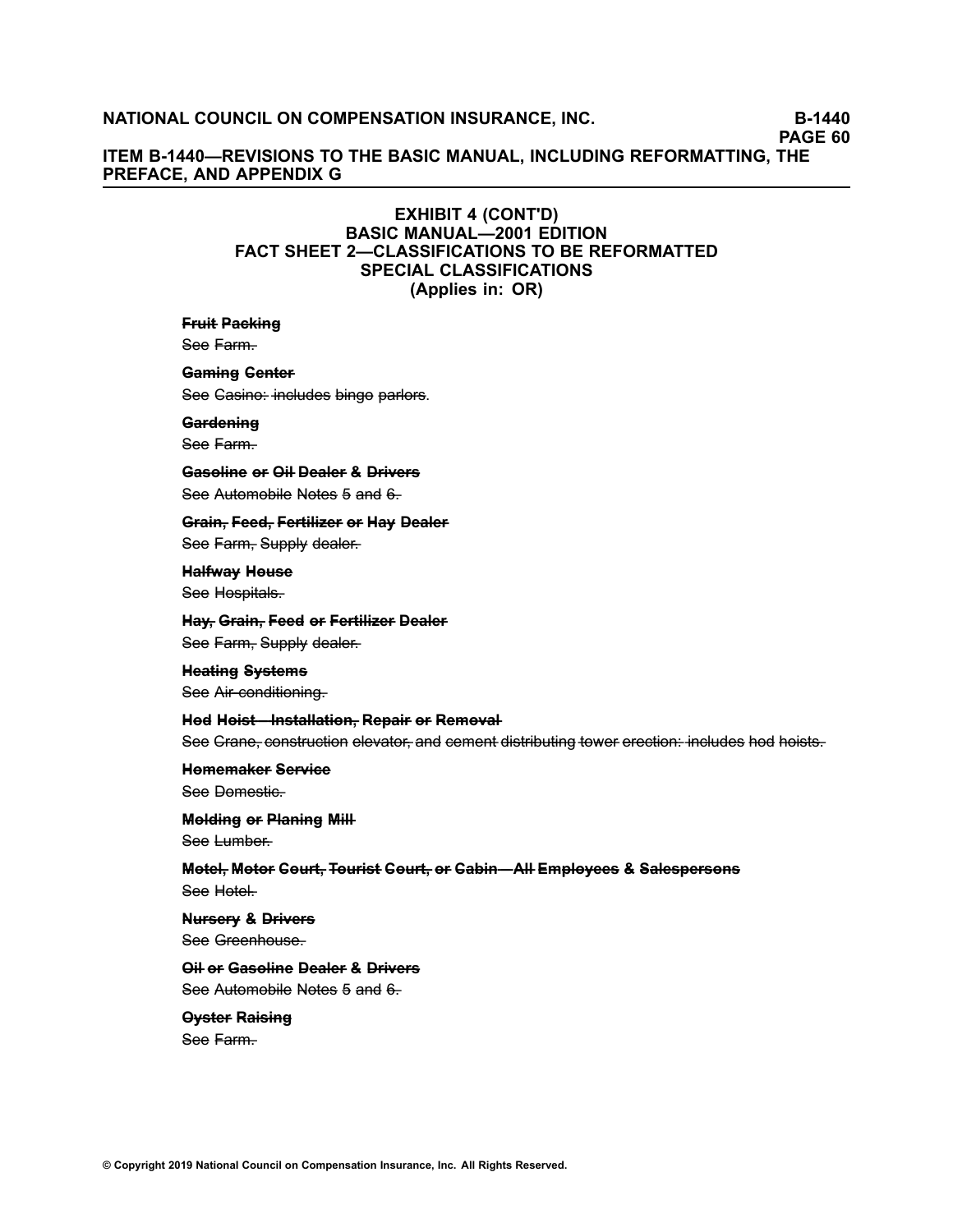**PAGE 61**

## **ITEM B-1440—REVISIONS TO THE BASIC MANUAL, INCLUDING REFORMATTING, THE PREFACE, AND APPENDIX G**

## **EXHIBIT 4 (CONT'D) BASIC MANUAL—2001 EDITION FACT SHEET 2—CLASSIFICATIONS TO BE REFORMATTED SPECIAL CLASSIFICATIONS (Applies in: OR)**

#### **Packing Heuse, Butchering or Slaughtering–All Operations**

See Meat, fish or poultry.

# **Planing or Molding Mill-**

See Lumber.

## **Peultry Precessors**

See Meat, fish or poultry.

#### **Refrigeration Systems**

See Air-conditioning.

## **Rescue Mission**

See Hospitals.

### **Rubber Tire Dealer–Retail & Drivers** See Automobile–

#### **Sash, Deer, or Assembled Millwork Dealer & Drivers**

See Lumberyard–New or Used Materials.

## **S–a–w–m––i–l–l** See Lumber–Manufacturing.

#### **S–e–a–f–o–o–d– P––ro–c–e–s–s–o––rs–**

See Meat, fish or poultry.

## **Seed Merchant** See Farm–Field crops.

## $S$ helter–Temperary See Hospitals.

**Slash Piling or Burning & Drivers** See Logging and Reforestation.

## **Slaughtering** See Meat, fish or poultry.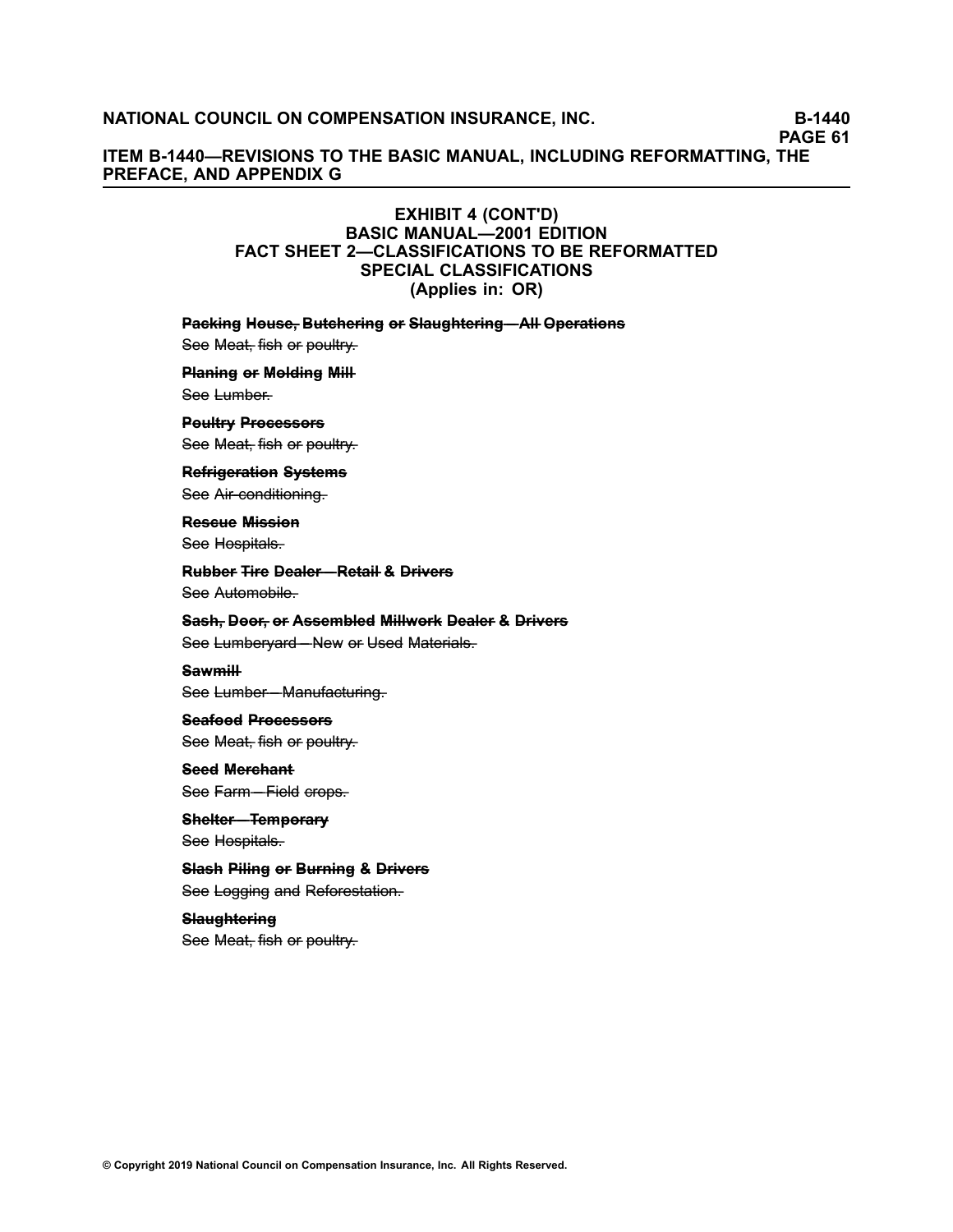**PAGE 62**

**ITEM B-1440—REVISIONS TO THE BASIC MANUAL, INCLUDING REFORMATTING, THE PREFACE, AND APPENDIX G**

## **EXHIBIT 4 (CONT'D) BASIC MANUAL—2001 EDITION FACT SHEET 2—CLASSIFICATIONS TO BE REFORMATTED SPECIAL CLASSIFICATIONS (Applies in: OR)**

#### **State Agencies**

See SAIF––Special Classifications.

### **Fire Dealer–Retail & Drivers**

See Automobile–Rubber tire dealer–retail & drivers.

#### **Tewing Operation–Vehicles**

See Automobile.

#### **Veneer Manufacturing**

See Plywood manufacturing.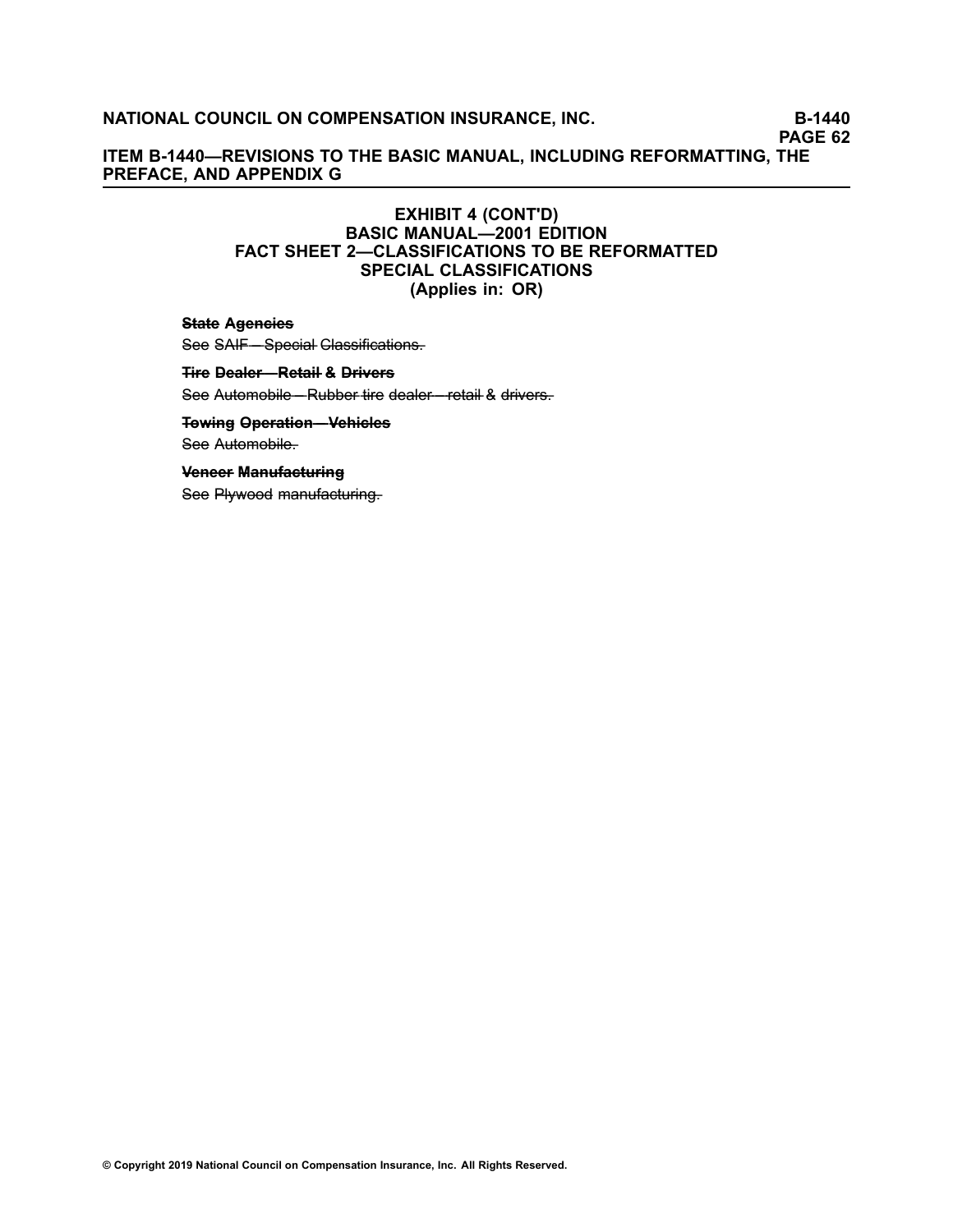**PAGE 63**

## **ITEM B-1440—REVISIONS TO THE BASIC MANUAL, INCLUDING REFORMATTING, THE PREFACE, AND APPENDIX G**

## **EXHIBIT 4 (CONT'D) BASIC MANUAL—2001 EDITION FACT SHEET 2—CLASSIFICATIONS TO BE REFORMATTED SPECIAL CLASSIFICATIONS (Applies in: OR)**

#### Stevedoring

See additional applications of Freight handling and Stevedoring in Part Two pages.

#### **Automobile/Vehicle Loading or Unloading**

#### **Freight Handling NOG**

#### **[7–3–6–0–](/manuscript/hyperlink.asp?docid=7360&manualtitle=scopesxml ) C–o–v–e–r–a–g–e– U–n–d–e–r– S––ta–t–e– A–c–t– O–n––ly––.** Applies to contract handling of automobiles or vehicles outside of a longshore dock area–

- **[7–3–5–0–F–](/manuscript/hyperlink.asp?docid=7350F&manualtitle=scopesxml ) C–o–v–e–r–a–g–e– U–n–d–e–r– U––.S––. A–c–t––.** Applies to prior-loading or unloading or subsequent handling of automobiles of vehicles in the dock area.
- **[7–3–1–7–F–](/manuscript/hyperlink.asp?docid=7317F&manualtitle=scopesxml ) S––te–v–e–d–o––r–in–g– b–y– H–a–n–d– o––r H–a–n–d– T––ru–c–k–s– E–x–c–l–u–s–i–v–e–l–y––.** Also applies to loading or unloading of vehicles to and from shipboard.
- **[7–2–1–9–](/manuscript/hyperlink.asp?docid=7219&manualtitle=scopesxmlstate ) T––ru–c–k–i–n–g–—– N–O–C–—– A––l–l E–m– p––lo–y–e–e–s– &– D––r–iv–e–r–s–.–** Applies to contract hauling of automobiles or vehicles on public roads.
- **[7360](/manuscript/hyperlink.asp?docid=7360&manualtitle=scopesxmlstate) Automobile or Vehicle Loading or Unloading—Coverage Under State Act Only** Applies to contract handling of automobiles or vehicles outside of <sup>a</sup> longshore dock area.
- **[7350F](/manuscript/hyperlink.asp?docid=7350F&manualtitle=scopesxmlstate) Automobile or Vehicle Loading or Unloading—Coverage Under US Act** Applies to prior loading or unloading or subsequent handling of automobiles or vehicles in the dock area.
- **[7317F](/manuscript/hyperlink.asp?docid=7317F&manualtitle=scopesxml) Stevedoring by Hand or Hand Trucks Exclusively** Also applies to loading or unloading of vehicles to and from shipboard.
- **[7219](/manuscript/hyperlink.asp?docid=7219&manualtitle=scopesxmlstate) Trucking—NOC—All Employees & Drivers** Applies to contract hauling of automobiles or vehicles on public roads.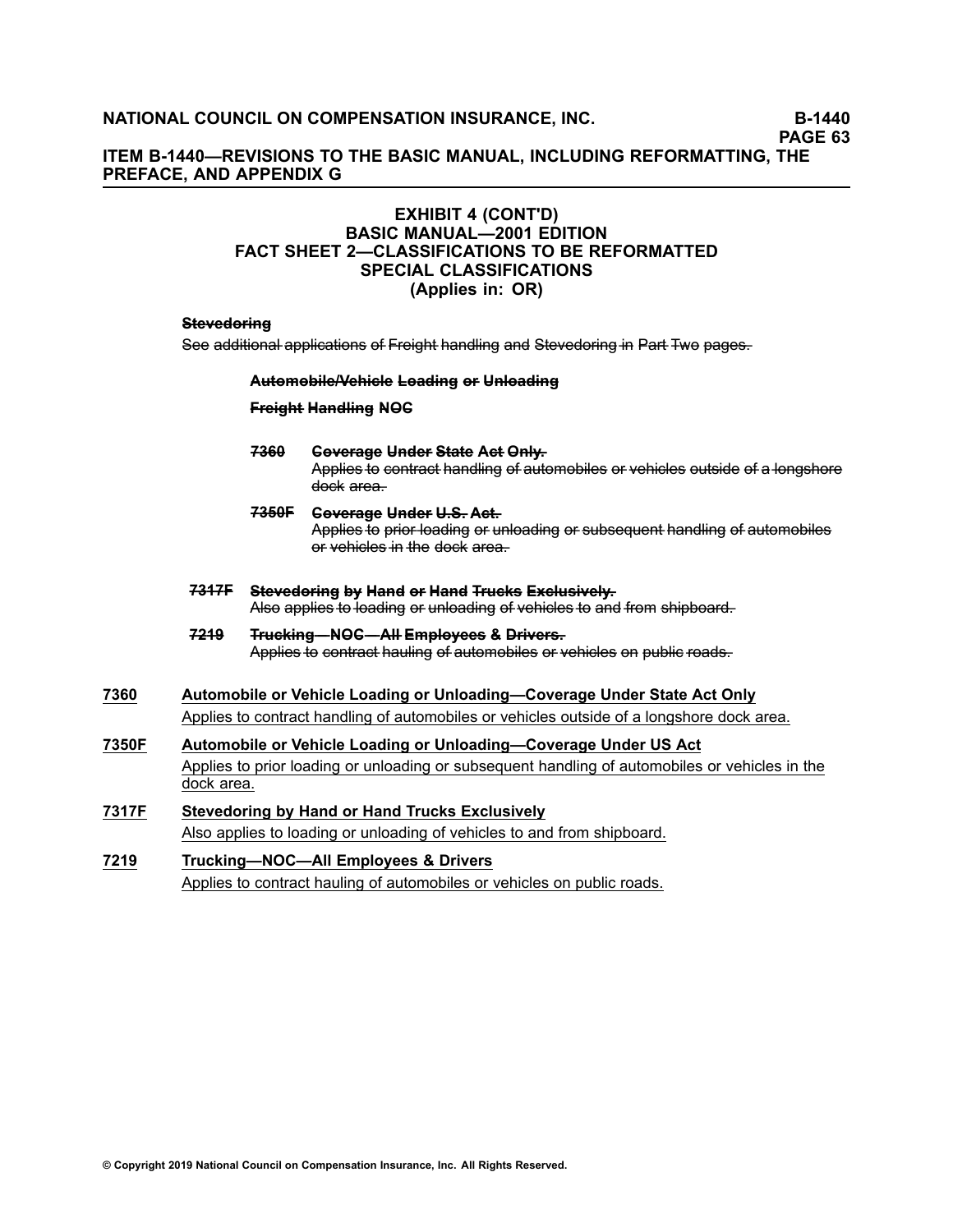**PAGE 64**

**ITEM B-1440—REVISIONS TO THE BASIC MANUAL, INCLUDING REFORMATTING, THE PREFACE, AND APPENDIX G**

## **EXHIBIT EXHIBIT 4 (CONT'D) BASIC MANUAL—2001 EDITION FACT SHEET 2—CLASSIFICATIONS TO BE REFORMATTED NATIONAL CLASSIFICATIONS TO BE APPLICABLE (Applies in: OR)**

**[7360](/manuscript/hyperlink.asp?docid=7360&manualtitle=scopesxml) Freight Handling NOC—Coverage Under State Act Only** Code [7350F](/manuscript/hyperlink.asp?docid=7350F&manualtitle=scopesxml) and Code 7360 include freight checkers. Stevedoring to be separately rated. Drivers to be separately rated to the appropriate trucking classification.

## **[7350F](/manuscript/hyperlink.asp?docid=7350F&manualtitle=scopesxml) Freight Handling NOC—Coverage Under U.S. Act** Code 7350F and Code [7360](/manuscript/hyperlink.asp?docid=7360) include freight checkers. Stevedoring to be separately rated. Drivers to be separately rated to the appropriate trucking classification.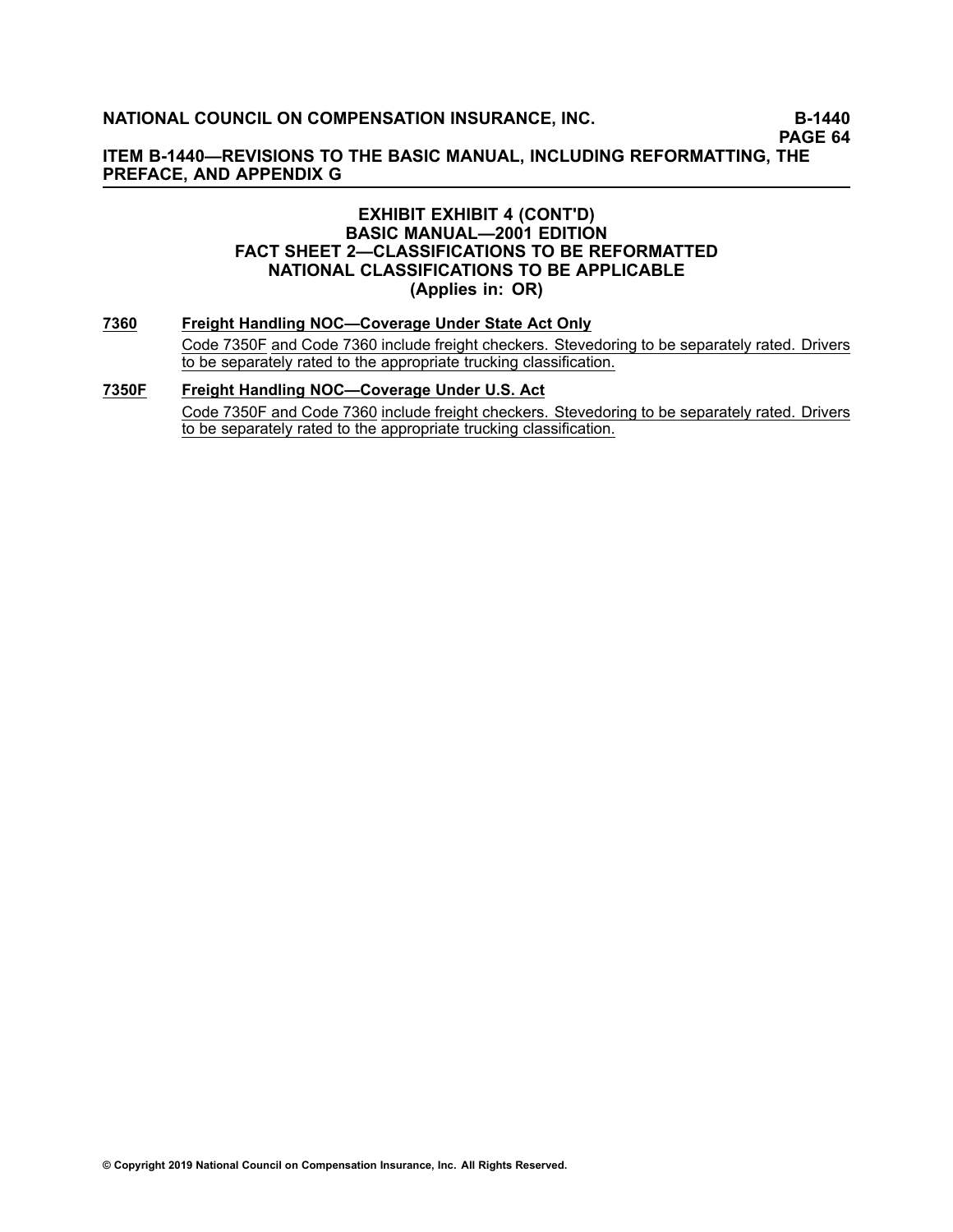**PAGE 65**

## **ITEM B-1440—REVISIONS TO THE BASIC MANUAL, INCLUDING REFORMATTING, THE PREFACE, AND APPENDIX G**

## **EXHIBIT 4 (CONT'D) BASIC MANUAL—2001 EDITION FACT SHEET 2—CLASSIFICATIONS TO BE REFORMATTED SPECIAL CLASSIFICATIONS (Applies in: OR)**

#### **Store**

See Meat, fish or poultry; and for additional applications for store operations, see Part Two pages.

#### **[8–0–1–7–](/manuscript/hyperlink.asp?docid=8017&manualtitle=scopesxml )**♦ **B–o–o–k–,– R–e–c–o––rd––, C–o–m– p–a–c–t– D––is–c–,–S–o––f–tw–a–r–e–,–V––id–e–o– o––r A–u–d––io– C–a–s–s–e–t––te–—– R–e–t–a–i––l**

- **[8–0–1–7–](/manuscript/hyperlink.asp?docid=8017&manualtitle=scopesxml )**♦ **D––ru–g–—– R–e–t–a–i––l**
- **8018♦ Vegetable or Fruit—Wholesale.** See Gode 6504 for risks processing fresh fruit and vegetables by cleaning, sorting, peeling, slicing, dicing, chopping, grating, and packaging, and selling to others on a wholesale basis.

#### **[8017](/manuscript/hyperlink.asp?docid=8017&manualtitle=scopesxml )**♦ **Store—Book, Record, Compact Disc, Software, Video, or Audio Cassette—Retail**

**[8017](/manuscript/hyperlink.asp?docid=8017&manualtitle=scopesxml)**♦ **Store—Drug—Retail**

### **[8018](/manuscript/hyperlink.asp?docid=8018&manualtitle=scopesxml)**♦ **Store—Vegetable or Fruit—Wholesale**

See Code [6504](https://www.ncci.com/manuscript/hyperlink.asp?docid=6504&manualtitle=scopesxml) for employers processing fresh fruit and vegetables by cleaning, sorting, peeling, slicing, dicing, chopping, grating, and packaging, and selling to others on <sup>a</sup> wholesale basis.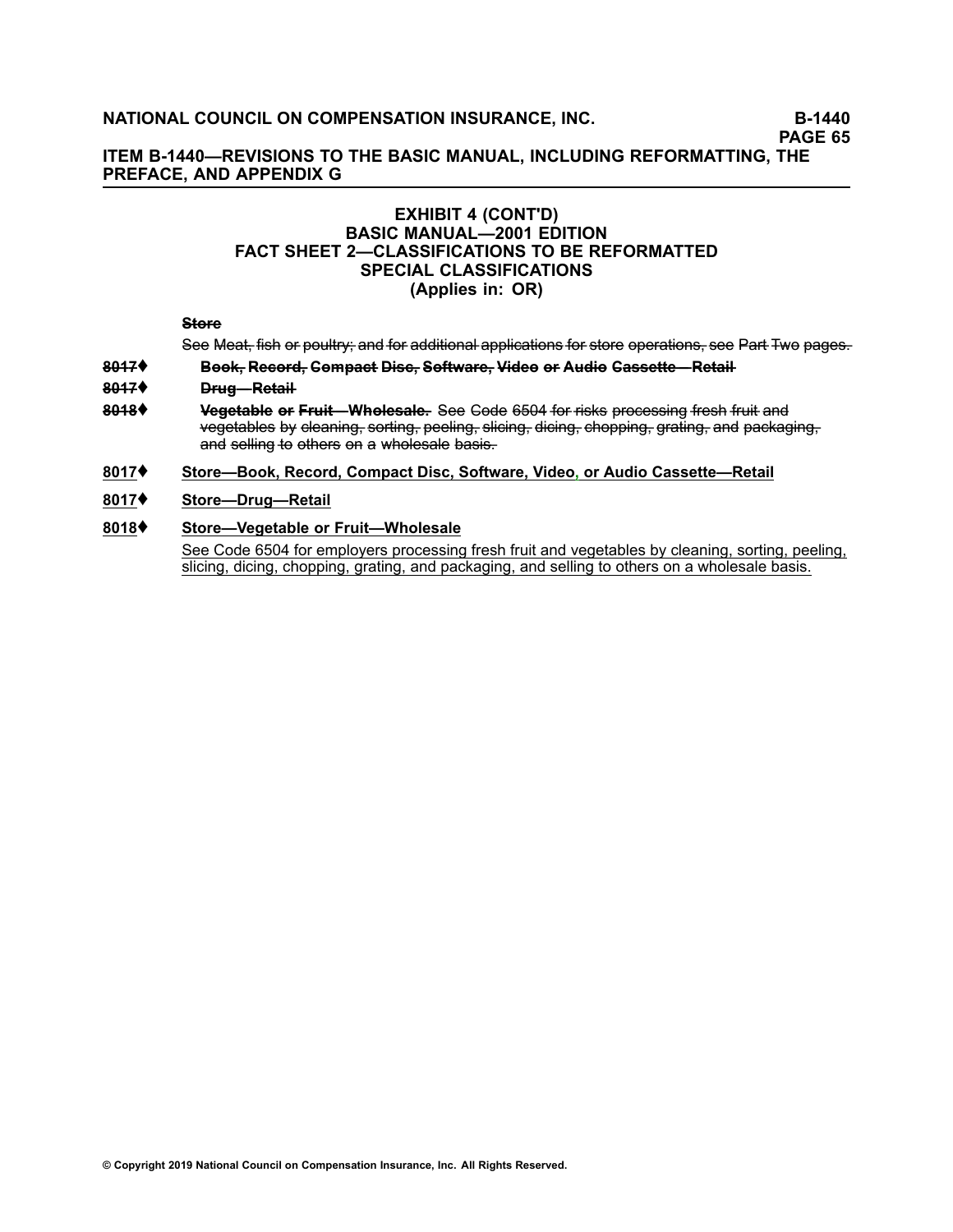**PAGE 66**

**ITEM B-1440—REVISIONS TO THE BASIC MANUAL, INCLUDING REFORMATTING, THE PREFACE, AND APPENDIX G**

### **EXHIBIT 4**

**BASIC MANUAL—2001 EDITION FACT SHEET 2—CLASSIFICATIONS TO BE REFORMATTED SPECIAL CLASSIFICATIONS (Applies in: TX)**

**Chemical Plants** 

See "Petrochemical Plants."

**Clearing Existing Right of Way** 

See "Transmission Line Glearing."

**Demolition of Buildings or Structures** See "Wrecking or Demolition."

**Diving–Submarine–Not Marine Wrecking** Refer to **Basic Manual Rules–** 

**Gas Pipeline Genstruction** See "Oil or Gas Pipeline Construction."

**Gelf Ceurse–Net Miniature–Public or Private** See "Club—Country."

**Heuse Meving** See "Building Raising or Moving."

**Package or Parcel Delivery** See "Trucking."

**Parcel or Package Delivery** See "Trucking."

**Piane Stores** See <del>"Store – Furniture."</del>

Seundproofing See <sup>"Insulation</sup> Work NOC."

**Steel Mfg. Fabrication or Erection** See – Hron or Steel."

**Subway Genstruction** Assign appropriate construction or erection classifications.

**T–a–r–**

See "Asphalt or Tar." **T–u–b–e– M––fg––.**

See "Pipe or Tube."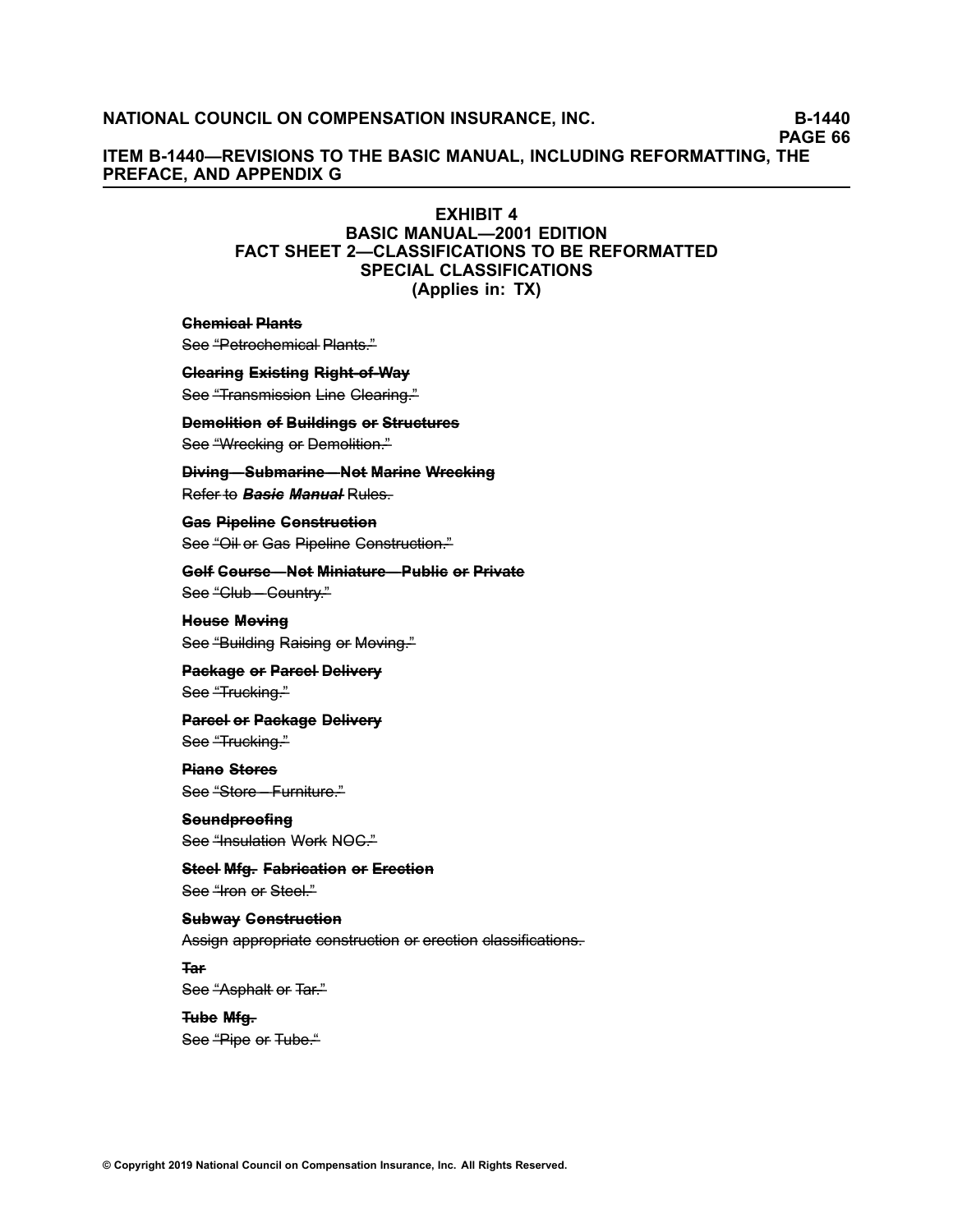**PAGE 67**

**ITEM B-1440—REVISIONS TO THE BASIC MANUAL, INCLUDING REFORMATTING, THE PREFACE, AND APPENDIX G**

## **EXHIBIT 4 (CONT'D) BASIC MANUAL—2001 EDITION FACT SHEET 2—CLASSIFICATIONS TO BE REFORMATTED SPECIAL CLASSIFICATIONS (Applies in: TX)**

**Underpinning Buildings or Structures** 

See "Building Raising or Moving."

**V–e–g–e–t–a–b––le– O––i–l M––fg––.** See "Oil Mfg. Vegetable."

**Wrecking–Marine** 

Refer to Vessels.